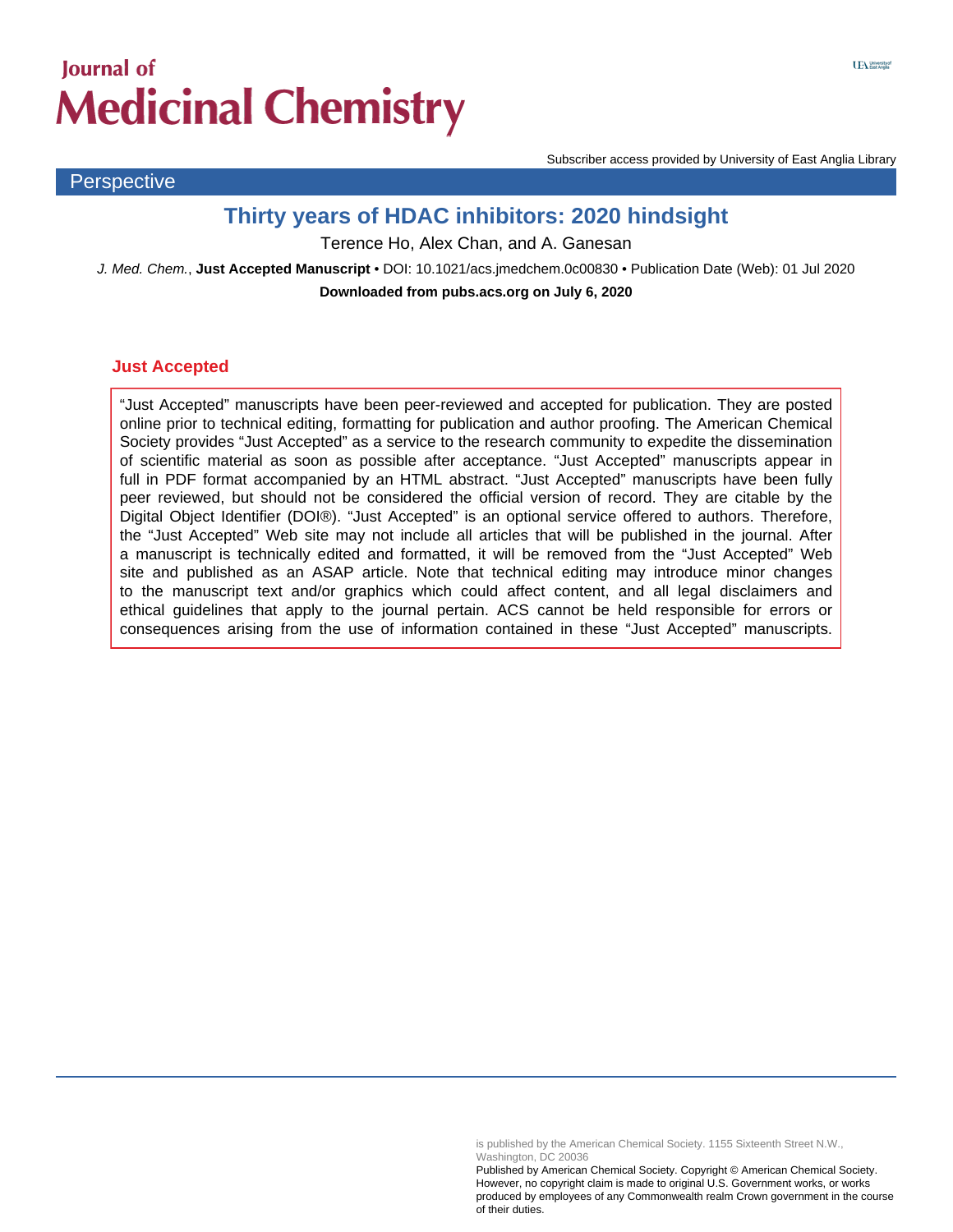| Thirty years of HDAC inhibitors: 2020 hindsight                                              |
|----------------------------------------------------------------------------------------------|
| Terence C. Hot, Alex H. Y. Chan <sup>n</sup> , A. Ganesan*                                   |
| School of Pharmacy, University of East Anglia, Norwich NR4 7TJ, United Kingdom               |
| *Orcid ID/0000-0003-4862-7999                                                                |
| <sup>†</sup> Present Address: Norwich Medical School, University of East Anglia, Norwich NR4 |
| 7TJ, United Kingdom                                                                          |
| "Present Address: Department of Chemistry, University of Cambridge, Lensfield Road,          |
| Cambridge CB2 1EW, United Kingdom                                                            |
|                                                                                              |
| KEYWORDS. enzyme inhibitors, metalloenzymes, amidohydrolases, epigenetics,                   |
| histone deacetylases                                                                         |
|                                                                                              |
|                                                                                              |
|                                                                                              |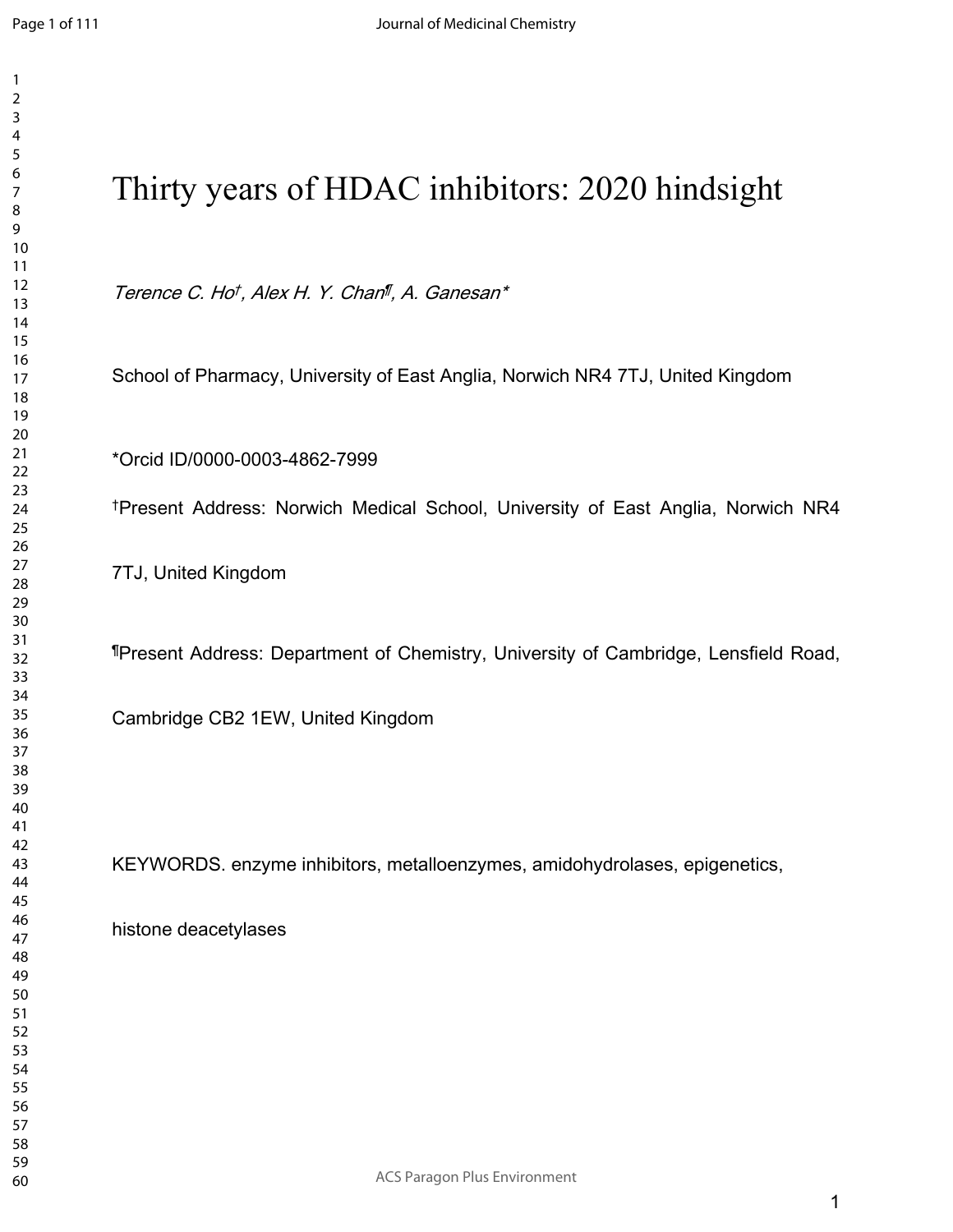ABSTRACT. It is now thirty years since the first report of a potent zinc-dependent histone deacetylase (HDAC) inhibitor appeared. Since then, five HDAC inhibitors have received regulatory approval for cancer chemotherapy, while many others are in clinical development for oncology as well as other therapeutic indications. This perspective reviews the biological and medicinal chemistry advances over the last three decades with an emphasis on the design of selective inhibitors that discriminate between the eleven human HDAC isoforms.

#### **Introduction**

The human genome contains a modest number of 20,000-25,000 genes coded by only 5% of its DNA sequence. However, it is not the case that 'one gene = one protein', as processes such as mRNA editing lead to a transcriptome that is several-fold higher than the number of genes. A further expansion occurs after protein synthesis through the post-translational modification (PTM) of amino acid side chains. The majority of PTMs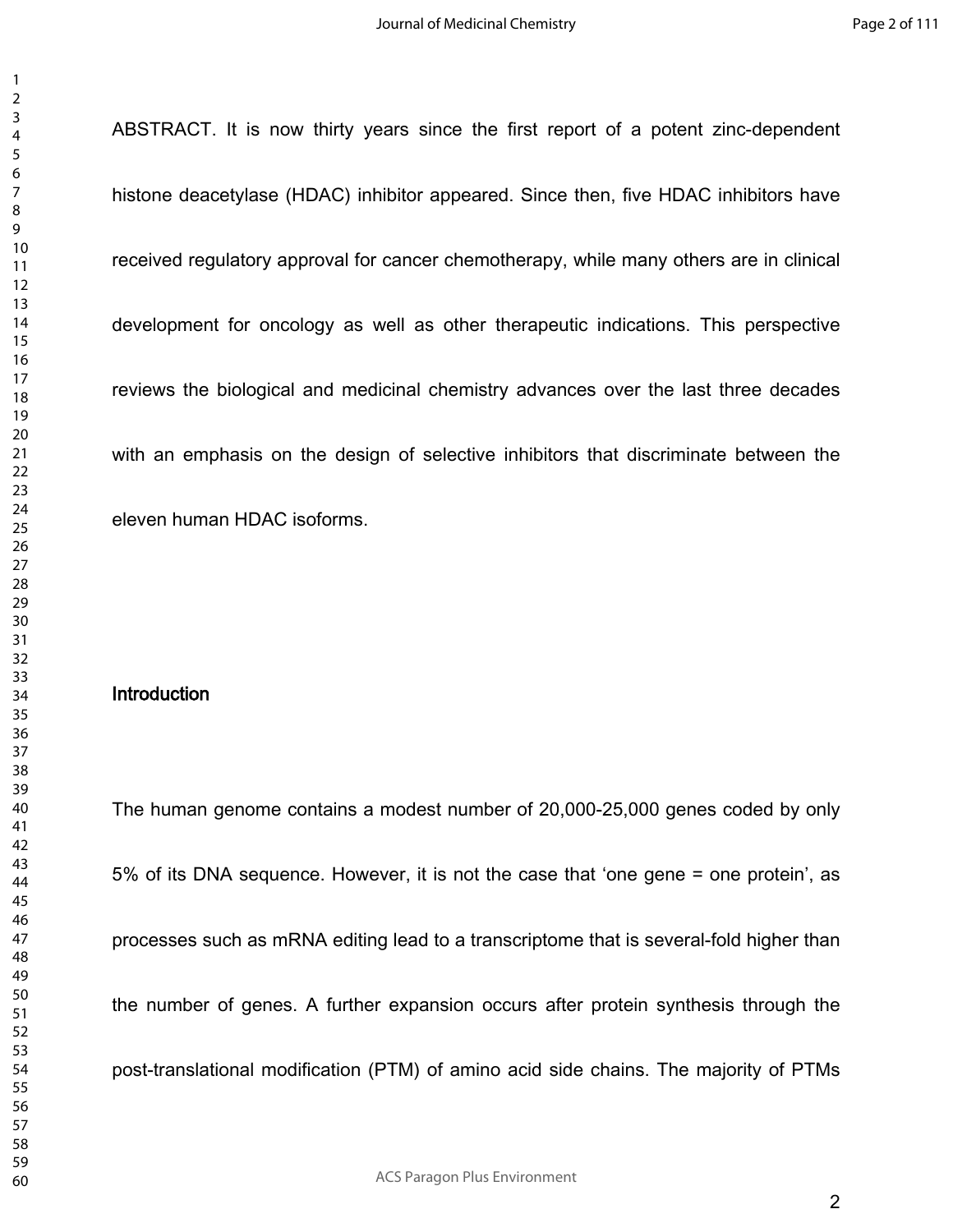are dynamic in nature, enabling a single protein to exist in multiple functional states and

move from one state to another in a reversible manner. The  $\varepsilon$ -amino side chain of lysine, in particular, is the conduit for a plethora of PTMs (Figure 1) via alkylation or acylation reactions.<sup>1,2</sup> Alkylation increases the size of the lysine side chain while preserving its positively charged nature at physiological pH, whereas acylation results in neutral or even negatively charged side chains ranging from the addition of a single carbon in formylation to the conjugation of proteins such as ubiquitin. Two of these processes, acetylation and methylation, occur in the lysine-rich N-terminal tails of histone proteins where they play a central role in the epigenetic regulation of chromatin structure and the recruitment of its binding partners to modulate gene transcription. Consequently, the enzymes involved in lysine acetylation and methylation and their removal have become important targets for small molecule drug discovery.<sup>3</sup> At the present time, five inhibitors of lysine deacetylation, and one of lysine methylation, have received regulatory approval as anticancer agents. This year marks the 30th anniversary of the disclosure of the natural product trichostatin A as the first potent inhibitor of histone deacetylation. In this perspective, we summarize the progress since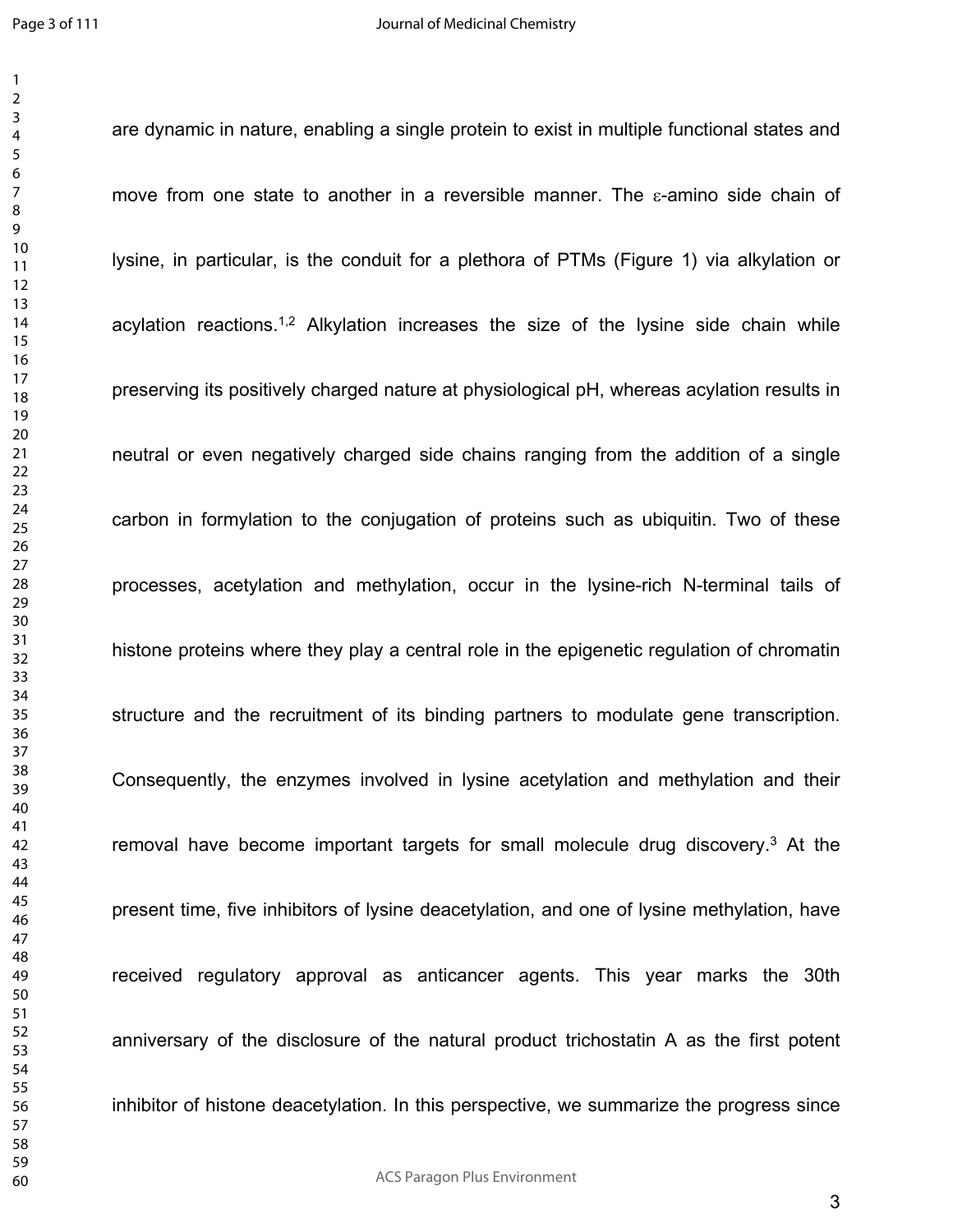then regarding the biology of lysine deacetylase enzymes, the compounds currently in

clinical development against this target and the discovery of isoform selective inhibitors.

Previous reviews in this journal provide a snapshot of the state of the art at earlier time

points.4,5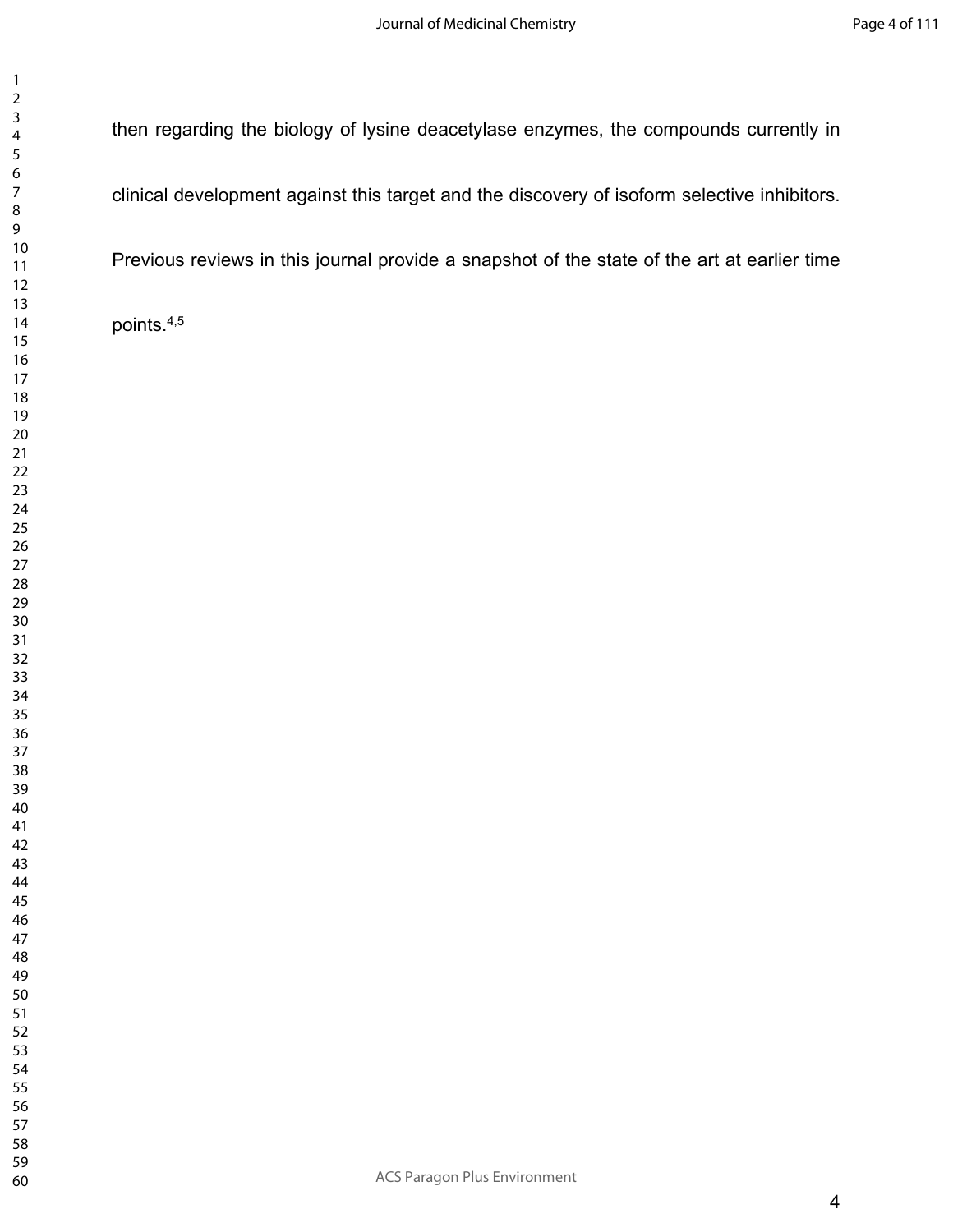Page 5 of 111





Lysine acetylation was first observed in the early 1960s in histones due to the abundance of the PTM in these proteins. Soon thereafter, enzymes that catalyze the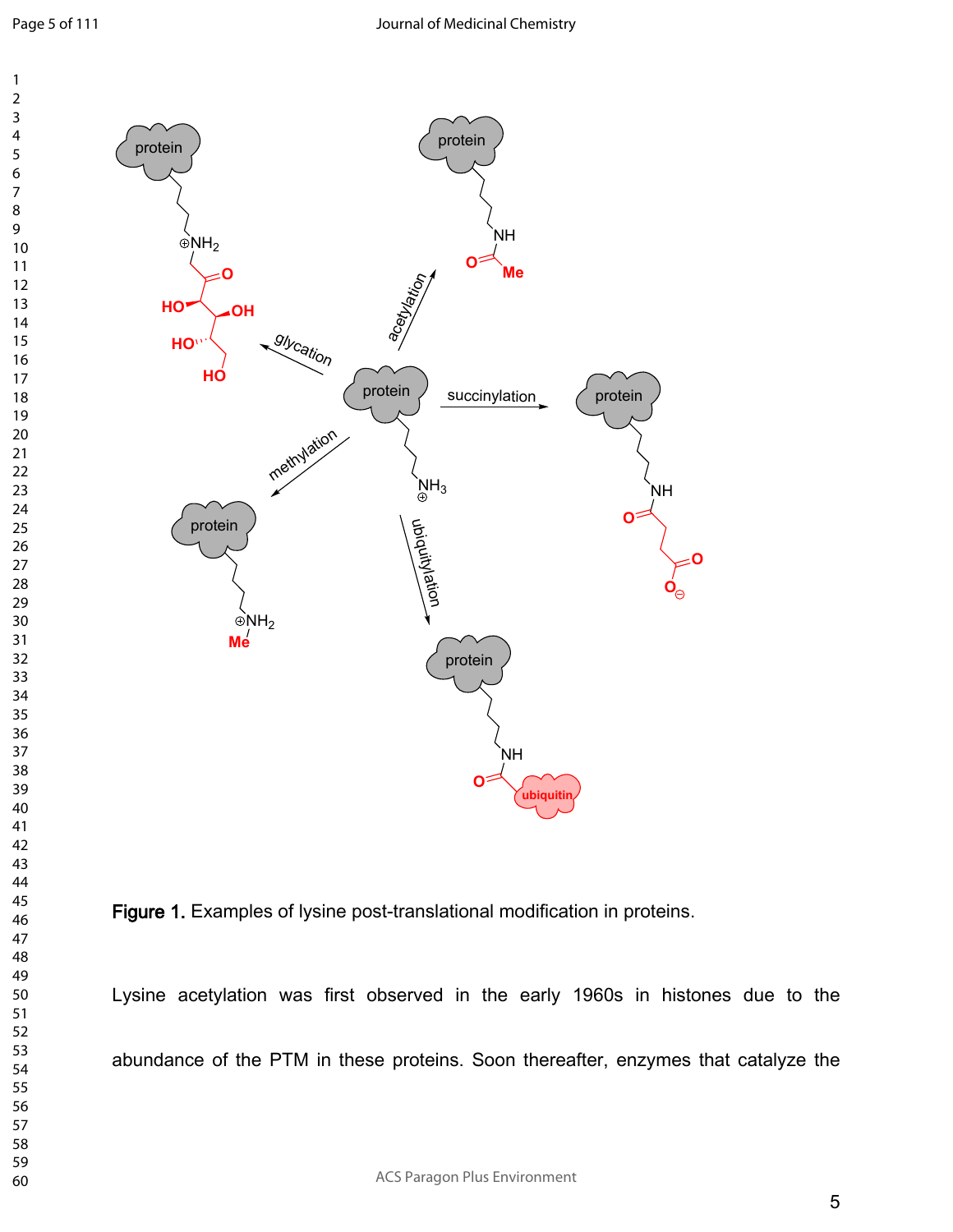forward acetylation reaction and the reverse deacetylation reaction were discovered and logically named histone acetyltransferases (HATs) and histone deacetylases (HDACs) respectively. Unfortunately, this historical nomenclature is well entrenched despite its inaccuracy, as we now know that lysine acetylation is not restricted to histones but a widespread PTM in thousands of human proteins present in diverse cellular compartments.<sup>6</sup> The PTM is produced via the transfer of an acetyl group from acetyl CoA to a lysine residue, either by a reaction catalyzed by HATs or through an enzymefree process. Acetylation can dramatically alter the biological properties of a protein (Table 1) as well as being the chemical signal for recognition by bromodomains, a protein-protein interaction subunit found in transcriptional activators.<sup>7</sup> Meanwhile, a variety of other acyl CoA species undergo a similar reaction with lysine residues in vivo to create distinct PTMs.<sup>8</sup> These include short and medium-chain saturated carboxylic acids such as formic, propionic, butyric and myristic; short-chain dicarboxylic acids such as malonic, succinic and glutaric; and carboxylic acids with additional functionality such as 2-hydroxyisobutyric, crotonic, phosphoglyceric, lipoic and biotin. Although the precise physiological roles of many of these recently discovered acyllysine PTMs are yet to be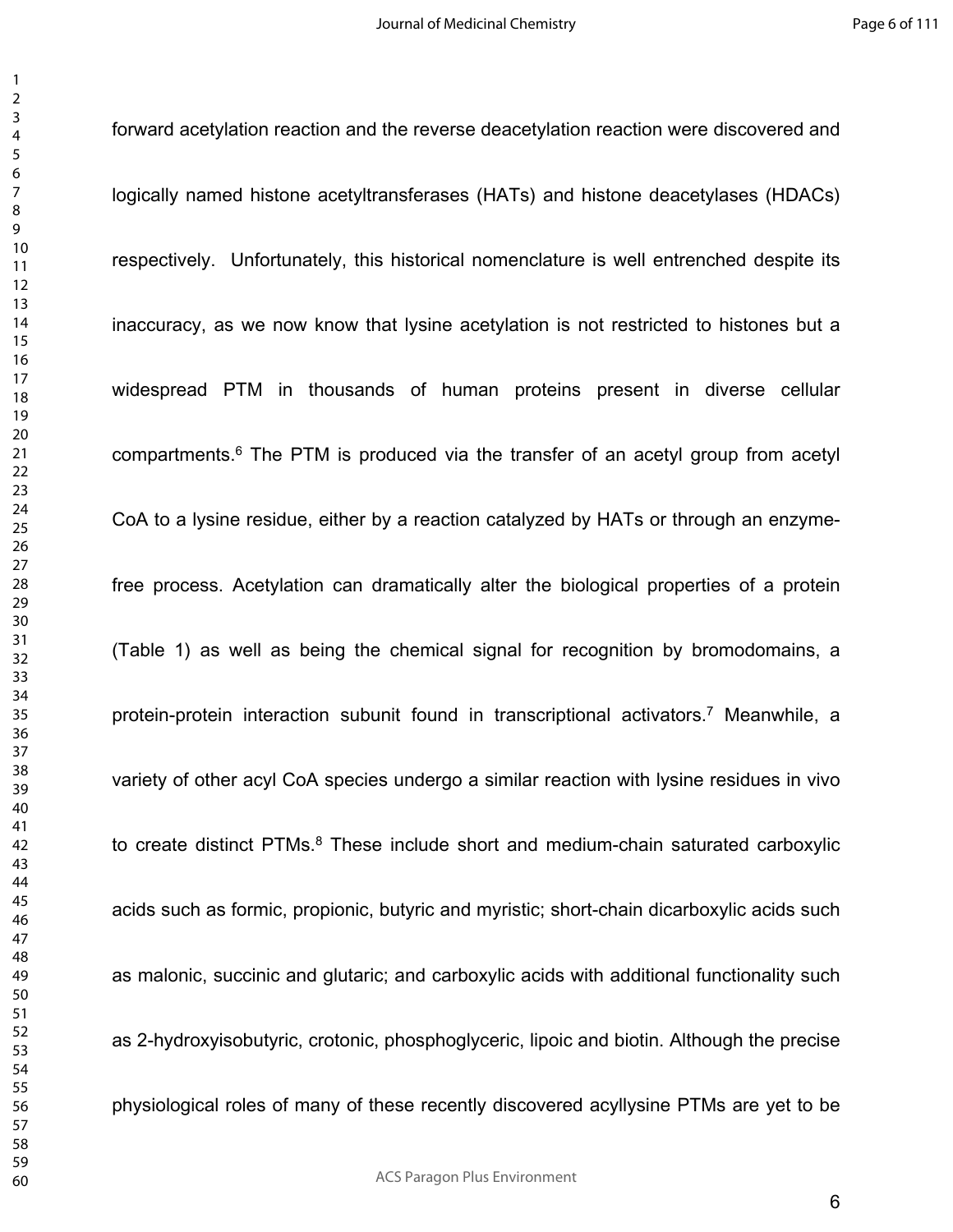deciphered, the inadequacy of the nomenclature's emphasis on histone proteins and

acetylation is apparent.

| <b>Acetylation consequence</b> | <b>Examples</b>            |  |
|--------------------------------|----------------------------|--|
| Reduced nucleic acid binding   | Histone-DNA, E2F-DNA       |  |
| Increased protein binding      | Histone-PCAF, Histone-BRD4 |  |
| Reduced protein binding        | Hsp90-GR, Ku70-p23         |  |
| Increased stability            | $p53, \alpha$ -tubulin     |  |
| Decreased stability            | DNMT1, HIF1 $\alpha$       |  |
| Reduced enzymatic activity     | Aurora B kinase, RNase II  |  |
| Altered cellular localization  | STAT3, c-Abl               |  |
| Altered aggregation            | Tau, GRP78                 |  |

**Table 1.** Examples of the consequences of lysine acetylation in human proteins.

### **The eleven human HDACs**

The reversal of lysine acetylation is accomplished by enzymatic cleavage catalyzed by

the HDACs. In humans, there are 18 HDACs that fall into two families based on their

catalytic mechanism.<sup>9</sup> Eleven of the HDACs are zinc-dependent metalloenzymes

named HDAC1-11 that hydrolyze the amide bond using water as a nucleophile. The

remaining seven sirtuins 1-7 employ NAD<sup>+</sup> as a cofactor and transfer the acyl group to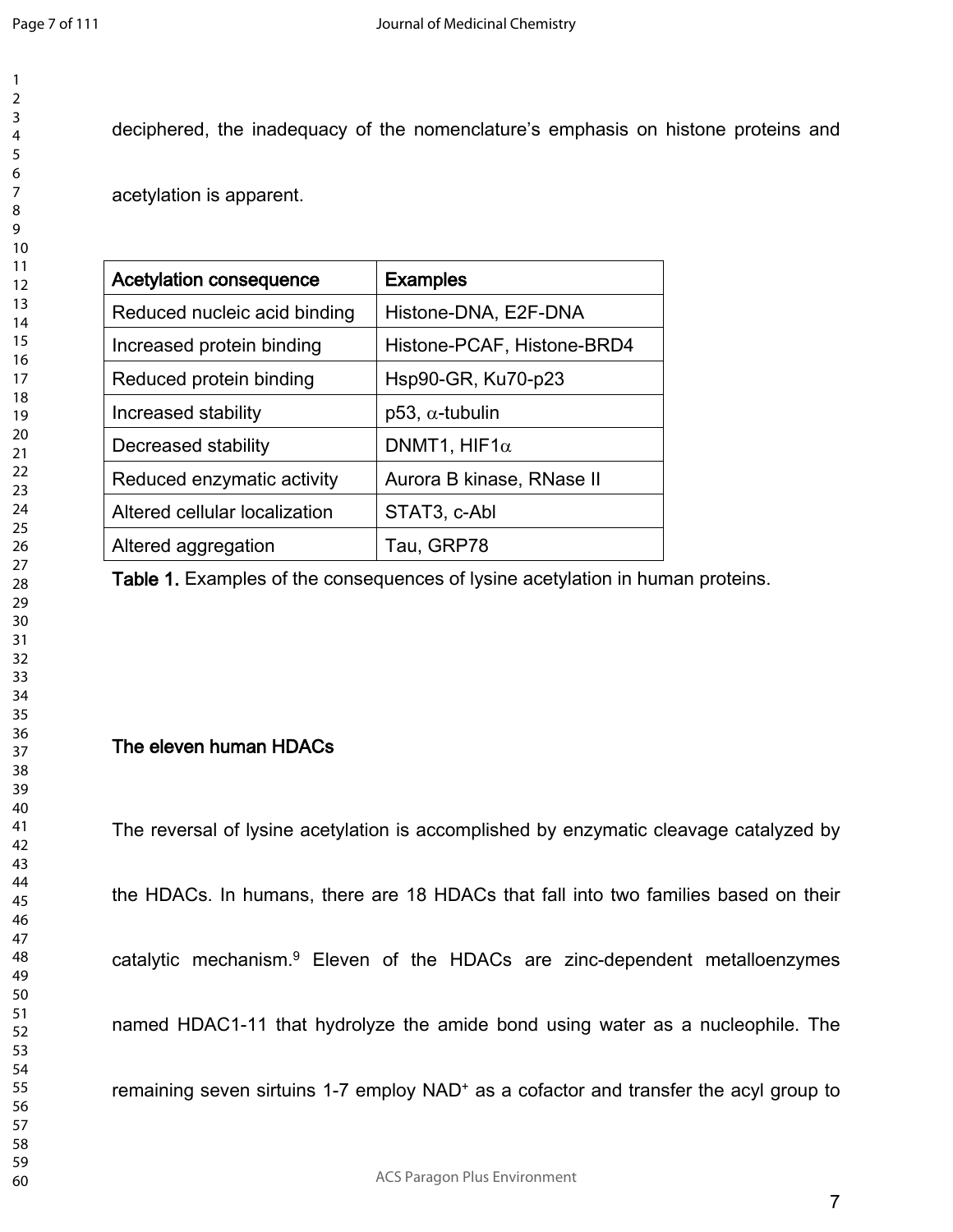> the C2 position of the ribose sugar.<sup>10</sup> Although both enzyme families perform the same chemical reaction of acyllysine cleavage, the term HDAC usually refers to the zincdependent enzymes that are the focus of this perspective.<sup>11</sup>

> X-ray crystal structures are available for the majority of HDAC isoforms with the free protein, protein-inhibitor complexes as well as substrates bound to mutated proteins that do not turnover. These extensive studies have provided a detailed understanding of the catalytic mechanism, as exemplified in the model for HDAC8.<sup>12</sup> The acetyllysine substrate sits in a narrow channel lined with hydrophobic residues, with a tyrosine residue flipping in conformation to enable hydrogen bonding with the carbonyl oxygen (Figure 2A). The hydrophobic nature of the channel, and the conformational change by the tyrosine residue, serve to provide enzyme specificity for the acyllysine side chain. A zinc cation, coordinated to aspartate and histidine residues, sits at the end of the substrate channel, bound to a water molecule activated by a charge relay mechanism with two adjacent histidine residues. Nucleophilic attack of the carbonyl by the water produces a tetrahedral oxyanion intermediate (Figure 2B), which collapses to give rise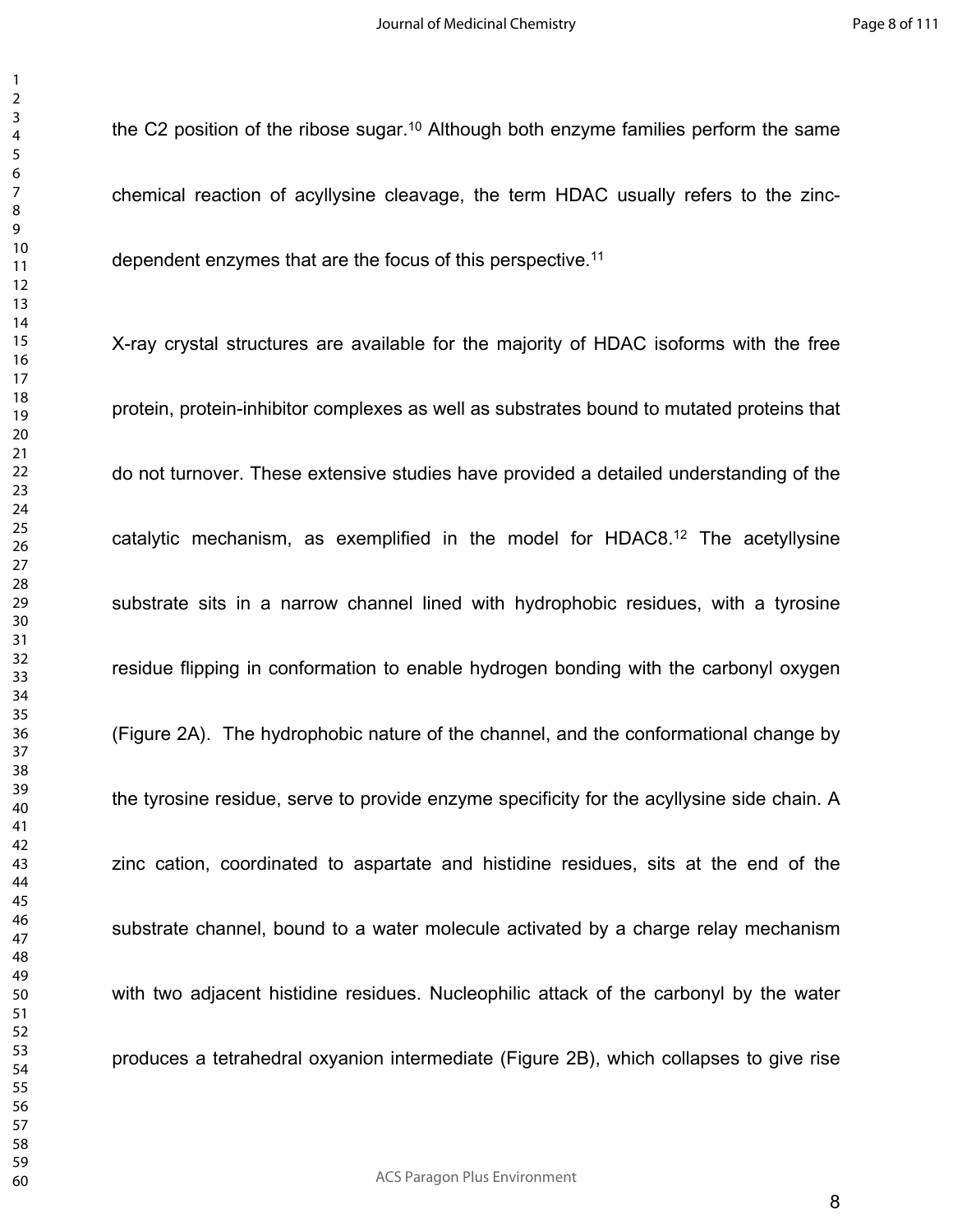to the free lysine and acetate products (Figure 2C). In some HDAC isoforms, there is an additional hydrophobic internal cavity lateral to the active site also known as the 'foot pocket'. This cavity accommodates acyl side chains longer than acetyl in the case of HDAC8 and HDAC11 (see below) and may aid the entry of water and the release of

acetate.



**Figure 2.** A simplified illustration of the catalytic mechanism of deacetylation by HDACs: **A**. Enzyme-substrate complex, with binding interactions between the acetyllysine bearing protein substrate and a tyrosine residue and the zinc cation in the HDAC active site. **B**. The tetrahedral oxyanion enzyme intermediate arising from nucleophilic attack by water. **C**. Enzyme-product complex, with the lysine residue and acetate prior to release from the active site.

It is worth highlighting a few key points regarding the HDAC enzymes: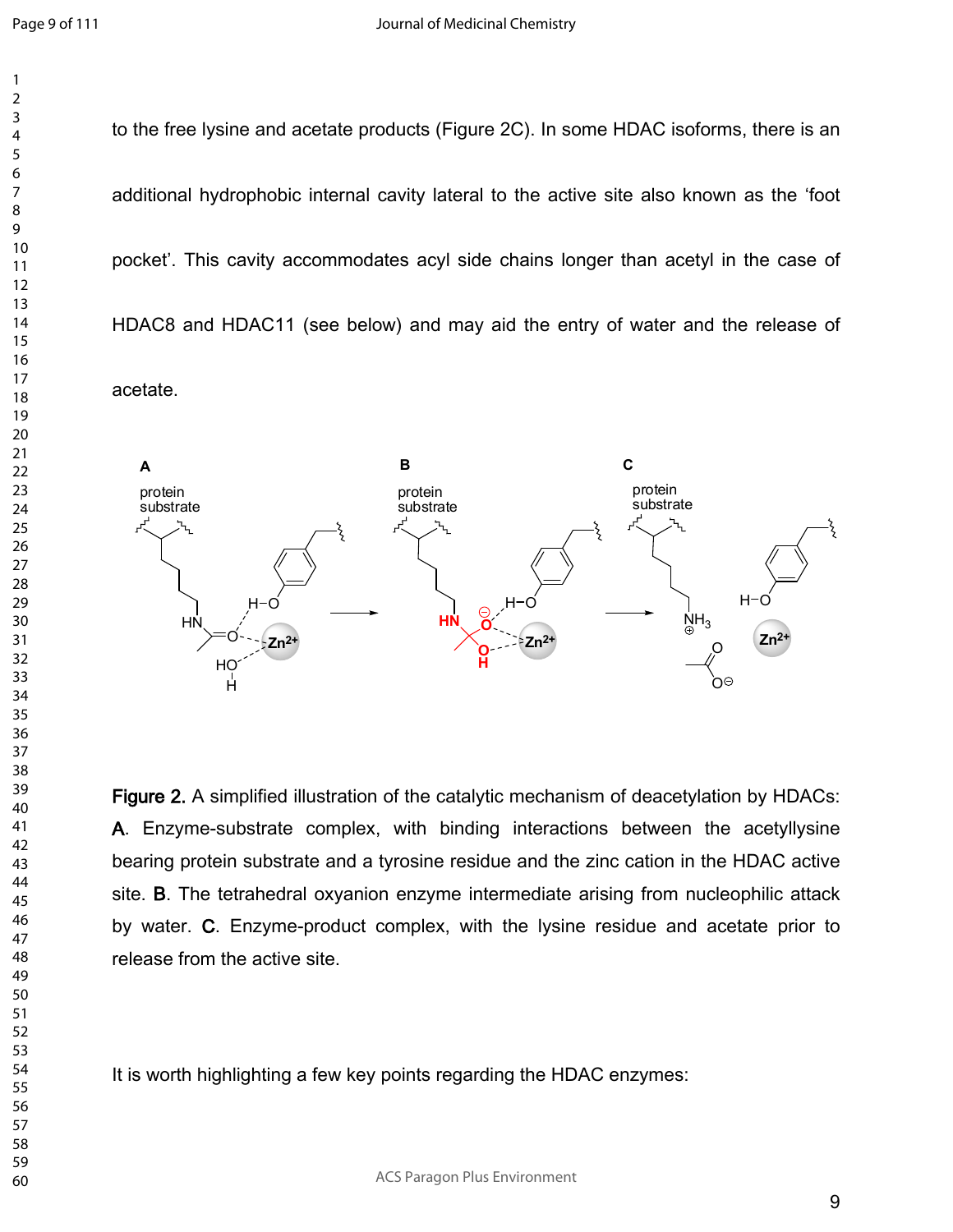1. Substrate binding is predominantly through the acetyllysine side chain entering the hydrophobic channel rather than recognition of the protein backbone. In some cases, bonding interactions are observed between HDACs and the amino acid residues that are +1 or -1 with respect to the scissile acetylysine. However, extended contacts such as occur in peptide backbone recognizing proteases are rare in HDACs which are relatively nonspecific in their substrate sequence preferences. The compact nature of substrate binding is an advantage for medicinal chemistry, as small molecule inhibitors need only simulate acetyllysine rather than a longer peptide sequence.

2. Coordination between acetyllysine and the active site zinc cation is critical for substrate binding and catalysis. Indeed, all high affinity HDAC inhibitors barring covalent modifiers achieve their potency by zinc coordination, acting as either monodentate or bidentate ligands to mimic the tetrahedral oxyanion intermediate.

3. In broad terms, the features of the HDAC8 catalytic mechanism hold true for other isoforms. Nevertheless, there are significant variations in the geometry of the active site, the nature of the catalytic residues, the substrate channel, presence or absence of the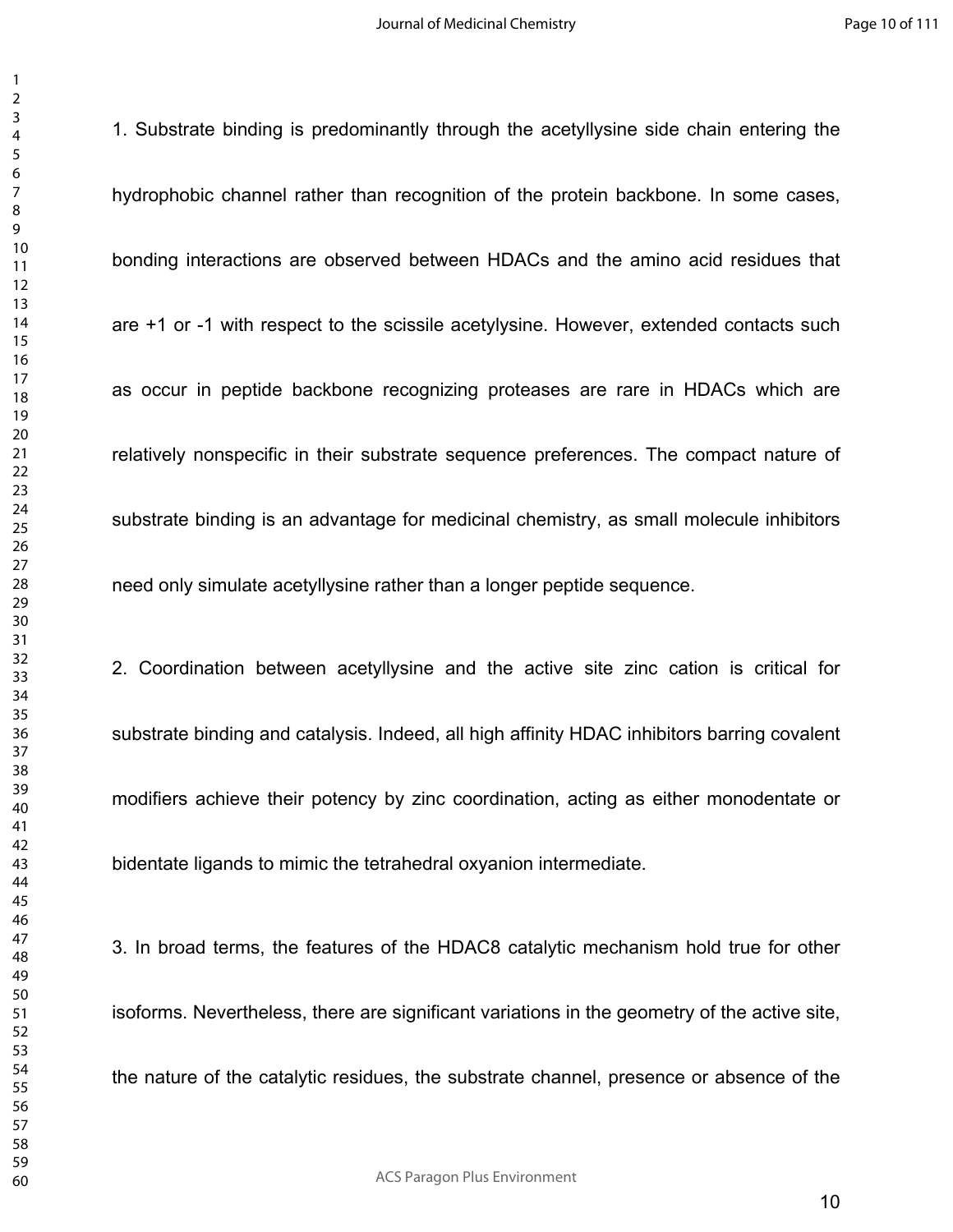internal cavity and positioning of adjacent protein loops. Selective inhibitors that discriminate between HDAC isoforms will need to take advantage of such differences. The human histone deacetylases are further subdivided into four classes according to their sequence homology and cellular localization: Class I = HDAC1, HDAC2, HDAC3 and HDAC8; Class IIa = HDAC4, HDAC5, HDAC7 and HDAC9; Class IIb = HDAC6 and HDAC10; Class III = sirtuins 1-7; Class IV = HDAC11. However, this classification is somewhat arbitrary and masks the similarities or differences between isoforms in terms of structure and function. In cell-free biochemical assays, HDAC1, HDAC2, HDAC3 and HDAC6 have high enzymatic activity against simple acetyllysine containing peptides and will be discussed first, followed by the other isoforms that are more mysterious in their substrate preferences.

#### *HDAC1, HDAC2*

These isoforms are core HDACs that are co-expressed and are ubiquitous within and between species.<sup>13</sup> Although they efficiently hydrolyze acetyllysine peptide substrates on their own in vitro, they predominantly exist in the nucleus as homo- and heterodimer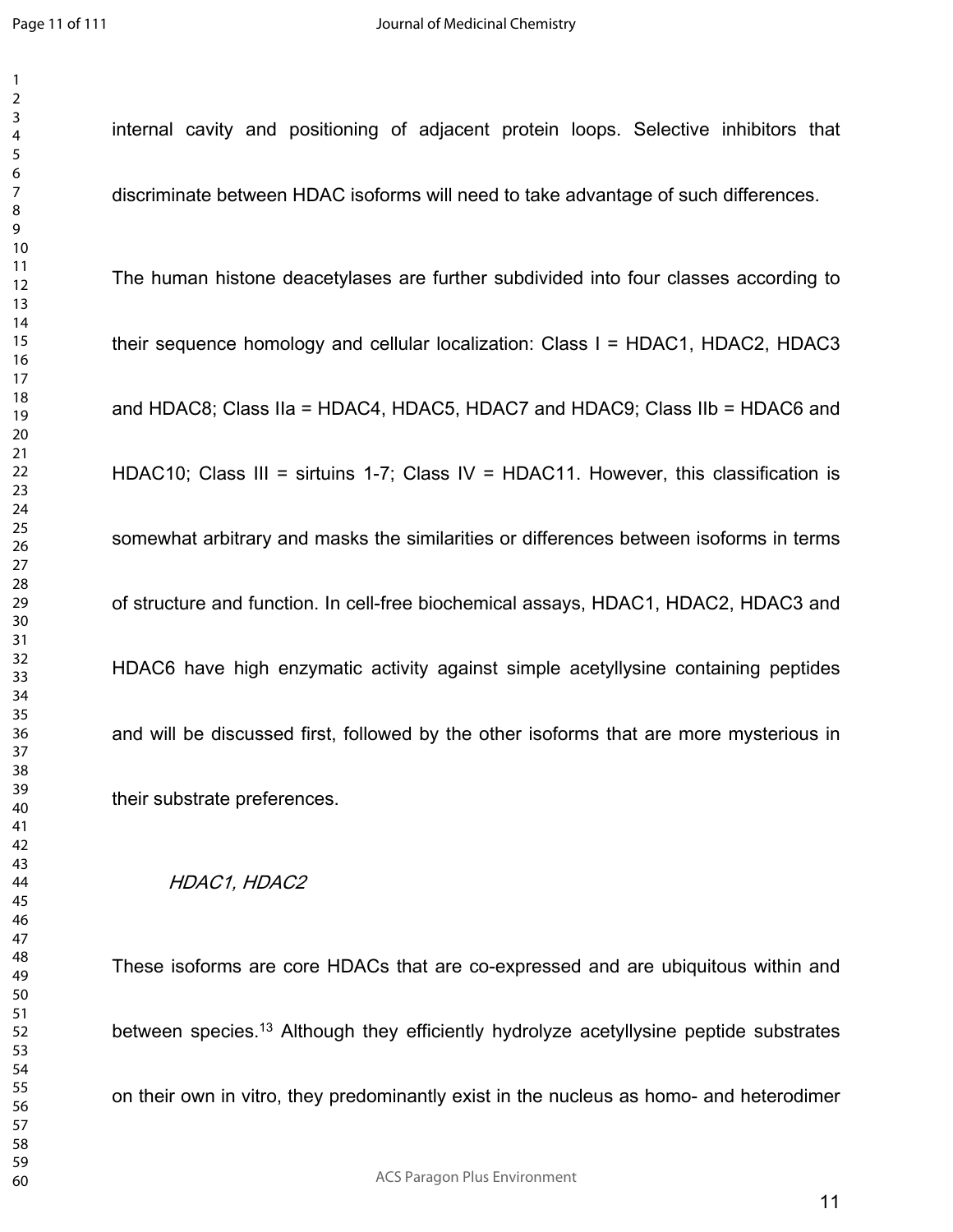constituents of the NuRD, Sin3A, CoREST, MiDAC and MIER transcriptional repressor complexes. While there is >80% homology between HDAC1 and HDAC2, they perform independent roles in development and embryonic knockout of either isoform is lethal. On the other hand, in conditional knockouts, there is a level of redundancy with knockout of both isoforms usually needed for a phenotypic effect. HDAC1 and HDAC2 are truly HDACs in the sense that they play a major role in histone deacetylation. In addition, they deacetylate many other nuclear proteins involved in transcriptional regulation including p53, E2F, ATM kinase and CAF1. There is crosstalk with other epigenetic processes such as methylation, as both DNMT1 and LSD1 are among their substrates.

#### *HDAC3*

HDAC3 shares ~50% sequence homology with HDAC1 and HDAC2. The divergence is mainly in the C-terminal region, with HDAC3 containing a domain for binding to the nuclear NCoR/SMRT complexes.<sup>14</sup> In fact, HDAC3 is unstable without the presence of either NCoR or SMRT, and their association is also necessary for the activation of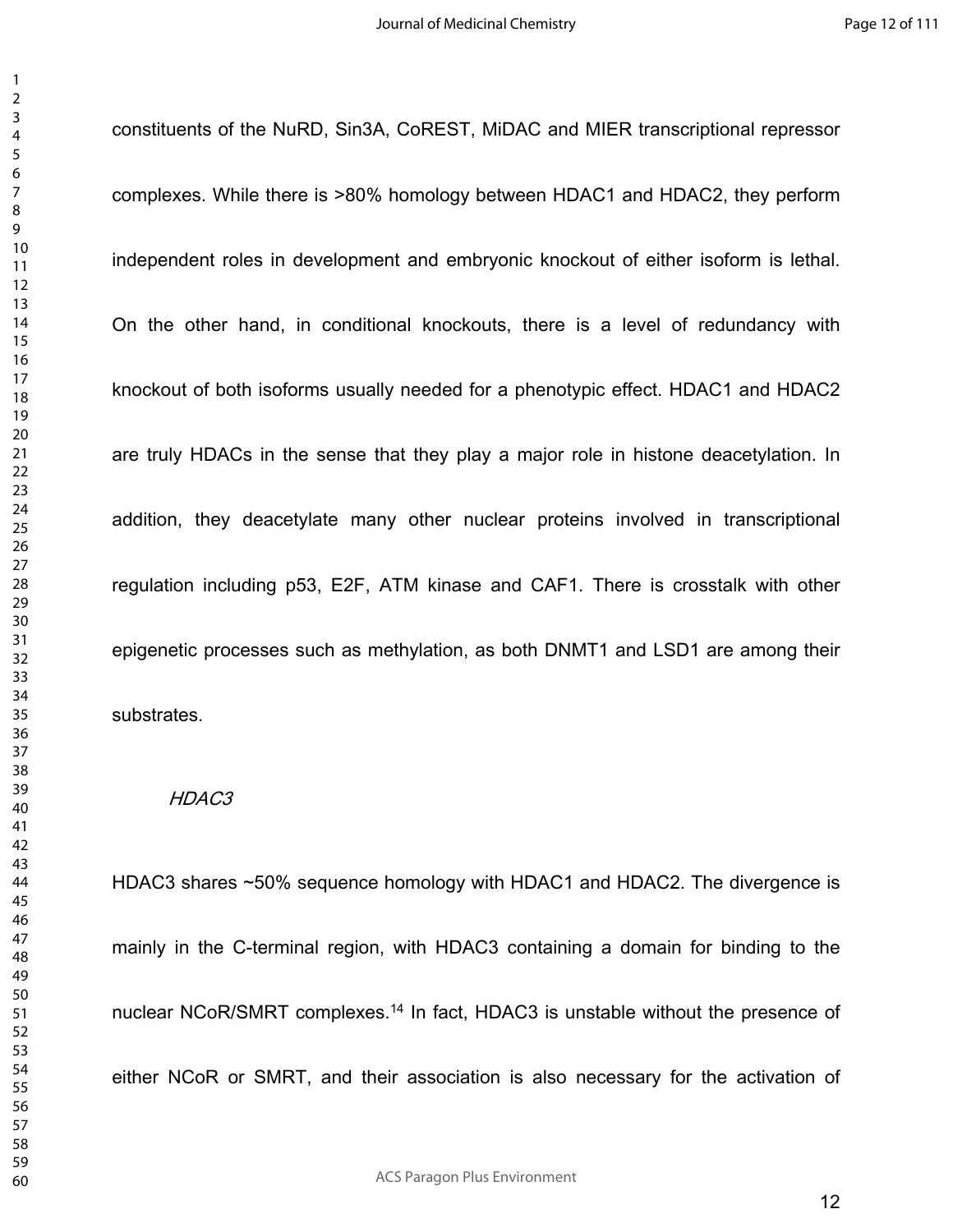catalysis. Interestingly, the X-ray crystal structure of HDAC3 with the deacetylaseactivating domain of SMRT contained a molecule of inositol tetraphosphate at the interface, bringing the two proteins together. Like HDAC1/HDAC2, HDAC3 is ubiquitously expressed and involved in the deacetylation of histones, while other nuclear protein substrates include STAT3 and FOXP3. In addition to distinct roles in embryonic development, HDAC3 is implicated in a number of physiological processes including circadian rhythms, energy metabolism, neuronal function and bone remodeling.

#### *HDAC6*

If HDAC1-3 are the nuclear workhorses of lysine deacetylation, then HDAC6 is the cytoplasmic equivalent.15 HDAC6 is the largest in size among the HDACs, with a Cterminal ubiquitin-binding zinc finger domain. A nuclear localization sequence (NLS) is opposed by a nuclear export sequence (NES) and Ser-Glu-containing tetrapeptide (SE14) repeats that result in the protein mainly being in the cytoplasm. Through the deacetylation of  $\alpha$ -tubulin and cortactin aided by an N-terminal microtubule-binding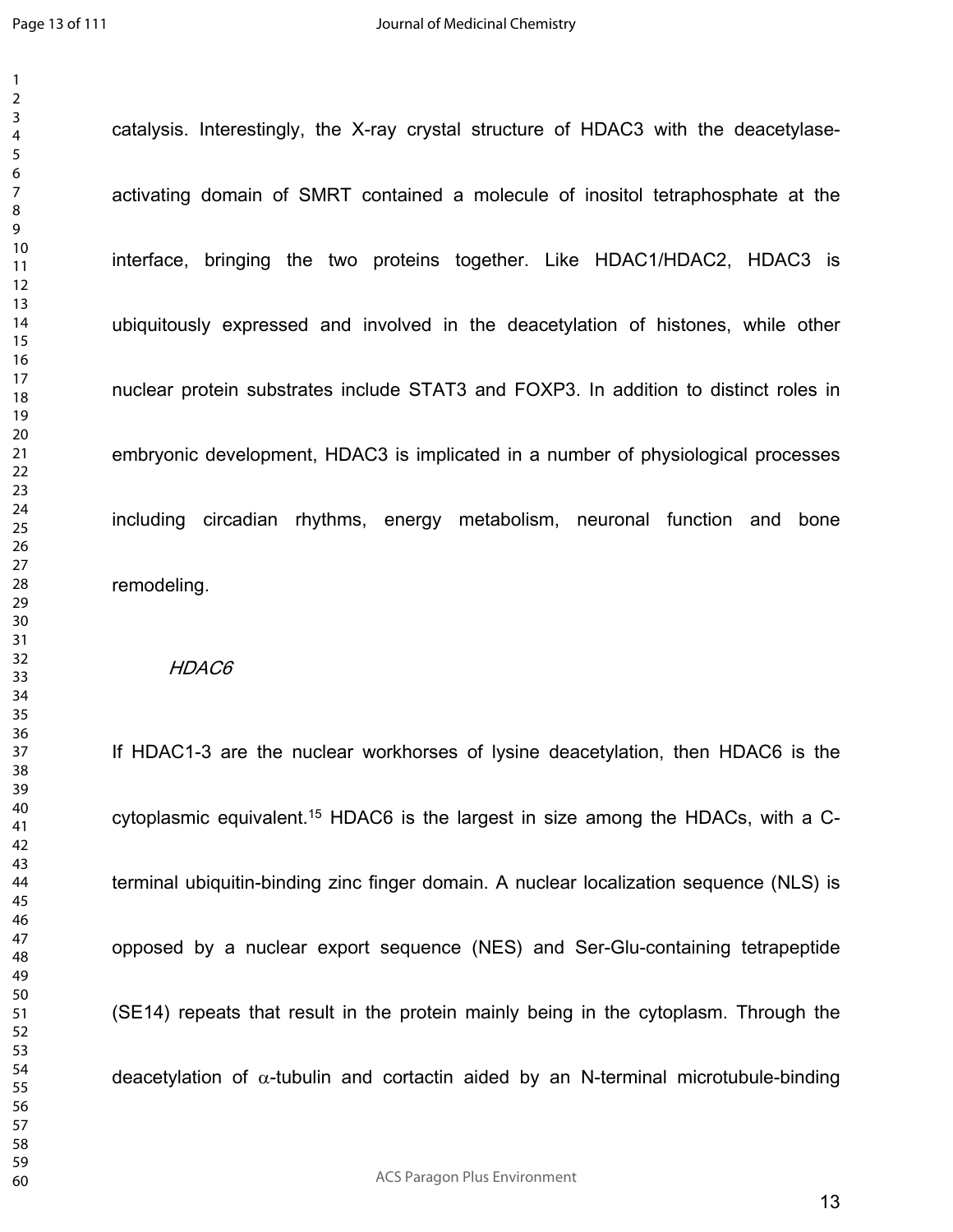domain, HDAC6 directly impacts upon the cytoskeleton and cell mobility. Moreover,

HDAC6 is involved in the repair of protein misfolding, as deacetylation of Hsp90 restores its chaperone activity while HDAC6's ubiquitin-binding domain fosters binding to misfolded proteins and their targeting for destruction by aggresomes. Additional cytoplasmic substrates include Ku70, whose deacetylation leads to a loss in binding to BAX and thereby inhibition of apoptosis, and Tau, in which deacetylation alters the propensity for aggregation. Further to these cytoplasmic roles, HDAC6 can also localize in the nucleus where it functions as a transcriptional repressor similar to HDAC1-3. Uniquely among the HDACs, HDAC6 contains two catalytic domains CD1 and CD2. While CD2 is a robust lysine deacetylase in vitro, CD1 was considered inactive for a long time. However, recent studies reveal that CD1 is a competent deacetylase with the

right substrates, expressing a preference for C-terminal acetyllysine sequences aided

by the presence of a lysine residue in CD1 that forms electrostatic interactions with the carboxylate.16,17 Another unusual feature of HDAC6, unlike other isoforms, is that

ACS Paragon Plus Environment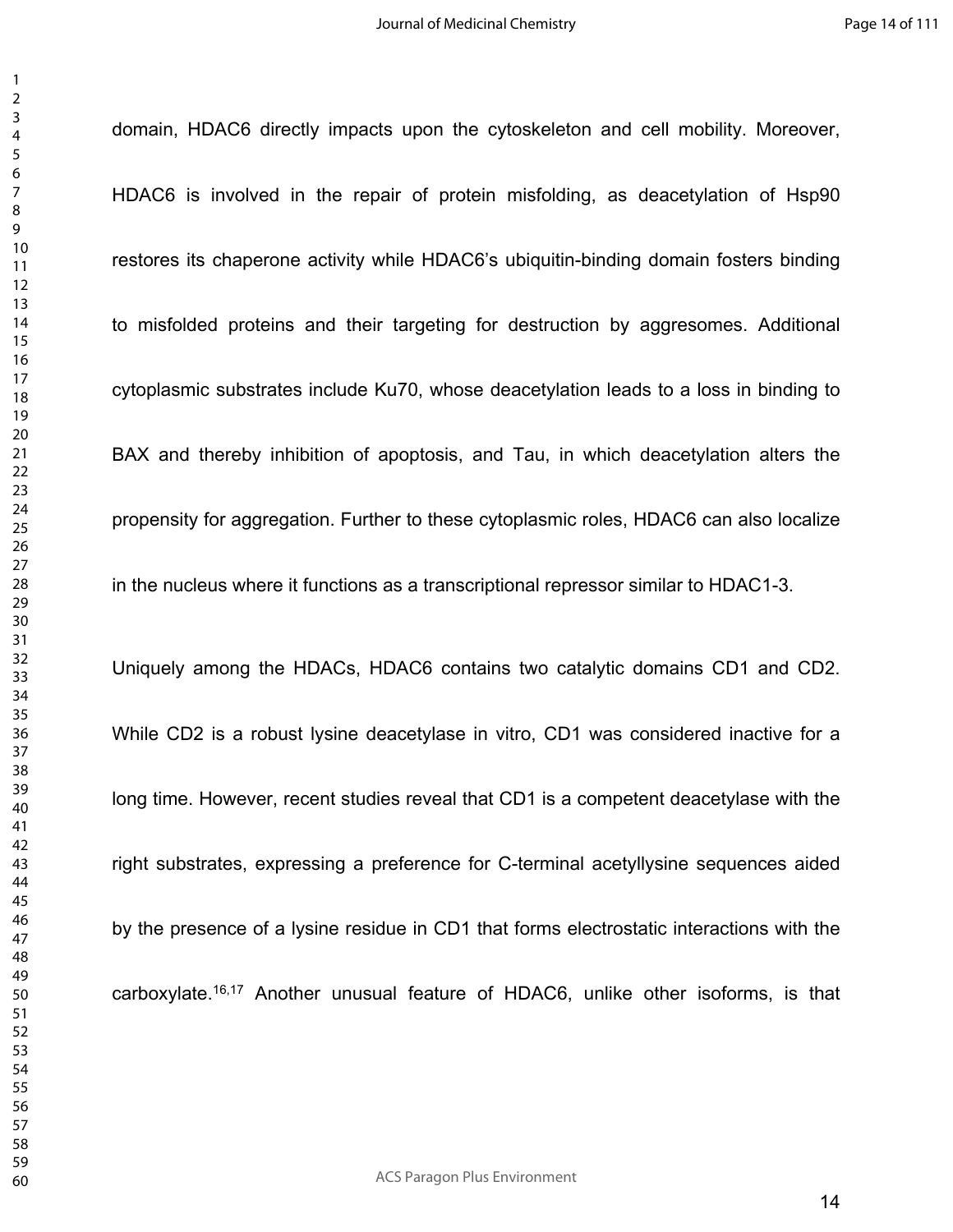knockout mice are viable and healthy, and do not express an obviously defective phenotype.

#### *HDAC8*

HDAC8 is the only isoform for which the gene lies in the X chromosome. Although it is grouped as a Class I nuclear HDAC, it is fundamentally distinct from the HDAC1-3 isoforms in this Class.<sup>18</sup> Unlike the others, HDAC8 is smaller in size and acts independently, as it is bereft of C-terminal protein-protein interaction domains that promote incorporation into multiprotein complexes. In vitro, HDAC8 has a lower  $k_{cat}/K_m$ value for the hydrolysis of acetyllysine containing peptides compared to HDAC1-3 or HDAC6. Nevertheless, the catalytic activity is significantly higher against tetrameric histone H3/H4 proteins suggesting that histones are, to some extent, in vivo substrates for HDAC8.<sup>19</sup> Additional nuclear substrates have been identified such as SMC3, p53,  $ERR\alpha$  and ARID1a. Recently, Lin demonstrated that HDAC8 hydrolyzes acyllysine peptides with acyl chains of 2-16 carbons, and  $k_{cat}/K_m$  for the longer acyl chains of octanoyl-, dodecanoyl-, and myristoyllysine was higher than for acetyllysine.<sup>20</sup> These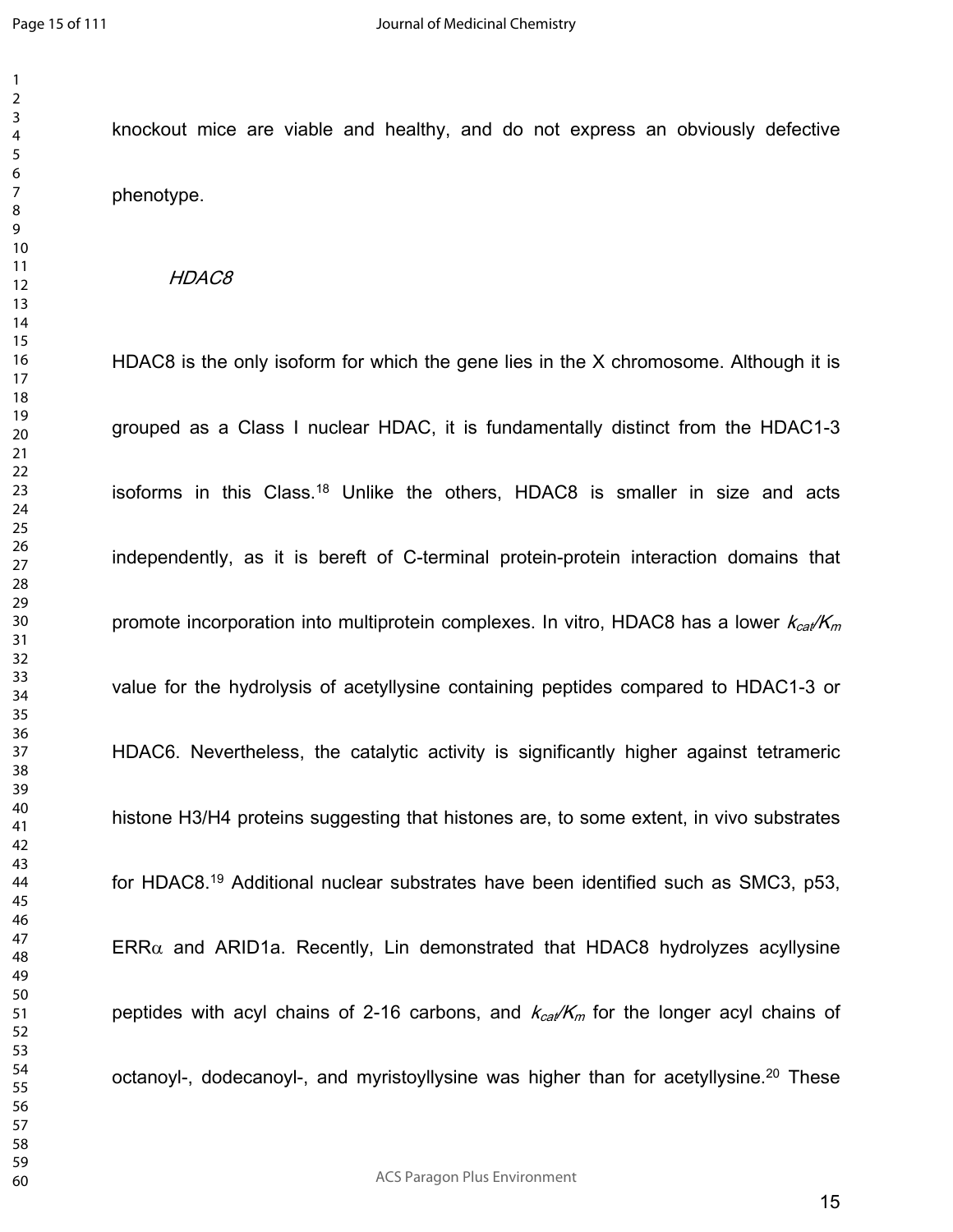longer chain acyl groups are likely to be accommodated by extending beyond the active site zinc cation to occupy the hydrophobic internal cavity lateral to the substrate channel. It may be that fatty acid deacylation is a more important physiological function of HDAC8 than deacetylation, which would explain the relatively small number of known validated HDAC8 substrates. Physiologically, the incorporation of these longer acyl chains into lysine PTMs could act as a sensor of energy metabolism by reporting on the relative abundance of different acyl CoA species. Alternatively, some fatty acid acylation may occur adventitiously in which case HDAC8 and HDAC11 (see below) could be operating as proofreading repair enzymes to remove these PTMs.

#### *HDAC11*

HDAC11 was first reported only in 2002 and is the smallest of the HDAC isoforms, with its catalytic domain accounting for >80% of the protein sequence. Primarily localized in the nucleus, it functions as a transcriptional regulator with an important role in  $immunomodulation.<sup>21</sup>$  As an enzyme, HDAC11 has weak activity against acetyllysine substrates. Instead, like HDAC8, it efficiently hydrolyzes acyllysine residues with longer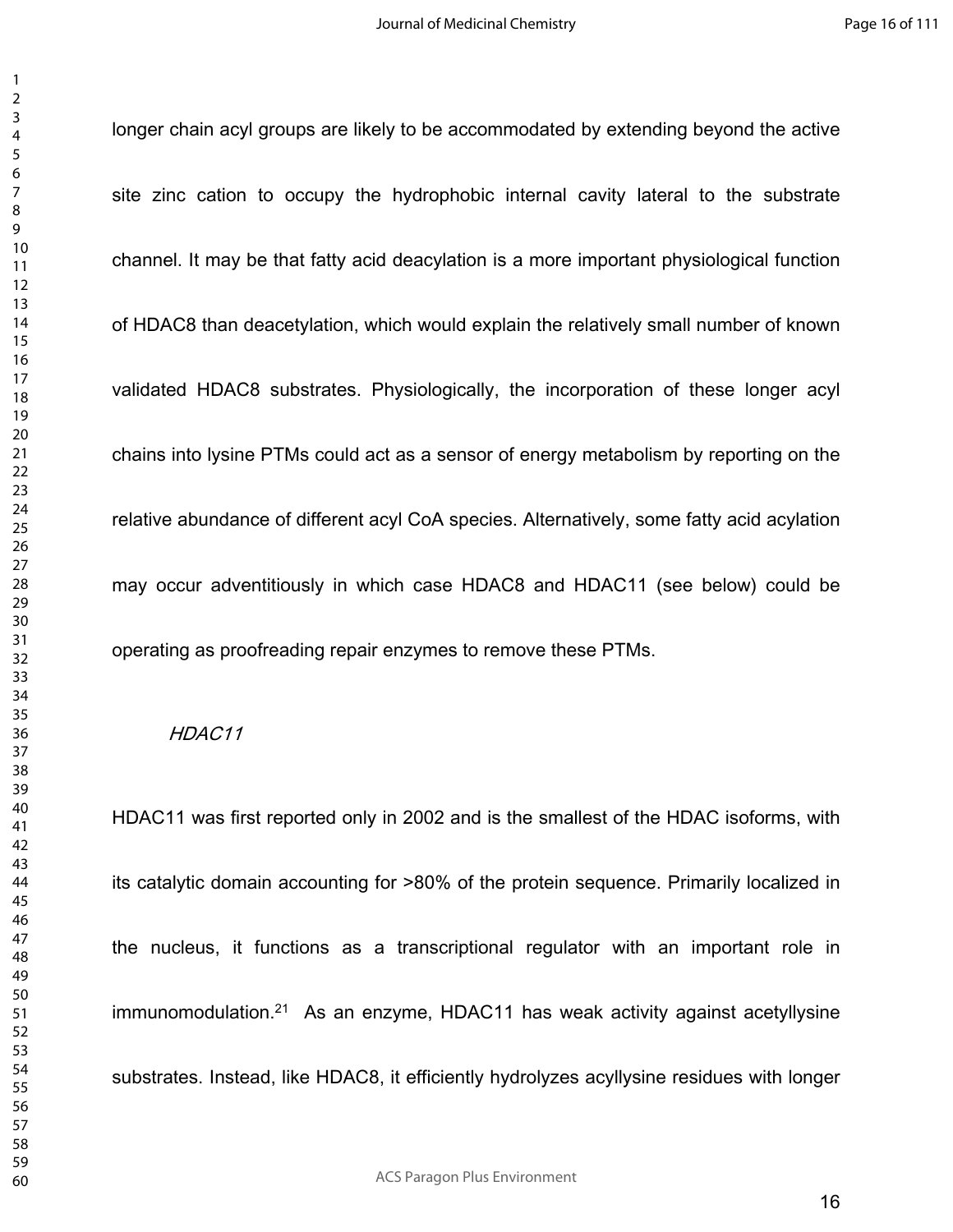chain lengths such as the  $C_{12}$  dodecanoyllysine and the  $C_{14}$  myristoyllysine.<sup>22,23</sup> Although an X-ray structure of HDAC11 is unavailable, homology modeling suggests long chain acyl groups are accommodated within an internal cavity in the same manner as HDAC8. Interestingly, HDAC11 is susceptible to product inhibition by free fatty acids such as myristic, palmitic, and stearic acids while palmitoyl-coenzyme A and myristoylcoenzyme A serve to enhance the fatty acid deacylase activity.

#### *HDAC4, HDAC5, HDAC7 and HDAC9*

These so-called Class IIa isoforms, unlike other HDACs, are expressed in a tissue specific manner. They are relatively large in size, with an N-terminal domain that binds to the MEF2 family of transcriptional repressors.<sup>24</sup> Both an NLS and NES are present, enabling the Class IIa isoforms to move between the nucleus and cytoplasm. The shuttling is regulated by the reversible phosphorylation of multiple serine residues, with the unphosphorylated form being nuclear and acting to influence transcriptional regulation. The C-terminal region contains the active site in which the key tyrosine residue (Figure 2) is replaced by a histidine, resulting in weak catalytic activity. By using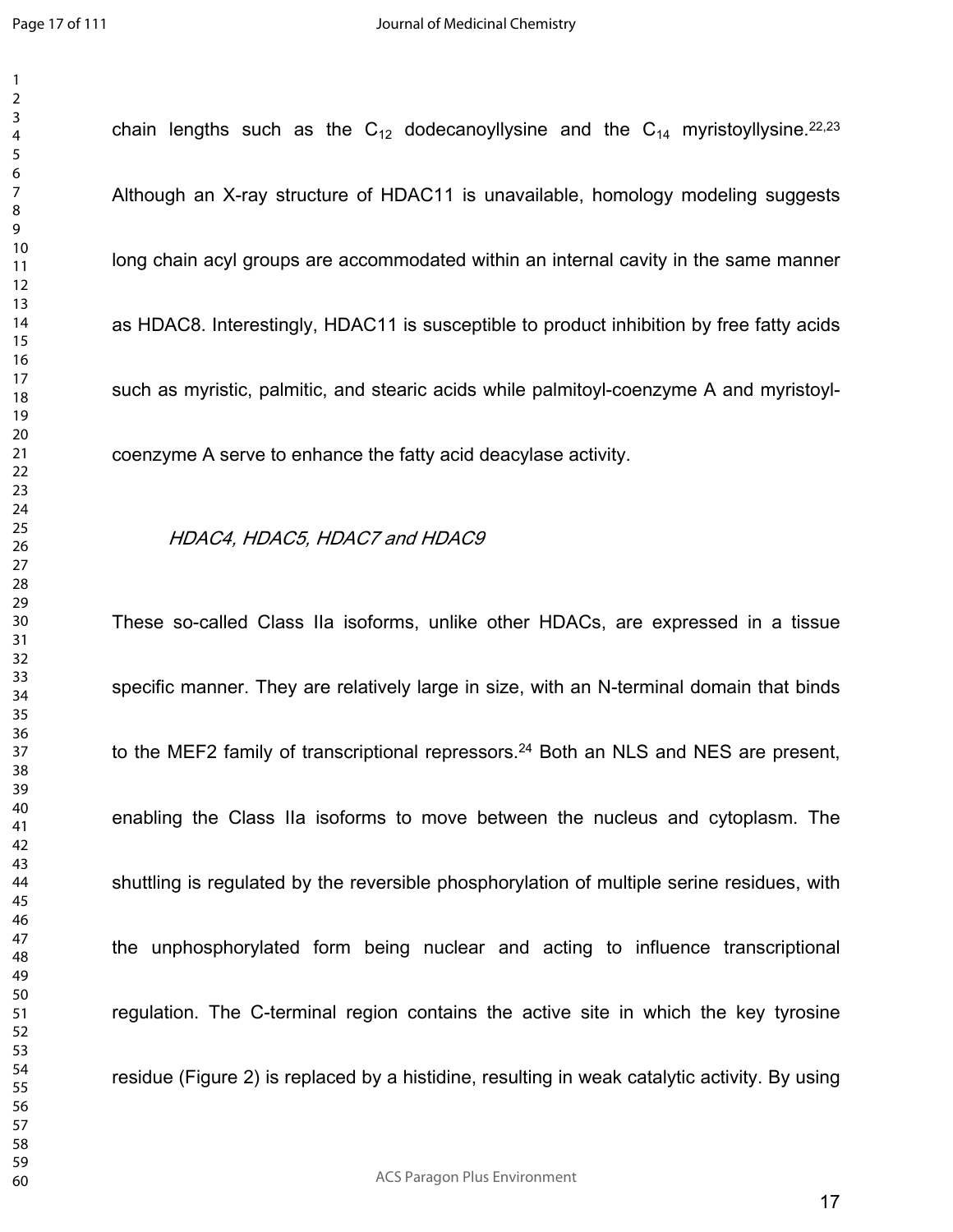more electrophilic trifluoroacetyllysine containing peptides, it is possible to carry out in

vitro assays and profile HDAC inhibitors against these isoforms. Whether they are truly enzymes in vivo or serve to recognize and bind acetyllysine containing proteins is unclear. The evidence suggests they act as a scaffolding protein, bringing together the acyllysine substrate and HDAC3 containing multiprotein complexes, with the actual hydrolysis carried out by HDAC3. On the other hand, it is worth noting that the archetypal zinc amidohydrolase thermolysin contains a histidine residue in a similar location within the active site that participates in catalysis.<sup>25</sup> Thus, it is conceivable that the Class IIa isoforms are catalytically competent, and their true substrates have yet to be identified. Alternatively, these HDACs may perform dual functions of recognition of an acetyllysine signal followed by slow catalysis as a means of eventual signal termination, in a similar fashion to the binding of GTP to GTPases which then destroy the nucleotide.

*HDAC10*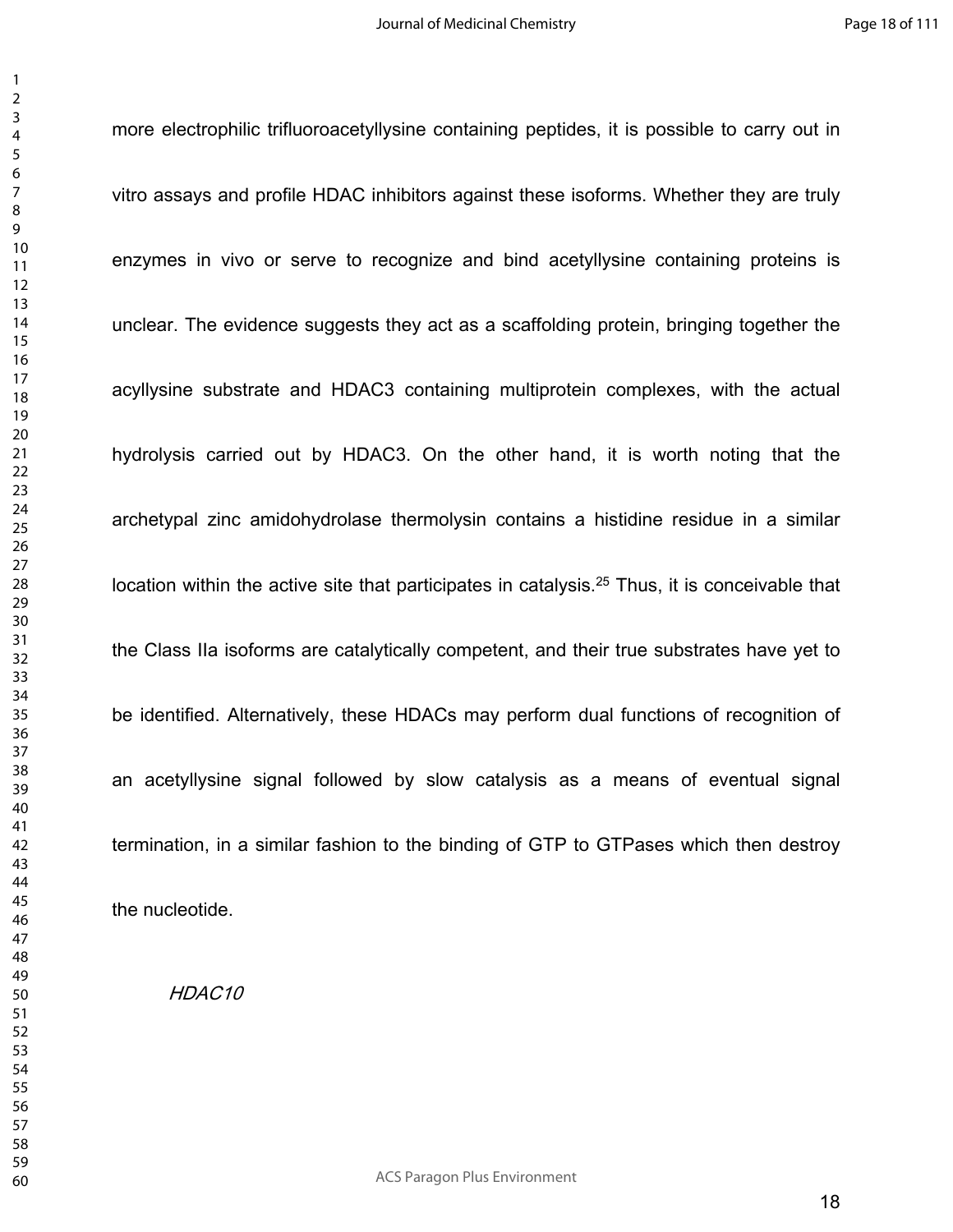HDAC10 is found in both the nucleus and cytoplasm, and involved in processes such as autophagy, immunoregulation and DNA repair.<sup>26</sup> While it appears to function as a transcriptional repressor, this activity was puzzlingly independent of lysine deacetylation. Recent studies from Christianson have clarified this anomaly and convincingly demonstrated that HDAC10 is an acetylpolyamine hydrolase evolutionarily related to the prokaryotic homologue.<sup>27,28</sup> In HDAC10, a unique  $3_{10}$  helix defined by the P(E,A)CE motif serves to narrow the hydrophobic substrate channel, leading to selectivity for acetylpolyamines over more bulky peptides or proteins containing acetyllysine residues. While the HDAC10 active site contains the conserved tyrosine and histidine residues and the zinc activated water typical in HDAC catalysis (Figure 2), an additional negatively charged glutamate residue unique to this isoform acts as a gatekeeper to favor the binding of cationic acetylpolyamine residues. In fact, the substitution of this glutamate residue by leucine was sufficient to restore acetyllysine hydrolytic activity in the mutant enzyme.

*Overview*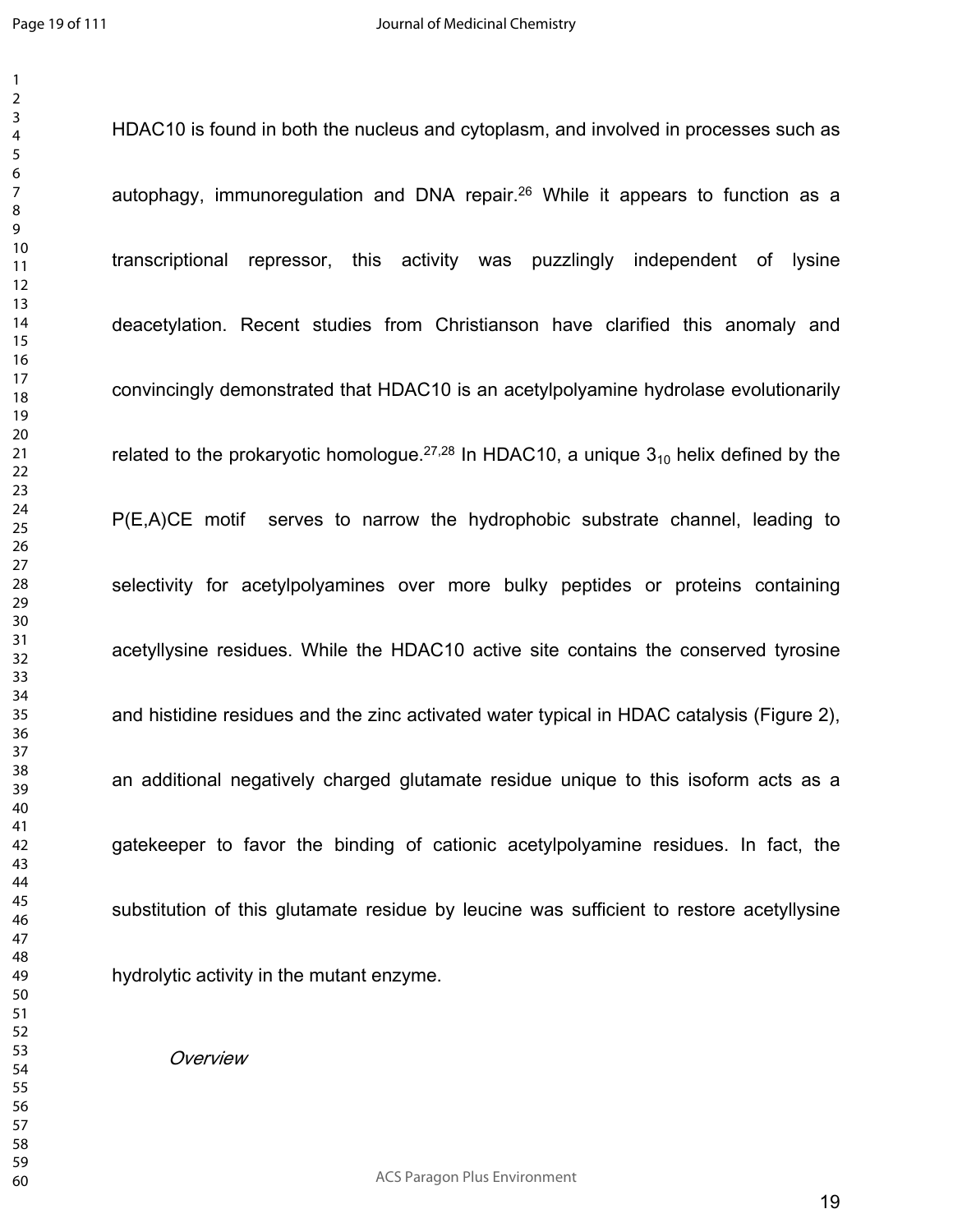Our understanding of HDACs is continually evolving with new insights regarding their

substrates. Until recently, it seemed the family could be unified under the nomenclature of protein lysine deacylases or KDACs that would encompass both deacetylation as well as the hydrolysis of other amides. However, the discovery that HDAC10 is a small molecule polyamine deacetylase means that even the KDAC terminology is no longer accurate. Meanwhile, whether HDAC4, HDAC5, HDAC7 or HDAC9 are truly enzymes is debatable. The traditional subdivision of human HDACs according to Class I-IV does not take these recent developments into account, and we prefer to group them according to their in vitro substrate tolerance (Figure 3, Table 2).

While this perspective is focused on the human HDACs, homologues in other species offer additional opportunities for drug discovery. The selective targeting of fungal HDACs as a means to create novel antifungal agents is one example.<sup>29</sup> The combination of fluconazole and MethylGene's MGCD209, an inhibitor of the fungal Hos2 HDAC,<sup>30</sup> reached Phase 2 clinical trials for the treatment of severe vulvovaginal candidiasis, but unfortunately did not show improved efficacy over fluconazole alone.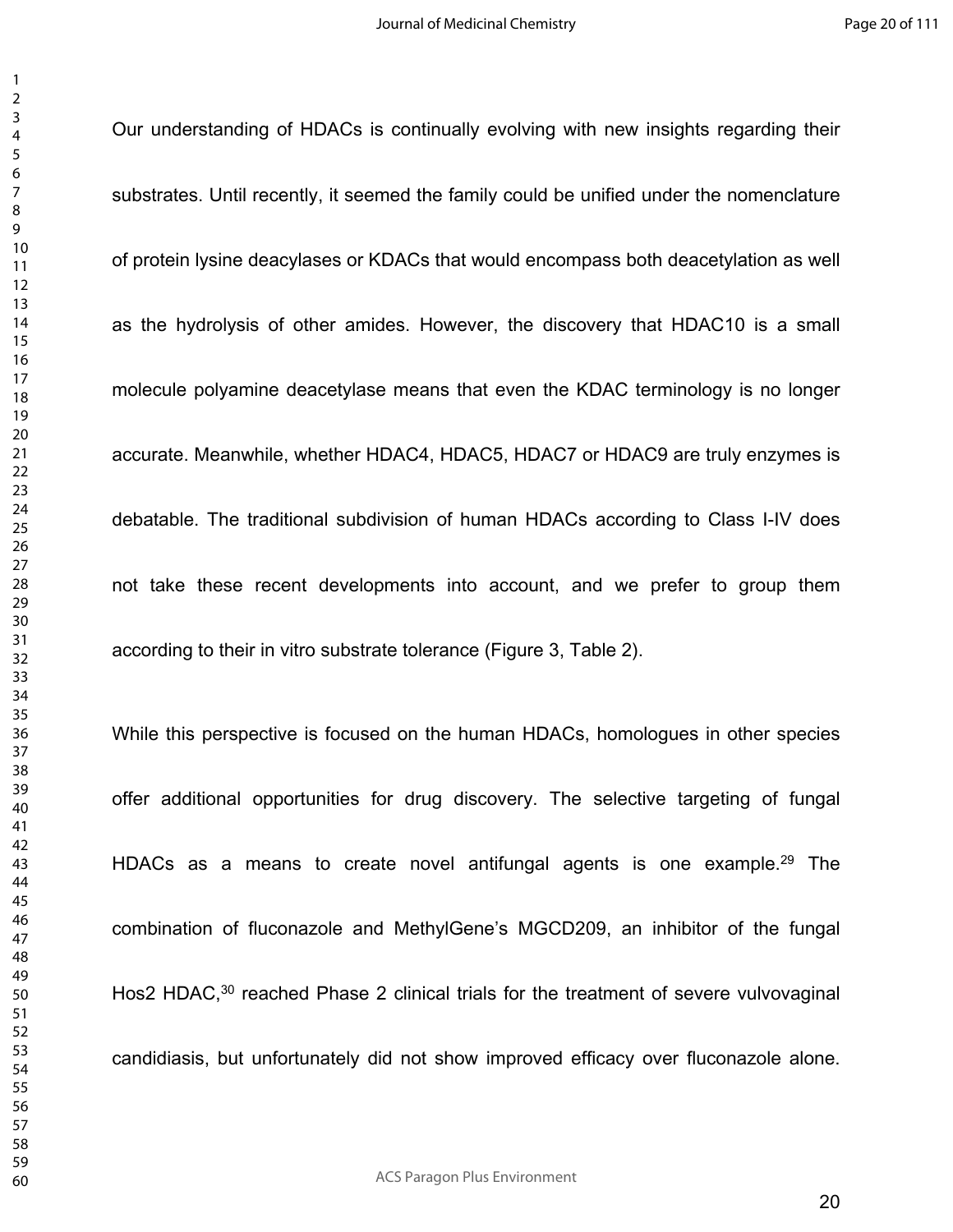Another major area of research is the HDACs present in parasites responsible for neglected tropical disease. The approved HDAC inhibitors and clinical candidates as well as novel compounds intended to selectively inhibit the parasite enzymes have shown promising results in in vivo models, as summarized in a recent review.<sup>31</sup>

| In vitro Acetyl-Lys peptide hydrolases            |                |                              |                                |  |
|---------------------------------------------------|----------------|------------------------------|--------------------------------|--|
| <b>Isoform</b>                                    | Major          | <b>Key features</b>          | Substrate examples             |  |
|                                                   | localization   |                              |                                |  |
| HDAC1, HDAC2                                      | <b>Nucleus</b> | Exist<br>in<br>vivo<br>as    | Histones,                      |  |
|                                                   |                | NuRD,<br>Sin <sub>3</sub> A, | transcriptional                |  |
|                                                   |                | CoREST,<br><b>MiDAC</b>      | regulators                     |  |
|                                                   |                | <b>MIER</b><br>and           |                                |  |
|                                                   |                | complexes                    |                                |  |
| HDAC <sub>3</sub>                                 | <b>Nucleus</b> | Complexation<br>with         | Histones,                      |  |
|                                                   |                | NCoR/SMRT                    | transcriptional                |  |
|                                                   |                | needed for catalysis         | regulators                     |  |
| HDAC6                                             | Cytoplasm      | <b>Ubiquitin</b><br>and      | Tubulin,<br>cortactin,         |  |
|                                                   |                | microtubule binding          | Hsp90, Tau                     |  |
|                                                   |                | domains,<br>two              |                                |  |
|                                                   |                | catalytic domains            |                                |  |
| In vitro longer chain Acyl-Lys peptide hydrolases |                |                              |                                |  |
| HDAC <sub>8</sub>                                 | <b>Nucleus</b> | Moderate<br>AcLys            | Histones,<br>p <sub>53</sub> , |  |
|                                                   |                | hydrolysis<br>with           | SMC <sub>3</sub>               |  |
|                                                   |                | extended sequence            | longer<br>chain                |  |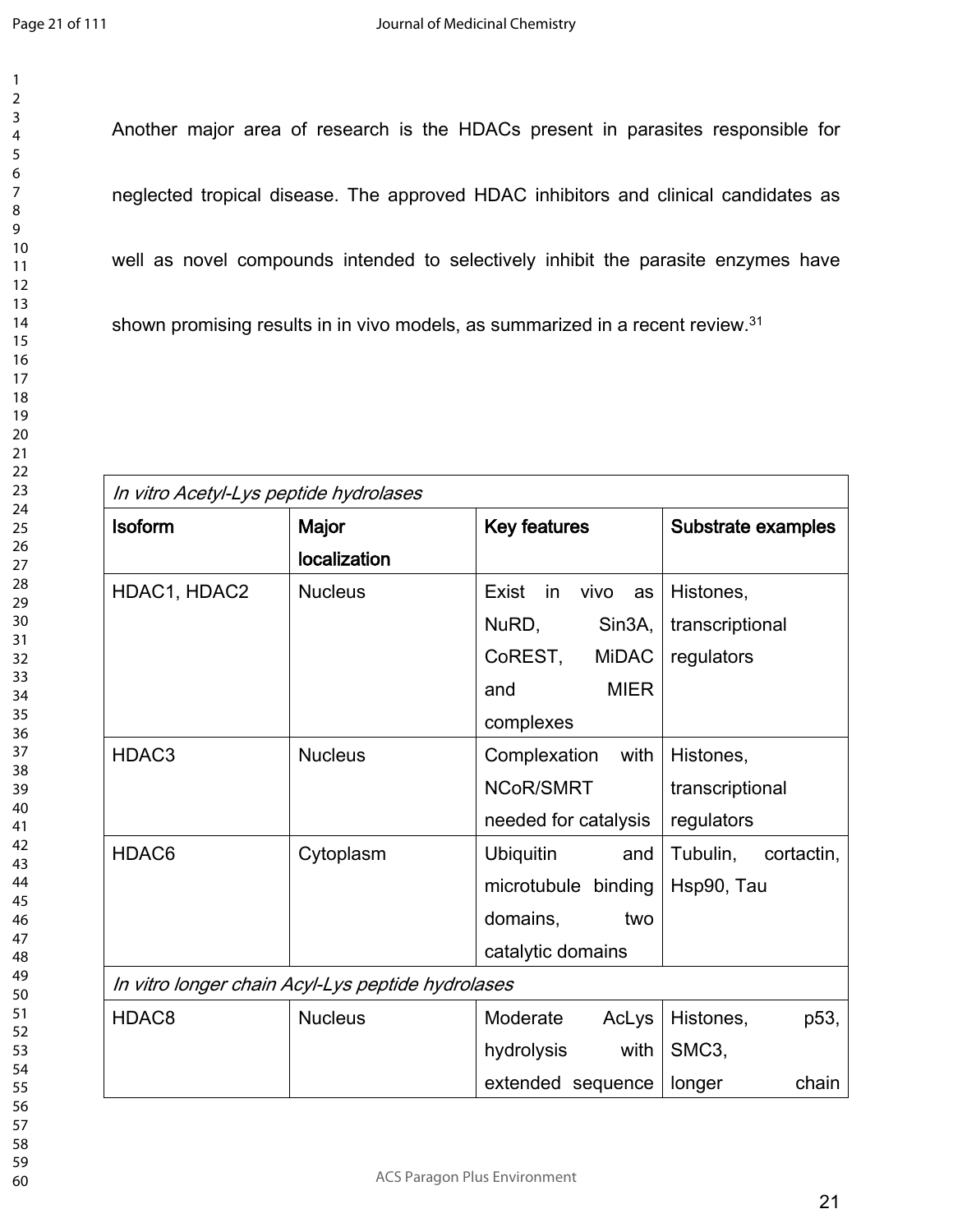|                                             |                                 | acyllysine residues   |  |  |  |  |
|---------------------------------------------|---------------------------------|-----------------------|--|--|--|--|
|                                             | for $C_8$ , $C_{12}$ , $C_{14}$ |                       |  |  |  |  |
|                                             | acyllysine                      |                       |  |  |  |  |
| <b>Nucleus</b>                              | Preference for $C_{12}$ ,       | chain<br>longer       |  |  |  |  |
|                                             | $C_{14}$ acyllysine             | acyllysine residues   |  |  |  |  |
| In vitro Ac-polyamine hydrolase             |                                 |                       |  |  |  |  |
| Cytoplasm                                   | Narrow<br>substrate             | Acetylpolyamines      |  |  |  |  |
|                                             | channel<br>with                 |                       |  |  |  |  |
|                                             | glutamate                       |                       |  |  |  |  |
|                                             | gatekeeper                      |                       |  |  |  |  |
| In vitro trifluoroAc-Lys peptide hydrolases |                                 |                       |  |  |  |  |
| <b>Nucleus</b><br>and                       | Tissue-specific,                | None?<br>Recruit      |  |  |  |  |
| cytoplasm                                   | MEF2<br>binding                 | for<br>substrates     |  |  |  |  |
|                                             | domain                          | HDAC <sub>3</sub>     |  |  |  |  |
|                                             |                                 | recognition, superior |  |  |  |  |

**Table 2.** The eleven human HDAC isoforms summarized according to substrate preference, localization, and key features.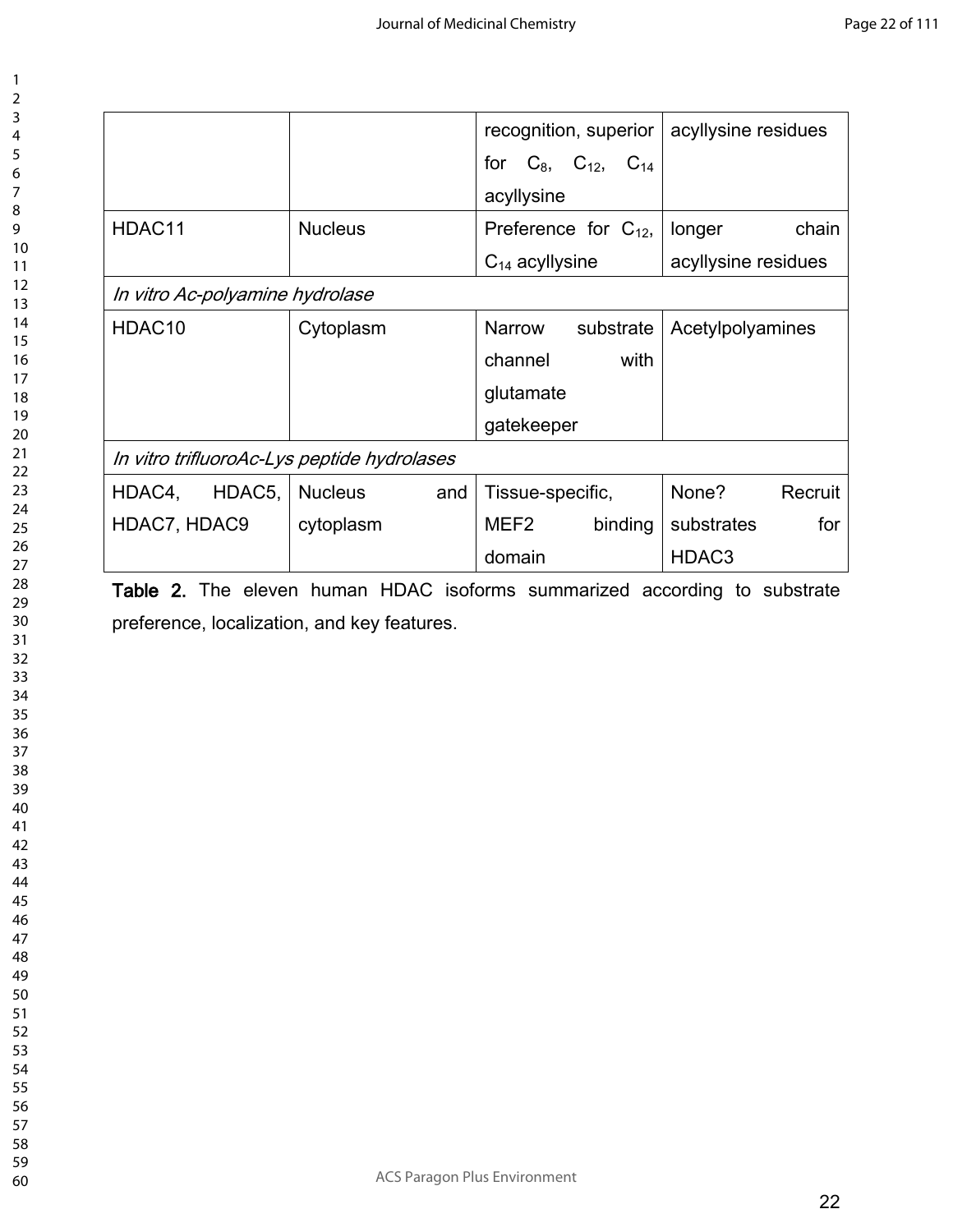

**Figure 3.** A 'solar system' of human HDACs: at the core are HDAC1, HDAC2 and HDAC3 which exist in multiprotein complexes in the nucleus. These isoforms deacetylate histones and transcriptional regulators, and homologues are ubiquitous across life forms. Next is HDAC6, responsible for the deacetylation of cytoplasmic proteins, followed by an 'asteroid belt' of the pseudoenzymes HDAC4, HDAC5, HDAC7 and HDAC9 with poor catalytic activity. The 'outer planets' HDAC8 and HDAC11 preferentially hydrolyze non-acetyl acyllysine substrates while the distant HDAC10 is a polyamine deacetylase.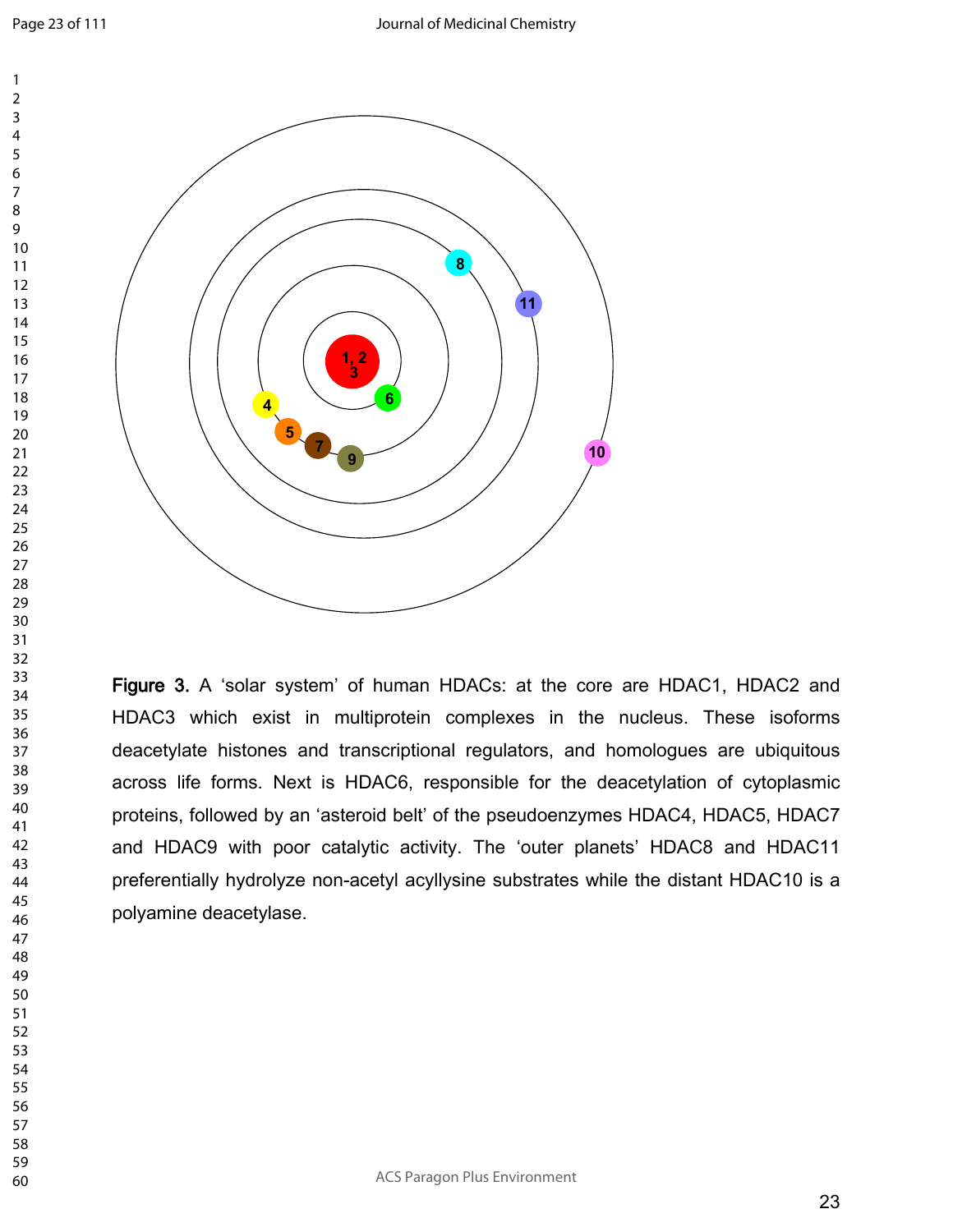#### **Profiling HDAC inhibition**

The in vitro profiling of HDAC inhibitors in cell-free enzymatic assays invariably involves the monitoring of product formation using acetyllysine derivatives or peptides based on the N-terminal histone tail sequence that contain an acetyllysine residue.<sup>32</sup> Assay kits often employ peptides with an AcLys-AMC (aminomethylcoumarin) residue at the Cterminus which undergoes acetyllysine hydrolysis by HDACs (Figure 4). The resulting C-terminal lysine is recognized by the exopeptidase trypsin, which cleaves the backbone amide to release free aminomethylcoumarin that fluoresces at a longer wavelength than the substrate. Although less amenable to high-throughput screening, direct detection of product formation by chromatographic separation or mass spectrometry without the need for trypsin cleavage are among the alternative formats.<sup>33</sup> In the past, crude cell extracts were used as the source of HDACs, and these mainly contained the nuclear isoforms in an unknown ratio. Nowadays, using recombinant HDAC proteins, the detailed profiling of compounds to determine their subtype selectivity against all eleven isoforms can be accomplished.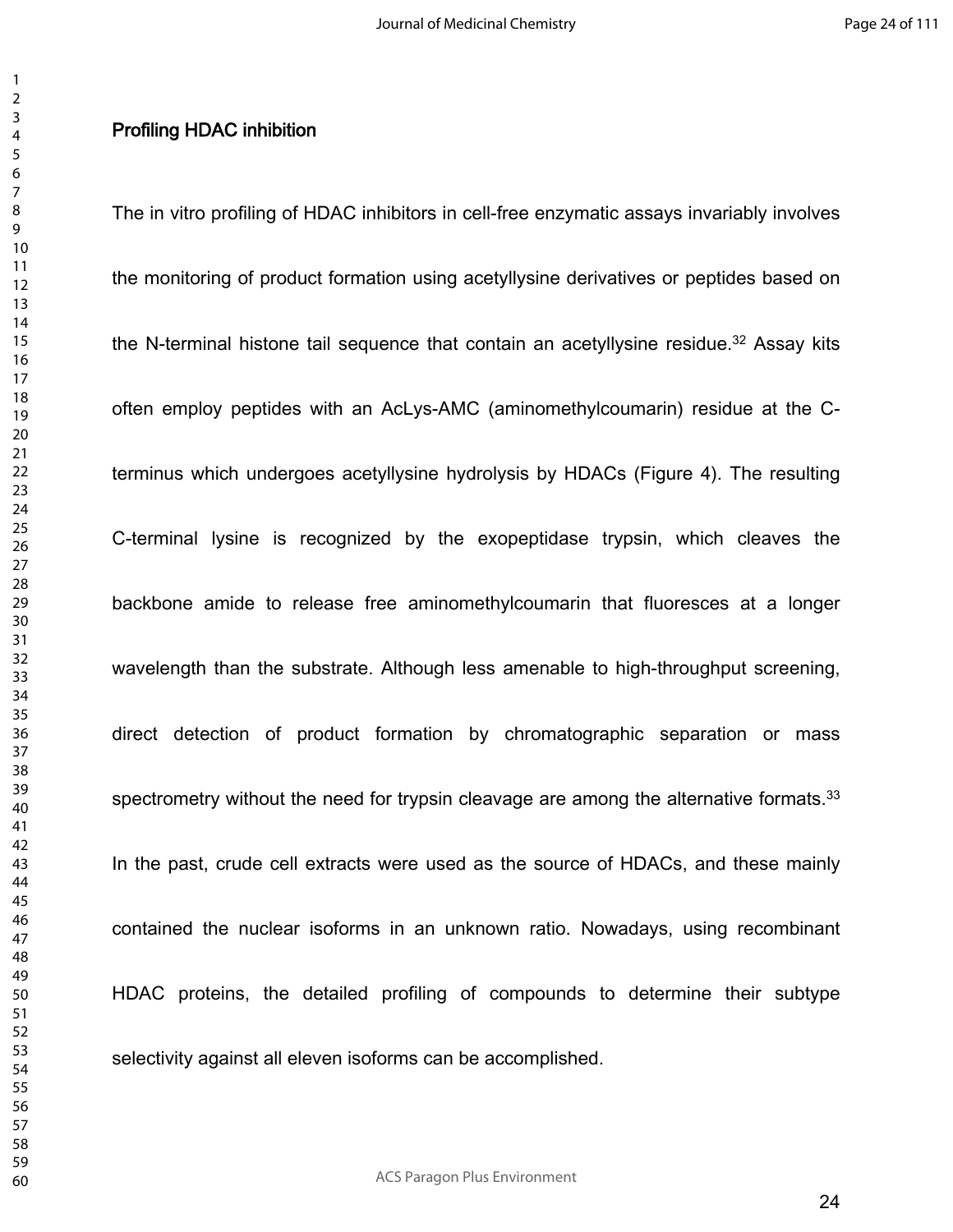

**Figure 4**. A fluorescence-based assay for measuring HDAC activity based upon product cleavage by trypsin to release aminomethylcoumarin.

Due to differences in protein stability and substrate preference, running HDAC assays against individual isoforms is actually complicated in practice. With regards to the protein, there are options involving full-length enzyme or catalytic domain only, or the addition of binding partners to more closely approximate the cellular environment. Purity, with the possibility of residual contamination by other isoforms, and batch to batch variation are further issues. Simple acetyllysine containing substrates undergo efficient hydrolysis by recombinant HDAC1, HDAC2 and HDAC6 in the fluorescent assay, as well as HDAC3 when co-expressed with NCoR.34,35 Although such assays are operationally convenient, it should be kept in mind that the true substrates are proteins

ACS Paragon Plus Environment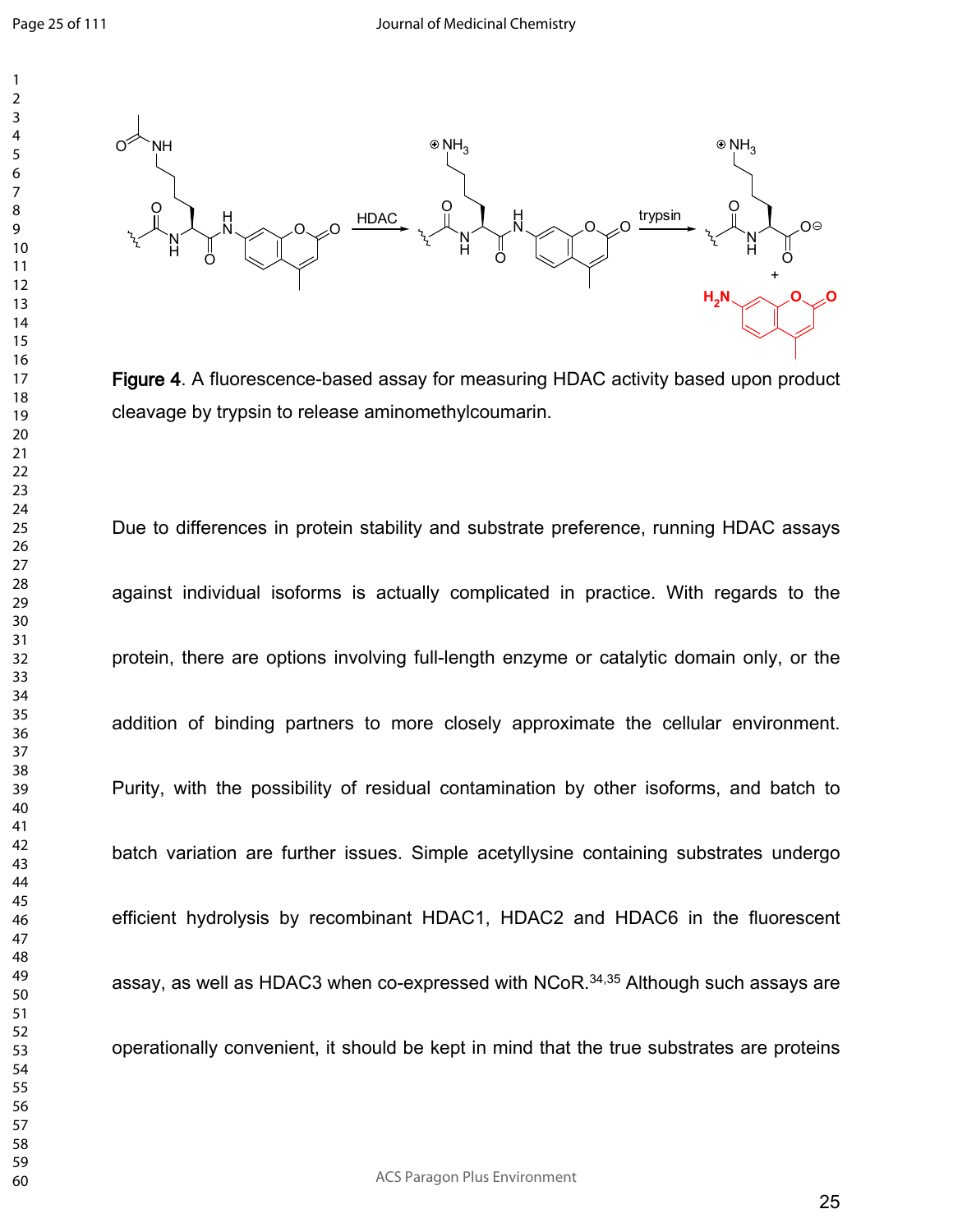(or multimeric complexes thereof) rather than acetyllysine derivatives or peptides.

Beyond these isoforms, further tinkering is needed for the other HDACs which have lower catalytic activity for acetyllysine hydrolysis. By switching to more labile (but artificial) trifluoroacetyllysyl substrates in lieu of acetyllysine derivatives, or using mutated enzymes with higher turnover, the inhibition can be quantitatively measured. However, these assays may not accurately reflect the in vivo functions of the enzyme. For example, HDAC11 preferentially acts upon non-acetyl lysine PTMs and a recent assay employing a longer acyllysine substrate showed significant differences compared to the traditional trifluoroacetyllysine-based method.<sup>36</sup> Similarly, the current HDAC10 kits are based on peptides rather than more meaningful acetylpolyamine substrates. As a result of all these complexities, care should be exercised in the interpretation of literature HDAC IC<sub>50</sub> or K<sub>i</sub> values taken at different times or from different laboratories, and the experimental procedures consulted for the exact assay method employed and the data obtained for reference standards.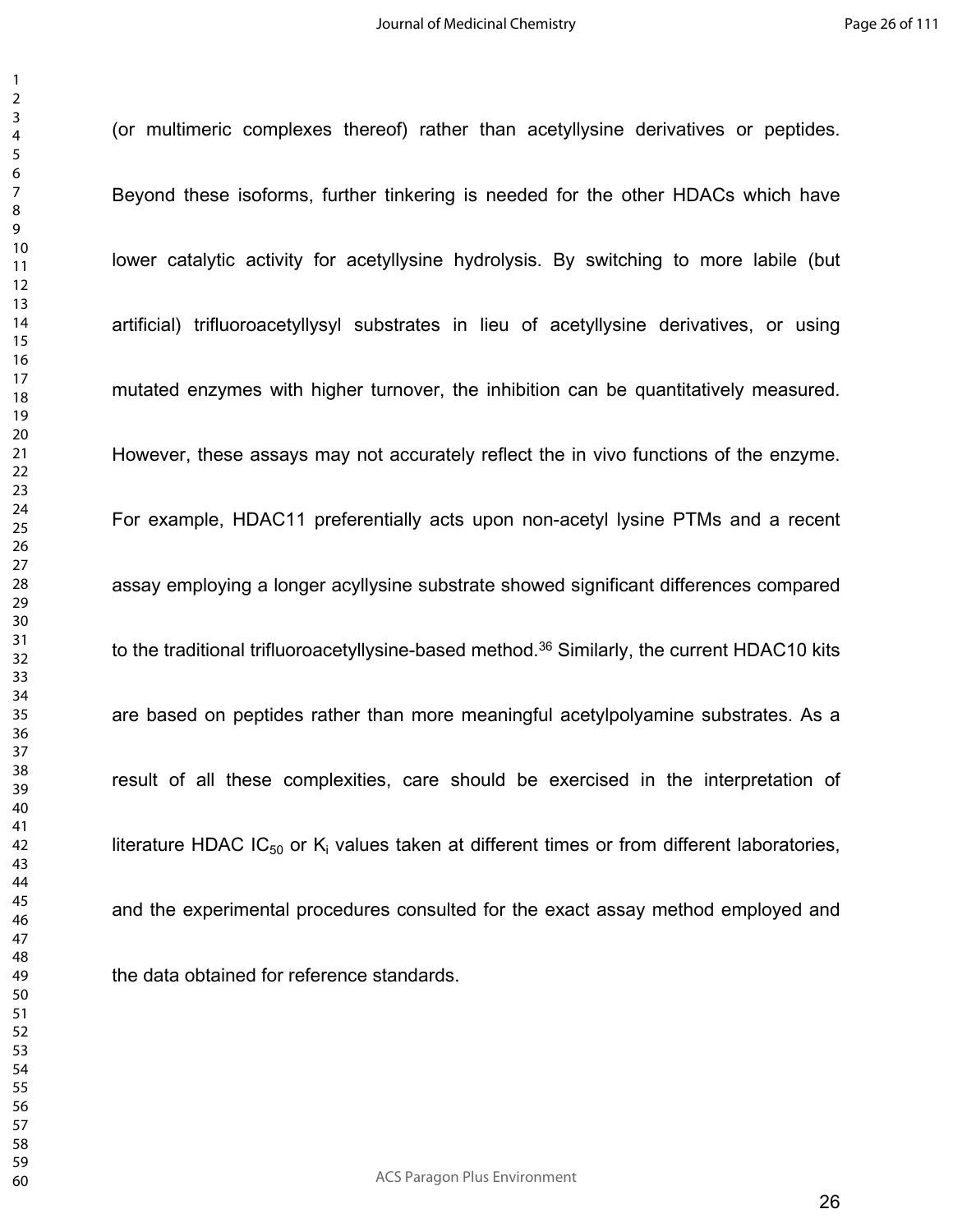In cell-based studies, HDAC inhibitors are usually profiled by their growth inhibition of

human cancer cell lines, with readouts in other cell types used for non-cancer therapeutic indications. Evidence of HDAC target engagement is commonly demonstrated by western blotting of the substrate proteins such as histones for nuclear HDACs, p53 for HDAC1 and tubulin for HDAC6, to show a dose-dependent elevation of acetylation levels. Cellular thermal shift assays (CETSA) are a version that allow for the quantification of ligand binding in intact cells.<sup>37</sup> The NanoBRET technology based on competitive binding between inhibitor and a fluorescent tracer is an alternative approach that enables the measurement of target engagement and drug reisdence time in cells.<sup>38</sup> In addition, downstream effects as a result of HDAC inhibition can be measured, ranging from phenotypic changes such as cell differentiation to altered protein expression levels such as induction of the p21 (CIP1/WAF1) cyclin-dependent kinase inhibitor.

#### **Natural product HDAC inhibitors**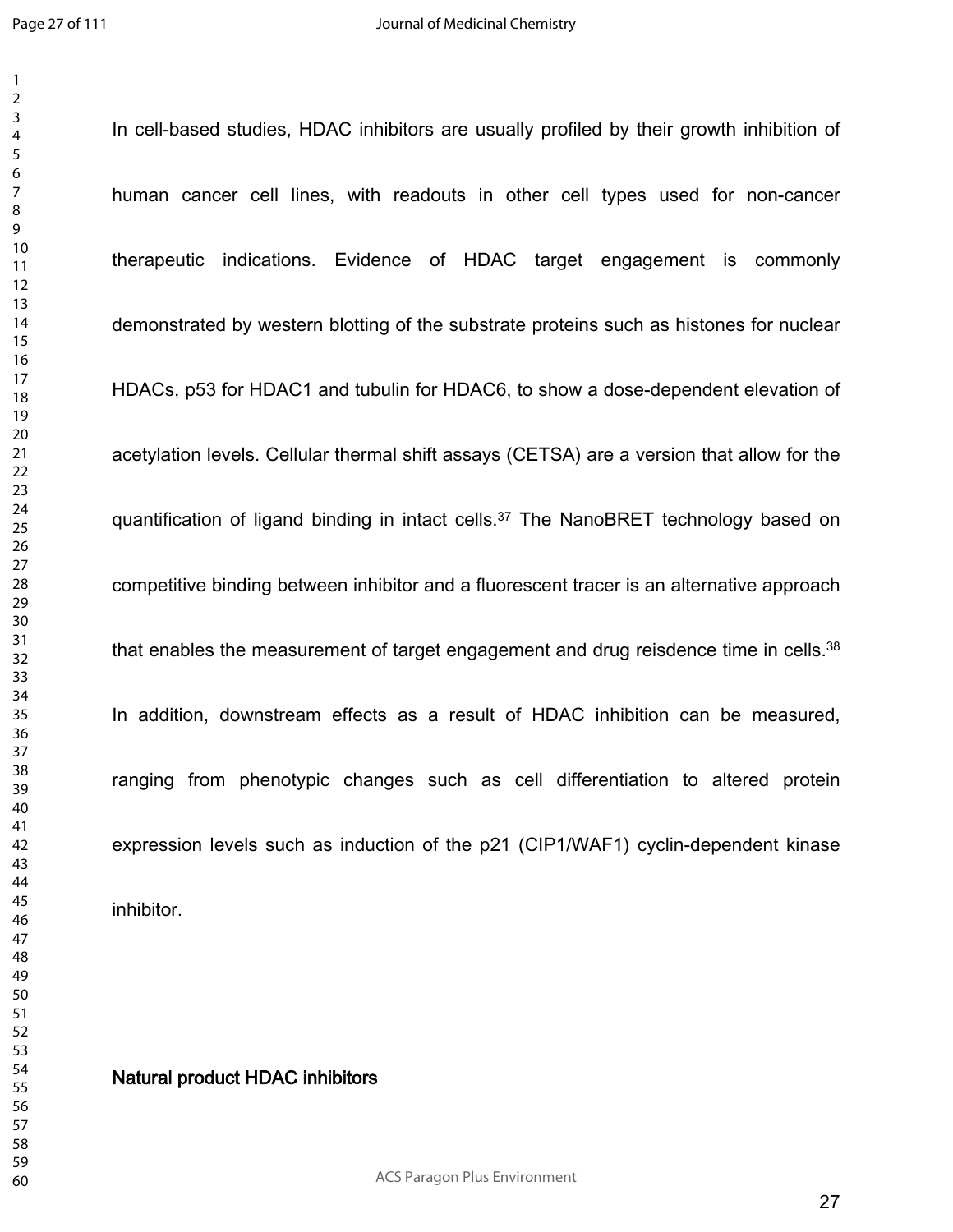To inhibit a HDAC, the logical starting point is to mimic the tetrahedral oxyanion enzyme intermediate (Figure 2B) and design a molecule that coordinates to the active site zinc cation with a slender hydrophobic linker to fit the substrate binding channel. In addition, it is helpful to anchor the molecule at the other end with a cap that can potentially engage in additional binding interactions with the rim of the enzyme. In fact, this simple model for a HDAC pharmacophore composed of three elements - zinc binding group, linker and cap - is sufficiently powerful to account for the vast majority of HDAC inhibitors and is widely used since it was proposed by Jung in 1997.<sup>39</sup>

As the medicinal chemist *par excellence*, nature has successfully used the three-point model for the design of nanomolar HDAC inhibitors with a variety of zinc binding groups, linkers and caps. As mentioned in the introduction, the *Streptomyces* metabolite trichostatin A (**1**, Figure 5) was the first potent HDAC inhibitor to be identified, by Yoshida thirty years ago.<sup>40</sup> Trichostatin A perfectly illustrates the HDAC pharmacophore: the hydroxamic acid functions as a bidentate zinc chelator, as later confirmed through X-ray crystallography of trichostatin A-HDAC complexes, while the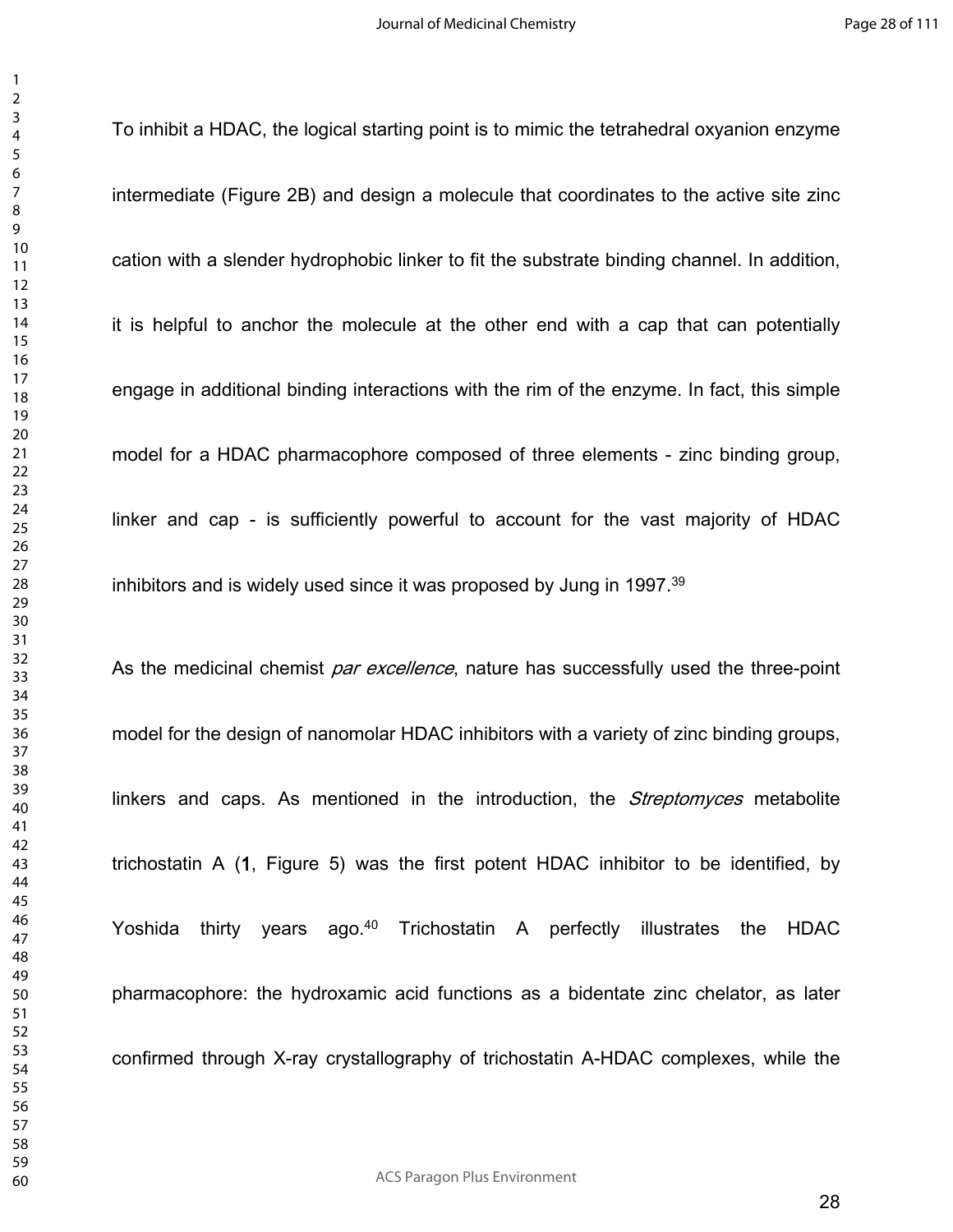diene is a rigid linker that sits in the substrate channel and terminates with a substituted phenyl ring as the cap. The cap's tertiary amine substituent, protruding out of the enzyme surface, presumably aids in drug solvation by the aqueous environment. Psammaplin A (**2**) isolated from a marine sponge is a symmetrical prodrug, undergoing disulfide reduction to the active molecule which conforms to the three-point pharmacophore with the thiol as a monodentate zinc binding group.<sup>41</sup> Since thiols have poor bioavailability, the disulfide protection ensures higher stability and cell permeability prior to metabolic activation. A masked thiol prodrug features once again in the depsipeptide family of HDAC inhibitors, either as a reducible disulfide in the bacterial natural products romidepsin (FK228, **3**) and spiruchostatin A (**4**) or as a hydrolytically labile thioester in largazole (**5**) of cyanobacterial origin.<sup>42</sup> Upon metabolism, the free thiol common to all three natural products becomes the zinc binding group, as observed in the X-ray structure of largazole with HDAC8.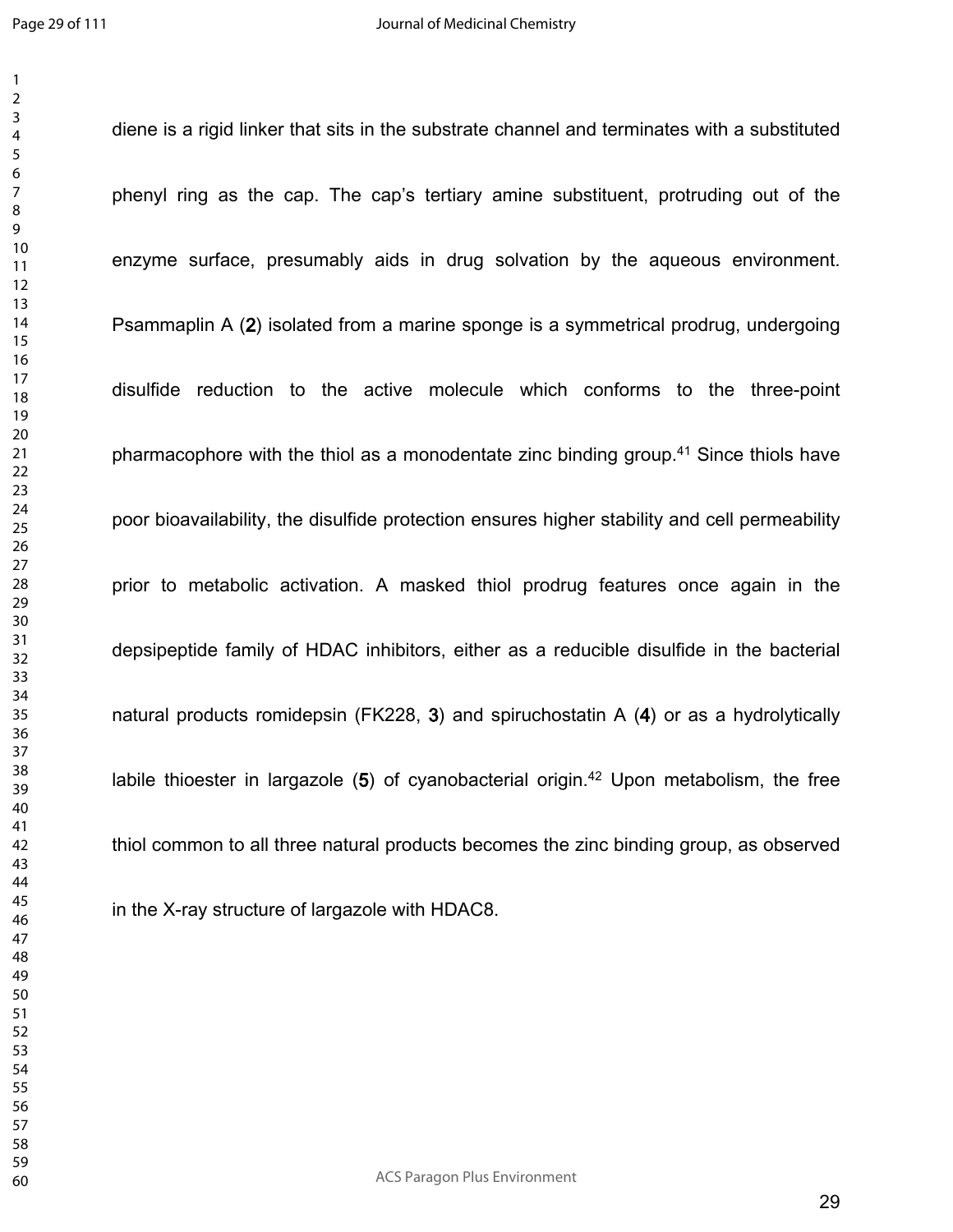

**Figure 5.** Examples of potent natural product HDAC inhibitors, with zinc binding atoms indicated in red.

While trichostatin A with its simple aromatic cap is a nonselective HDAC inhibitor, both romidepsin and largazole contain larger macrocyclic caps that contribute to their enzyme affinity as well as enable isoform discrimination.<sup>43</sup> The importance of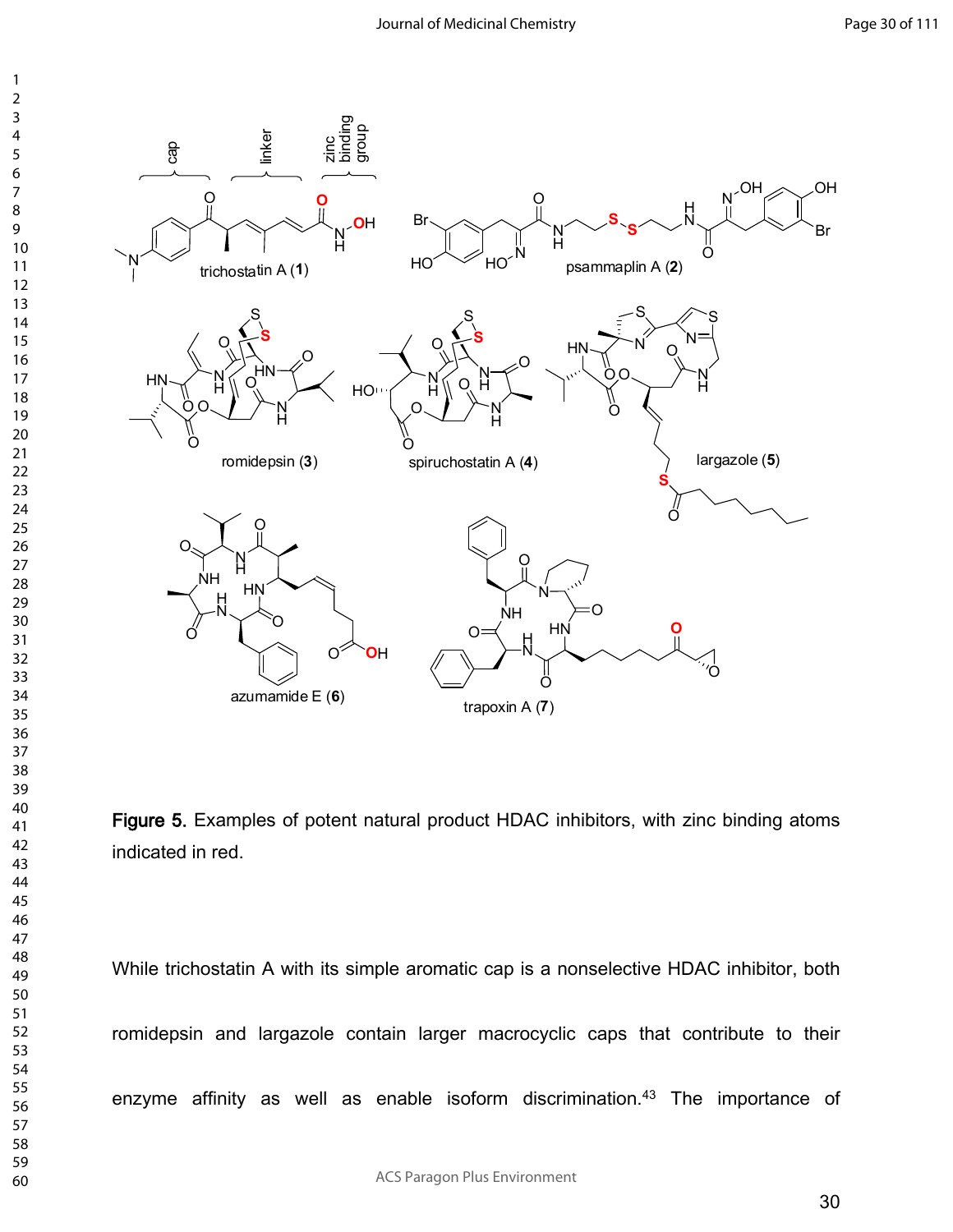augmenting zinc and substrate channel binding with additional interactions is illustrated

by the marine sponge natural product azumamide E (**6**). Synthetic carboxylic acids have fared poorly as HDAC inhibitors despite their successful use as zinc binding groups against other metalloenzymes. Although the short chain butyric, phenylbutyric and valproic acid have been explored as HDAC inhibitors in the clinic, their sole redeeming factor is the existence of prior human safety and pharmacokinetic data. The actual inhibition of HDACs by these carboxylic acids is weak, verging upon the high micromolar level, and they will not be discussed further. Azumamide E, on the other hand, achieves submicromolar potency with selectivity for HDAC1 over HDAC6 and the macrocyclic scaffold presumably makes a significant contribution to these aspects. Interestingly, a synthetic analogue with the carboxylic acid replaced by a bidentate hydroxamic acid is even more active as a HDAC inhibitor.<sup>44</sup> Trapoxin A (7), one of a family of fungal cyclic tetrapeptide HDAC inhibitors, is another interesting example as ketones are normally inefficient ligands for zinc. The X-ray structure of **7** with HDAC8 indicates the ketone is a substrate mimic, reacting with the active site water to form a tetrahedral *gem*-diolate which then functions as a bidentate zinc binding group.<sup>45</sup>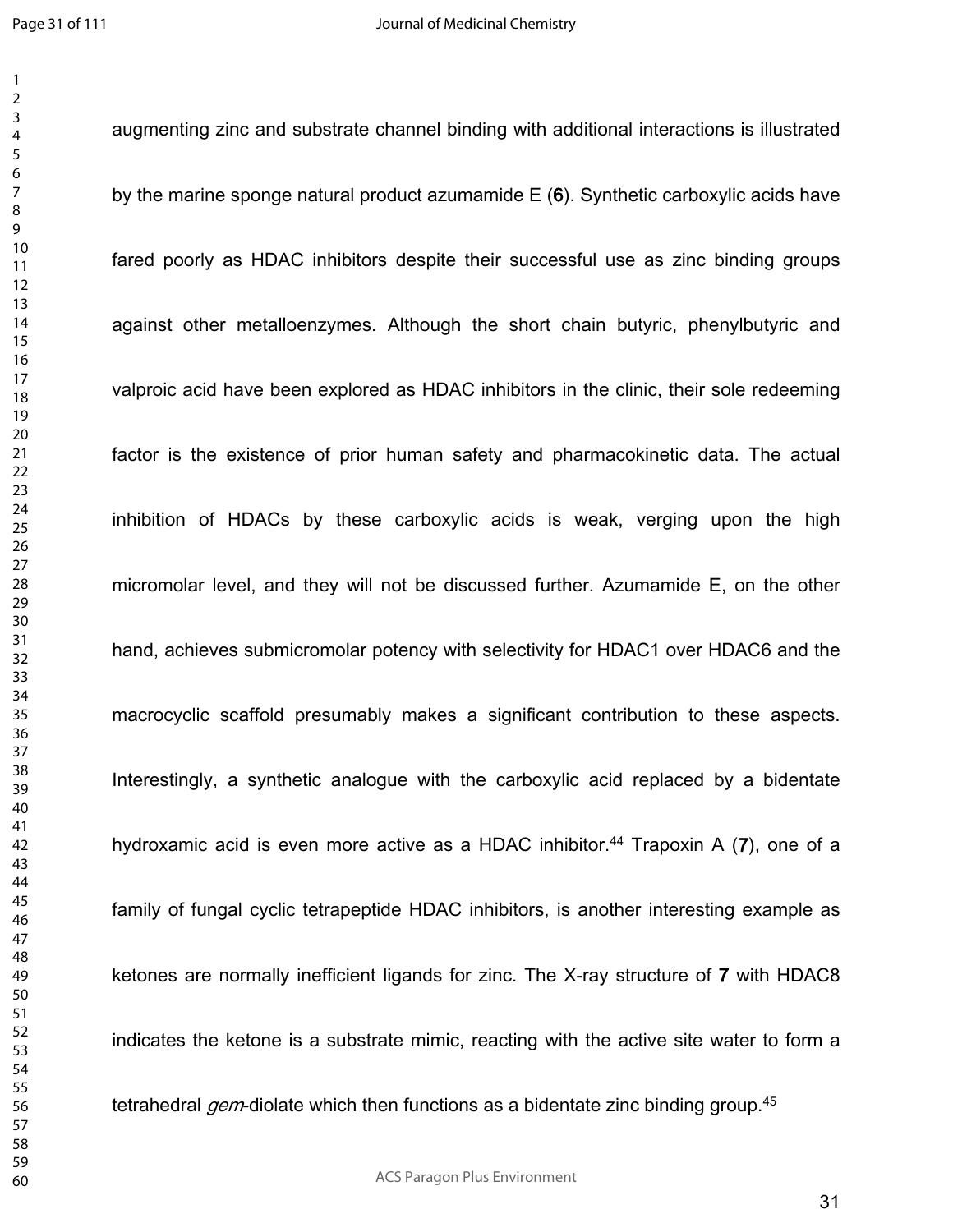Although medicinal chemists work on many epigenetic targets for drug discovery,

HDACs are apparently the only one that nature has taken seriously and the only one against which highly active secondary metabolites have been discovered. This emphasis probably reflects the producing microbial or marine organism's need for chemical defense against competing species or predators. In this regard, the rapid toxicity arising from HDAC inhibition is evolutionarily more helpful compared to the slower consequences of the disruption of DNA or histone methylation. A further question is which HDAC should be inhibited, with the core HDAC1/HDAC2 isoforms being prime candidates due to their direct impact upon gene transcription and the existence of homologues in virtually all species. Indeed, it is unlikely to be a coincidence that all the natural products in Figure 5 strongly inhibit HDAC1/HDAC2 with nanomolar  $IC_{50}$  values, and except for the nonselective trichostatin A, are less active against the cytoplasmic HDAC6. Turner has suggested that evolutionary exposure to natural product and environmental HDAC inhibitors may have forced organisms to develop resistance mechanisms, and these same pathways are now subverted by tumor cells to their advantage upon chemotherapy with such agents.<sup>46</sup>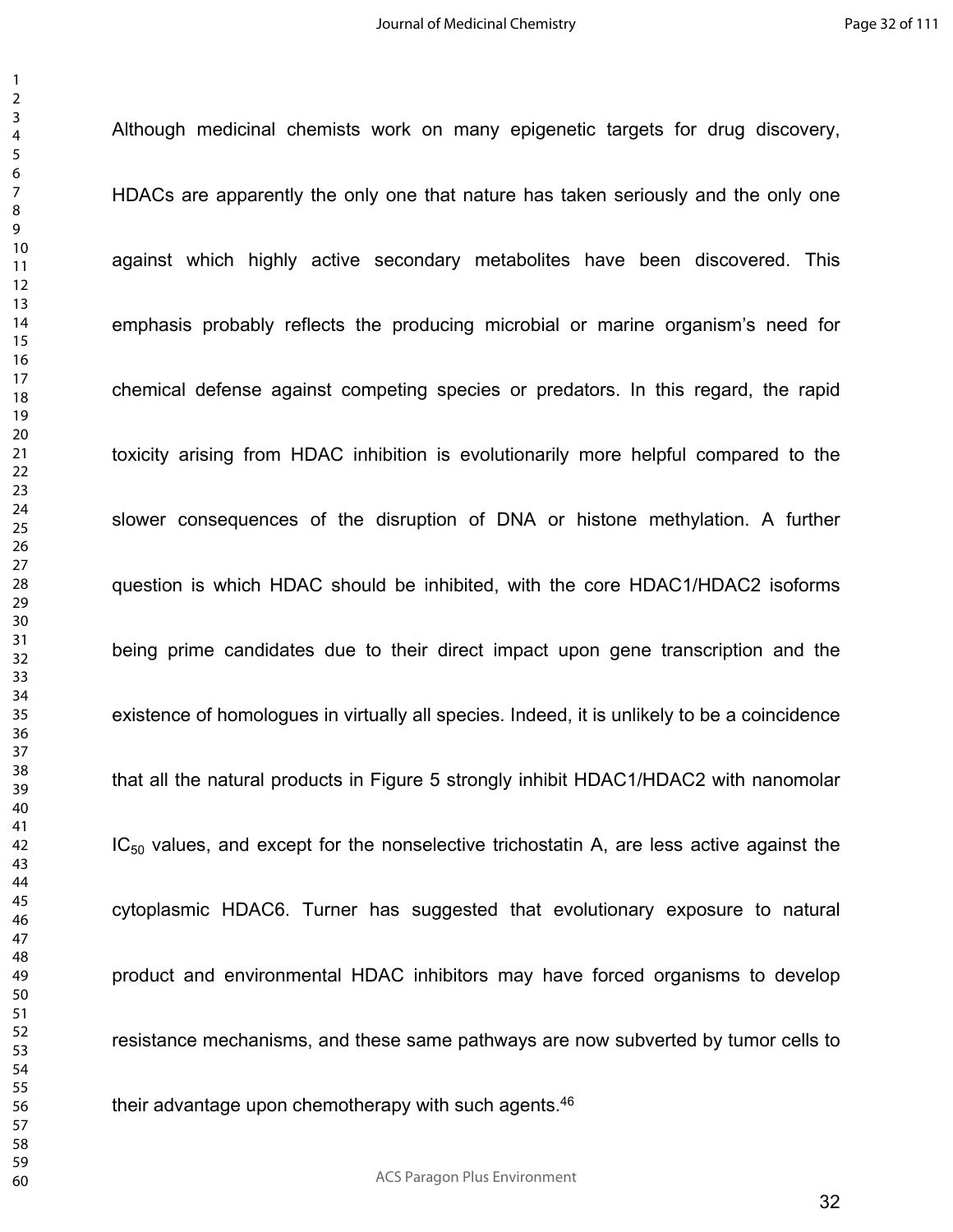## **Clinical candidate and approved HDAC inhibitors**

In a *tour de force* of chemical biology, Breslow started with DMSO as a lead for cell differentiation and eventually progressed to a more active series of hydroxamic acids culminating in suberoylanilide hydroxamic acid (SAHA).<sup>47</sup> Later acquired by Merck, SAHA now known as vorinostat (**8**, Figure 6) became the first HDAC inhibitor to receive FDA approval, in 2006 for the treatment of cutaneous T-cell lymphoma. In parallel, the depsipeptide natural product romidepsin (**3**) was also discovered on the basis of phenotypic activity before its molecular target was identified. Romidepsin advanced to clinical development by Gloucester Pharmaceuticals before receiving FDA approval in 2009, for cutaneous T-cell lymphoma as well. Another natural depsipeptide, spiruchostatin A (OBP-801, **4**) is under investigation in Phase 1 clinical trials for the treatment of solid tumors.<sup>48</sup> Meanwhile, the elucidation of the mechanism of action of trichostatin A led to tremendous medicinal chemistry interest in hydroxamic acids as HDAC inhibitors and they remain the most popular choice of zinc binding group against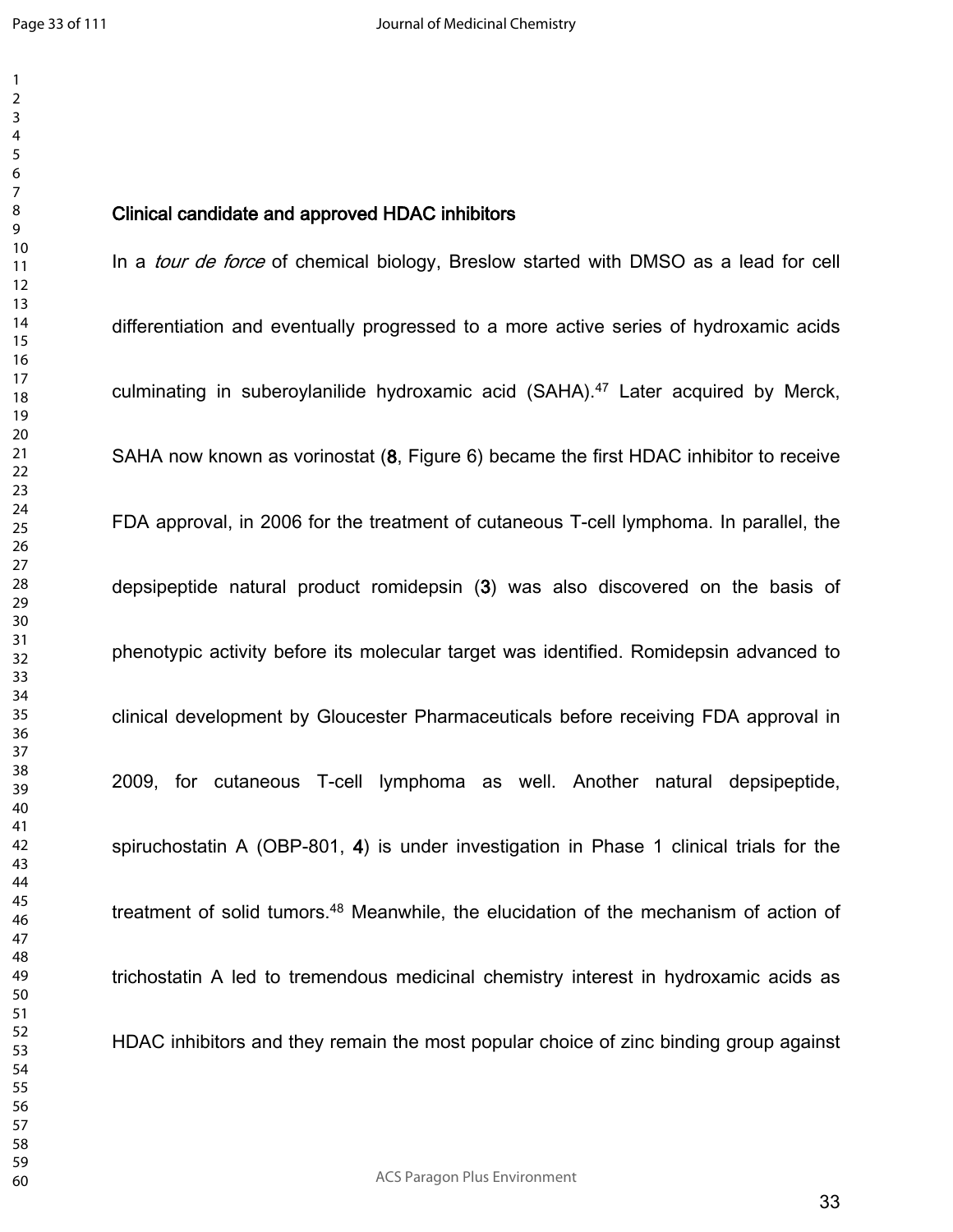this target. Subsequent to vorinostat, six other clinical candidates tefinostat (9),<sup>49</sup> CG200745 (**10**),<sup>50</sup> ricolinostat (**11**),<sup>51</sup> citarinostat (**12**),<sup>52</sup> CUDC-101 (**13**) <sup>53</sup> and tinostamustine (**14**) <sup>54</sup> have appeared that feature similar aliphatic hydroxamic acids with linear methylene chains. The X-ray structure of the vorinostat-HDAC8 complex (Figure 7) illustrates the typical bidentate coordination observed with hydroxamic acids within the HDAC active site.<sup>55</sup>



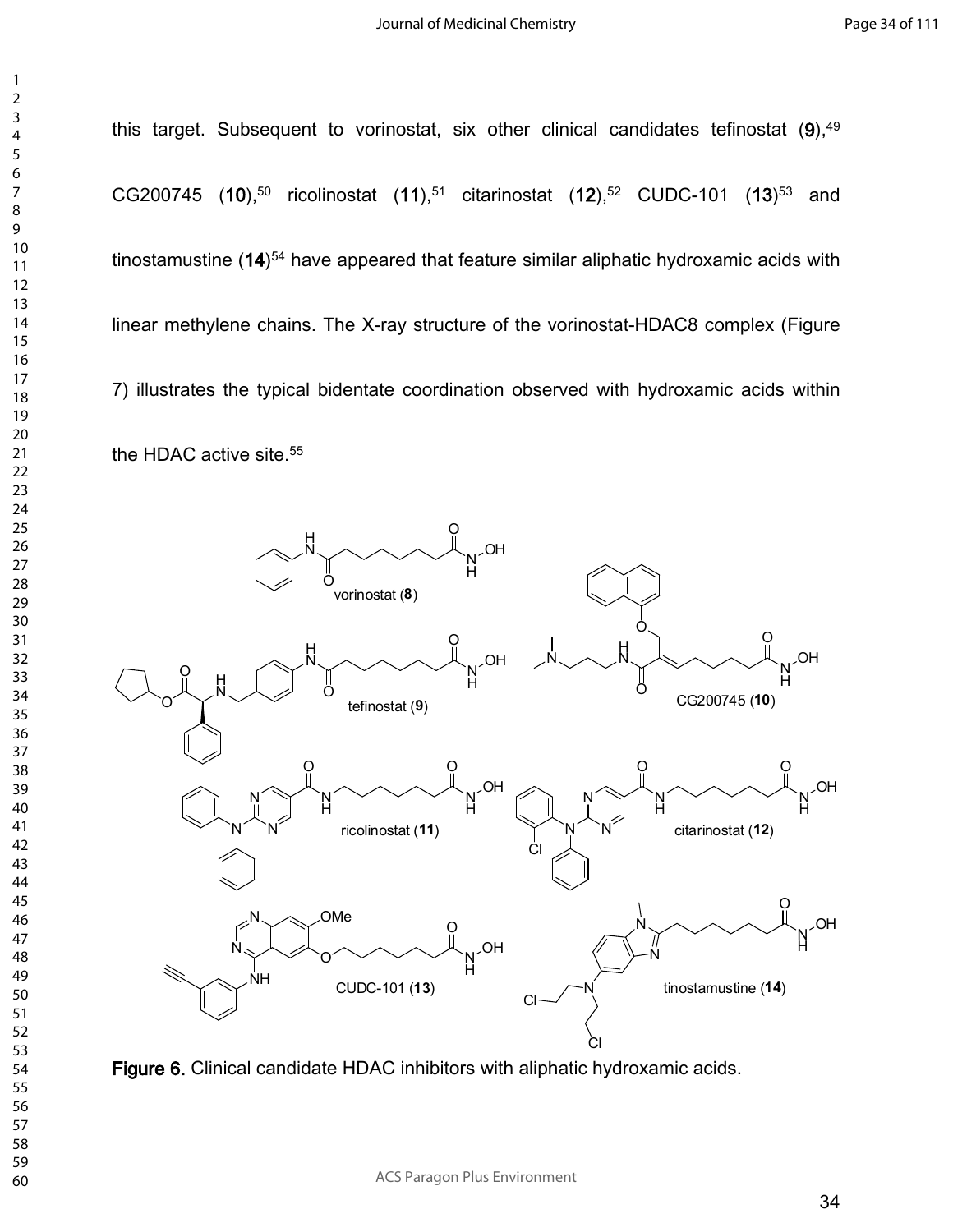Page 35 of 111



**Figure 7.** The binding interactions in the vorinostat-HDAC8 X-ray structure. The zinc cation is displayed as a centroid with the coordinating Asp and His residues in pink. The His and Tyr residues involved in water activation and substrate binding respectively are indicated in blue. Reprinted with permission from ref. 55.

A second family of HDAC inhibitors, inspired by trichostatin A, contains a more rigid alkenyl hydroxamic acid. In 2014, belinostat (**15**, Figure 8) originating from Prolifix and now marketed by Onxeo/Spectrum, became the third HDAC inhibitor to be approved for T-cell lymphoma after vorinostat and romidepsin.<sup>56</sup> A year later, Novartis's panobinostat (**16**) was approved for the treatment of relapsed or refractory multiple myeloma by both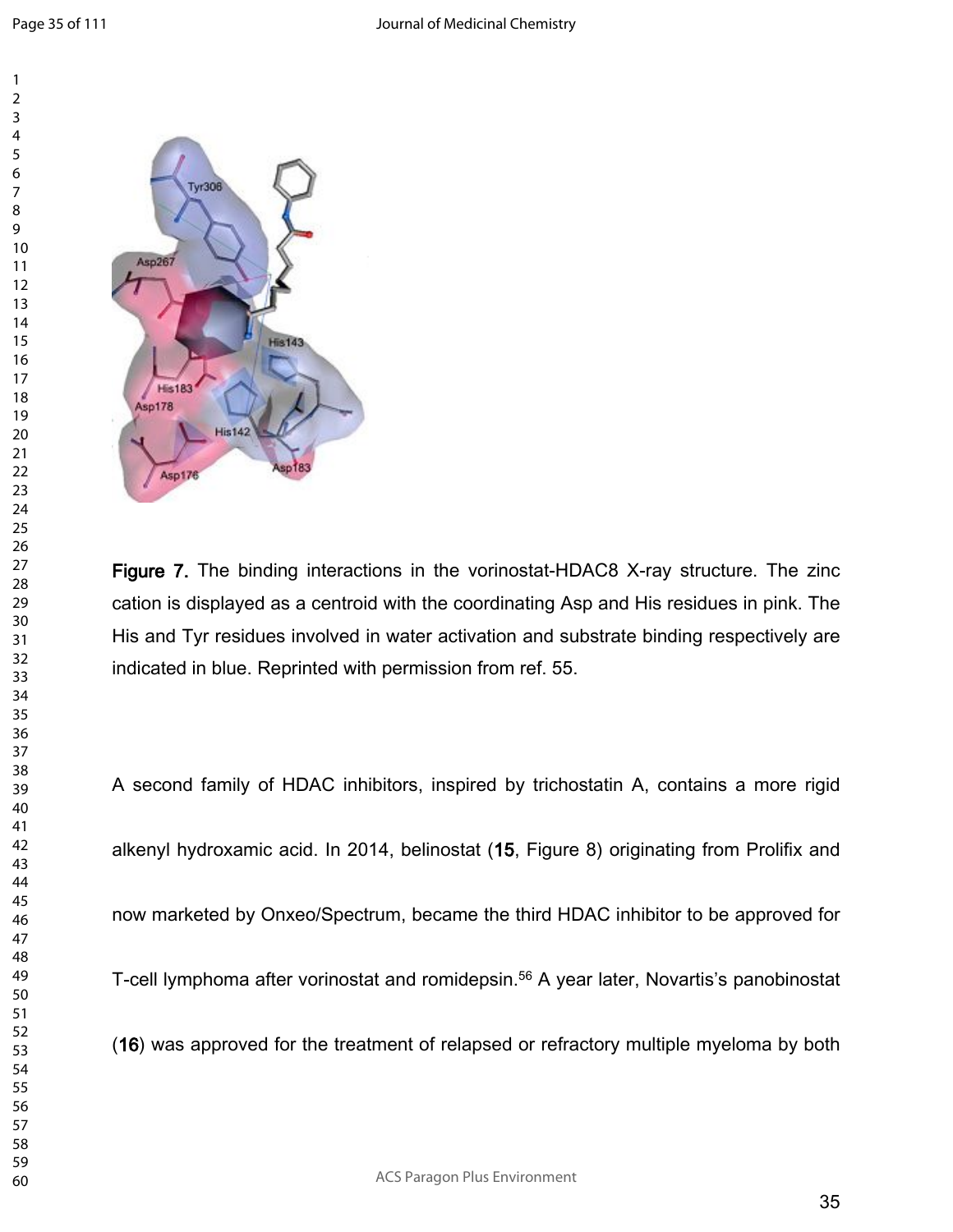the FDA and the EMA.<sup>57</sup> Two other alkenyl hydroxamic acids resminostat (**17**) <sup>58</sup> and N´ H OH  $\ddot{\mathrm{O}}$ belinostat (**15**)  $N_{\rm c}$   $S_{\rm c}$ H  $O_2$  O N´ H OH  $\overline{Q}$  $S - N$  $Q_{\rm q}$   $Q_{\rm q}$  $N$ resminostat (**17**) 

 

- 
- 
- 
- 
- 

ACS Paragon Plus Environment

pracinostat (**18**) <sup>59</sup> are in clinical trials. A newer series of compounds contains an even more rigid phenylhydroxamic acid: givinostat (19, Figure 9),<sup>60</sup> abexinostat (20),<sup>61</sup> AR-42 (**21**) <sup>62</sup> and bisthianostat (**22**).<sup>63</sup> A more polar pyrimidinyl heteroaromatic hydroxamic acid was employed in quisinostat (**23**),<sup>64</sup> nanatinostat (**24**)<sup>65</sup> and fimepinostat (**25**).<sup>66</sup>



**Figure 8.** Clinical candidate HDAC inhibitors with alkenyl hydroxamic acids.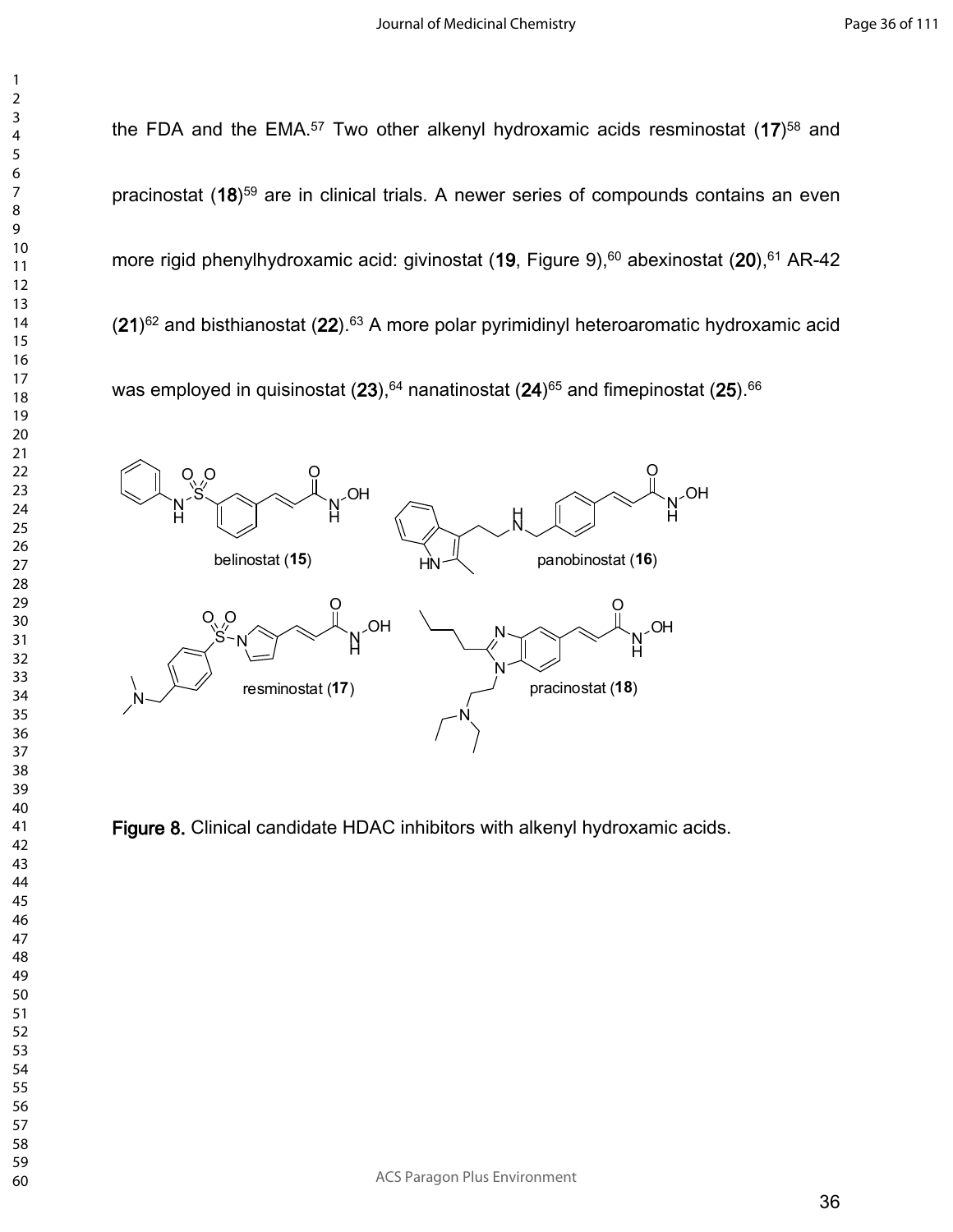

**Figure 9.** Clinical candidate HDAC inhibitors with aromatic hydroxamic acids.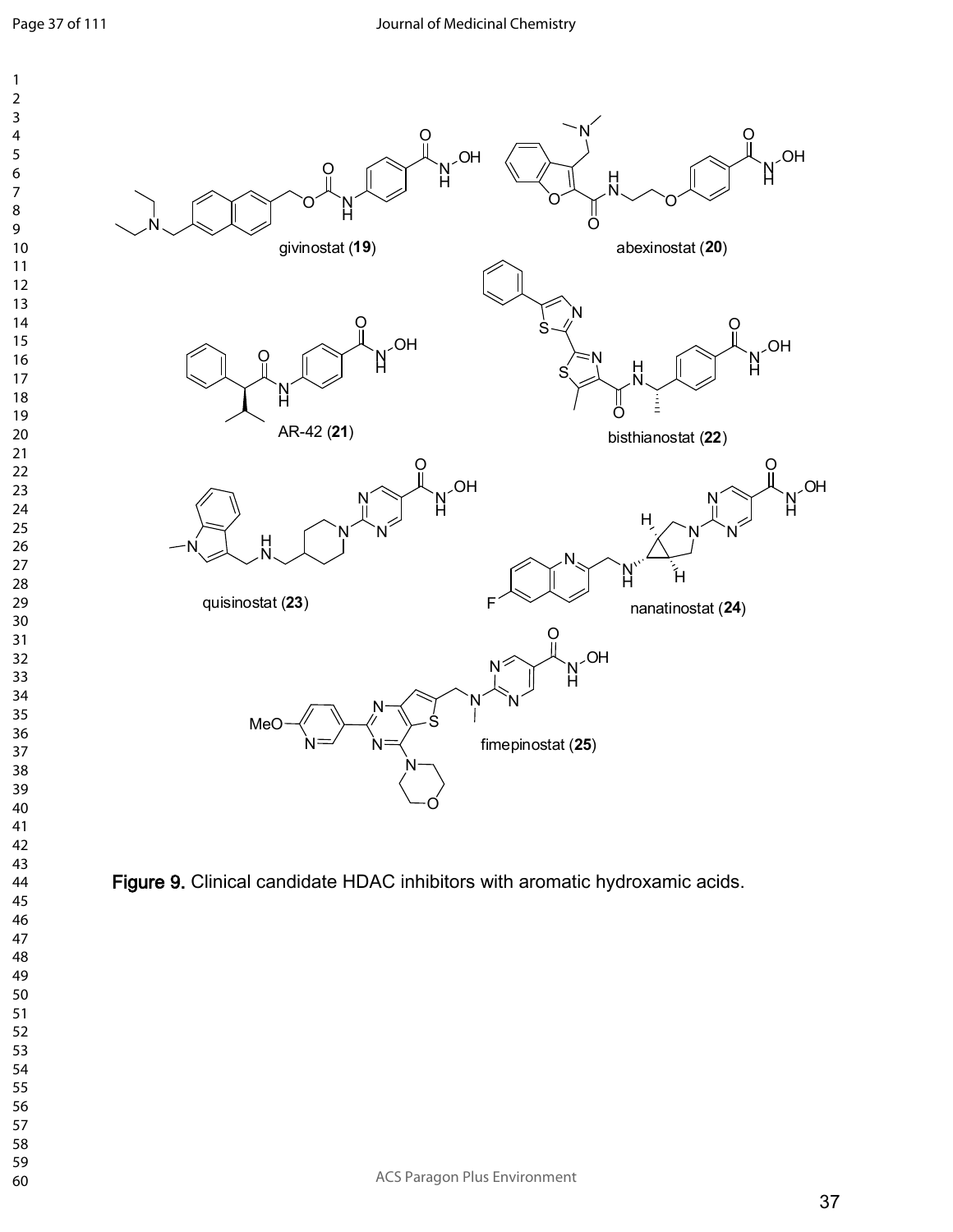Pharmacodynamic data against individual HDAC isoforms is available for the approved

drugs and the majority of clinical candidates (Table 3). Romidepsin has the typical profile of natural product HDAC inhibitors, with a high activity against the nuclear isoforms HDAC1-3. There is selectivity, as the natural product is sparing against HDAC8 and HDAC6 although the non-acetyllysine hydrolyzing HDAC10 and HDAC11 are also strongly inhibited. Compared to romidepsin, the forerunner of the hydroxamic acids, vorinostat, has a saturated aliphatic linker and a phenyl cap. With its relatively simple and unconstrained structure, vorinostat would not be predicted to be selective (nor was it intended to be, since the subtleties of isoform function were unknown at the time), and in biochemical enzyme assays it inhibits both the nuclear and cytoplasmic HDACs indiscriminately at submicromolar levels. Although the later hydroxamic acids show an extensive diversity in the architecture of their linker and cap regions, they share a common pharmacological profile insofar that all potently inhibit HDAC1-3 just like vorinostat or romidepsin.

|  | $\mid$ HDAC isoform IC $_{50}$ , nM |  |  |  |  |  |  |  |  |  |
|--|-------------------------------------|--|--|--|--|--|--|--|--|--|
|  | c                                   |  |  |  |  |  |  |  |  |  |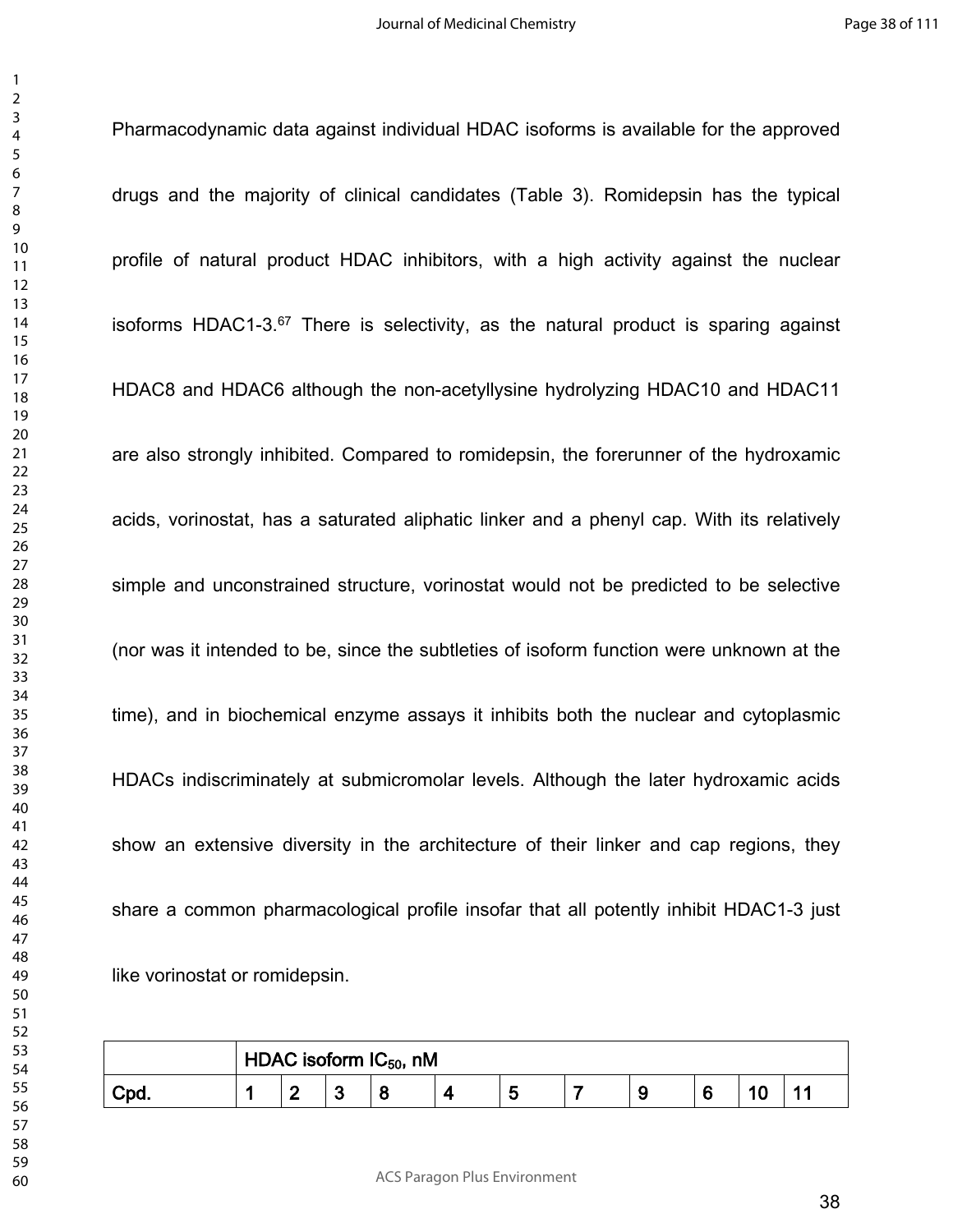| romidepsin                | $\mathbf{1}$   | $\mathbf 1$    | $\mathbf{1}$   | >100           | 647   | >100           | >100           | >100           | 22             | $\mathbf 1$    |
|---------------------------|----------------|----------------|----------------|----------------|-------|----------------|----------------|----------------|----------------|----------------|
| (3)                       |                |                |                | 0              |       | 0              | 0              | $\overline{0}$ | 6              |                |
| vorinostat                | 60             | 42             | 36             | 173            | 20    | 36             | 129            | 49             | 29             | 60             |
| (8) <sup>a</sup>          |                |                |                |                |       |                |                |                |                |                |
| ricolinostat<br>(11)      | 58             | 48             | 51             | 100            | >1000 | >1000          | >1000          | >1000          | $\overline{5}$ | $\blacksquare$ |
| citarinostat<br>(12)      | 35             | 45             | 46             | 137            | >1000 | >1000          | >1000          | >1000          | $\overline{3}$ | $\blacksquare$ |
| belinostat                | 26             | 22             | 19             | 22             | 15    | 25             | 51             | 24             | 10             | 59             |
| $(15)^{a}$                |                |                |                |                |       |                |                |                |                |                |
| panobinostat              | 3              | $\overline{2}$ | $\overline{2}$ | 22             | 1     | $\mathbf 1$    | $\overline{2}$ | $\mathbf{1}$   | $\mathbf 1$    | 31             |
| $(16)^a$                  |                |                |                |                |       |                |                |                |                |                |
| pracinostat<br>$(18)^{a}$ | 28             | 27             | 19             | 48             | 16    | 21             | 104            | 24             | 247            | 23             |
| givinostat (19)           | 133            | 293            | 136            | 837            | >1000 | 532            | 524            | 512            | 312            | 331            |
| abexinostat<br>(20)       | 21             | 63             | 148            | 370            | 60    | 48             | 350            | 168            | 12             | 52             |
| bisthianostat<br>(22)     | $\overline{4}$ | 13             | 6              | 17             | >1000 | >1000          | >1000          | >1000          | $\overline{2}$ | $\overline{2}$ |
| quisinostat<br>(23)       | 0.1            | 0.3            | 5              | $\overline{4}$ | 0.6   | $\overline{4}$ | 119            | 32             | 77             | 0.5            |
| fimepinostat              | $\overline{2}$ | 5              | $\overline{2}$ | 191            | 409   | 674            | 426            | 554            | 27             | $\overline{3}$ |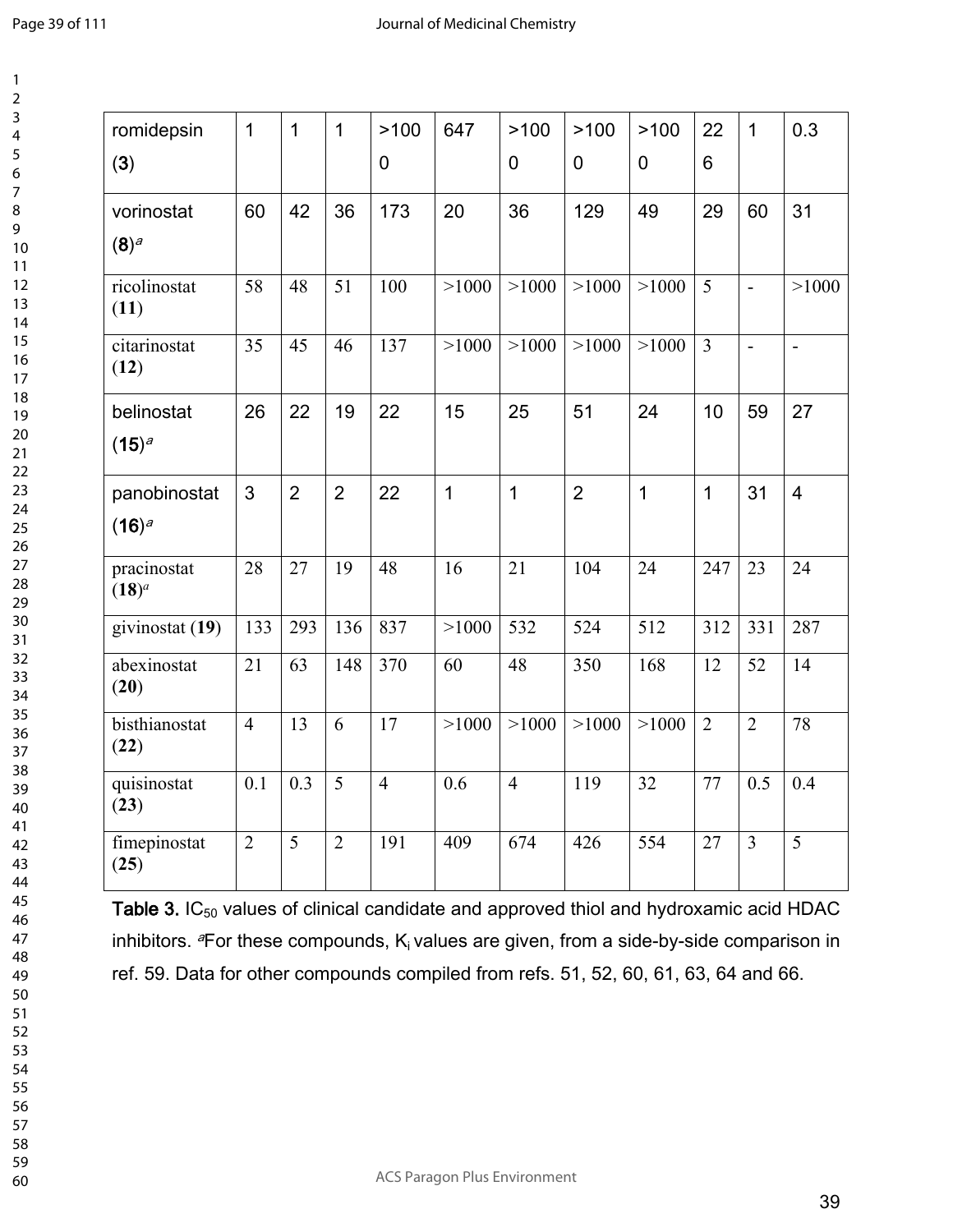Besides the hydroxamic acids, *ortho*-aminoanilides (or benzamides) are a second class of synthetic HDAC inhibitors that have yielded clinical candidates. X-ray crystallography of enzyme-inhibitor complexes shows bidentate coordination of the carbonyl oxygen and aniline nitrogen with the active site zinc cation. Nevertheless, *ortho*-aminoanilides would be expected to be weaker metal binders than hydroxamic acids, and this is reflected in their typical micromolar  $IC_{50}$  values in standard assay conditions compared to the nanomolar potency of the latter. However, the *ortho*-aminoanilides exhibit unusual kinetics, being tight-binding inhibitors with slow-on/slow-off rates that benefit from preincubation and equilibration compared to the fast-on/fast-off behavior observed with hydroxamic acids. For example, with pre-incubation, an *ortho*-aminoanilide had K<sup>i</sup> values of 148 and 5 nM respectively against HDAC1 and HDAC3, compared to 5 and 8 nM respectively for vorinostat (whose activity was unchanged upon pre-incubation).<sup>68</sup> Pfizer's tacedinaline (26, Figure 10)<sup>69</sup> was an early clinical candidate with a simpler cap compared to entinostat (**27**) <sup>70</sup> and mocetinostat (**28**).<sup>71</sup> Tucidinostat (**29**) from Shenzen Chipscreen Biosciences received approval from the CFDA in 2015 for the treatment of peripheral T-cell lymphoma and marks the first example of a 'Made in China' drug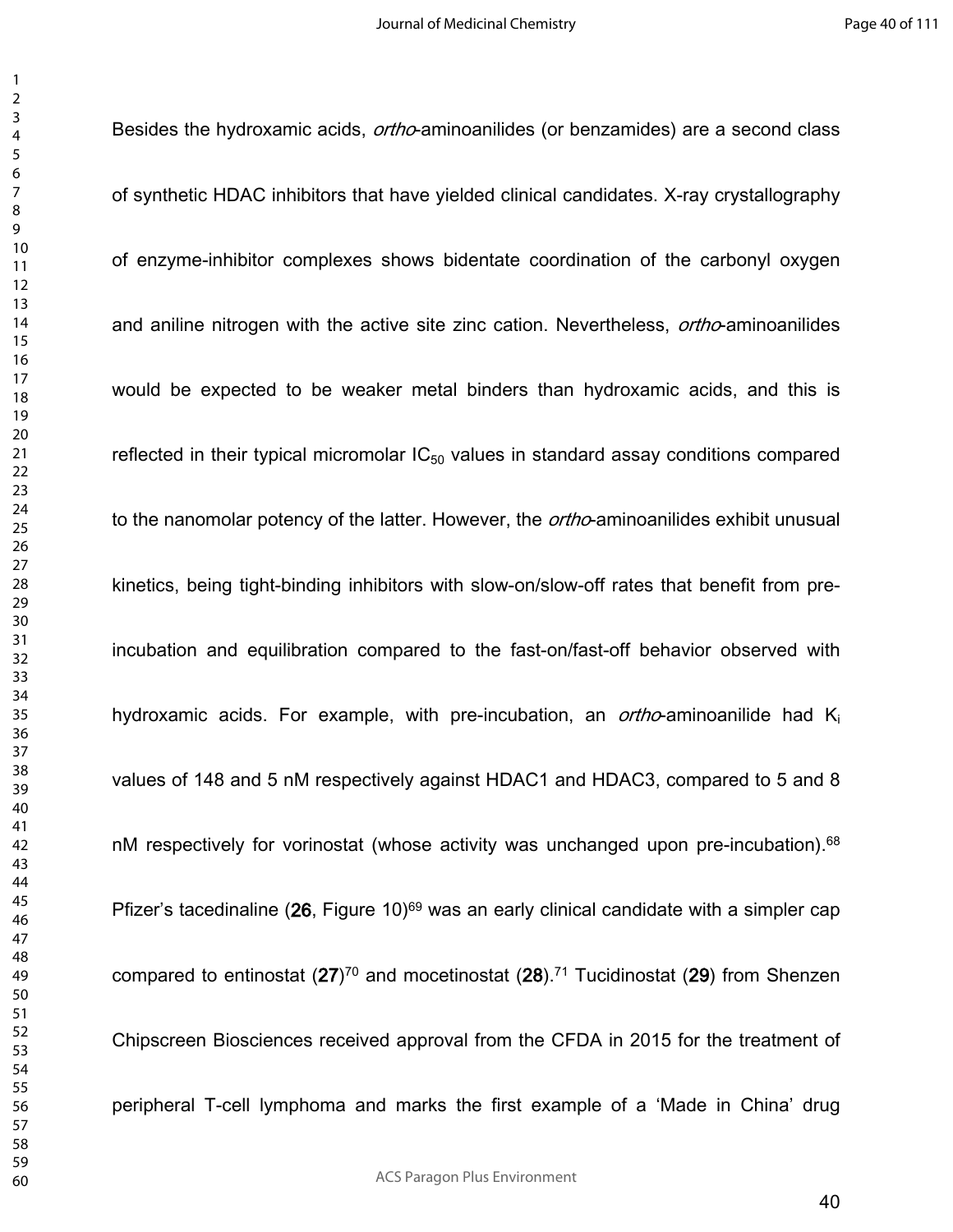where the entire drug discovery process was carried out there.<sup>72</sup> Domatinostat (30)<sup>73</sup> and CXD101 (**31**) <sup>74</sup> are additional *ortho*-aminoanilides in clinical trials.

The available literature data on *ortho*-aminoanilides (Table 4) indicates they are similar as a class, inhibiting HDAC1-3 while poorly active against HDAC6 and HDAC8. The larger dimensions of the *ortho*-aminoanilide compared to a thiol or hydroxamic acid zinc binding group can be accommodated by the lateral cavity present in HDAC1-3 but absent in HDAC6. Although HDAC8 contains the lateral cavity, the substitution of a tryptophan residue for a leucine present in HDAC1-3 leads to a shallower channel that does not bind to the *ortho*-aminoanilide. To some extent, the *ortho*-aminoanilides are similar in their activity profile to romidepsin and related depsipeptide natural products in that they predominantly inhibit HDAC1-3.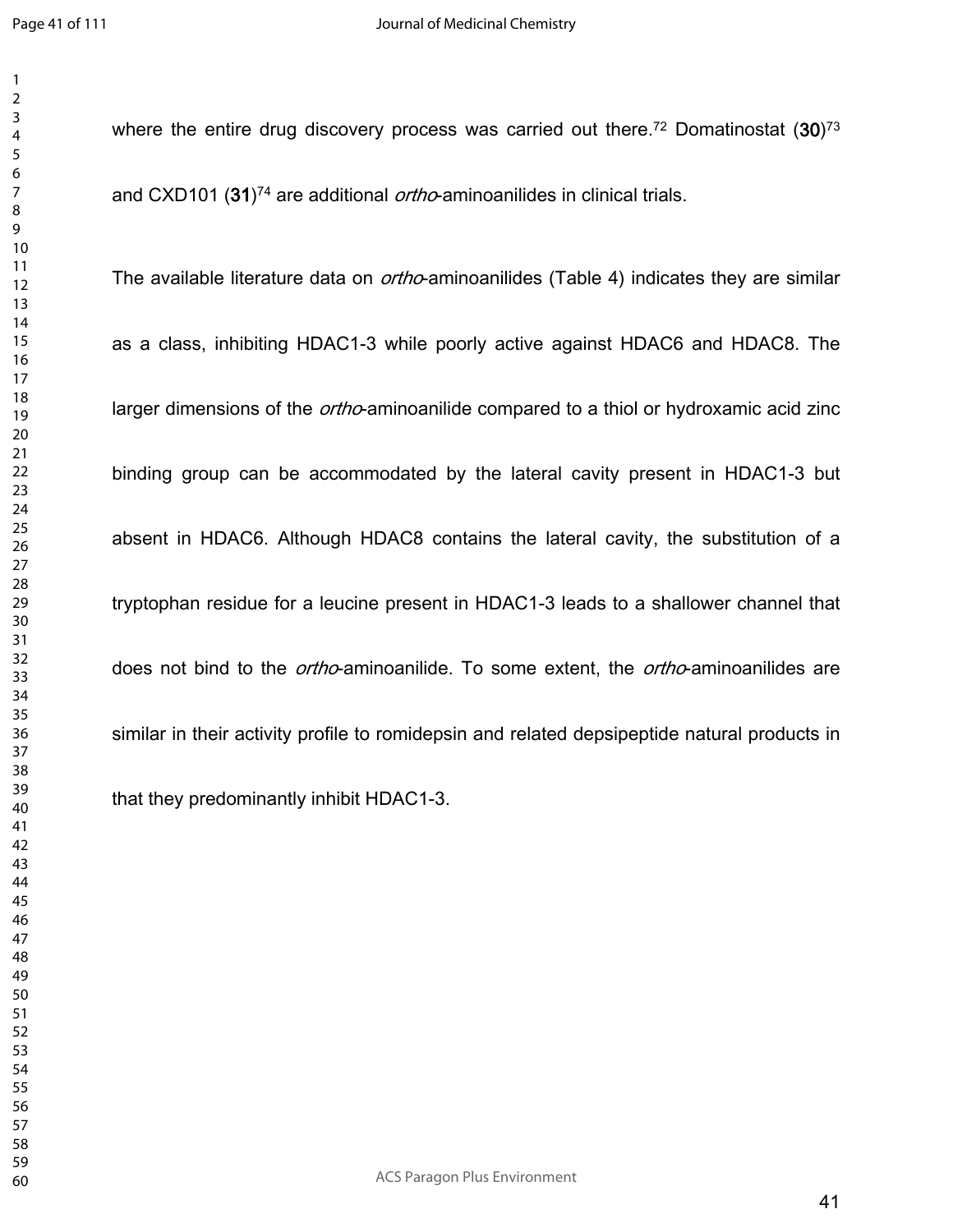

**Figure 10.** Clinical candidate *ortho*-aminoanilide HDAC inhibitors.

|                 |                | HDAC isoform $IC_{50}$ , $\mu$ M |                |             |                |                |    |     |    |     |    |
|-----------------|----------------|----------------------------------|----------------|-------------|----------------|----------------|----|-----|----|-----|----|
| Cpd.            | 1              | $\overline{2}$                   | 3              | 8           | 4              | 5              | 7  | 9   | 6  | 10  | 11 |
| tacedinaline    | $\mathbf{0}$ . | 0.                               | $\mathbf 1$ .  | >1          | $\blacksquare$ | -              |    |     |    |     |    |
| (26)            | 9              | 9                                | $\overline{2}$ | 0           |                |                |    |     |    |     |    |
| entinostat (27) | 0.             | 1.                               | 2.             | >1          | >1             | $\overline{a}$ | >1 | 0.5 | >1 |     |    |
|                 | $\overline{2}$ | $\overline{2}$                   | 3              | $\mathbf 0$ | 0              |                | 0  |     | 0  |     |    |
| mocetinostat    | $\mathbf{0}$ . | 0.                               | $\mathbf 1$ .  | >1          | >1             | >1             | >1 | ۳   | >1 |     | 0. |
| (28)            | $\overline{2}$ | 3                                | $\overline{7}$ | $\mathbf 0$ | 0              | 0              | 0  |     | 0  |     | 6  |
| tucidinostat    | 0.             | 0.                               | 0.             | 0.7         | >1             | >1             | >1 | >1  | >1 | 0.1 | 0. |
| (29)            | 1              | $\overline{2}$                   | 1              |             | 0              | 0              | 0  | 0   | 0  |     | 4  |
| domatinostat    | 1.             | 1 <sub>1</sub>                   | 0.             | >1          | >1             | >1             | >1 | >1  | >1 | >1  | 9. |
| (30)            | $\overline{2}$ | 1                                | 6              | $\mathbf 0$ | 0              | 0              | 0  | 0   | 0  | 0   | 7  |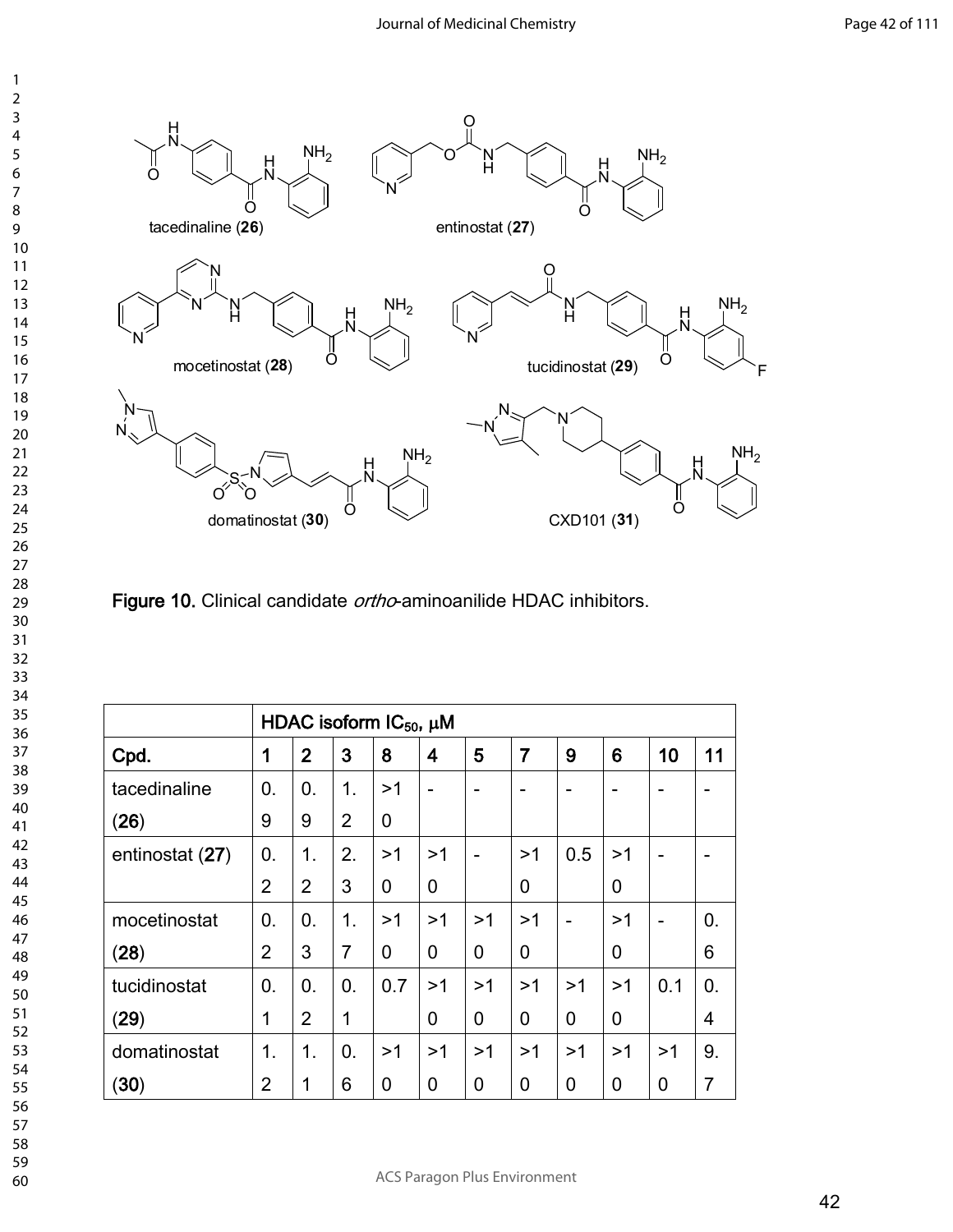| CXD101 (31) | U. | U. | v.     | $\overline{\phantom{0}}$ | $\overline{\phantom{a}}$ | $\overline{\phantom{0}}$ | $\overline{\phantom{0}}$ | $\sim$ | $\,$ | $\sim$ | $\overline{\phantom{a}}$ |
|-------------|----|----|--------|--------------------------|--------------------------|--------------------------|--------------------------|--------|------|--------|--------------------------|
|             |    |    | ∽<br>◡ |                          |                          |                          |                          |        |      |        |                          |

**Table 4.** IC<sub>50</sub> values of clinical candidate and approved *ortho*-aminoanilide HDAC inhibitors compiled from refs. 69-74. Note that values are in  $\mu$ M, unlike the nM in Table 3 and assay conditions may not have involved enzyme pre-incubation.

In addition to the compounds discussed above, there are HDAC inhibitors in Phase 1 clinical trials with undisclosed structures: CKD-504 and CKD-506 (Chong Kung Dan Pharmaceutical Corp.), CS3003 (CStone Pharmaceuticals), HG146 (HitGen), KA2507 (Karus Therapeutics) and OKI-179 (OnKure). The majority are reported to be HDAC6 selective inhibitors, while OKI-179 is a synthetic analogue of largazole (**5**).

## **HDAC inhibitors as cytotoxic agents**

After the DNMTs, HDACs were the next epigenetic target to receive scrutiny for drug discovery and this rapidly accelerated with the early discovery of compounds that displayed potent antiproliferative activity in human cancer cell lines that was

ACS Paragon Plus Environment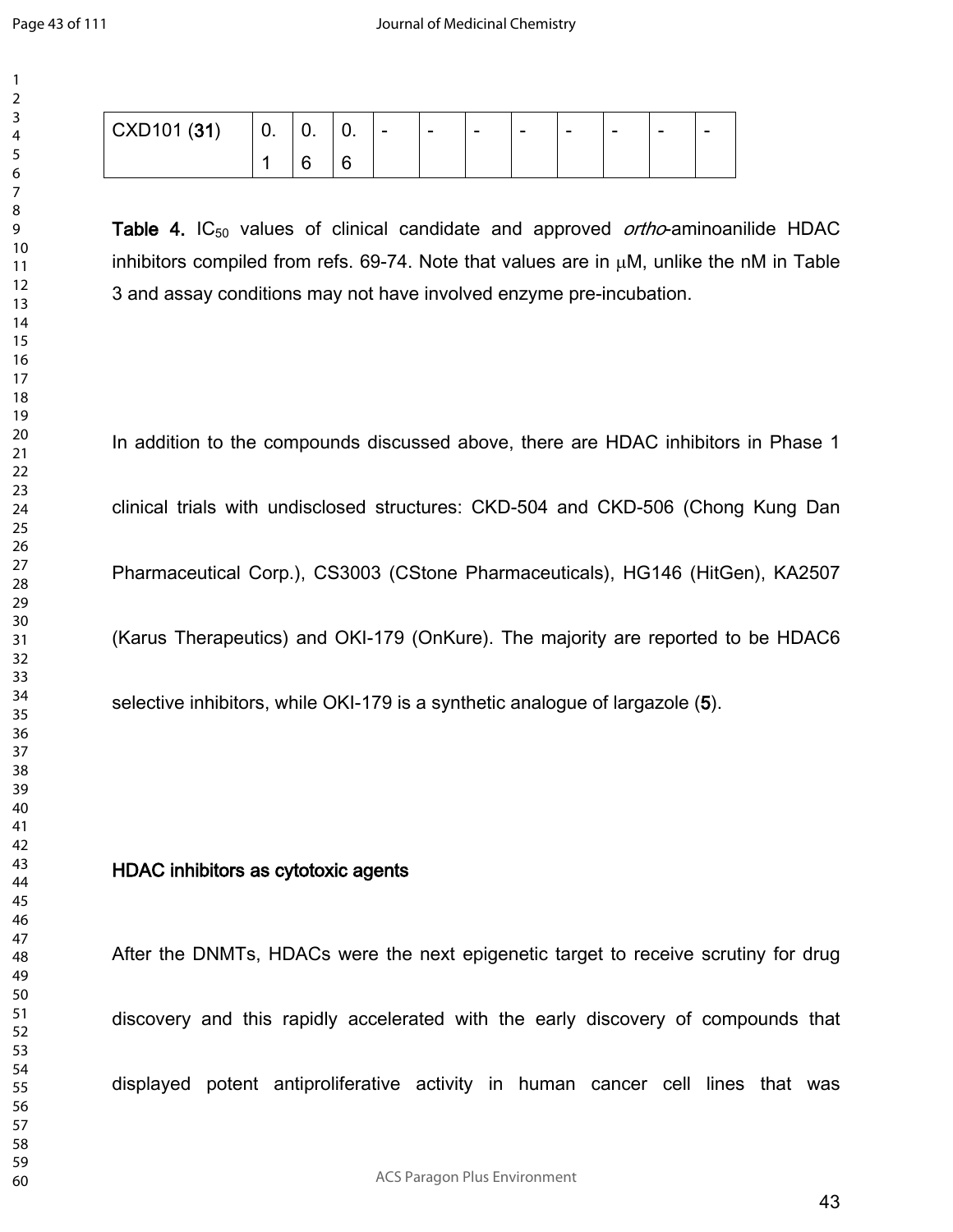recapitulated in tumor xenograft animal models. At the same time, the simplicity and

flexibility of the HDAC pharmacophore provided medicinal chemists with the freedom to operate and design and optimize independent lead series. Since the first-in-human experiments with vorinostat in 2000, HDAC inhibitors have been investigated in nearly a thousand clinical trials, primarily in oncology but numerous other indications as well. It is fair to say the accumulated clinical experience from the last two decades is disappointing as it did not fulfill the promise of the earlier data from in vitro and in vivo models. Efficacy with an acceptable margin of safety and tolerability has mainly been observed in certain hematological cancers.75,76 To date, we have four approvals for Tcell lymphoma, one for multiple myeloma and one for combination therapy against breast cancer, and the HDAC inhibitors are not first-line therapy against any of these indications.

What HDAC inhibitors actually do in cells is an extremely complicated question. Microarray experiments indicate that <10% of the genome undergoes significantly altered expression upon treatment with a HDAC inhibitor.<sup>77</sup> In a cancer cell, these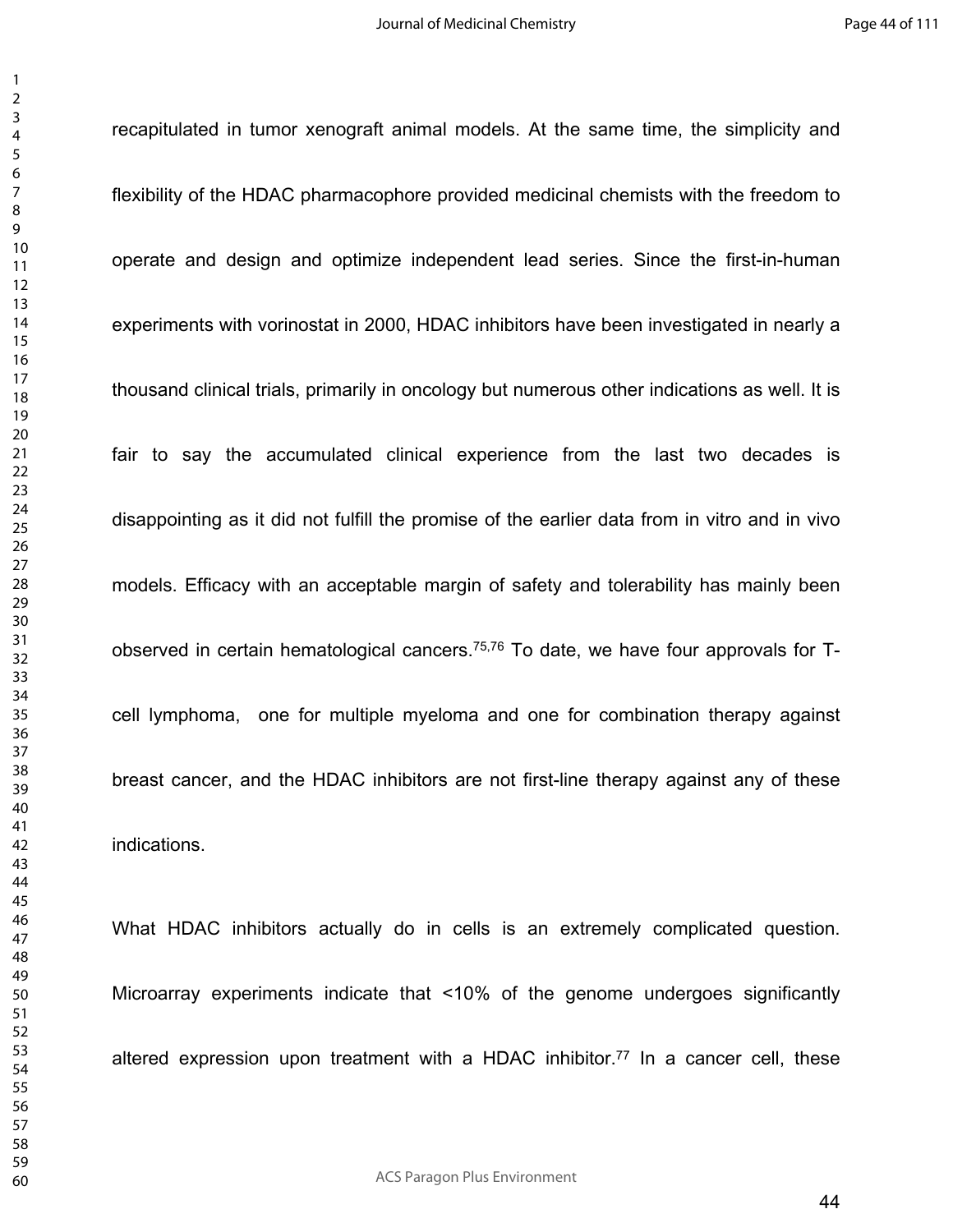perturbations appear to disrupt their metastable state and drive the cell towards nonproliferative fates involving a combination of differentiation, immunomodulation, chromatin instability, reduced DNA damage repair, reactive oxygen species production, cell cycle arrest, apoptosis, autophagy, and the reduction of angiogenesis and cell migration.<sup>78</sup> These effects are most strongly felt in hematological cancers, perhaps due to the fact that the tumor is derived in a complex process of hematopoiesis from stem cells. Epigenetic programming plays a heavy role in this transformation, and the blood cell lineages appear to be more plastic and susceptible to reprogramming compared to more terminally differentiated cancer types. The particular success in the treatment of Tcell lymphoma is strongly linked to immunomodulation, as HDAC inhibitors cause a reduction in the 'cytokine storm' characteristic of this disorder.<sup>79</sup> Meanwhile, it has proven challenging to find a therapeutic window that allows the higher dosing needed against more aggressive cancers without compromising patient tolerability.<sup>80</sup> Resistance to HDAC inhibitors is a further issue, mainly arising via compensating changes in HAT/HDAC expression levels, the induction of p21 (CIP1/WAF1) and thioredoxin, and drug efflux by ABC transporters.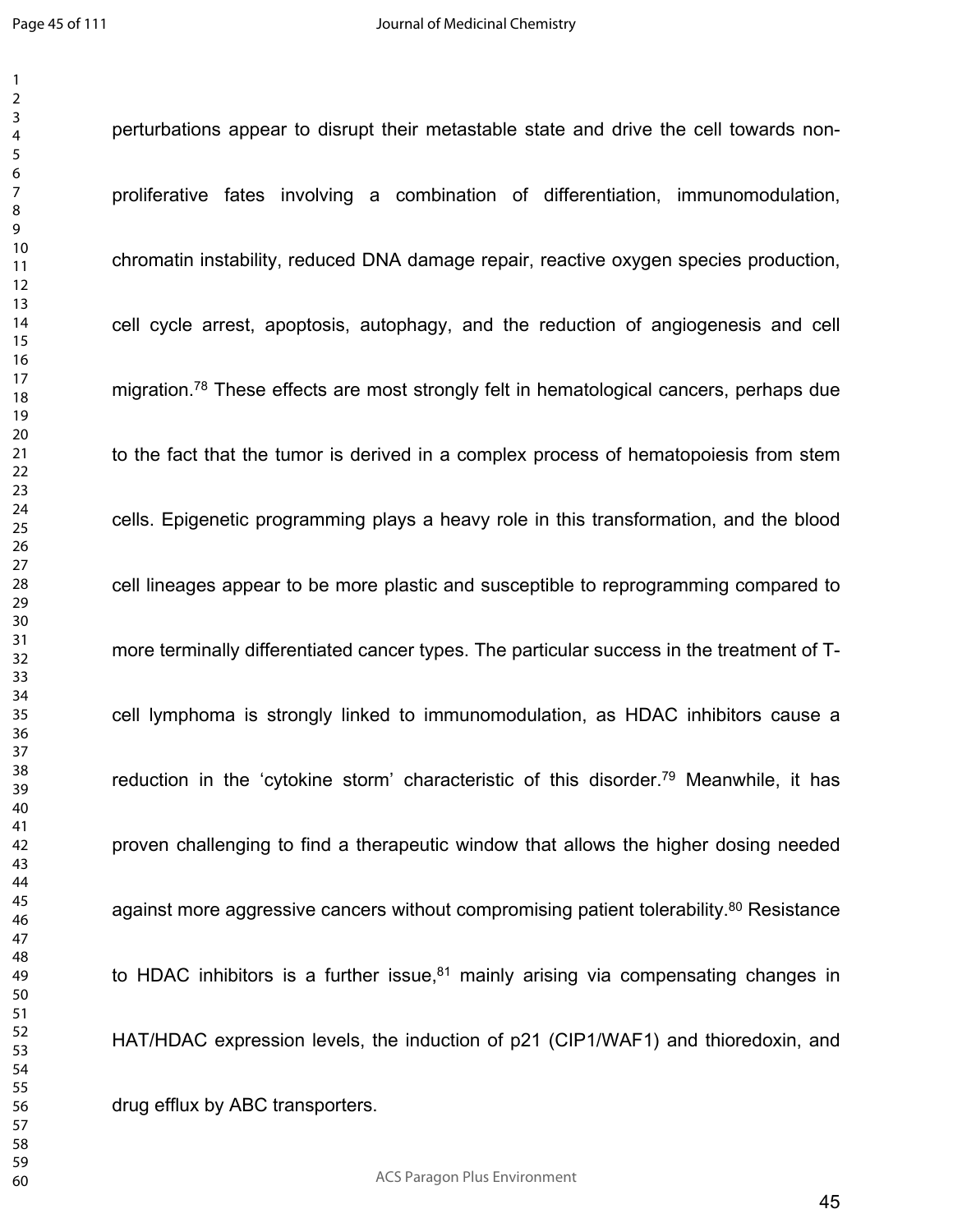The first clinical candidates vorinostat and romidepsin have limited oral bioavailability and their trials required intravenous administration. Romidepsin, with its complex structure, was considered intractable for analogue generation although this would eventually change through the design of efficient total synthesis routes by academic groups.<sup>82</sup> While vorinostat is a much simpler molecule and an oral formulation was later developed, it suffers from extensive metabolism through hydroxamic acid glucuronidation and oxidative cleavage of the aliphatic methylene chain. For fast followers, the main challenge was to improve target affinity and the pharmacokinetic liabilities and both aspects were successfully addressed in second generation HDAC inhibitors. However, the primary focus was cancer, in which the cytotoxic activity is largely driven by the inhibition of HDAC1-3. Thus, medicinal chemistry lead optimization consciously or subconsciously selected for compounds with high activity against these nuclear isoforms. In the clinic, both the older and the newer compounds exhibit a similar pattern of dose limiting toxicities and adverse events dominated by fatigue, diarrhea, bone marrow toxicity, thrombocytopenia and in some cases cardiac abnormalities. Since these are observed regardless of the nature of the inhibitor, they are likely to be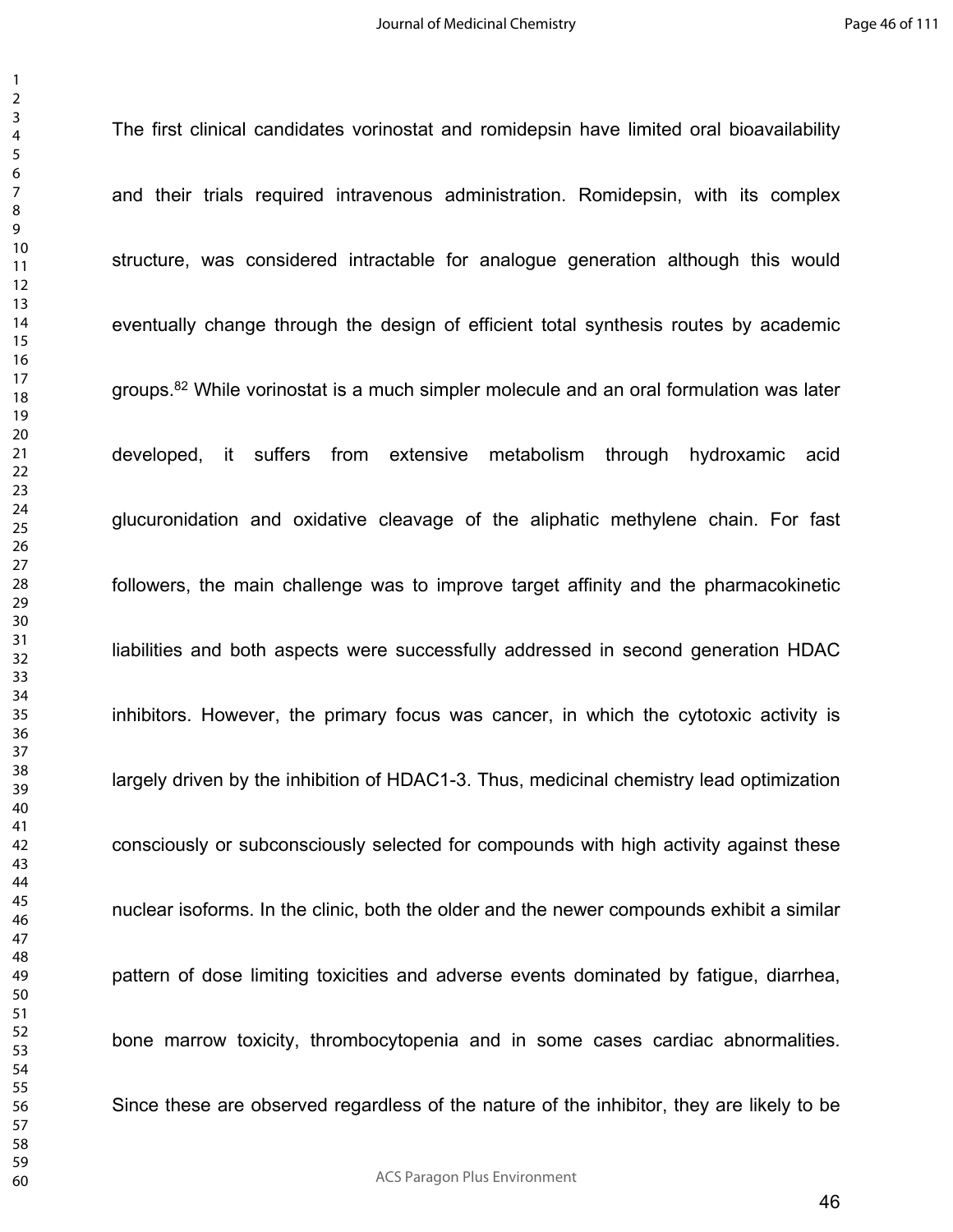on-target effects due to systemic HDAC inhibition rather than compound specific idiosyncrasies. The pleiotropic nature of the cellular response to HDAC inhibition is indicative of a global disruption of gene expression, which leads to the following conclusions:

## *1. The clinical effects are driven by HDAC1, HDAC2 and HDAC3 inhibition*

The inhibition of these isoforms increases the acetylation of histones and other nuclear proteins, leading to gene activation through increased accessibility of DNA by RNA pol II and the promotion of protein-protein interactions between bromodomain containing proteins and acetyllysine residues. Our current portfolio of clinical candidates (Tables 3 and 4) is unanimously identical in its high activity against HDAC1-3 and we believe this is the reason why compounds are not particularly differentiated from one another in their biological effects.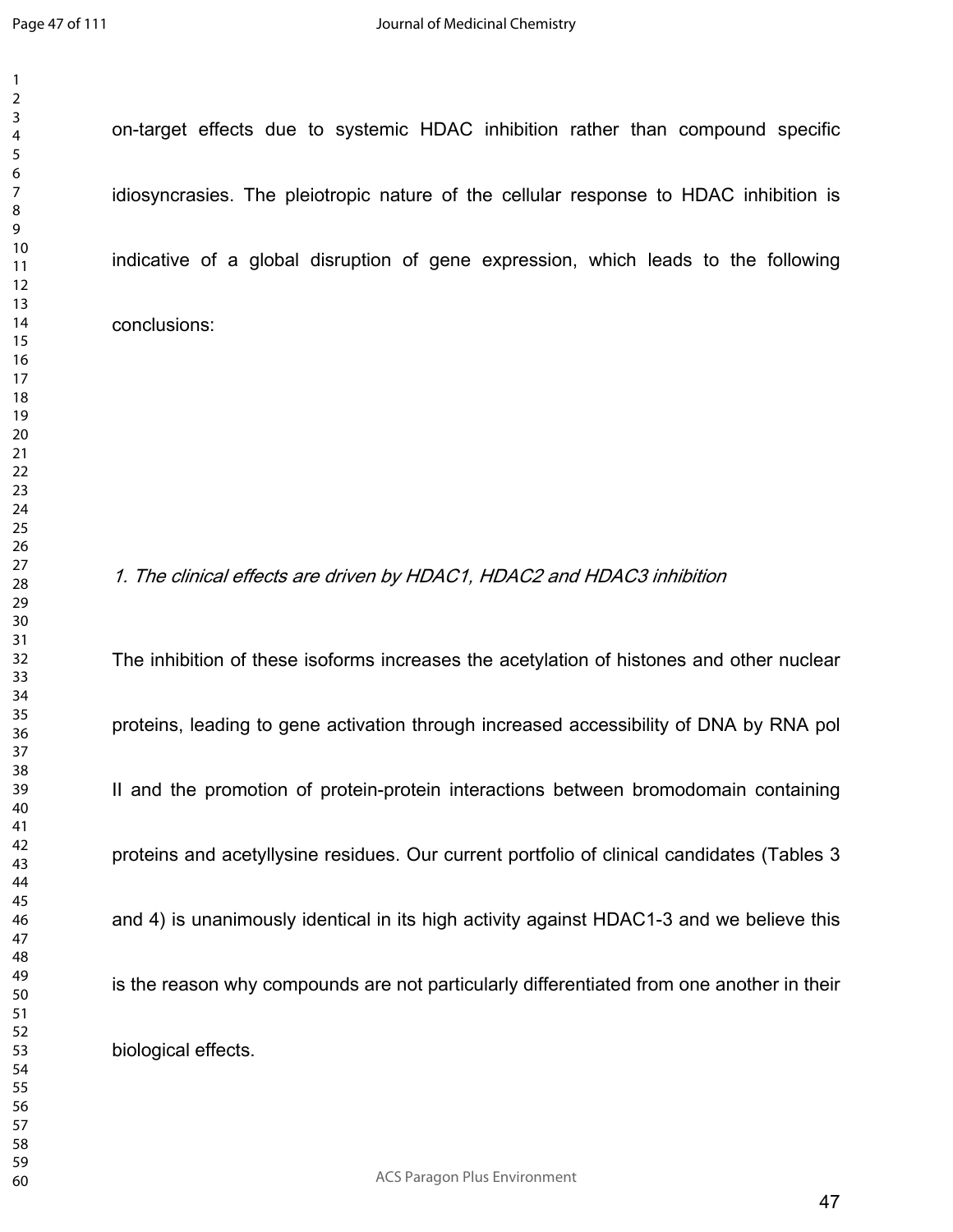*2. The inhibition of isoforms in addition to HDAC1-3 by current candidates is likely to be undesirable*

The clinical compounds primarily vary in their selectivity between the nuclear isoforms HDAC1-3 and the cytoplasmic HDAC6. Some inhibit both the nuclear and cytoplasmic enzymes strongly (e.g. vorinostat and fast followers) while others are either selective for HDAC1-3 (e.g. romidepsin, *ortho*-aminoanilides) or HDAC6 (e.g. ricolinostat). However, these differences have not translated into major shifts in therapeutic application or dramatic clinical benefit for one compound over another. Meanwhile, a lack of activity observed in enzyme assays against HDAC4, HDAC5, HDAC7 and HDAC9 is a misleading measure of selectivity, as a compound may still be capable of binding to the active sites and thereby abrogate their non-enzymatic role in protein scaffolding. As for HDAC8, HDAC10 and HDAC11, the traditional assays indicate differing levels of inhibition that may again be of questionable relevance given their preference for nonacetyllysine substrates. Although there are fine distinctions in biochemical in vitro selectivity between the clinical inhibitors in Tables 3 and 4, this may conceal a broader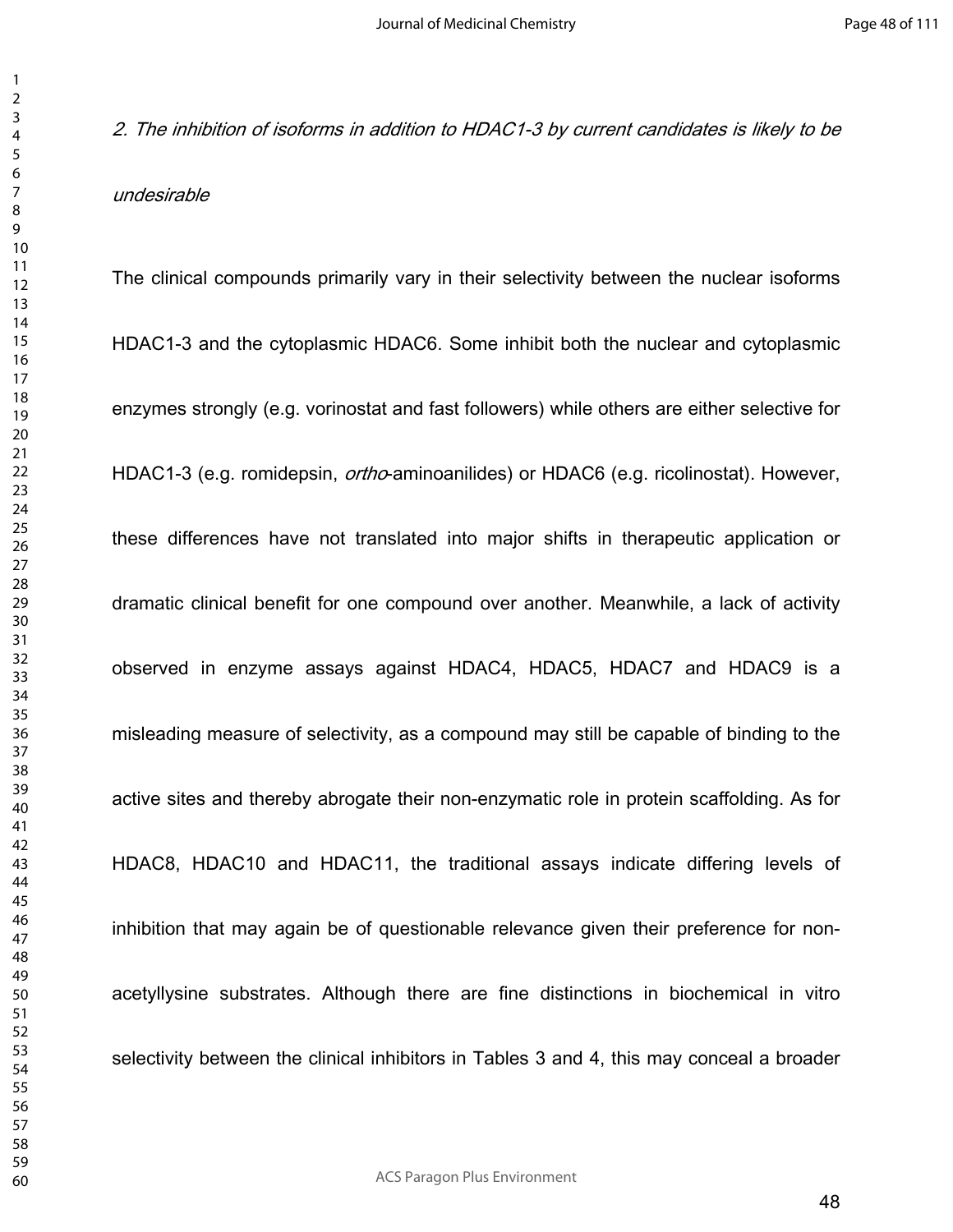in vivo spectrum of activity against the majority of isoforms. While the inhibition of

isoforms other than HDAC1-3 may be beneficial, in nonselective compounds any advantage that accrues is likely to be swamped out by the side effects arising from HDAC1-3 inhibition. The history of medicinal chemistry suggests that improved target selectivity usually leads to a superior safety profile, and this is likely to hold true for HDACs as well.

#### *3. The clinical compounds are cytotoxic agents*

Although HDAC inhibitors are a modern chapter in drug discovery, their phenotypic effects are widespread and not restricted to a particular cellular pathway or compartment. Their activity profile as drugs, at least in its present manifestation, is reminiscent of classical cytotoxic agents rather than a targeted therapy. In their account of the discovery of vorinostat (SAHA),<sup>47</sup> Breslow and Marks made these prescient comments: 'Even if some increase or decrease in transcription of particular genes is helpful in the anticancer effects of SAHA, as has been proven to be the case, a continuing long-term modulation induced by a drug that is slowly released from the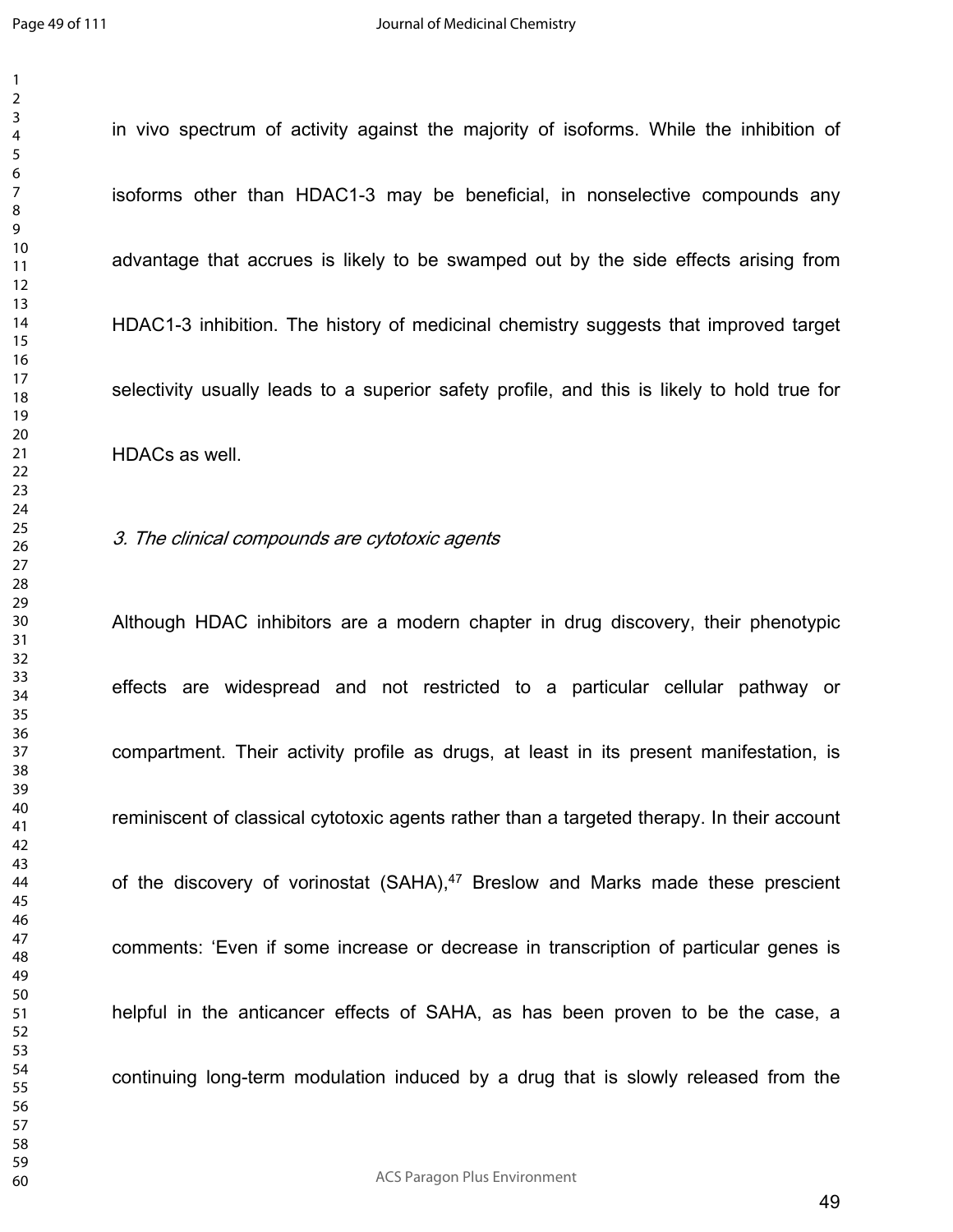receptor pocket—and indeed might bind reasonably strongly to other sites—could cause undesirable effects. SAHA has hit the happy medium. It is potent enough to be useful and tolerated in patients. If the dosing is intermittent, such as not to maintain a continuous 'therapeutic' level of SAHA, it can be released from the binding site periodically so as to allow the deacetylation activities in cells. This is a general consideration, which could well be true of many other medicinal compounds. Thus, it is probably a mistake for medicinal chemists to set out first to find the most potent compound they can achieve in a series and then to look at any question of toxicity, as is often done. As with SAHA, in other series there will be examples in which the medium potency compound has enough efficacy to be a useful drug but not so much as to cause unacceptable side effects.'

### **Clinical performance of HDAC inhibitors**

#### *Monotherapy*

Aside from the approvals in hematological cancers, HDAC inhibitors are under exploration in single agent Phase 2/3 clinical trials for other oncology applications as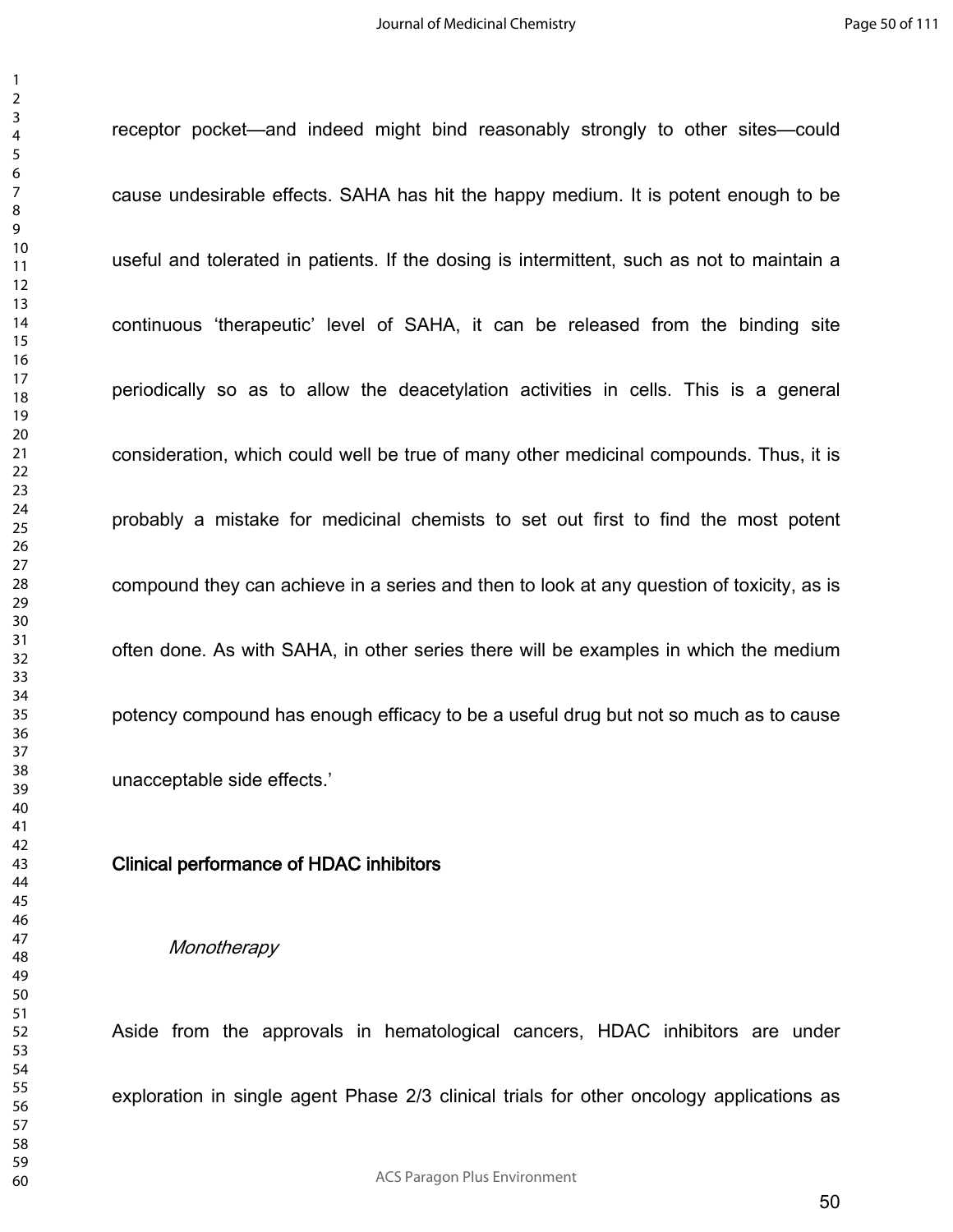well as non-cancer indications (Table 5). Among these examples, tefinostat is designed

to have selective toxicity in liver cancer. Hepatocytes express carboxylesterase-1 that hydrolyzes the tefinostat ester to a pharmacologically active carboxylic acid which is retained due to its ionized nature, whereas in other cells efflux of the neutral drug limits exposure. Panobinostat, aside from its approval in multiple myeloma, is under investigation as an immunomodulator for graft-versus-host diseases following allogeneic hematopoietic stem cell transplantation.<sup>83</sup> Outside oncology, vorinostat is in early studies for the treatment of epilepsy and Cushing's disease. $85$  Meanwhile, Italfarmaco is pursuing the development of givinostat for Duchenne and Becker muscular dystrophy,<sup>86</sup> while Regenacy is targeting ricolinostat for diabetic neuropathic pain.<sup>87</sup> Early indications from multiple myeloma clinical trials are encouraging regarding the tolerability of ricolinostat, 10-fold selective for HDAC6 over HDAC1-3, compared to inhibitors with lower selectivity.<sup>88</sup>

| Cpd. | Organization | Indication | Status |
|------|--------------|------------|--------|
|      |              |            |        |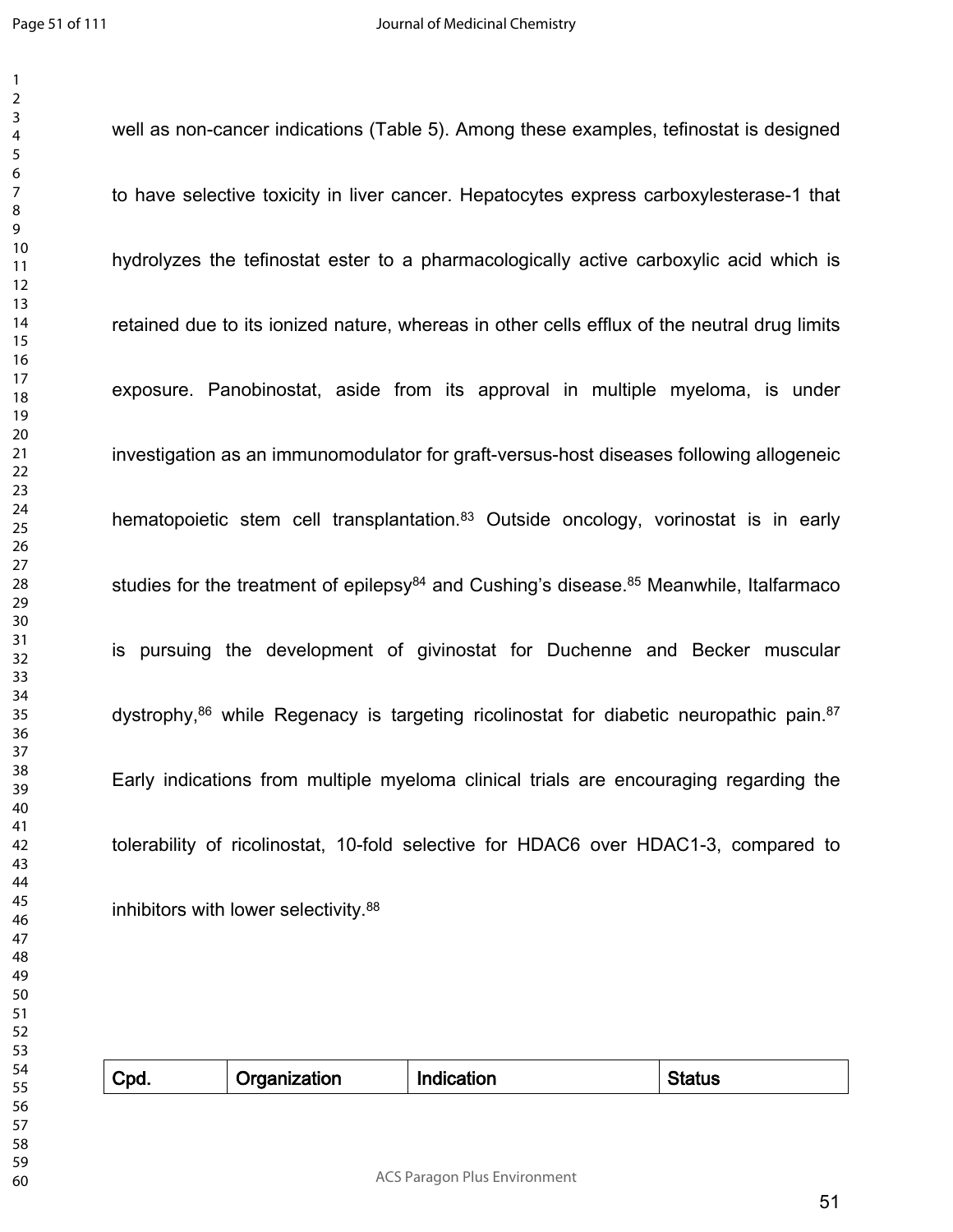| ì                             |
|-------------------------------|
| ξ                             |
| 4                             |
| 5                             |
| 6                             |
|                               |
|                               |
| 8                             |
| 9                             |
| 10                            |
| 1<br>1                        |
| 1<br>ì                        |
| 1<br>3                        |
| 1<br>4                        |
| 5<br>1                        |
| 16                            |
|                               |
| 1                             |
| 18                            |
| 19                            |
| $\overline{20}$               |
| $\overline{\phantom{a}}$<br>1 |
| $\overline{2}$<br>Č           |
| $\overline{2}$<br>3           |
| $\frac{2}{4}$                 |
| 25                            |
|                               |
| 26                            |
| $\frac{2}{3}$                 |
| $^{28}$                       |
| $\frac{1}{2}$<br>)            |
| 30                            |
| 3<br>1                        |
| 3<br>ì                        |
|                               |
| $\overline{\mathbf{3}}$<br>3  |
| 34                            |
| 35                            |
| 36                            |
| $rac{1}{37}$                  |
| 38                            |
| $\mathbf{S}^{\prime}$         |
| 40                            |
| 41                            |
|                               |
| $\overline{4}$<br>)           |
| 43                            |
| 44                            |
| 45                            |
| 46                            |
| $\overline{4}$                |
| 48                            |
| 49<br>€                       |
| 50                            |
| 51                            |
|                               |
| 5<br>)                        |
| 5<br>3                        |
| 54                            |
| 55                            |
| 56                            |
| $\overline{5}$                |
| 58                            |
|                               |
| 59                            |

| romidepsin   | <b>Myers</b><br><b>Bristol</b><br>Squibb | cutaneous T-cell lymphoma                  | FDA approved       |
|--------------|------------------------------------------|--------------------------------------------|--------------------|
|              |                                          | peripheral T-cell lymphoma                 | FDA approved       |
|              |                                          | <b>HIV, +3BNC117</b>                       | Phase 2, #03041012 |
| vorinostat   | <b>Merck</b>                             | cutaneous T-cell lymphoma                  | FDA approved       |
|              |                                          | epilepsy                                   | Phase 2, #03894826 |
|              |                                          | Cushing's disease                          | Phase 2, #04339751 |
|              |                                          | breast<br>cancer,<br>$+$                   | Phase 2, #04190056 |
|              |                                          | pembrolizumab, tamoxifen                   |                    |
| tefinostat   | GlaxoSmithKline                          | hepatocellular carcinoma                   | $1/2$ ,<br>Phase   |
|              |                                          |                                            | #02759601          |
| ricolinostat | Regenacy                                 | diabetic neuropathic pain                  | Phase 2, #03176472 |
| belinostat   | Onxeo, Spectrum                          | peripheral T-cell lymphoma                 | FDA approved       |
| panobinostat | <b>Novartis</b>                          | multiple myeloma                           | FDA, EMA approved  |
|              |                                          | graft-versus-host disease                  | Phase 3, #04326764 |
|              |                                          | myelodysplastic syndrome,<br>+ azacitidine | Phase 2, #03151304 |
| pracinostat  | Helsinn, Menarini                        | acute myeloid leukemia, +<br>azacitidine   | Phase 3, #03151408 |
|              |                                          | myelodysplastic syndrome,<br>+ azacitidine | Phase 2, #03151304 |
| givinostat   | Italfarmaco                              | Duchenne<br>muscular                       | Phase<br>2/3,      |
|              |                                          | dystrophy                                  | #03373968          |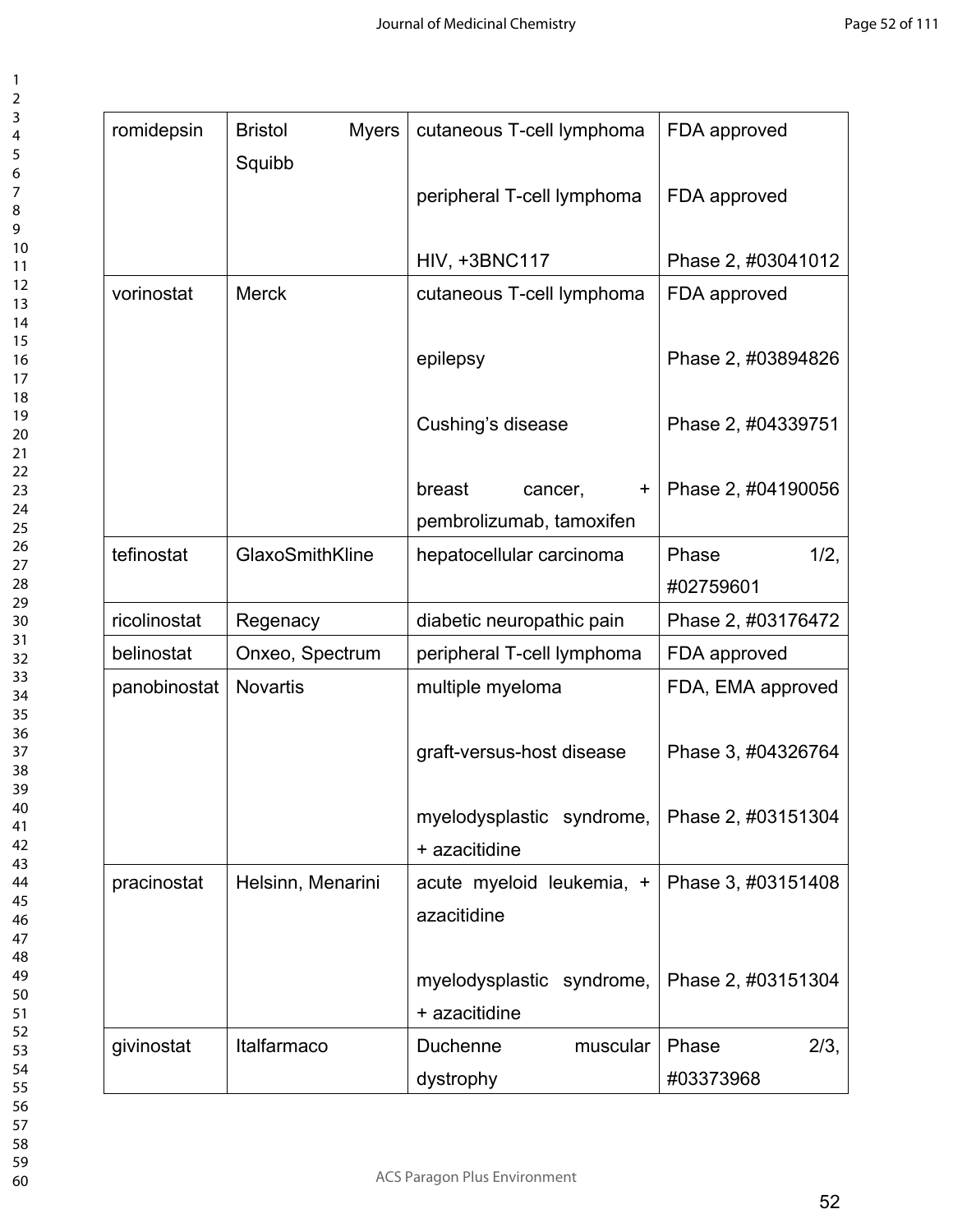|              |            | polycythemia<br>vera,<br>+hydroxyurea        | Phase 2, #00928707 |
|--------------|------------|----------------------------------------------|--------------------|
| abexinostat  | Xynomics   | follicular lymphoma                          | Phase 2, #03934567 |
|              |            | carcinoma,<br>renal<br>$\pm$<br>pazopanib    | Phase 3, #03592472 |
| entinostat   | Syndax     | breast<br>cancer,<br>$\ddot{}$               | Phase 3, #02115282 |
|              |            | exemestane                                   | and #03538171      |
|              |            | renal carcinoma, + IL-2                      | Phase 2, #03501381 |
| tucidinostat | Chipscreen | peripheral T-cell lymphoma                   | CFDA approved      |
|              |            | B-cell lymphoma                              | Phase 3, #04231448 |
|              |            | breast<br>cancer,<br>$\ddot{}$<br>exemestane | NMPA approved      |
|              |            |                                              | Phase 2, #04025931 |
|              |            | soft-tissue<br>sarcoma,<br>$\mathbf +$       |                    |
|              |            | toripalimab                                  |                    |
| domatinostat | 4SC        | GI cancers, +avelumab                        | Phase 2, #03812796 |

**Table 5.** Drug approvals and examples of Phase 2/3 trials conducted with HDAC inhibitors. For combination trials, the other drugs involved are indicated with '+'. The clinical trial is identified by the ClinicalTrials.gov NCT number.

*Combination therapy*

ACS Paragon Plus Environment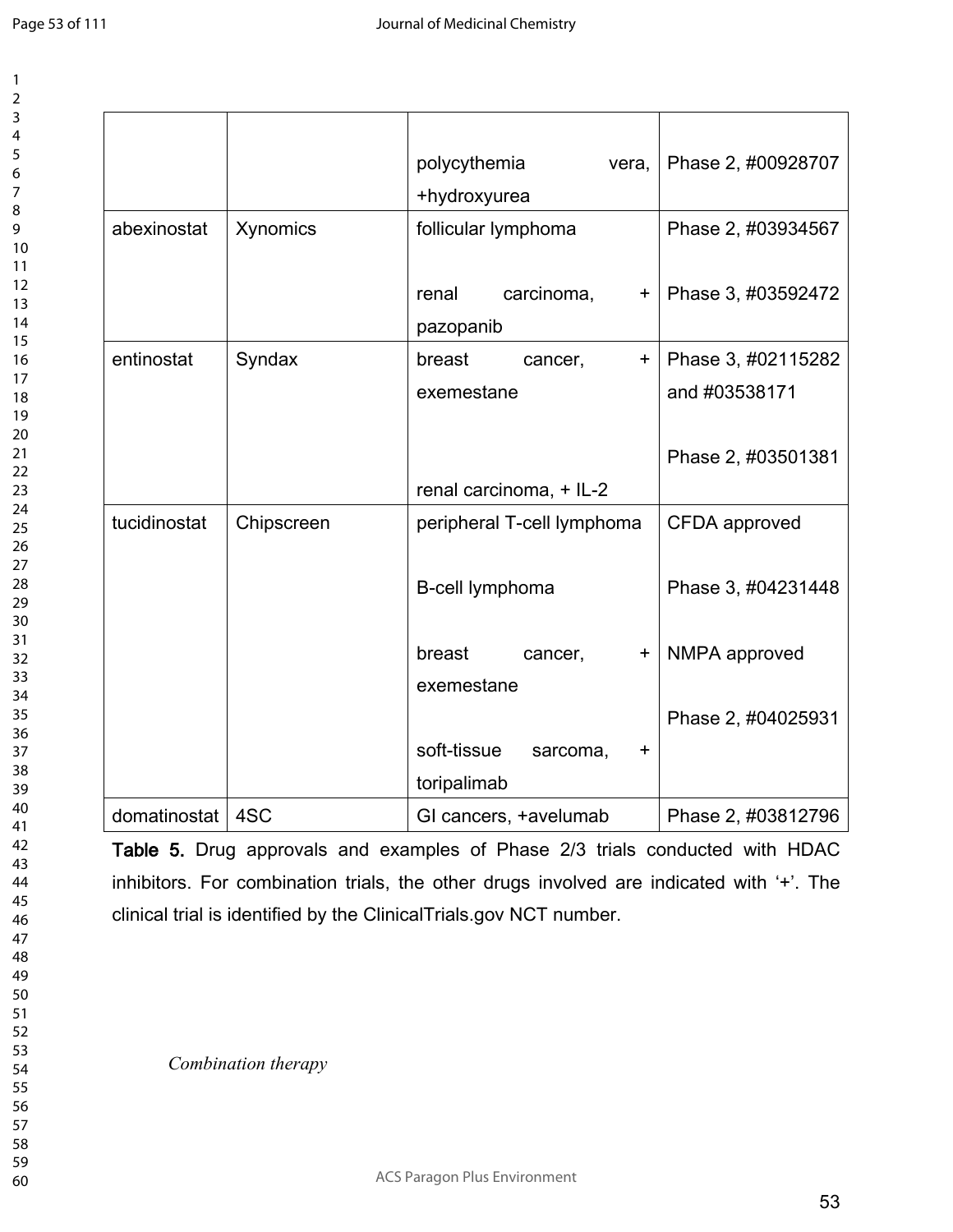The development of resistance is a major obstacle to cancer chemotherapy, and one of

the contributing factors is the stem cell-like tumor phenotype that fosters epigenetic reprogramming in response to the drug. This suggests that combination with a HDAC inhibitor could be valuable in sensitizing cancer cells to the treatment, and many clinical trials have investigated this hypothesis.<sup>89,90</sup> Combination therapy of HDAC inhibitors with cytotoxic agents has not shown significant promise, and this further supports our conclusion that nonselective HDAC inhibitors themselves behave as cytotoxic agents. Meanwhile, the approval of panobinostat for multiple myeloma has led to multiple trials with first-line therapies against this indication such as bortezomib and lenalidomide.<sup>91</sup> Numerous studies have focused on the potential synergy between kinase and HDAC inhibitors, and a Phase 3 trial is investigating the combination of abexinostat and pazopanib.<sup>92</sup>

Promising results were observed in the treatment of postmenopausal breast cancer using the combination of the aromatase inhibitor exemestane and the *ortho*aminoanilide HDAC inhibitor entinostat.<sup>93</sup> A larger Phase 3 trial in China with a similar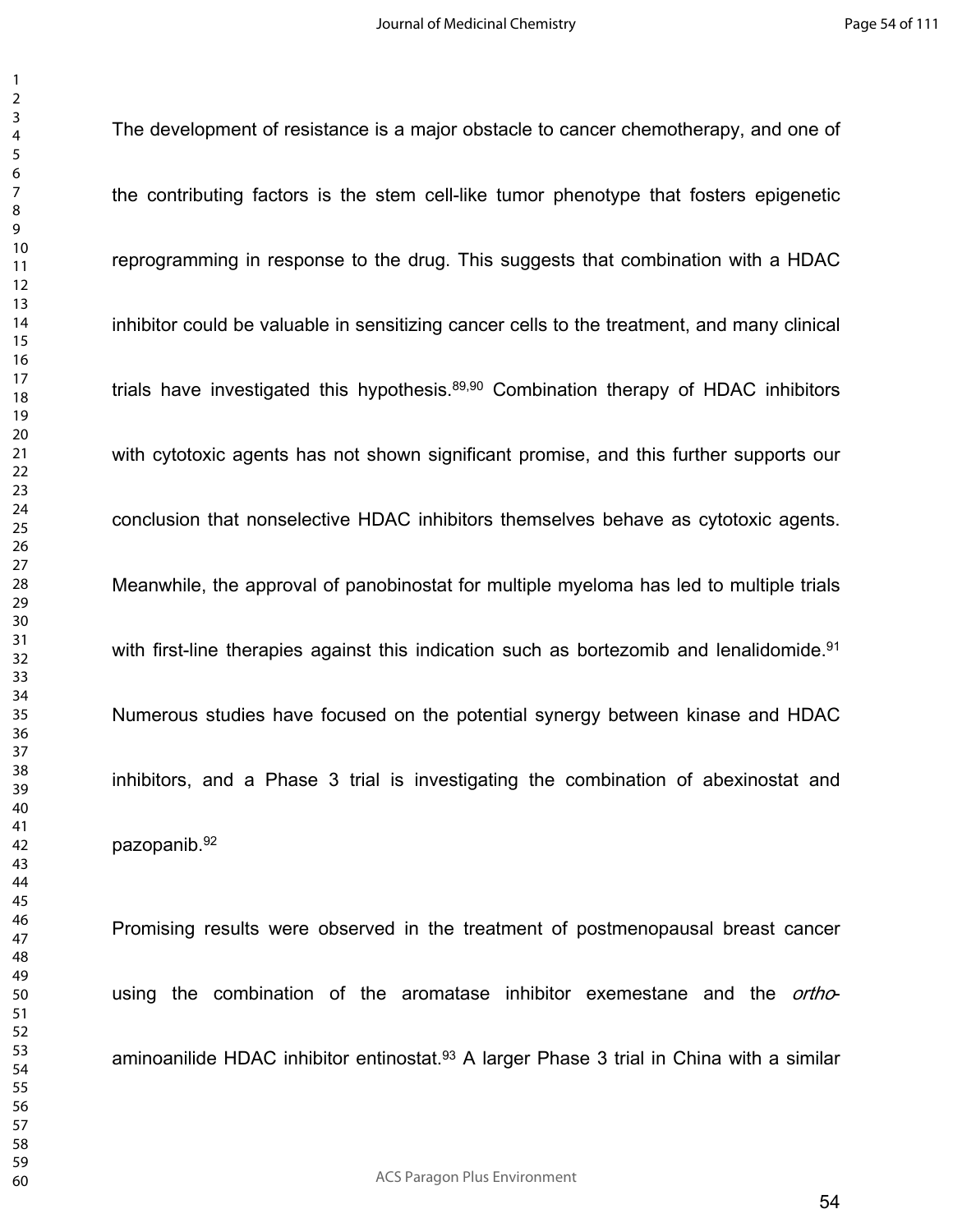combination of exemestane and tucidinostat reported positive results that led to the 2019 NMPA approval of this combination for the treatment of breast cancer.<sup>94</sup> This landmark event represents the first approval of a HDAC inhibitor for an indication outside hematological cancers.

Since both HDACs and DNMTs are transcriptional repressors, combined epigenetic therapy against these two targets is an attractive proposition. Pracinostat is in late stage trials in combination with the DNMT inhibitor azacitidine for the treatment of myelodysplastic syndrome and newly diagnosed acute myeloid leukemia.95,96 At an earlier stage, biologic antibodies, including immunotherapy agents,<sup>97</sup> are being explored in combination trials with various HDAC inhibitors. Among the non-oncologic indications, the ability of HDAC inhibitors to reactivate latent reservoirs of the HIV virus to undergo replication appears to be the most promising for combination therapy. The potency of romidepsin in inhibiting the nuclear HDAC1-3 isoforms suggests it is a good candidate for viral transcriptional activation, and Phase 2 trials with the neutralizing antibody 3BNC117 are underway.<sup>98</sup>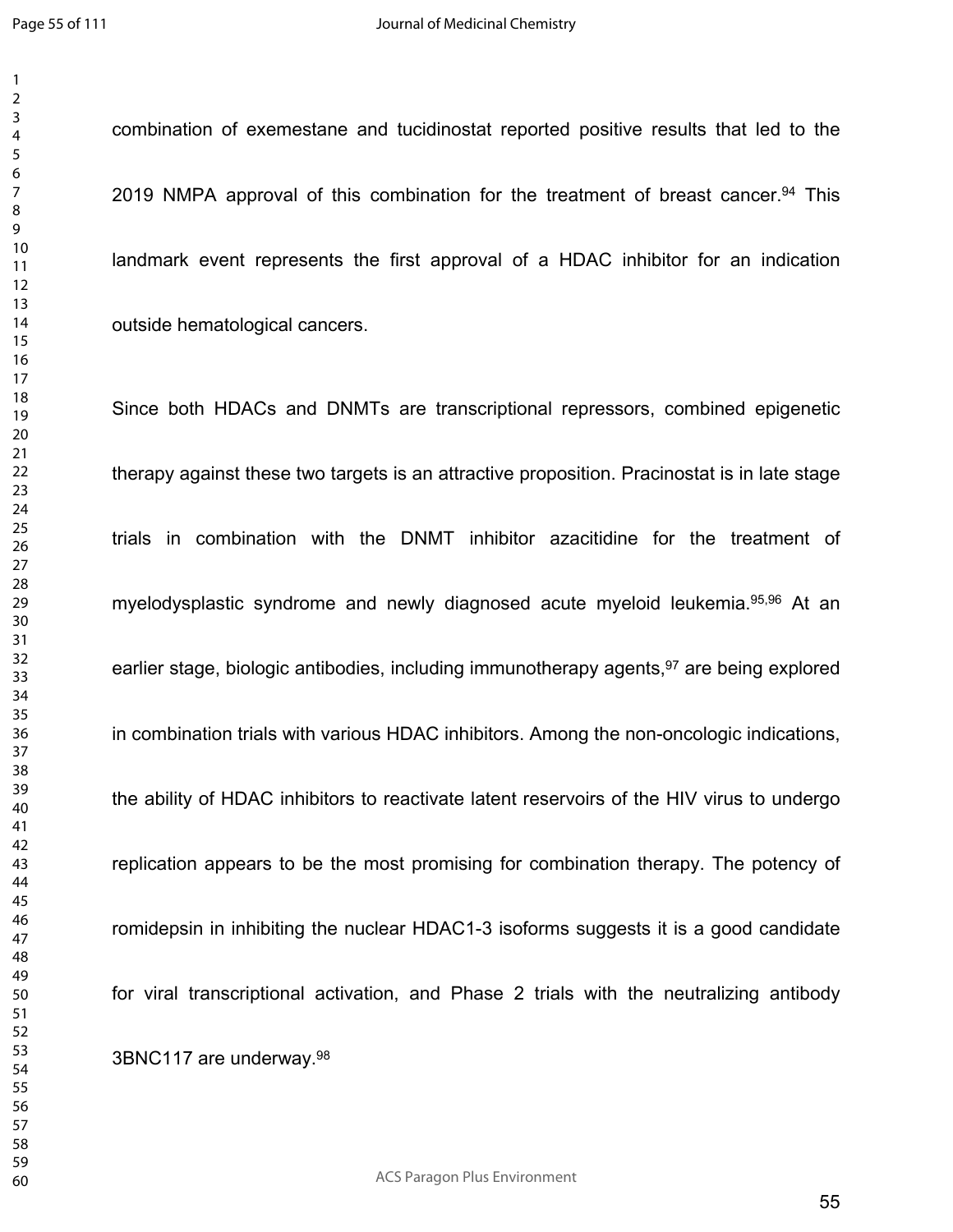#### *Dual mechanism agents*

An interesting approach to leveraging HDAC inhibitors is to take advantage of their simple three-point binding model. Since the cap region is not involved in critical contacts with the active site, it is possible to introduce an independent second pharmacophore here to give dual mechanism of action agents that achieve the equivalent of combination therapy within a single entity.99,100 The US company Curis has pioneered this strategy, and their first clinical candidate CUDC-101 is a hybrid of vorinostat and erlotinib with a nanomolar activity profile against both HDACs and receptor tyrosine kinases.<sup>101</sup> A second Curis candidate fimepinostat is a hybrid of pyrimidinyl HDAC inhibitors and the PI3K inhibitor pictilisib, with nanomolar  $IC_{50}$  values against all four PI3K isoforms in addition to its HDAC inhibition. Fimepinostat has received FDA Fast Track status for the treatment of relapsed or refractory diffuse large B-cell lymphoma.<sup>102</sup> It was shown to be similarly potent as romidepsin in the reversal of HIV-1 latency, without a negative effect on T cell proliferation.<sup>103</sup> Mundipharma's tinostamustine is a more recent dual mechanism of action agent related to the DNA alkylating agent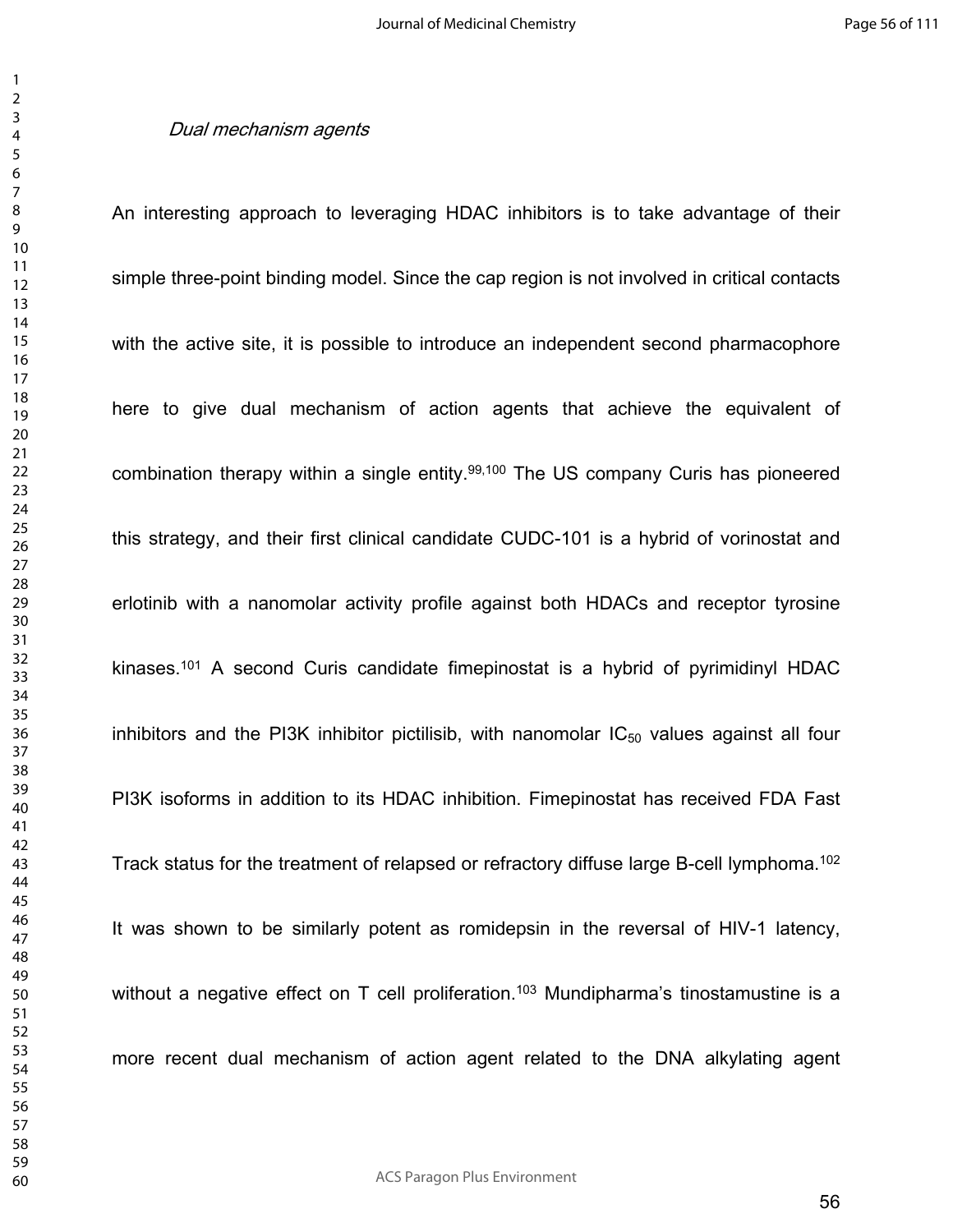bendamustine, and combines this activity with HDAC inhibition. Serendipitously, the HDAC inhibitor domatinostat was recently found to have a second target as it potently inhibits tubulin polymerization.<sup>104</sup> Larger late stage trials are needed before the efficacy and tolerability of these four multitargeting drugs can be evaluated in a clinical setting.

# **Atypical HDAC inhibitors**

Not all HDAC inhibitors fully adhere to the classical zinc binding group-linker-cap model and some outliers illustrate the possibilities for such non-conformist compounds. Intriguingly, Olsen's romidepsin analogue **32** (Figure 11) has the thiol zinc binding group removed.<sup>105</sup> While the compound is two orders of magnitude weaker in HDAC inhibition than romidepsin, it still possesses a respectable level of activity. Since zinc binding groups generally come with associated pharmacokinetic issues, this example suggests that it is possible to avoid them altogether if sufficient binding by other means is possible. Meanwhile, in the HDAC8 bound X-ray structure of Novartis's phenylalanine derivative **33**, the two aromatic rings sit within the hydrophobic substrate channel and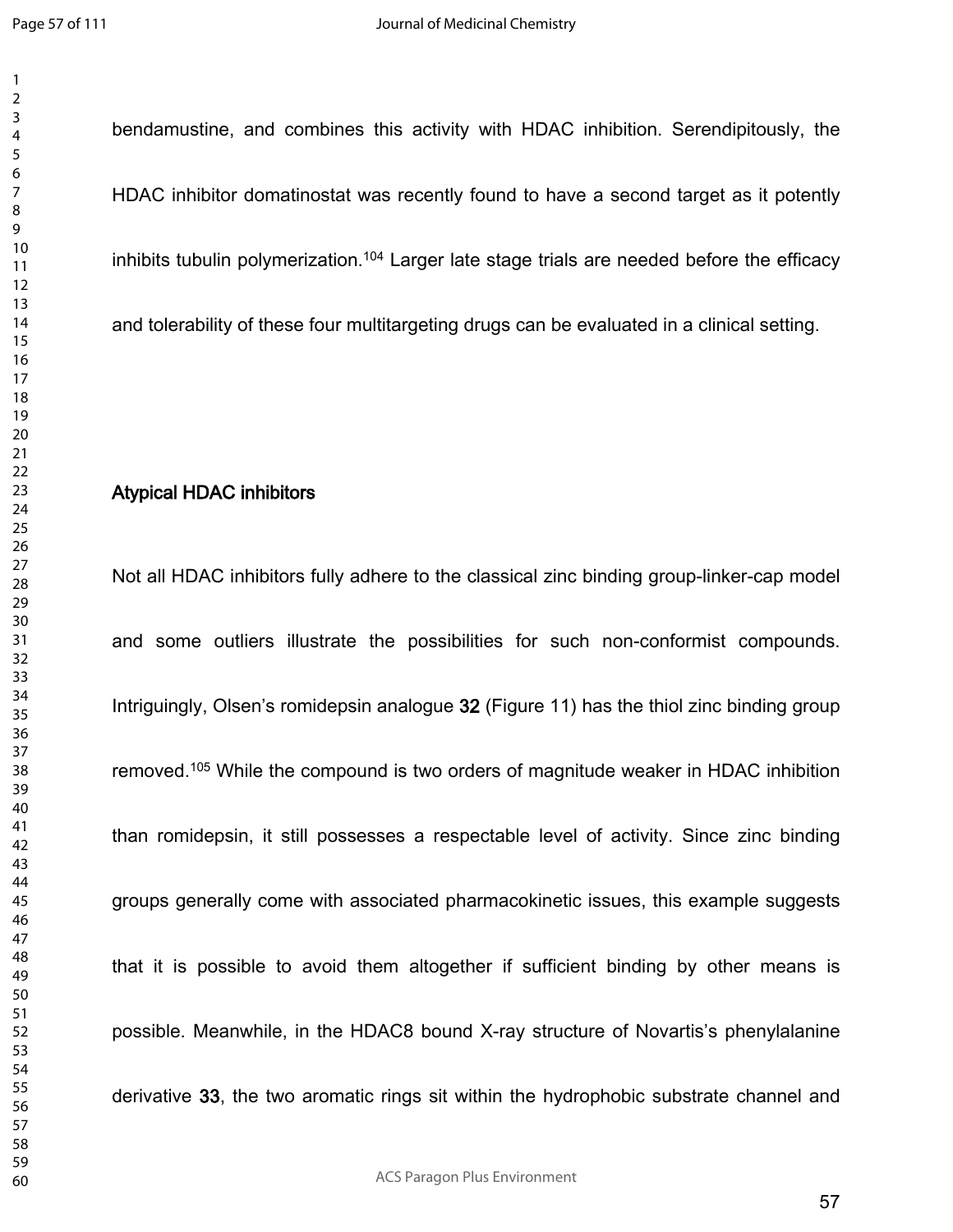the internal cavity (Figure 12), meaning that this inhibitor has no cap.<sup>106</sup> The X-ray structure shows coordination between the zinc cation and the  $\alpha$ -aminoamide, a rare motif for a zinc binding group. As the internal cavity is absent in HDAC6, **33** is inactive against this isoform and moreover shows selectively for HDAC8 over HDAC1 and HDAC2. The cyclopentenyl hydroxamic acid **34** is an even more minimal 'capless' HDAC inhibitor with some selectivity for HDAC6.<sup>107</sup> Two other unusual HDAC inhibitors are **35** and **36**. The benzoylhydrazide **35** is a typical example of this class with reported selectivity for the nuclear isoforms HDAC1-3.<sup>108</sup> Although X-ray crystallographic evidence of the binding mode is unavailable, docking studies suggest zinc coordination is not involved and the compound has unusual faston/slow-off kinetics. On the other hand, the vorinostat analogue **36** highlights that the linker is not just a space filling moiety. By switching from the suberoyl linker to its perfluorinated variant, the activity of the approved drug is virtually lost against human HDACs. However, **36** gains in potency against two bacterial HDAC-like enzymes PA3774 and PA0321 from the pathogen *Pseudomonas aeruginosa*. 109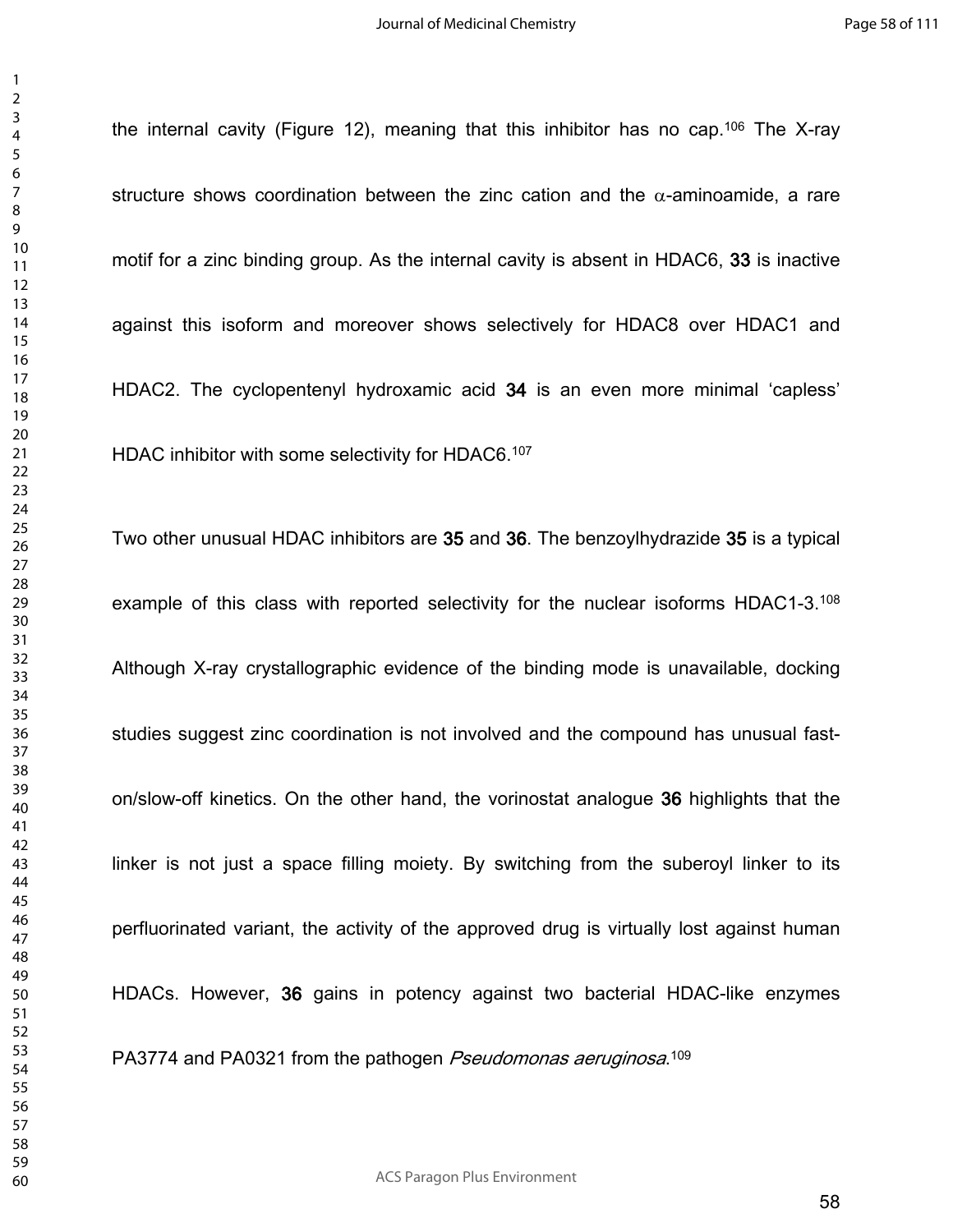

**Figure 11.** Some examples of unusual HDAC inhibitors. In this and subsequent figures,  $IC_{50}$  values (or in some instances  $K_i$ ) against individual isoforms are given, with values below 1  $\mu$ M highlighted in red.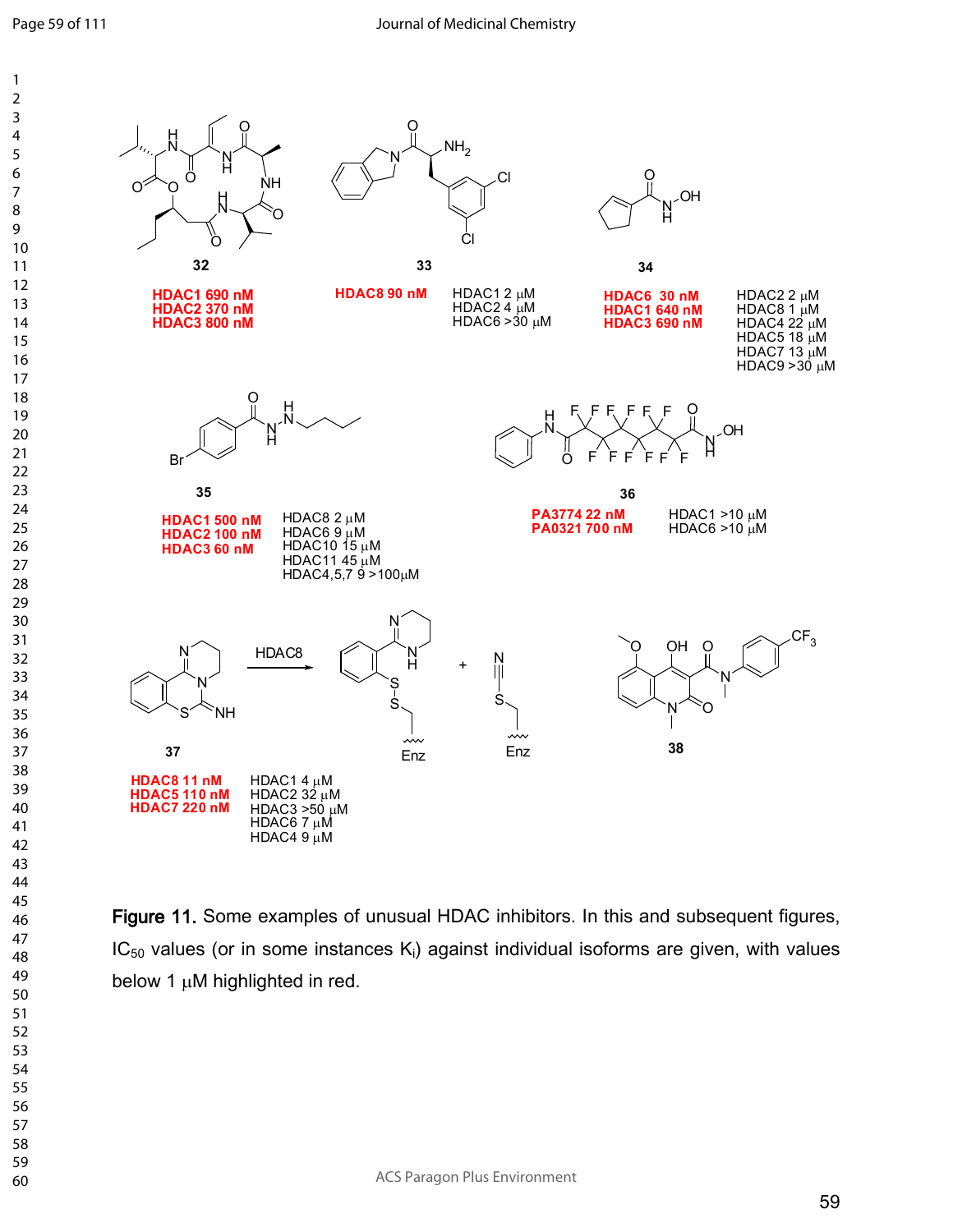



**Figure 12.** X-ray structure of the **33**-HDAC8 complex showing active site interactions. Reprinted with permission from ref. 106.

The heterocycle **37**, despite its compact nature and apparent lack of a linker or zinc binding group, was reported to selectively inhibit HDAC8. Further investigation revealed that **37** is an electrophilic thiol-reactive species that leads to covalent modification of the Cys28, Cys153, Cys244, Cys314 and Cys352 residues within HDAC8.<sup>110</sup> Both mixed disulfide and thiocyanate adducts were identified, and enzyme inhibition was predicted to be predominantly due to reaction with the Cys153 residue within the substrate binding channel of this isoform. Perhaps the romidepsin analogue **32** has a similar mechanism of action involving allosteric modification of Cys residues by conjugate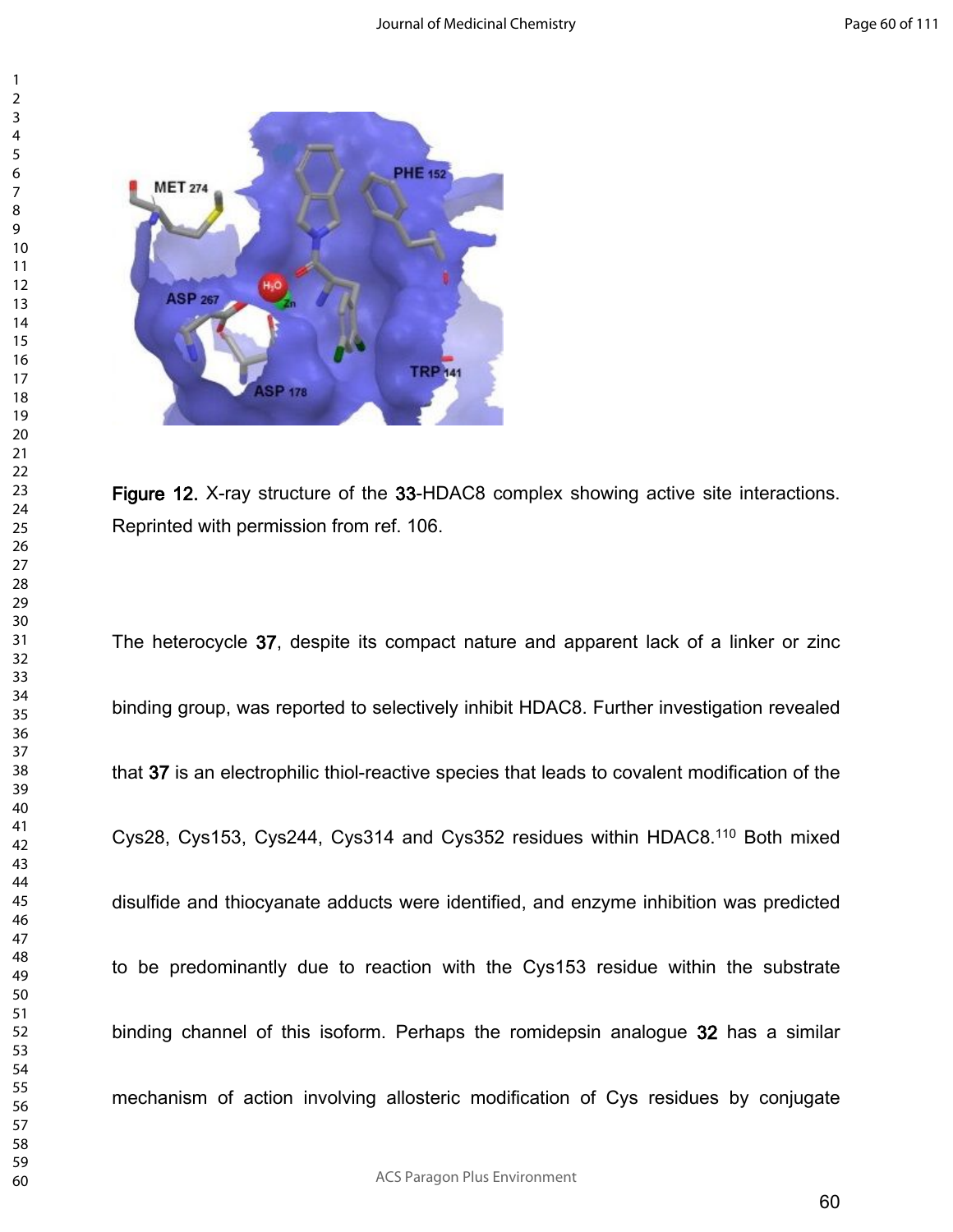addition to the dehydroalanine residue, as this would explain why a similar largazole analogue lacking the unsaturated alkene was devoid of activity.

Naturally, allosteric modulators need not adhere to the standard model for HDAC active site binding. However, there are few examples of small molecules reported to bind with high affinity to HDACs outside the active site. Tasquinimod (**38**) is an antagonist of the calcium-binding protein S100A9 in Phase 3 clinical trials for castration-resistant prostate cancer. It was also shown to bind HDAC4 with a  $K<sub>d</sub>$  of 10-30 nM, and homology modeling suggests allosteric binding that locks HDAC4 in an inactive conformation that is unable to interact with HDAC3.<sup>111</sup> In endothelial cells, the administration of tasquinimod induced the same phenotype of reduced vascular inflammation as HDAC4 silencing, suggesting that the interaction between HDAC4 and tasquinimod does have a functional consequence.<sup>112</sup>

**Isoform selectivity**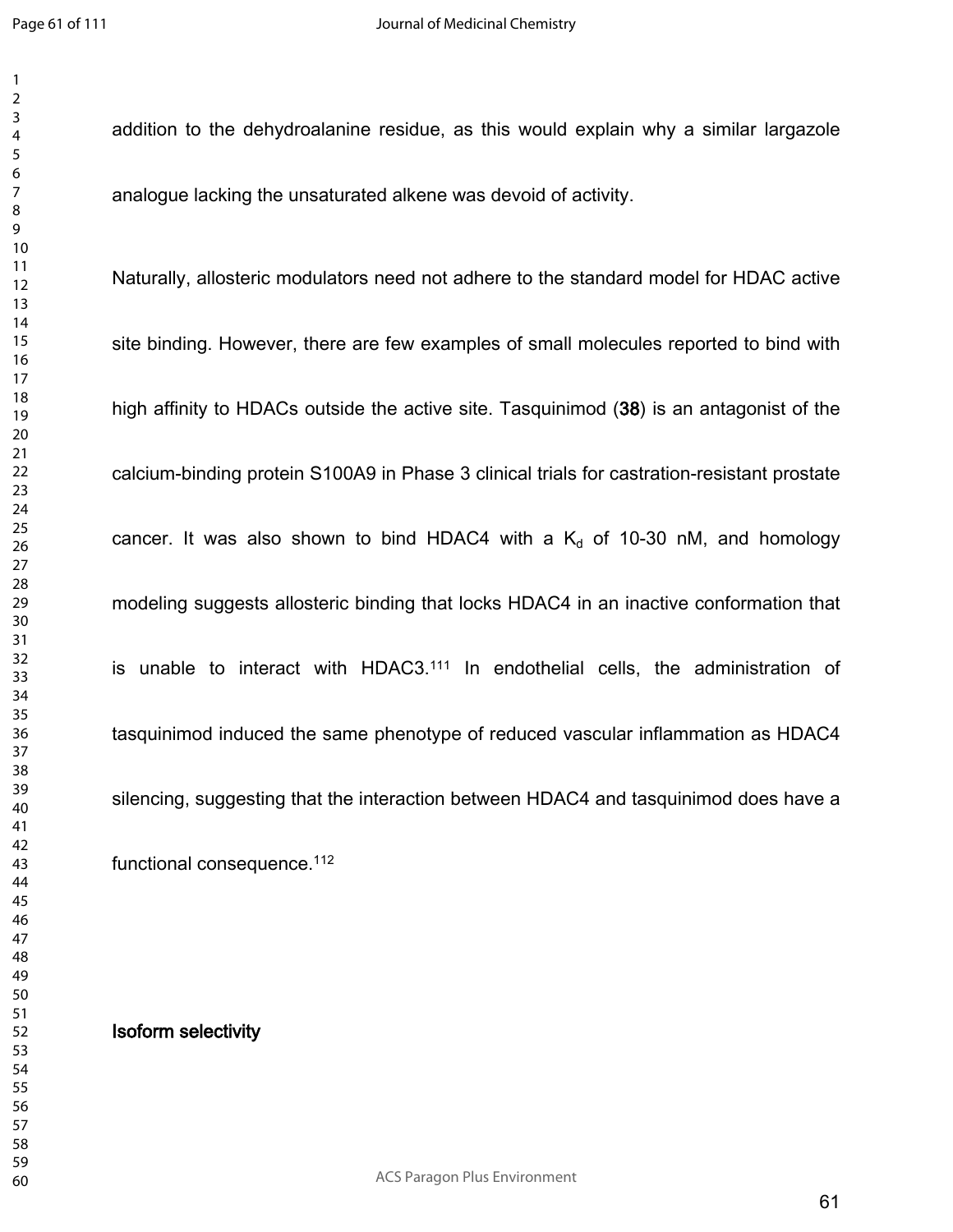At the preclinical stage, the most exciting development in HDAC inhibitor discovery is

the identification of compounds with an enhanced isoform selectivity profile compared to those in clinical development. At the same time, it is worth asking what selectivity actually means. The enzymatic activity of HDAC1, HDAC2, HDAC3 and HDAC6 can be reliably tracked with acetyllysine containing peptides and provides meaningful data on inhibitor selectivity between these isoforms, keeping in mind that in vivo kinetics while bound to other proteins and acting upon protein substrates will be different. For all other HDAC isoforms, in vitro selectivity as measured by commercial assays is of varying physiological relevance and needs to be backed up by independent demonstration of cellular target engagement through orthogonal detection methods. Despite these caveats, highly selective compounds are now available that are valuable tools for understanding the optimum specificity for cancer and neurodegenerative disorders, two of the most important targets for HDAC inhibitors.<sup>113,114</sup> In addition, selective inhibitors are likely to be crucial for extending HDAC inhibition therapy to chronic diseases that require wider safety profiles such as inflammation,<sup>115</sup> T-cell regulation,<sup>116</sup> obesity,<sup>117</sup> fibrosis, and alcohol use disorder. $119$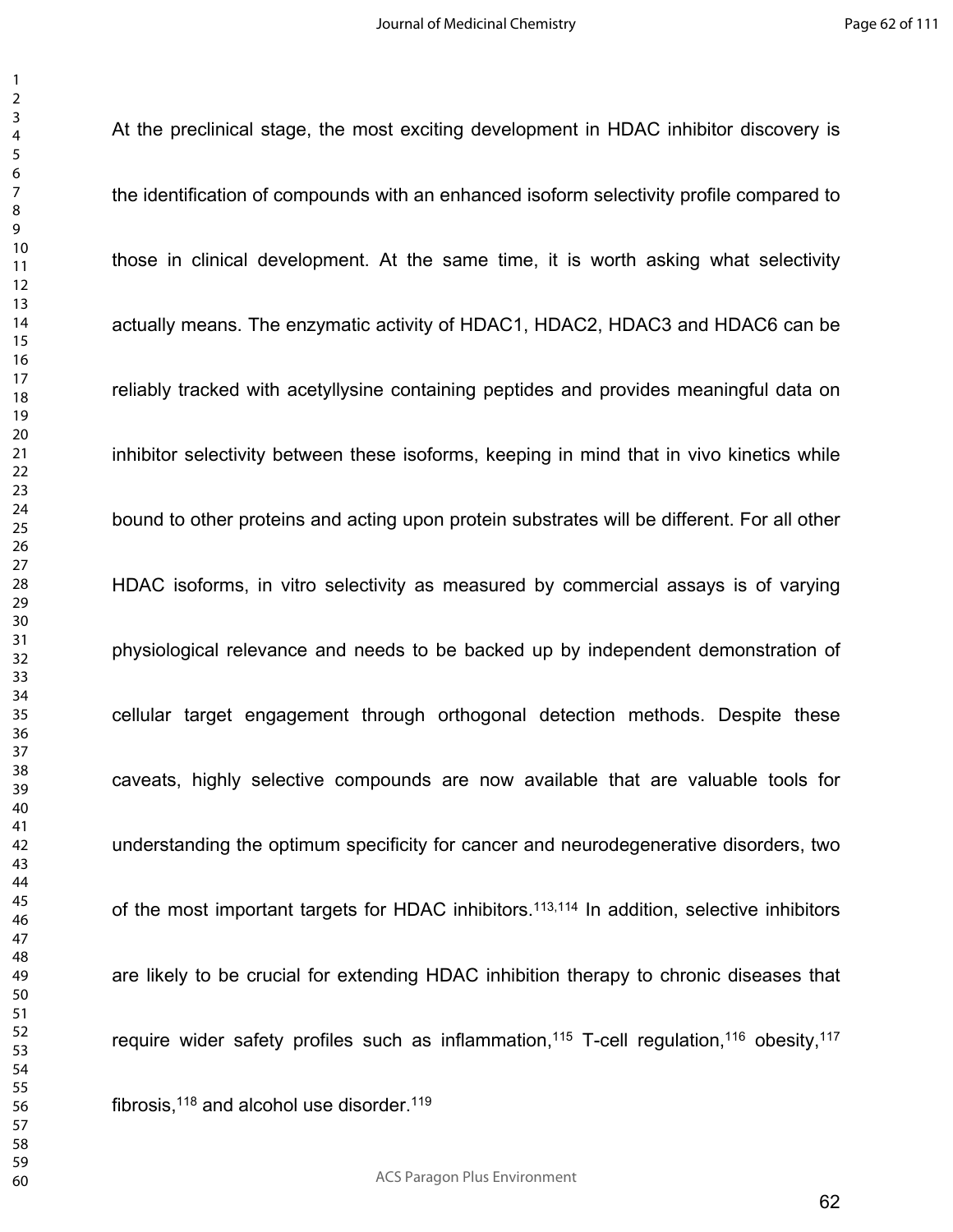There are several patterns of isoform selectivity that appear particularly promising.

Firstly, targeting transcriptional regulation would benefit from the selective inhibition of the nuclear enzymes HDAC1, HDAC2 and HDAC3 (or a subset of these three) with minimal activity against other isoforms. Conversely, selective cytoplasmic HDAC6 inhibition will have its own therapeutic applications if unaccompanied by interference with nuclear isoforms. Next, there is the opportunity to focus on the turnover of nonacetyllysine PTMs or polyamine acetylation through the selective inhibition of HDAC8, HDAC11 or HDAC10. Finally, the active site occupancy of HDAC4, HDAC5, HDAC7 or HDAC9 (without necessarily affecting catalysis) might be sufficient for pharmacological activity and eliminate their ability to bind acetyllysine containing proteins. Moreover, more complex composite patterns of selectivity can be envisioned that combine one or more of the above options without reaching the unwanted inhibition of all eleven enzymes to a substantial degree.

*HDAC1 and HDAC2*

ACS Paragon Plus Environment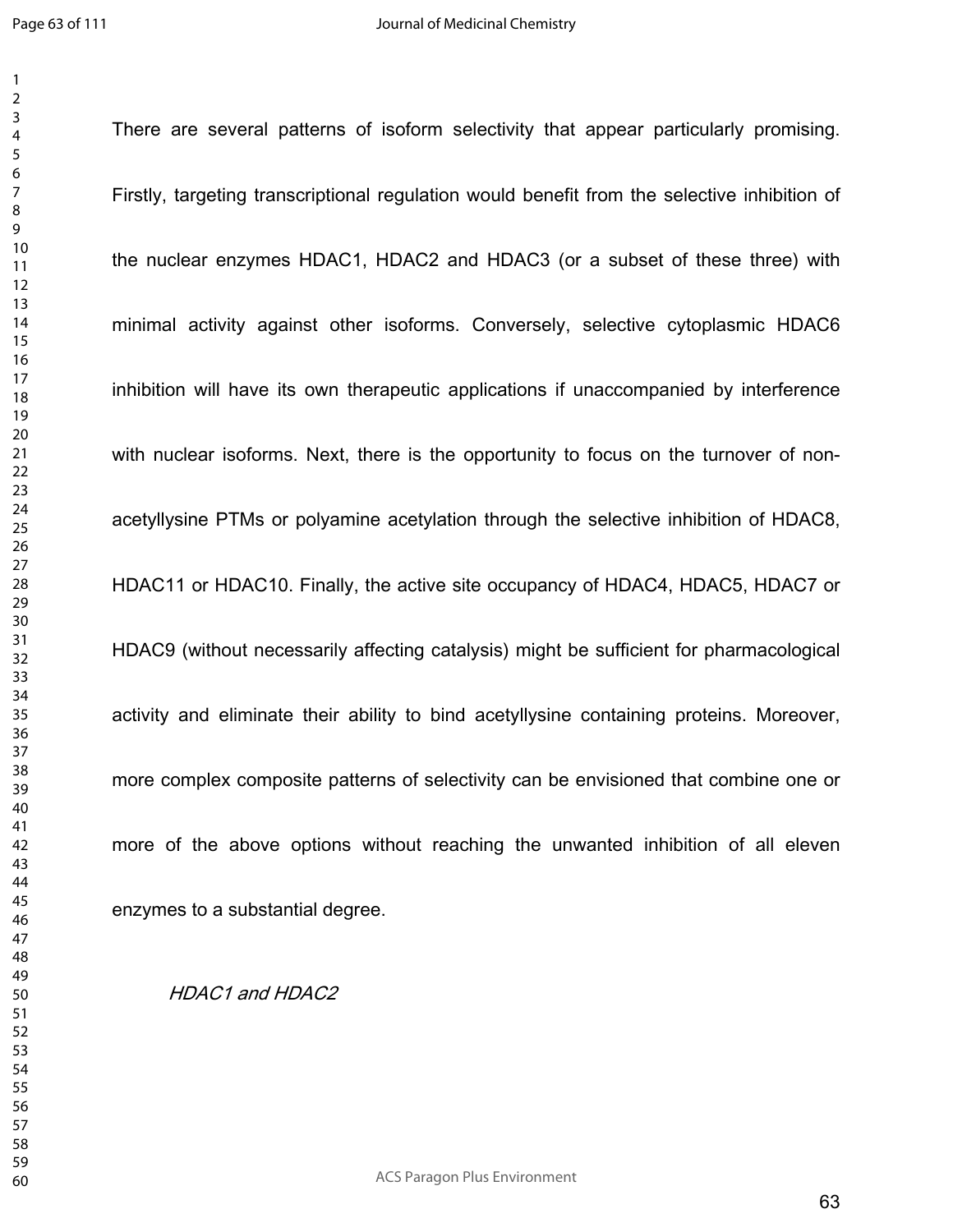Selective inhibitors of these nuclear isoforms would be particularly useful against

indications such as cancer and viral replication in which the deacetylation of histone and transcriptional regulators plays a vital role. Although the clinical compounds adequately inhibit HDAC1 and HDAC2, they are also active against some or all of the other isoforms at physiologically relevant concentrations (Tables 3 and 4) and a cleaner profile could be advantageous. Merck discovered that the addition of a 5-phenyl or 5 thienyl substituent to *ortho*-aminoanilide HDAC inhibitors, as exemplified by **39** and **40** (Figure 13),120,121 or by Acetylon's ACY-957 (**41**), conferred high HDAC1/HDAC2 selectivity. The aryl group of the biphenyl moiety occupies the internal cavity, and in these two isoforms there is a Ser107 residue while HDAC3 contains a bulkier Tyr residue that limits access. Compound **39** outperformed nonselective HDAC inhibitors in vitro and in vivo against B-cell acute lymphoblastic leukemia, but not other B-cell– derived malignancies, suggesting the selective inhibition of HDAC1/HDAC2 is sufficient for this condition.<sup>122</sup> As a single agent and in combination with the DNMT inhibitor azacitidine, **41** had promising results against acute myeloid leukemia, including activity against primary patient derived cells and in vivo xenograft models.<sup>123</sup> The PROTAC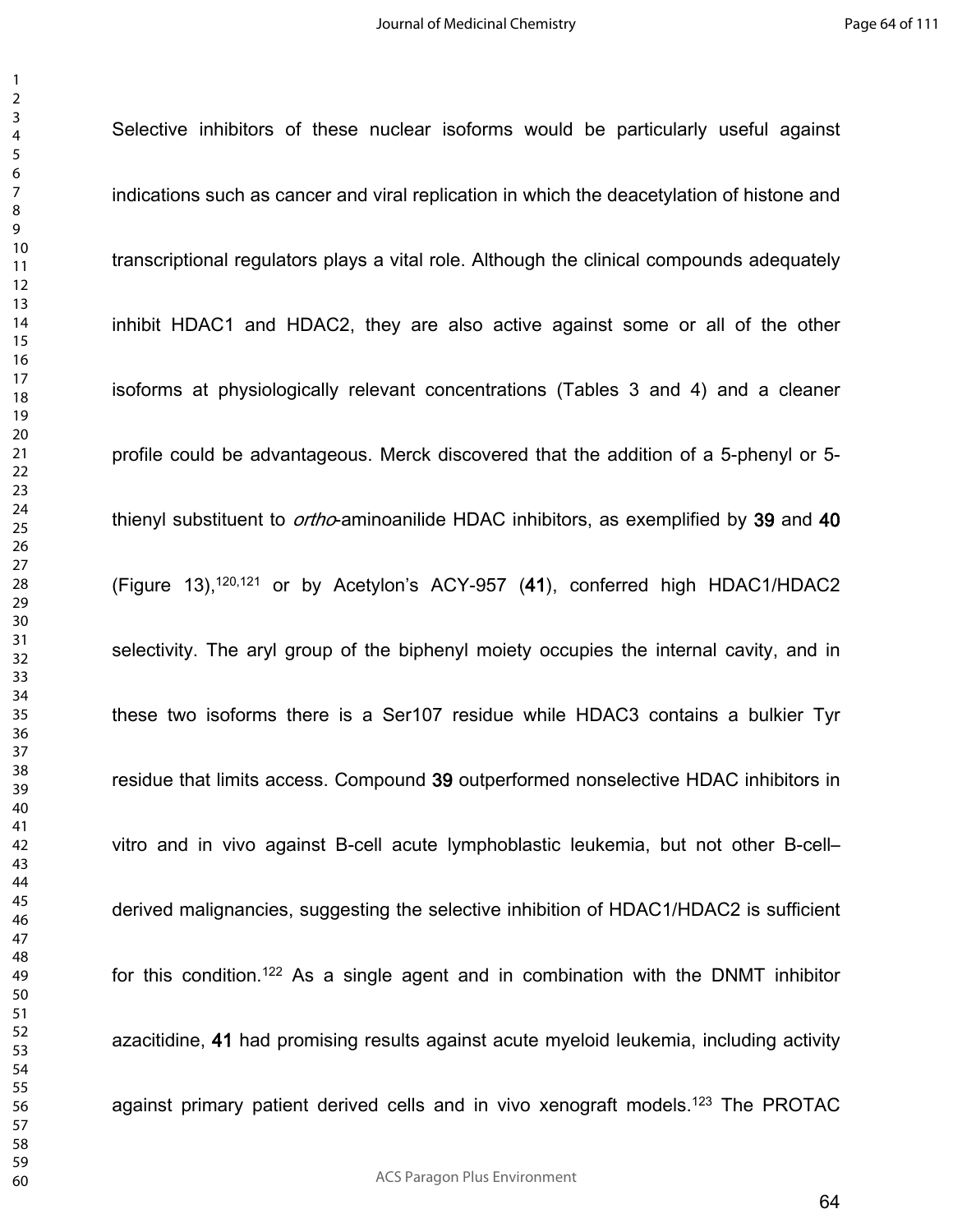approach of recruiting an E3 ubiquitin ligase to foster degradation of a protein of interest has recently been applied to epigenetic targets.<sup>124</sup> The *ortho*-aminoanilide **42** incorporates a ligand for the von Hippel-Lindau E3 ligase.<sup>125</sup> Treatment of HCT116 cells with 10  $\mu$ M of 42 for 24 hours led to nearly complete degradation of HDAC1 and HDAC2.

HDAC2 is implicated in the negative regulation of memory formation and synaptic plasticity in the brain, with long-term potentiation impaired in HDAC2 overexpressing mice.<sup>126</sup> Treatment with vorinostat ameliorated contextual fear conditioning but had no effect in HDAC2-deficient mice, suggesting non-redundancy between HDAC2 and HDAC1. While the high sequence homology between these two isoforms is an obstacle to the development of inhibitors that discriminate between the two, there are examples of *ortho*-aminoanilides that achieve a level of kinetic selectivity. Although the Broad Institute's BRD4884 (**43**) inhibits HDAC1 more strongly, it has a residence time half-life of 20 minutes with HDAC1 compared to 143 minutes with HDAC2.<sup>127</sup> In the BRD4884-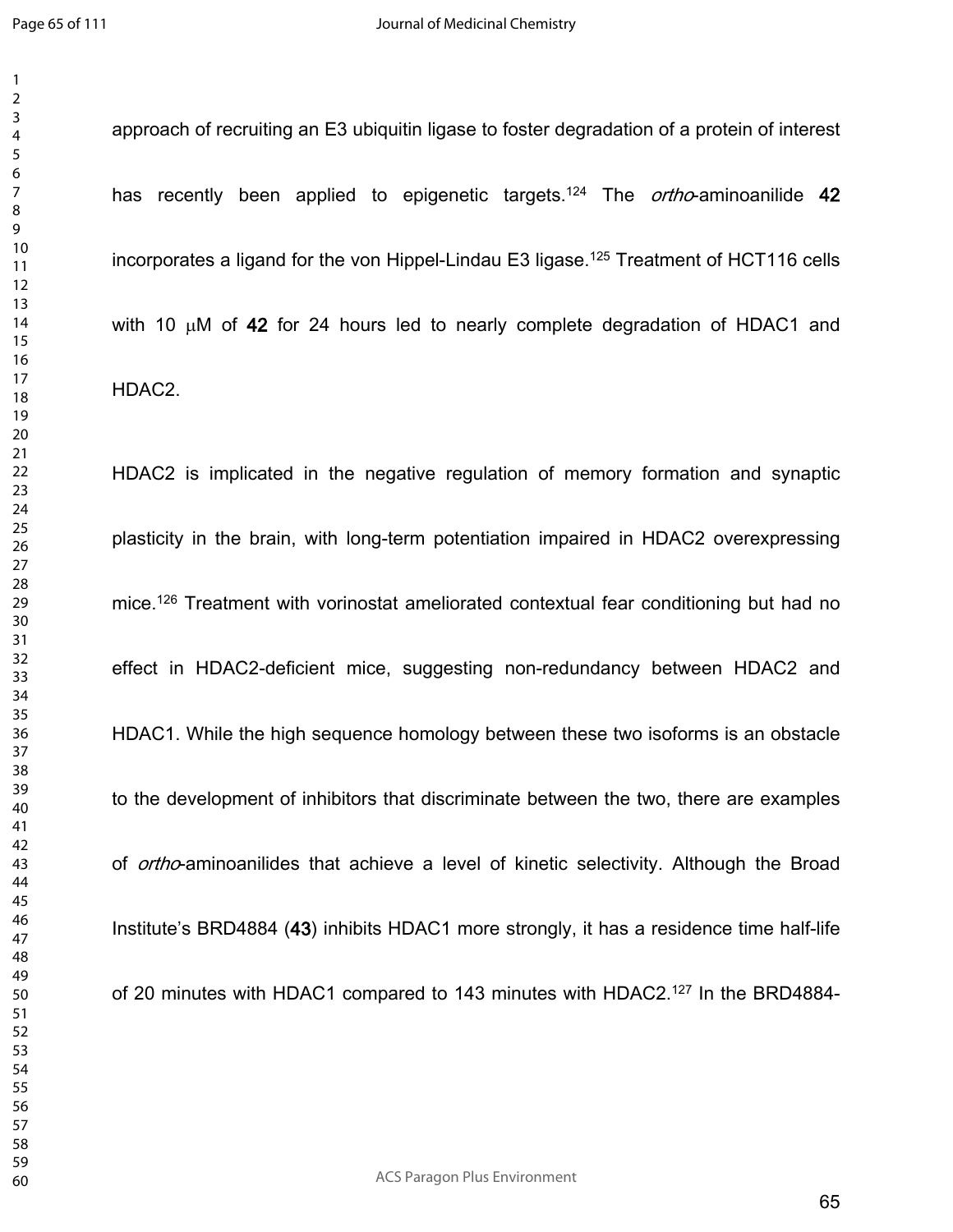HDAC2 X-ray structure (Figure 14), there is a bridging water molecule between the

pyran oxygen and the enzyme that provides additional stabilization to the complex.



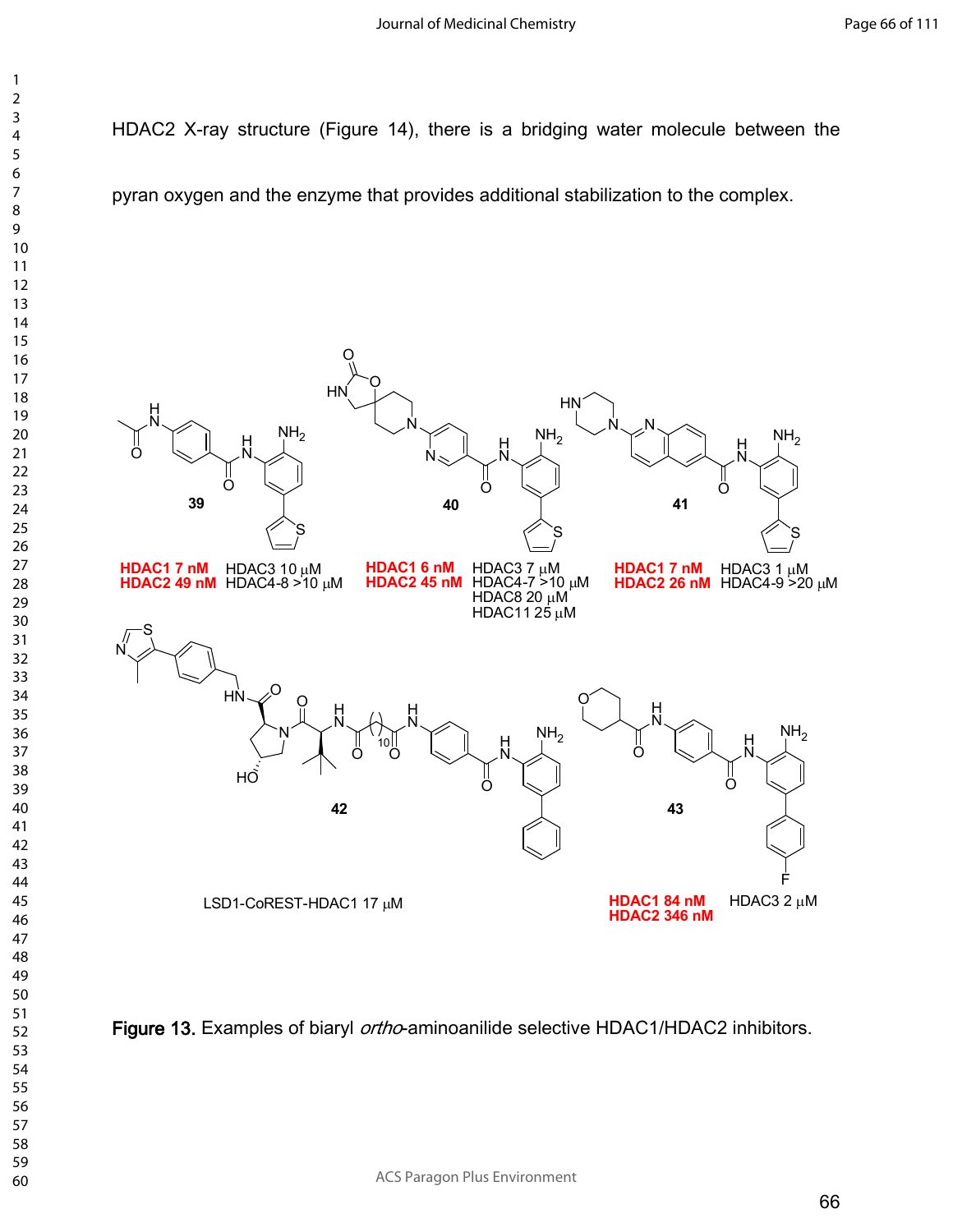

**Figure 14**. The X-ray structure of **43**-HDAC2 is typical of *ortho*-aminoanilides. Bidentate coordination is observed with the zinc cation, while the addition of a 5-aryl substituent enables occupancy of the lateral internal 14Å cavity. Reprinted with permission from ref. 127.

### *HDAC3*

HDAC3 exists in multiprotein complexes that contain NCoR/SMRT which are distinct from the repressor complexes occupied by HDAC1/HDAC2. Furthermore, the selective inhibition of HDAC3 offers the ability to indirectly modulate the tissue-specific HDAC4/HDAC5/HDAC7/HDAC9, since they recruit acetyllysine containing substrates for hydrolysis by HDAC3. The design of selective HDAC3 inhibitors has recently been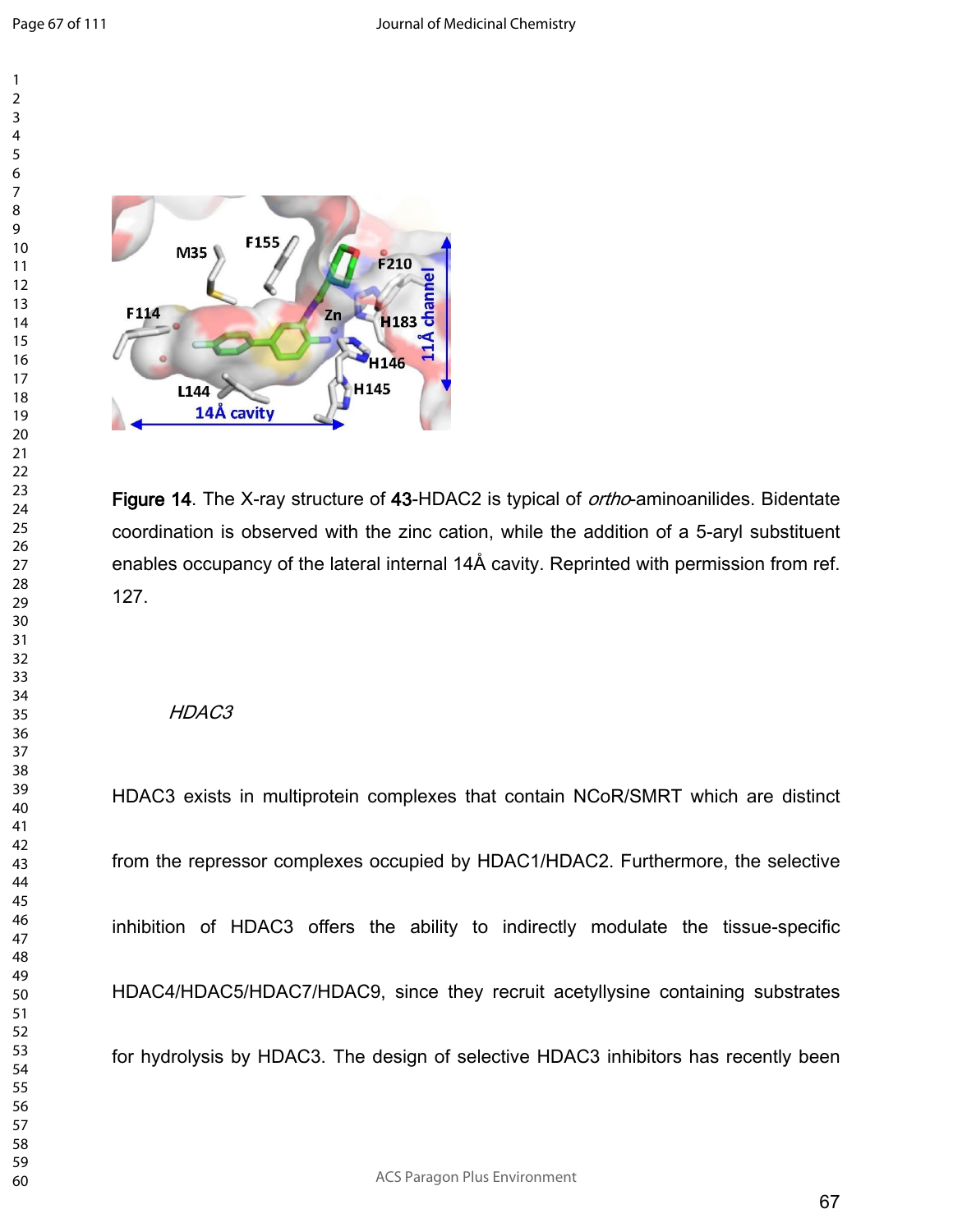comprehensively reviewed.<sup>128</sup> The 4-fluoro derivative (**44**, Figure 15) of the clinical

candidate tacedinaline has a markedly HDAC3 selective profile compared to the latter attributed to both steric and electronic effects.<sup>129</sup> The more extended cap in RGFP996 (**45**) from Repligen results in even higher selectivity for HDAC3 over other isoforms. More recently, the amide bearing HDAC3 selective inhibitor 46 has been reported,<sup>130</sup> which will be useful in teasing out any compound class specific properties of the *ortho*aminoanilides **44** and **45**. The availability of HDAC3 selective probes has proven to be illuminating in a number of in vivo disease models. In CNS applications, **45** has promoted the extinction of drugseeking behavior,<sup>131</sup> induced memory enhancement,<sup>132</sup> reduced cognitive decline in Huntington's and Alzheimer's disease,  $133,134$  and was protective in a stroke model.<sup>135</sup> Furthermore, **45** activated brown and beige fat suggesting potential cardiovascular applications arising through the involvement of HDAC3 with the transcriptional coactivator PRDM16.<sup>136</sup> Meanwhile, **44** was shown to reactivate HIV-1 replication from resting CD4+ T cells isolated from antiretroviral-treated, aviremic HIV+ patients,<sup>137</sup> and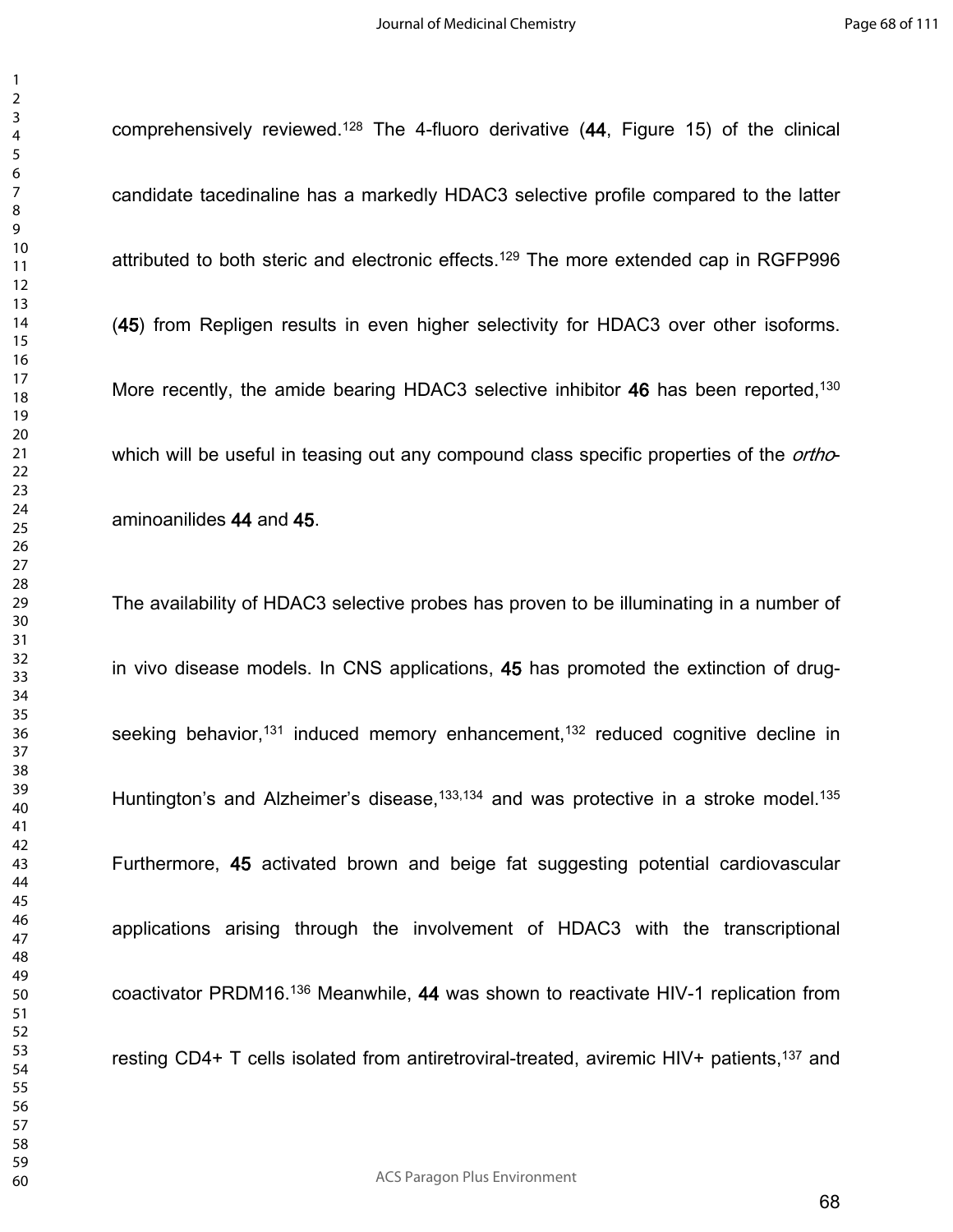

The inhibition of HDAC1-3 is critical for achieving a truly epigenetic effect involving transcriptional regulation in the nucleus. On the other hand, orthogonal inhibition of the

ACS Paragon Plus Environment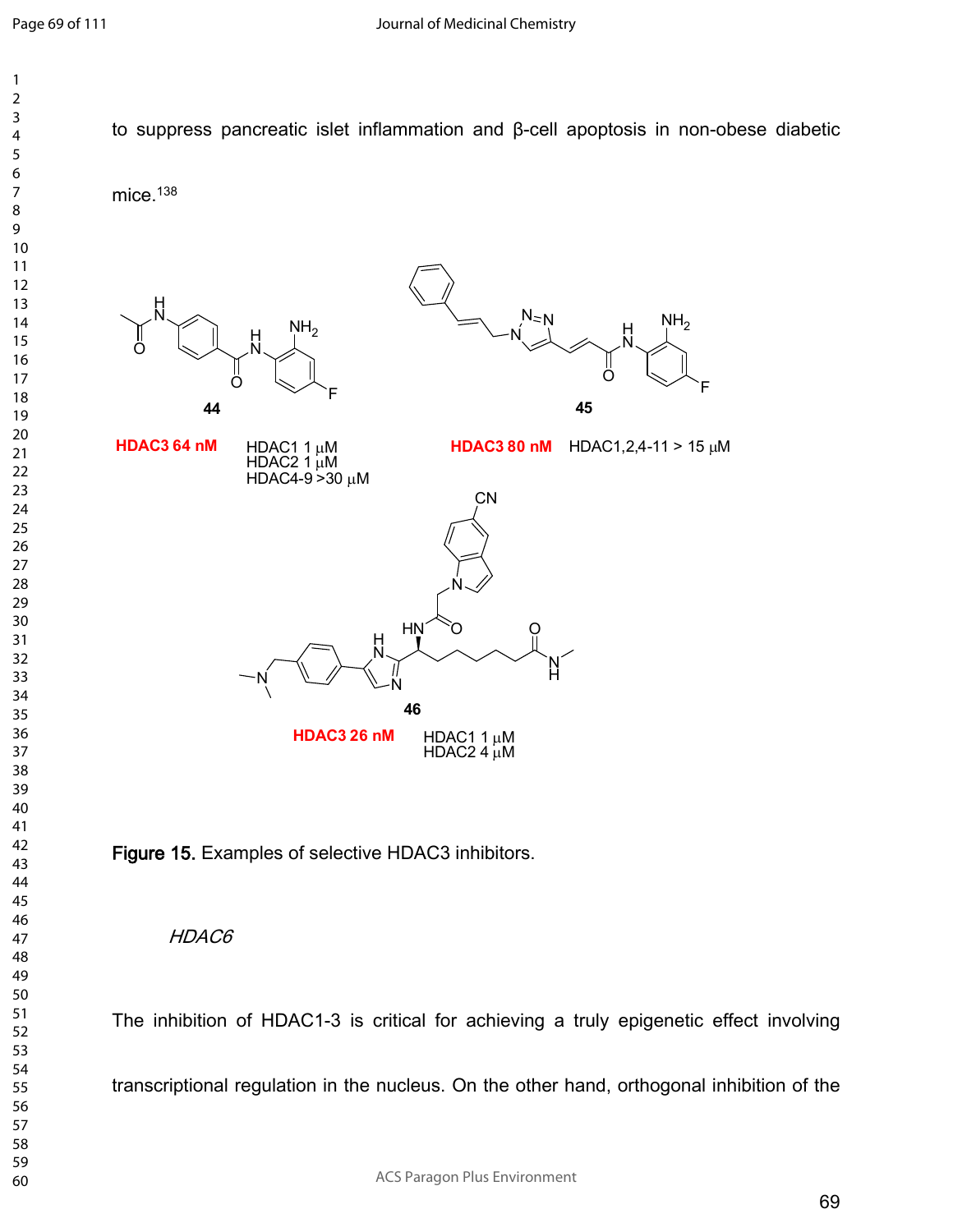major cytoplasmic isoform HDAC6 is potentially valuable against a host of human

diseases. HDAC6 knockout mice are viable and fertile, and although abnormalities were reported in dopaminergic signaling,<sup>139</sup> this is in stark contrast with the lethality or clearly defective phenotypes observed with other isoforms. This suggests that a highly selective HDAC6 inhibitor would be well tolerated and avoids the on-target side effects of more promiscuous compounds. The substrate channel in HDAC6's second catalytic domain (CD2) is wider and shallower compared to HDAC1-3, favoring compounds with shorter linkers and larger, extended caps. However, because of similarities in the active sites between HDAC6 and HDAC8, discriminating between these two isoforms is more challenging. Kozikowski has pioneered the development of HDAC6-selective arylhydroxamic acid inhibitors such as tubastatin A (**47**, Figure 16) which is widely employed as a tool compound.<sup>140</sup> Kozikowski's SW-100 (**48**) and Liou's MPT0G211 (**49**) are examples of more recent brain-penetrant inhibitors with a superior HDAC6/HDAC8 selectivity profile compared to tubastatin A.<sup>141,142</sup> Instead of a phenyl linker, Acetylon's ACY-1083 (**50**) contains a pyrimidinyl ring and is reported to be > 250 fold selective for HDAC6 over other isoforms.<sup>143</sup>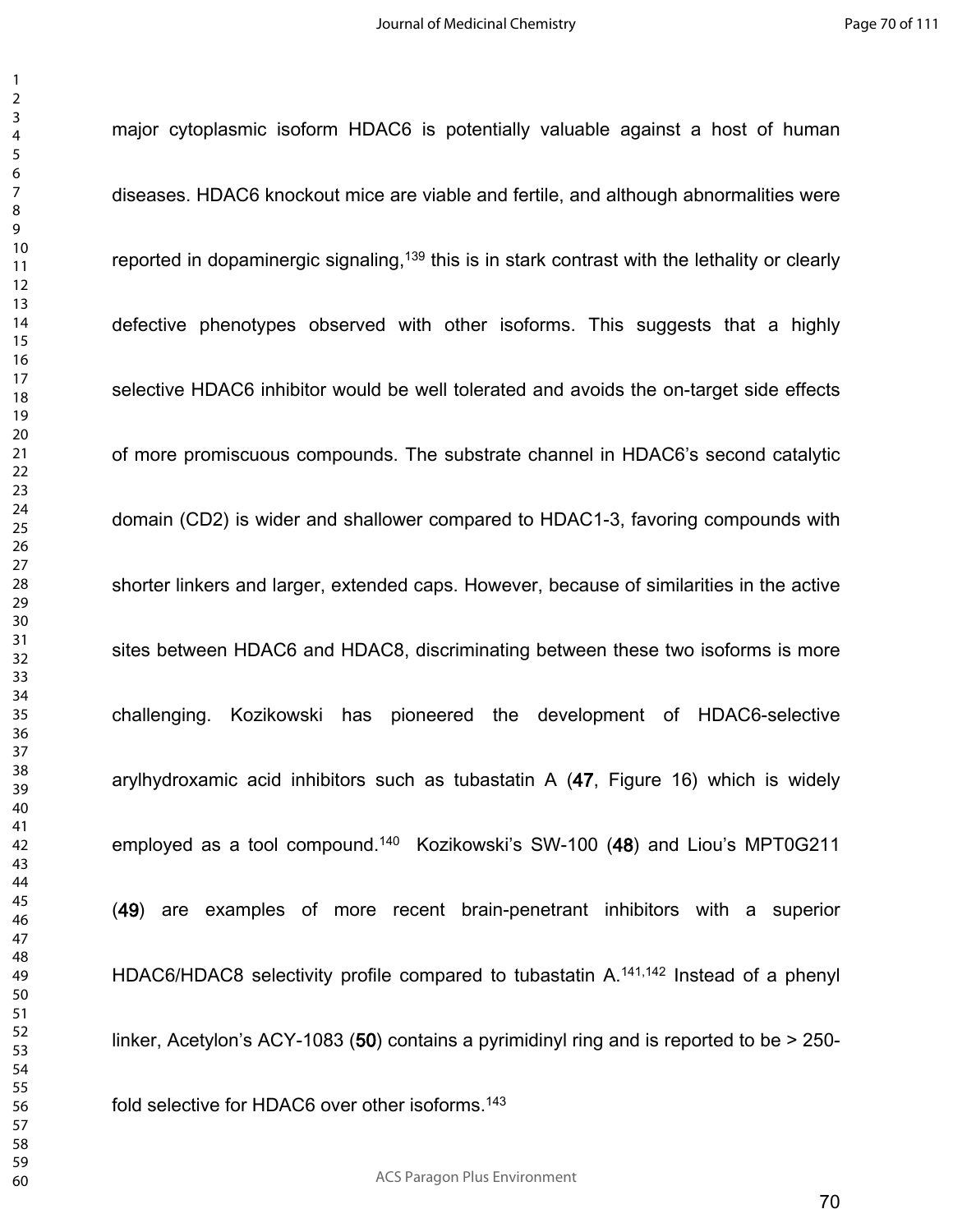A PROTAC example with a nonselective hydroxamic acid HDAC iunhibitor linked to a cereblon ligand nevertheless led to the selective degradation of HDAC6.<sup>144</sup> Subsequently, the group reported **51** in which the HDAC6 selective scaffold of nexturastat A was affixed to the cereblon ligand pomalidomide.<sup>145</sup> In MM1S cells, **51** had a DC $_{50}$  of 1.6 nM for the selective degradation of HDAC6.

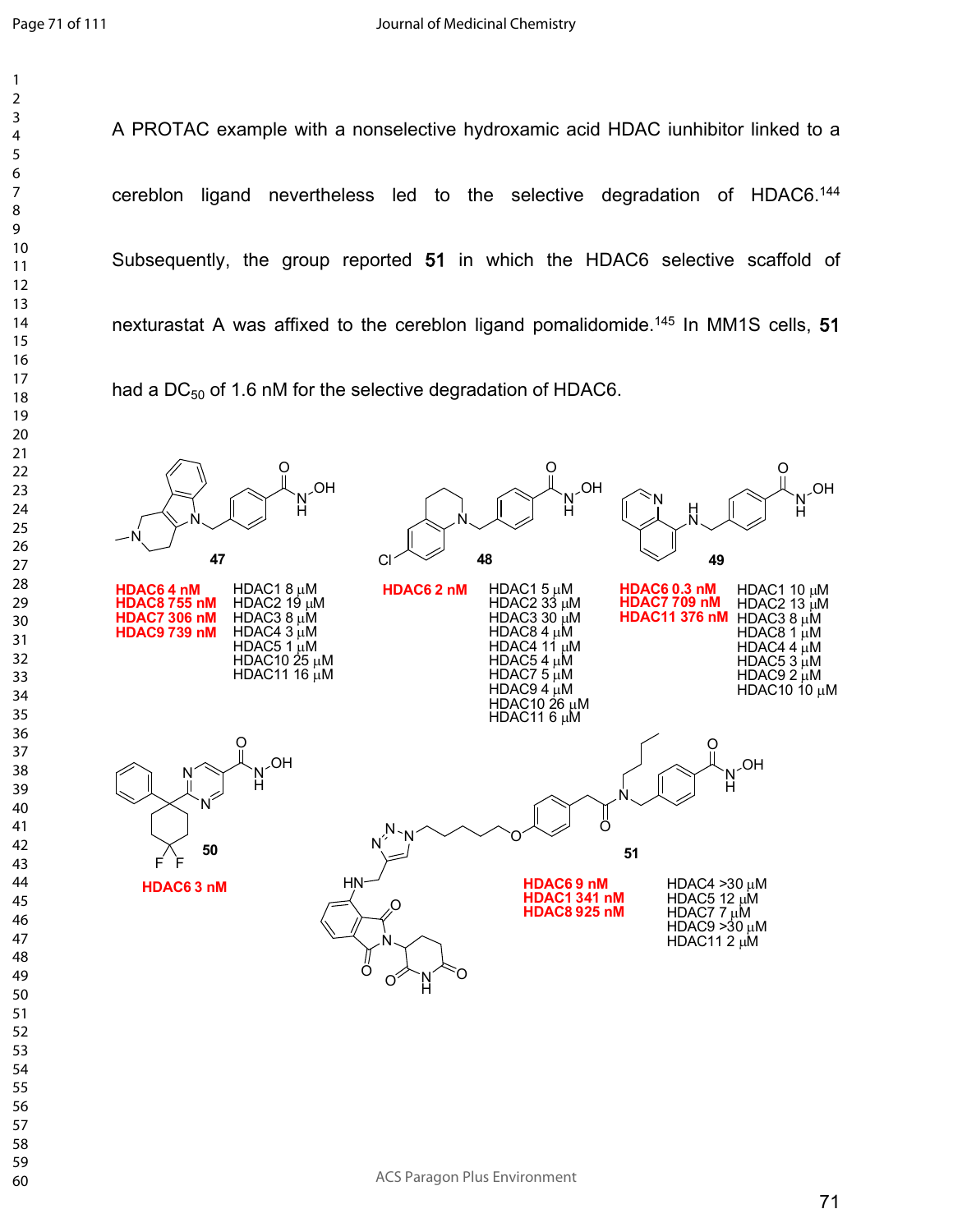**Figure 16.** Examples of selective HDAC6 inhibitors. See also the HDAC10 discussion on tubastatin (**47**) and analogues.

X-ray crystallographic studies with HDAC6 selective arylhydroxamic acids indicate mono-coordination within the shallower active site compared to the more common bidentate zinc coordination observed against other isoforms.<sup>146</sup> Meanwhile, the aryl group engages in  $\pi-\pi$  interactions with the substrate channel while the cap extends into the solvent exposed enzyme rim, as illustrated by the binding of **50** to HDAC6 (Figure 17). Recent studies (see below), suggest that tubastatin and related compounds with a basic amine in the linker or cap region are also capable of inhibiting the acetylspermidine hydrolysis activity of HDAC10.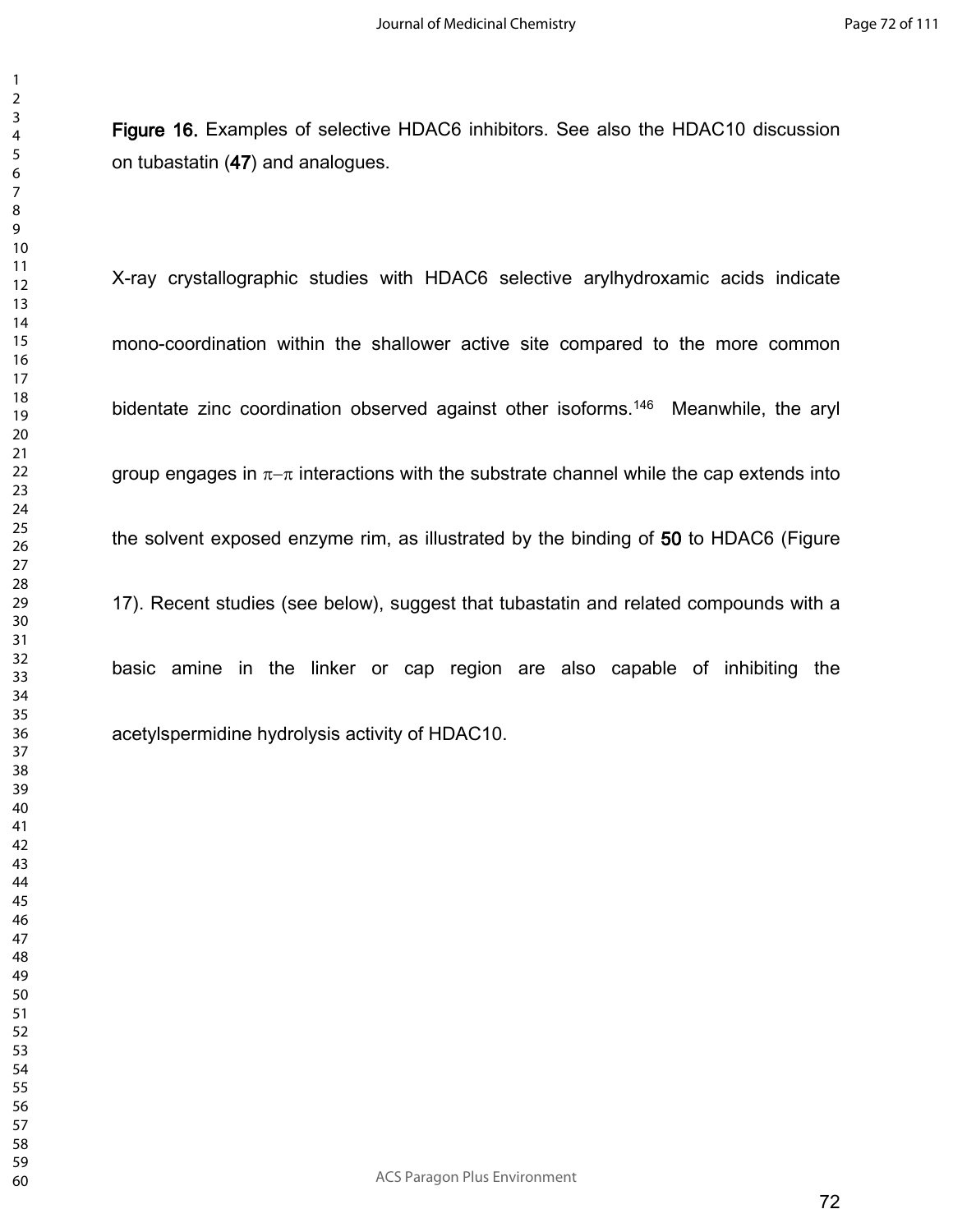

**Figure 17.** a) Simulated annealing omit map of the **50-**HDAC6 (catalytic domain 2) binding. The hydroxamic acid engages in mono-coordinate interactions with the zinc cation while the carbonyl group hydrogen bonds the active site water involved in amide hydrolysis. The linker makes an additional hydrogen bond with Ser531. b) Cut-away view of the active site surface highlighting the zinc coordination polyhedron and the aromatic interactions between the inhibitor and the substrate binding channel. Reprinted with permission from ref. 146.

The inhibition of HDAC6 has been extensively studied in cell-based and in vivo disease

models, although some examples involved compounds with lower selectivity profiles

than **47-51** and phenotypic effects may be due to residual effects against other HDAC

isoforms. Robust data has been obtained in animal models for cancer and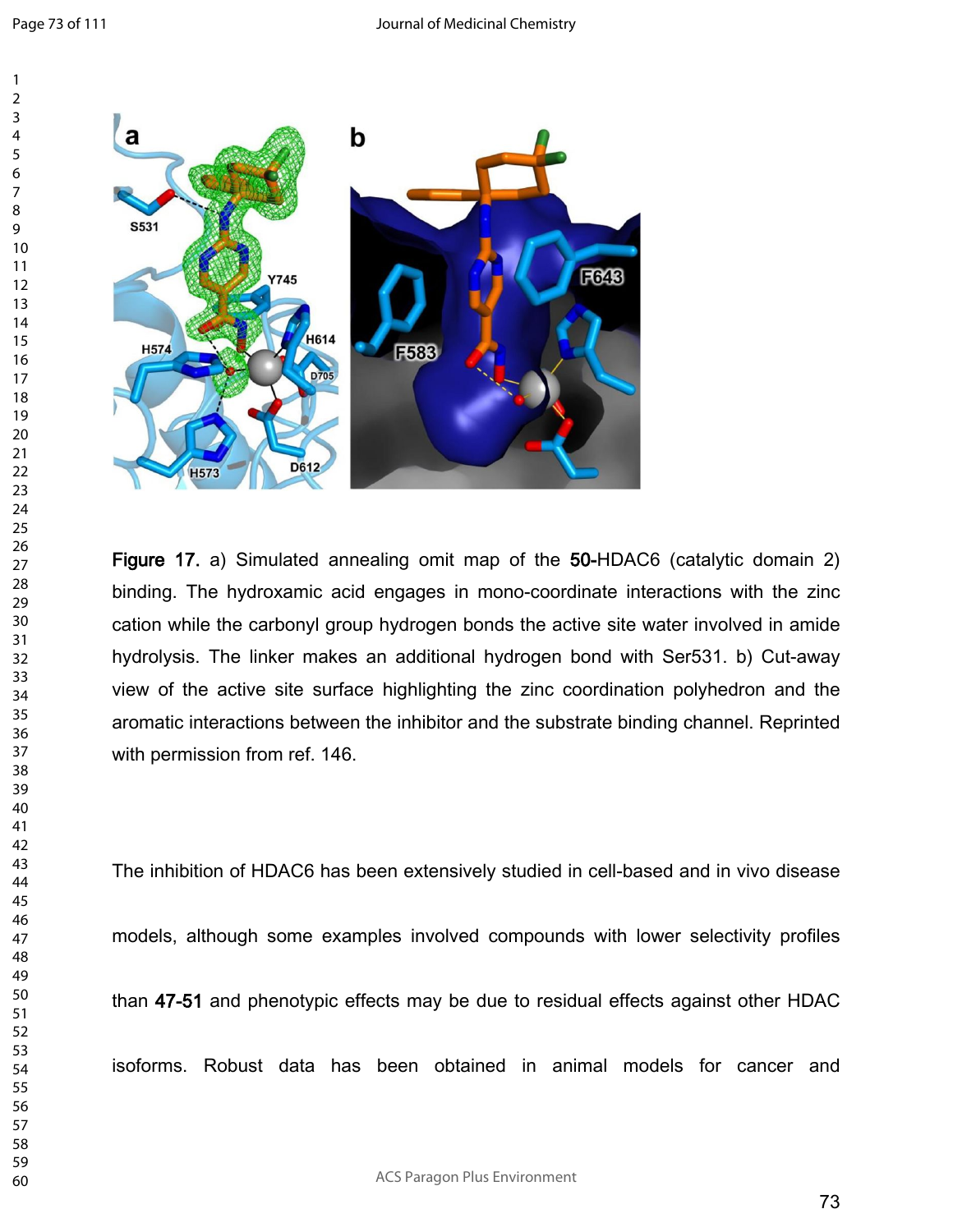neurodegenerative disorders, with early stage clinical trials ongoing for the treatment of hematological malignancies, solid tumors and Huntington's disease, as well as Regenacy's planned Phase 2 trial with ricolinostat for diabetic neuropathic pain.<sup>147,148</sup> In addition, earlier preclinical studies are promising against a number of other indications.<sup>149</sup>

#### *HDAC8*

The challenge with HDAC8 inhibition is to avoid hitting the other nuclear isoforms HDAC1-3 as well as the cytoplasmic HDAC6.<sup>150</sup> With regards to the latter, *ortho*- or *meta*-substituted aromatic linkers are helpful, compared to the *para*-substitution typical in HDAC6 selective inhibitors. Pharmacyclic's PCI-34051 (**52**, Figure 18) was the first to exhibit high selectivity for HDAC8 and is the most widely used tool compound for this isoform.<sup>151</sup> Newer examples include Huang's cinnamoyl terphenylhydroxamic acid WK2- 16 (**53**) and Beeler's phenylalanine derived hydroxamic acid **54**. 152,153 In animal models, selective HDAC8 inhibitors have shown promise in neuroblastoma<sup>154</sup> as well as different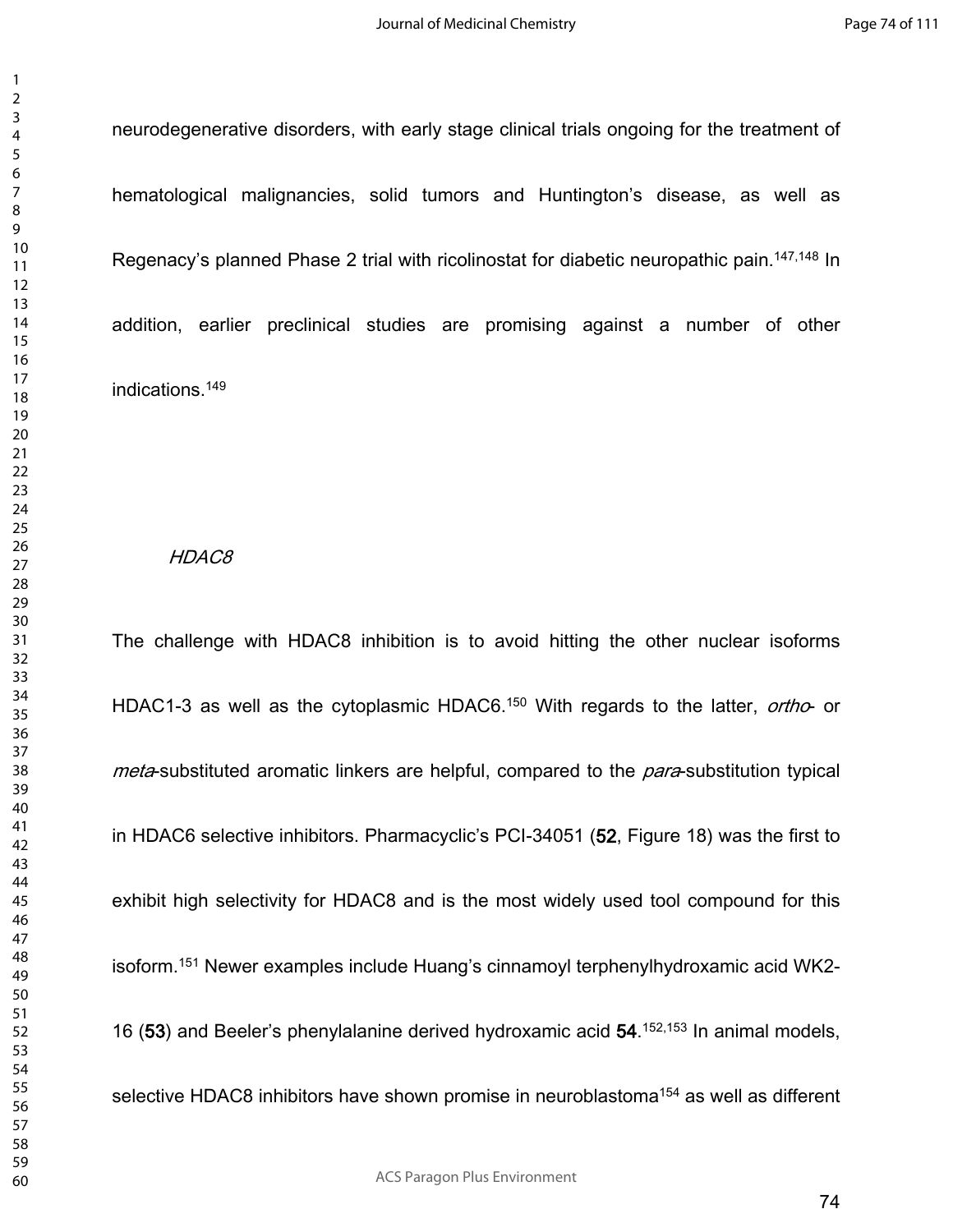inflammatory settings such as hypertensive inflammation,<sup>155</sup> neuroinflammation<sup>156</sup> and airway inflammation.<sup>157</sup> Recently, **52** was shown to resensitize melanoma tumor xenograft cells to inhibition by the tyrosine kinase inhibitor erlotinib.<sup>158</sup>



**Figure 18.** Examples of selective HDAC8 inhibitors.

# *HDAC11*

The first selective HDAC11 inhibitor FT895 (**55**, Figure 19) was recently reported by

FORMA, and modeling suggests that the pyrazine ring extends into the internal cavity

adjacent to the zinc cation.<sup>159</sup> While fluorescent acetyllysine peptide substrates were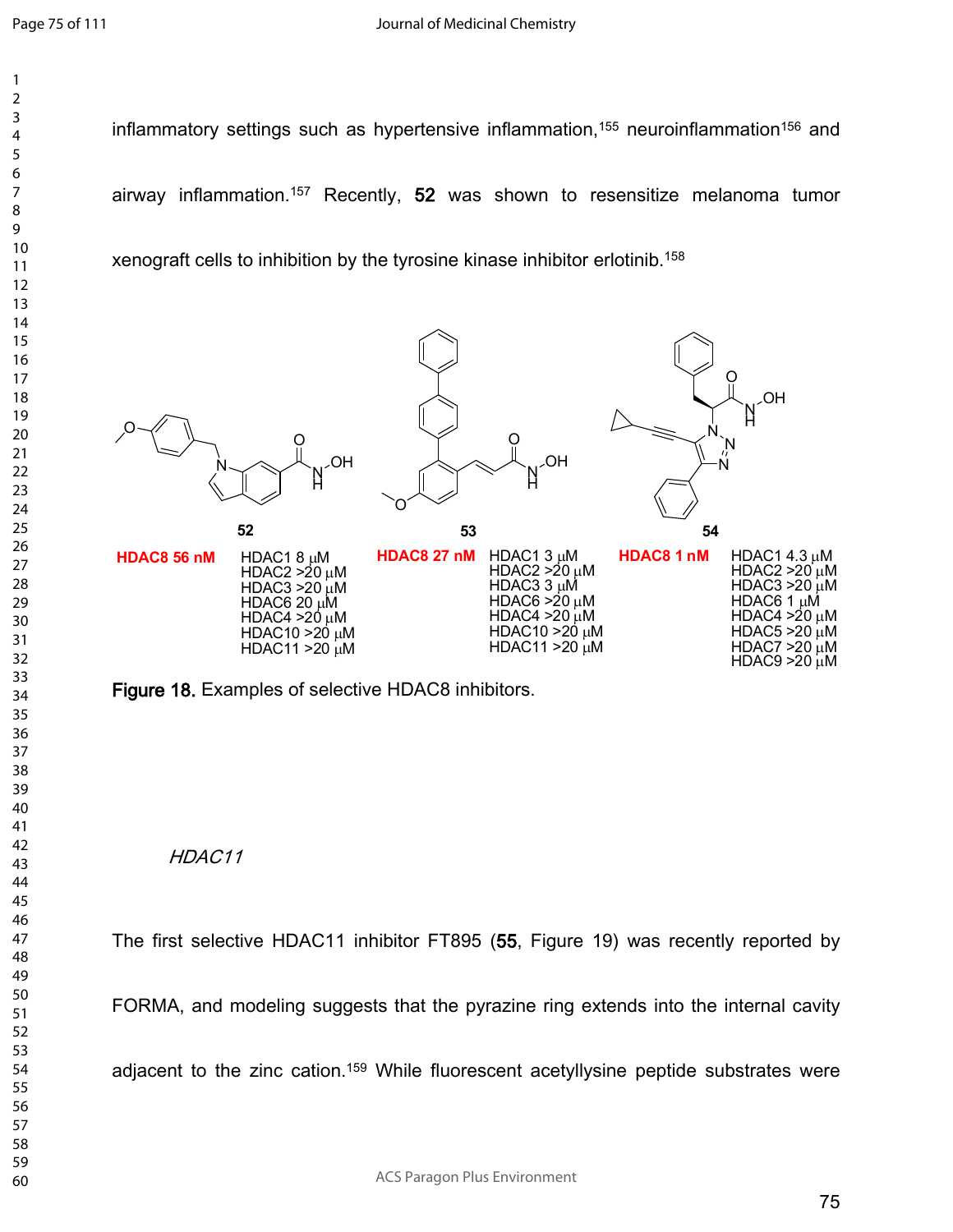> used in FORMA's enzymatic assays, Lin employed a potentially more relevant myristoyllysine peptide with HPLC monitoring to discover acylhydrazide inhibitor **56**. 160 In this assay, **55** and **56** were of similar potency in inhibiting demyristoylation. Presumably, **56** binds to HDAC11 with the alkyl chain occupying the internal cavity. With the availability of such probes, in vivo investigations will become possible to validate the importance of HDAC11 as a therapeutic target.



**HDAC11 3 nM** HDAC1-7,9,10 >10 µM  $HDAC86 \mu M$ 



HDAC1-7,9,10  $>10 \mu M$ HDAC8 $6 \mu$ M **HDAC11 830 nM** 

**Figure 19.** Examples of selective HDAC11 inhibitors.

### *HDAC10*

The profiling of approved and clinical candidate HDAC inhibitors indicates that many

strongly inhibit HDAC10 in assay kits employing trifluoroacetyllysine substrates.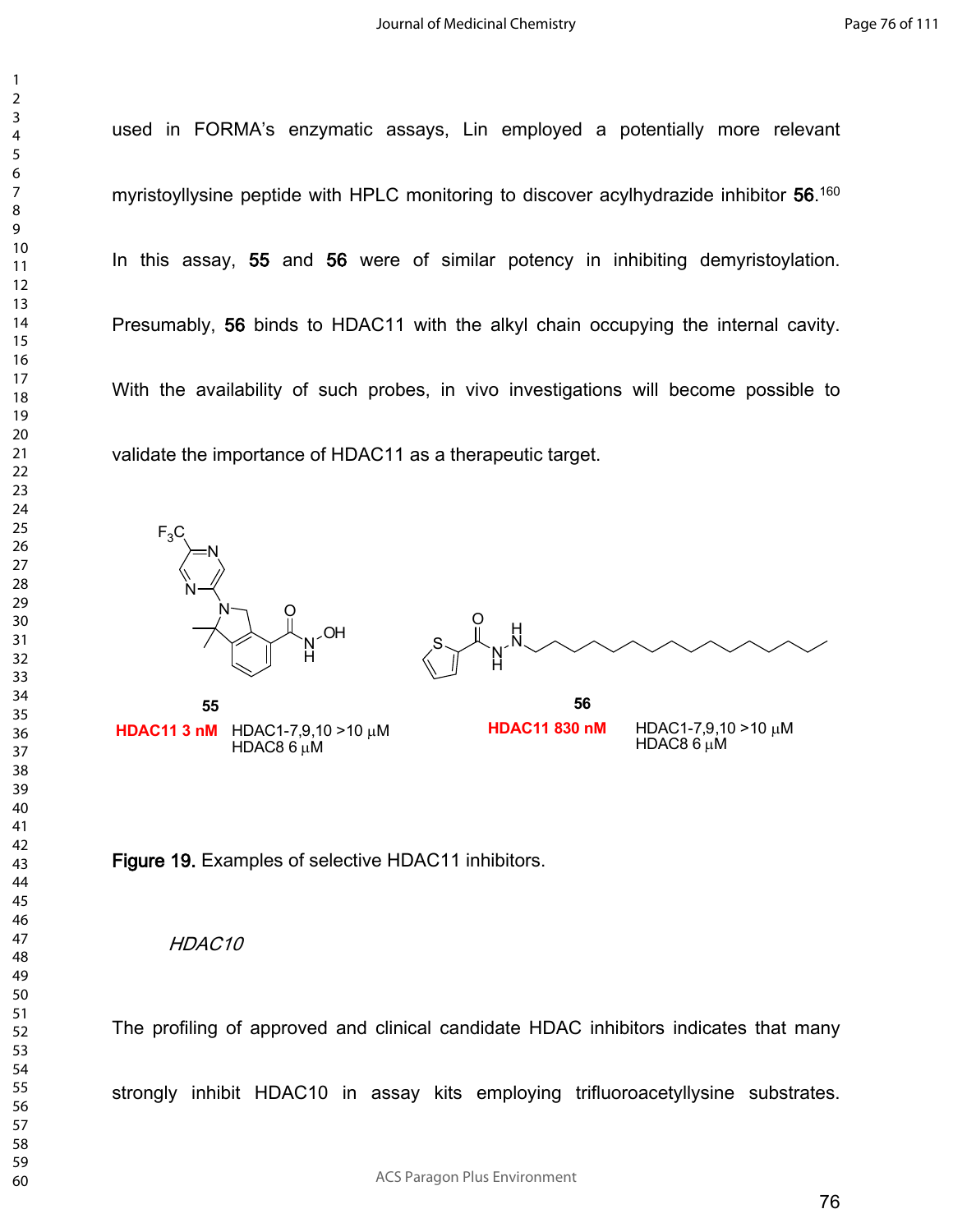Although we now know that HDAC10 is a small molecule polyamine deacetylase, the assay results indicate that many HDAC inhibitors are capable of entering and occupying the substrate channel. Recently, instead of the conventional monitoring of product formation, Miller employed a FRET ligand displacement assay. In this assay, the HDAC6 selective inhibitor tubastatin A (**47**) actually bound more strongly to HDAC10 than HDAC6.<sup>161</sup> Since tubastatin A was much more effective than other HDAC inhibitors tested, it is likely that the molecule's amine forms a favorable electrostatic interaction with the glutamate gatekeeper residue unique to HDAC10. From a library of tubastatin A analogues, compounds **57** and **58** (Figure 20) were slightly more potent in HDAC10 binding, perhaps due to a greater rotational flexibility to accommodate interaction with the glutamate. Furher improvements will be needed to ensure HDAC6/HDAC10 selectivity with these tubastatin A based compounds.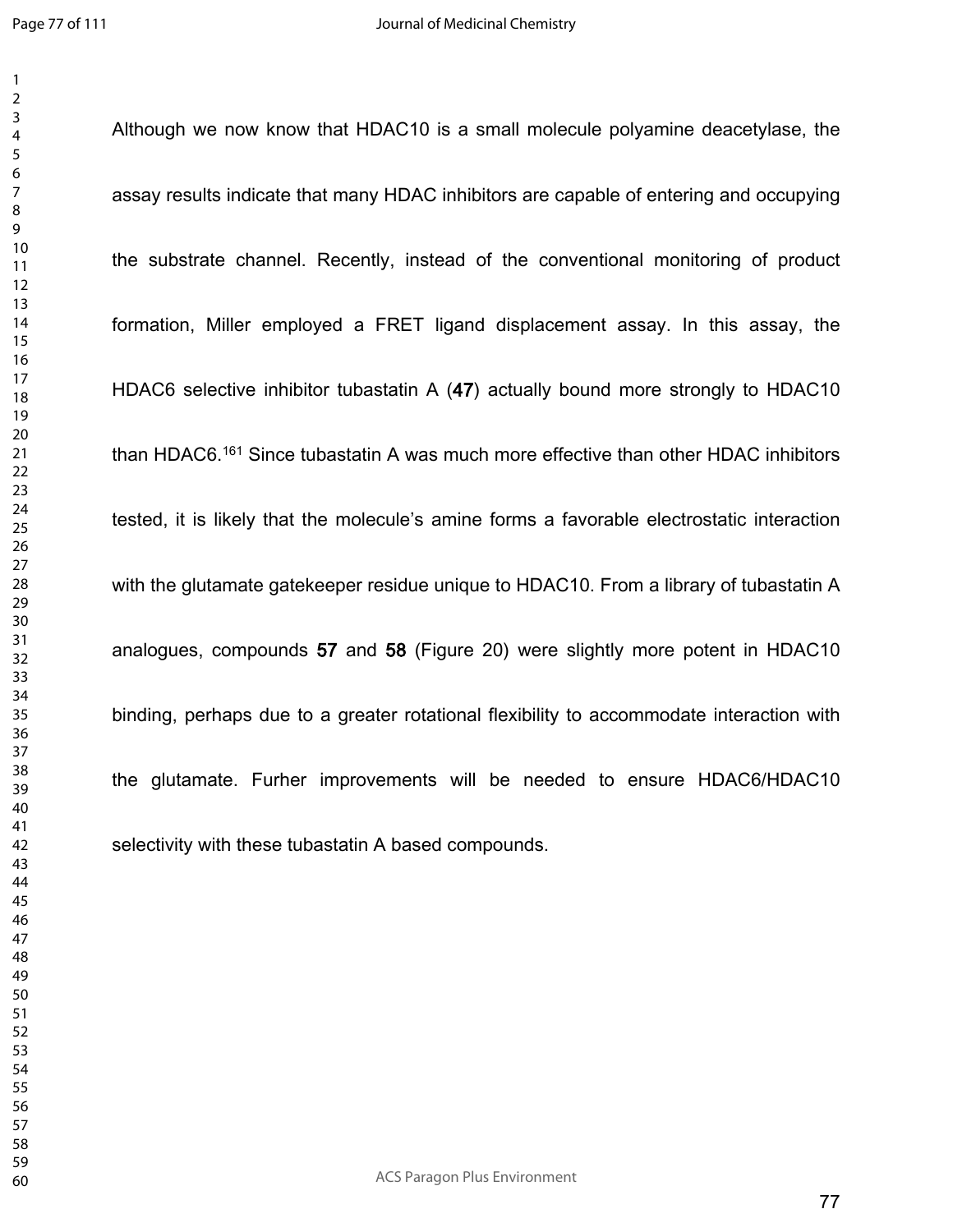

**Figure 20.** Tubastatin A (**47**), analogues **57** and **58**, and the spermidine hydroxamic acid **59**. Note that IC<sub>50</sub> values for 47, 57 and 58 correspond to a FRET displacement assay for HDAC10 and enzymatic assays for other isoforms. The value for **59** comes from an assay monitoring *N*-acetylputrescine hydrolysis.

Christianson examined a number of spermidine derivatives as potential inhibitors, using an enzymatic assay based on *N*-acetylputrescine hydrolysis. The hydroxamic acid **59** is a submicromolar HDAC10 inhibitor, and the X-ray structure (Figure 21) of **59** omplexed to *Danio rerio* (zebrafish) HDAC10 has provided useful information on the binding interactions. The hydroxamic acid engages in bidentate coordination with the zinc cation, while the methylene chain features a bifurcated hydrogen bond between the secondary amine NH proton and the gatekeeper glutamate residue.<sup>162</sup>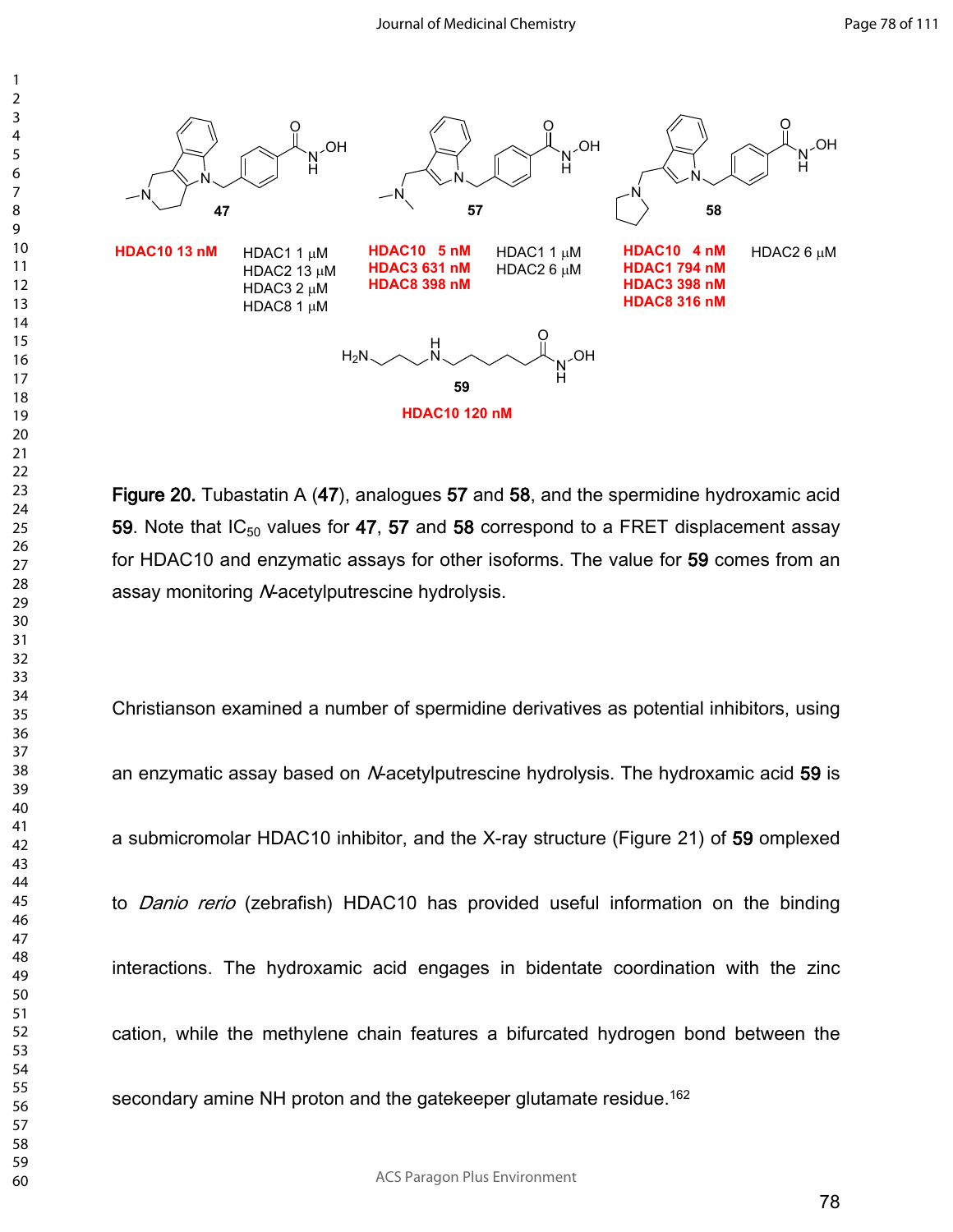

**Figure 21.** Polder omit map of **59** bound to the active site of HDAC10. The hydroxamic acid is coordinated as a bidentate ligand to the zinc cation, while the NH proton engages in hydrogen bonding with the Glu274 gatekeeper residue. Reprinted from ref. 162.

## *HDAC4/HDAC5/HDAC7/HDAC9*

Since these isoforms have low catalytic activity, assays have employed mutant enzymes or reactive trifluoroacetyllysine substrates. While the physiological relevance of such data is questionable, it does give an idea of active site occupancy. The highly selective inhibitor TMP269 (**60**, Figure 21) was reported by Tempero and contains an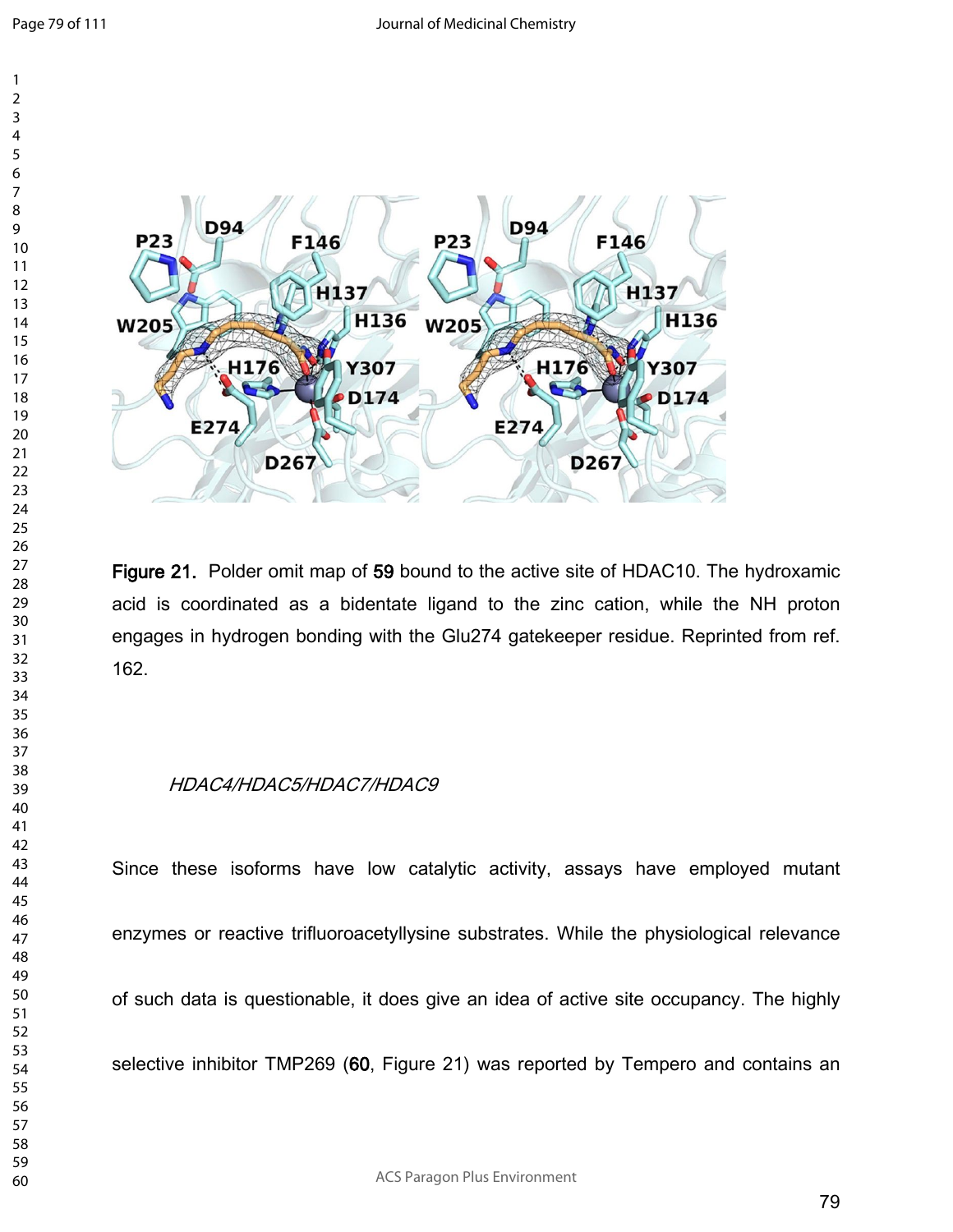unusual oxadiazole zinc binding group.<sup>163</sup> The X-ray structure of **60** bound to HDAC7

revealed a U-shaped conformation with interactions between a fluorine and the oxadiazole oxygen with the zinc, at relatively long distances of 2.7 Å and 3.0 Å respectively compared to the  $\sim$ 2 Å observed with hydroxamic acids. Thus, the binding involves weak electrostatic interactions with zinc rather than direct coordination. Because these HDACs have an active site tyrosine (Figure 2) replaced by the smaller histidine, the more roomy substrate binding channel is able to accommodate the bulky trifluoromethyloxadiazole unlike the other isoforms, leading to high selectivity. In mouse models, **60** demonstrated protective activity against pulmonary arterial hypertension and cerebral ischemia/reperfusion injury.<sup>164,165</sup> The structurally related analogue TMP195 reduced mycobacterial infection in a zebrafish embryo model for tuberculosis.<sup>166</sup> The CHDI Foundation reported a more conventional hydroxamic acid inhibitor **61** but

with an unusual chiral cyclopropane scaffold.<sup>167</sup> The first generation compound lacking the cyclopropyl fluorine substituent had poorer pharmacokinetic properties due to glucuronidation. An X-ray structure of *des*-fluoro-**61** with HDAC4 (Figure 22) indicates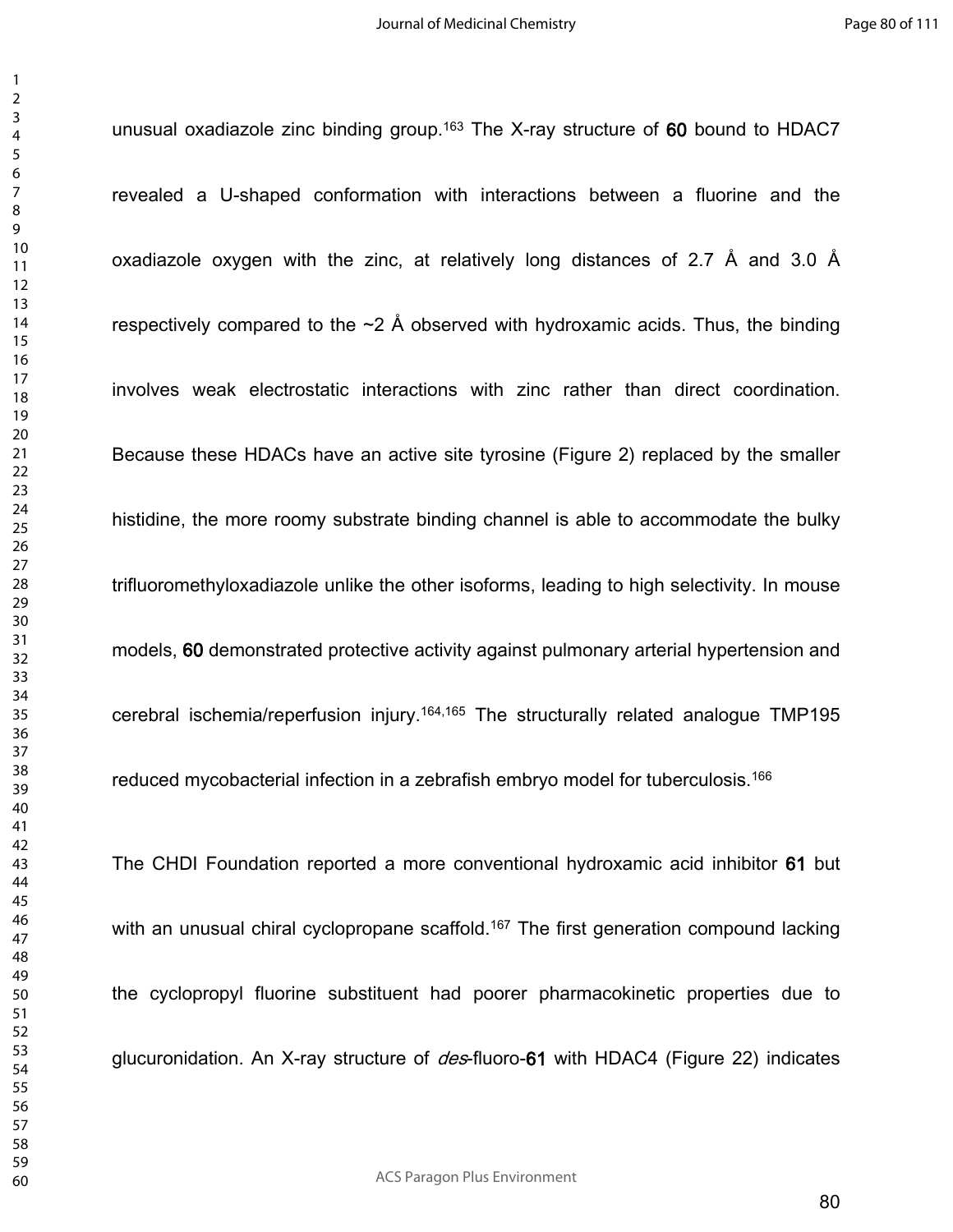

bidentate coordination of the hydroxamic acid with the phenyl ring in a lower pocket engaged in  $\pi$ -stacking interactions. More recently, CHDI have disclosed the aromatic hydroxamic acid CHDI-390576 (**62**) with good plasma, muscle and brain exposure in vivo upon oral administration in mice.<sup>168</sup>



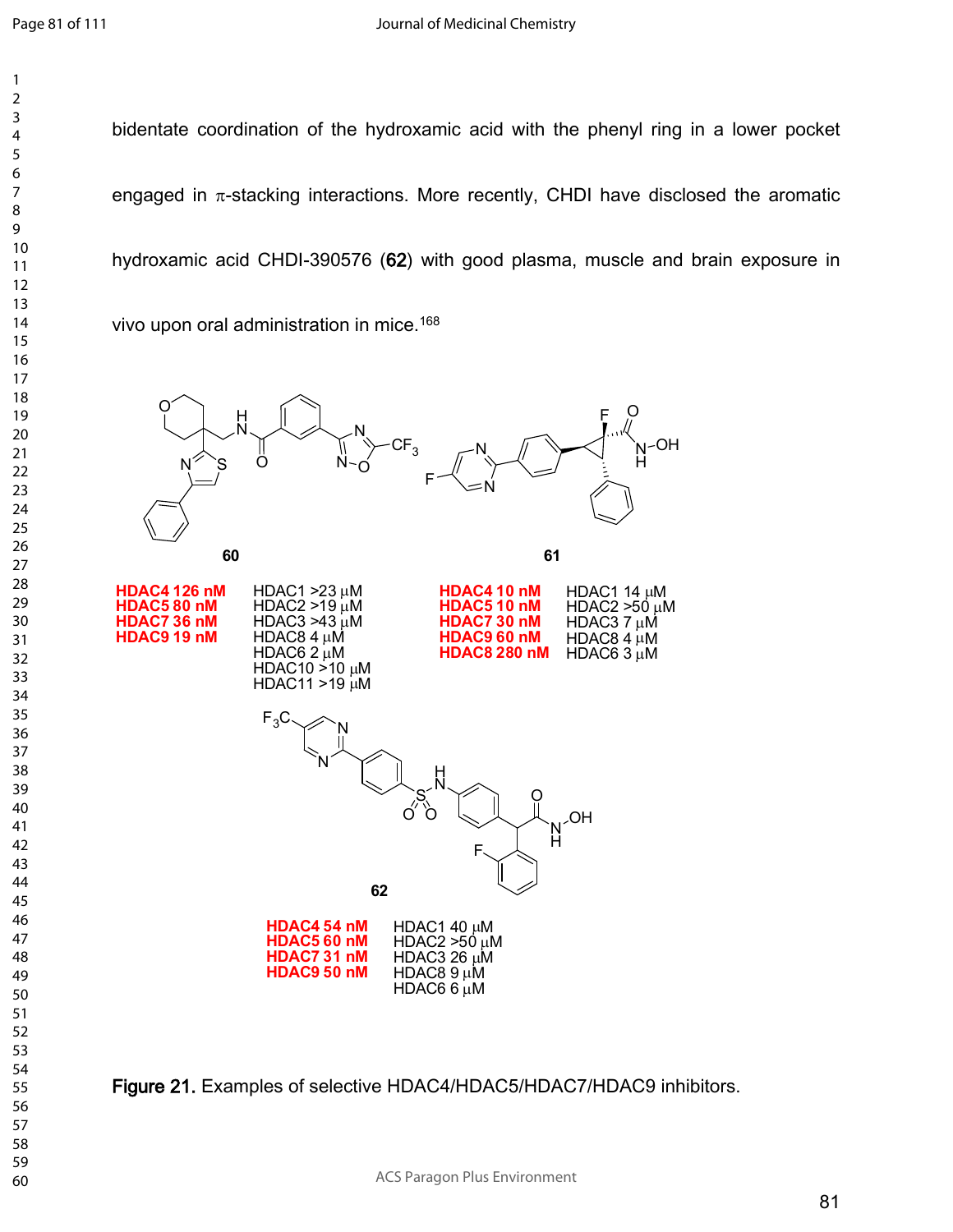

**Figure 22.** The binding interactions of *des*-fluoro-**61** (with H instead of F at C1) within the HDAC4 active site, showing the occupancy of the selectivity pocket by the phenyl ring. Reprinted from ref. 167.

#### **Summary**

The timeline from bench to bedside was remarkably speedy for HDACs. The clinical trials of a HDAC inhibitor began in 2000, only four years after the first mammalian HDAC was characterized. In the last twenty years, over 30 HDAC inhibitors have entered clinical development with five regulatory approvals. Nevertheless, these medicinal chemistry successes have occurred despite the biological complexity of the target. Although there are only eleven human HDACs, this small number carries out a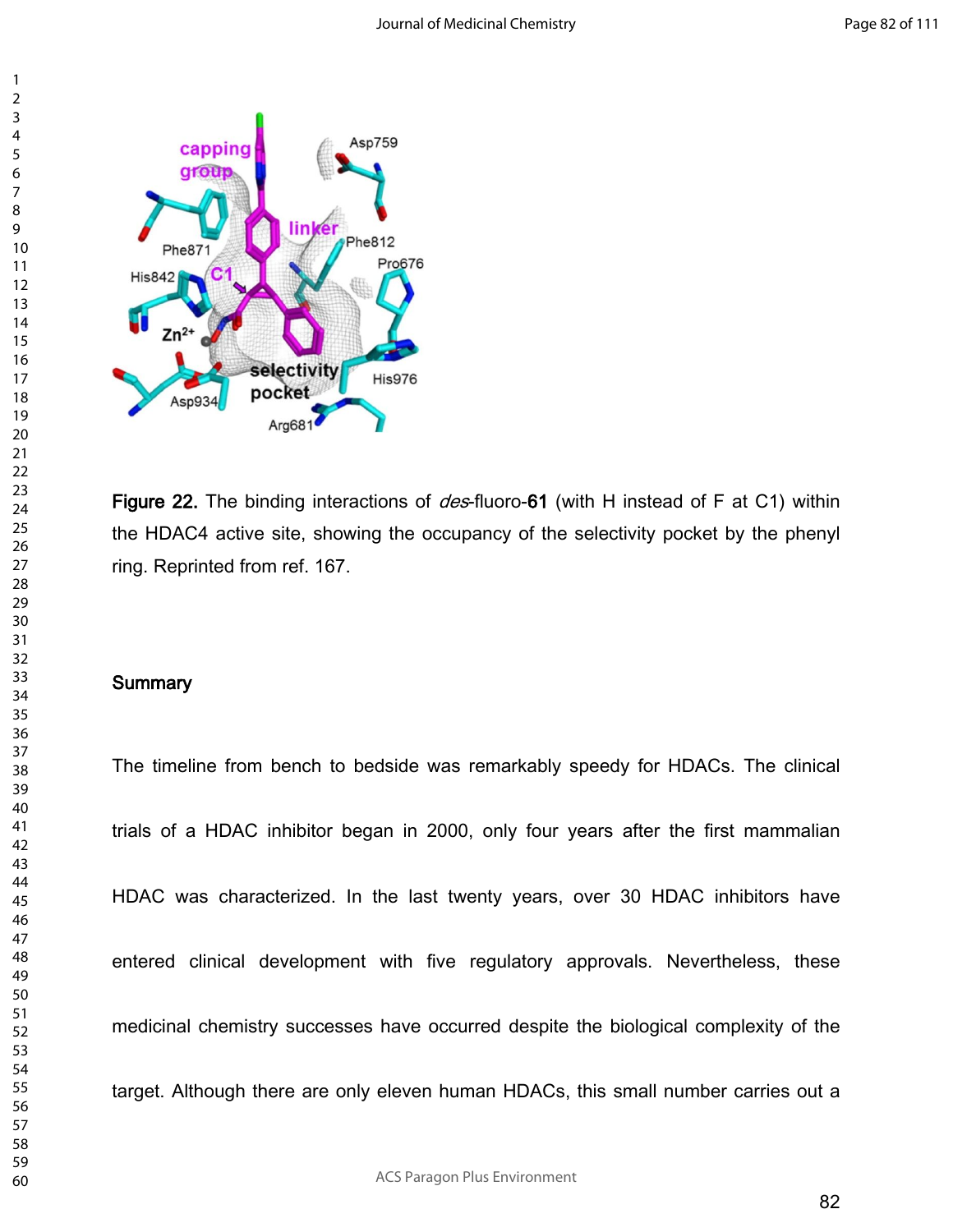set of at least five cellular functions: nuclear lysine deacetylation (HDAC1/2/3), cytoplasmic lysine deacetylation (HDAC6), fatty acid deacylation (HDAC8/11), polyamine deacylation (HDAC10) and acetyllysine recognition (HDAC4/5/7/9). We believe that selectivity will be the key to unlock the full therapeutic value of HDAC inhibitors, and a toolkit of compounds is now available (Table 6) that will fuel future discoveries in HDAC biology and drug discovery.

| <b>Isoform</b>      | <b>Compound class</b>                      | <b>Examples</b> | <b>Selectivity</b> |
|---------------------|--------------------------------------------|-----------------|--------------------|
|                     |                                            |                 | challenge          |
| HDAC <sub>1/2</sub> | 5-aryl- <i>ortho</i> -aminoanilides        | 39-43           | HDAC1 vs 2         |
| HDAC <sub>3</sub>   | 4-fluoro- <i>ortho</i> -aminoanilides      | 44, 45          | HDAC1/2            |
| HDAC6               | para-arylhydroxamic acids                  | 47-51           | <b>HDAC8/10</b>    |
| HDAC <sub>8</sub>   | <i>ortho/meta</i> -arylhydroxamic acids    | 52-54           | HDAC <sub>6</sub>  |
| HDAC11              | ortho/meta-arylhydroxamic acids            | 55              | HDAC <sub>8</sub>  |
| HDAC10              | basic hydroxamic acids                     | 47, 57-59       | HDAC <sub>6</sub>  |
| HDAC4/5/7/9         | oxadiazoles, $\alpha$ -branched hydroxamic | 60-62           | HDAC4 vs 5 vs 7 vs |
|                     | acids                                      |                 | 9                  |

**Table 6**. Summary of the major isoform selective HDAC inhibitors, and the selectivity issues faced within each class.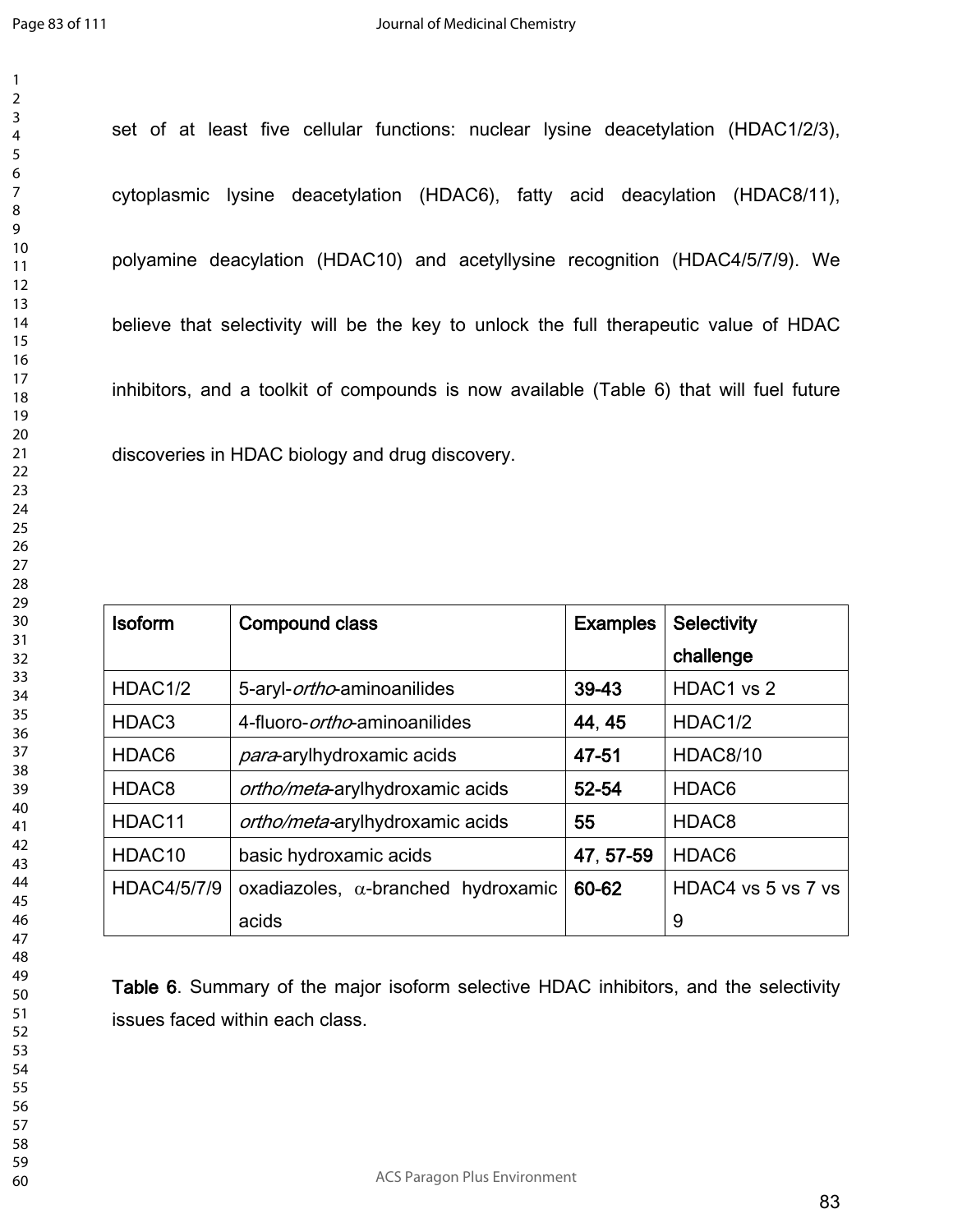While the next 30 years are too distant for accurate predictions, we anticipate that major advances will already occur within the next decade along many fronts including the following:

- Target validation to identify the ideal HDAC inhibitor profile for specific therapeutic indications.
- Unconventional approaches to HDAC drug discovery e.g. dual mechanism agents, PROTACs, covalent inhibitors, non-active site modulators.
- Personalized medicine and patient stratification strategies, which are rare at the present time for HDAC inhibitor therapy.
- Clinical optimization of HDAC dosing regimens, particularly the timing of administration for combination therapies.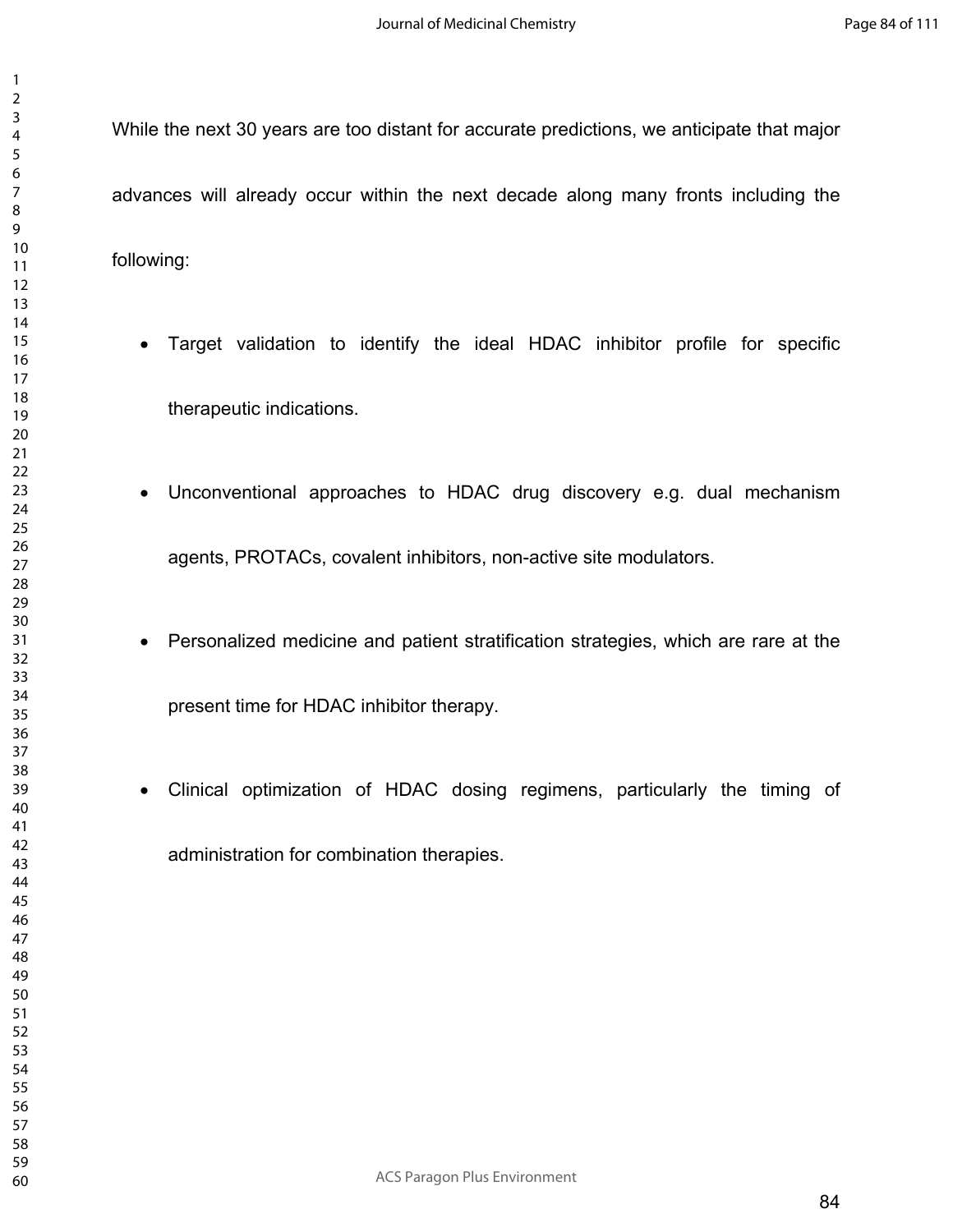## AUTHOR INFORMATION

### **A. Ganesan\***

\*School of Pharmacy, University of East Anglia, Norwich NR4 7TJ, United Kingdom

#### **Author Contributions**

approval to the final version of the manuscript.

The manuscript was written through contributions of all authors. All authors have given

### ABBREVIATIONS

ABC, ATP-binding cassette; Abl, Abelson murine leukemia viral oncogene homolog; ARID, AT-rich interactive domain-containing protein; ATM, ataxia-telangiectasia mutated; BAX, BCL2 associated X protein; BRD, bromodomain; CAF, chromatin assembly factor; CFDA, China Food and Drug Administration; CIP, cyclin-dependent kinase inhibitory protein; CoREST, co-repressor for element-1-silencing transcription factor;  $DC_{50}$ , half maximal concentration of protein degradation; DNMT, DNA methyltransferase; E2F, E2 promoter binding factor; EMA, European Medicines Agency; ERR, estrogen-related receptor; FDA, Food and Drug Administration; FOXP, forkhead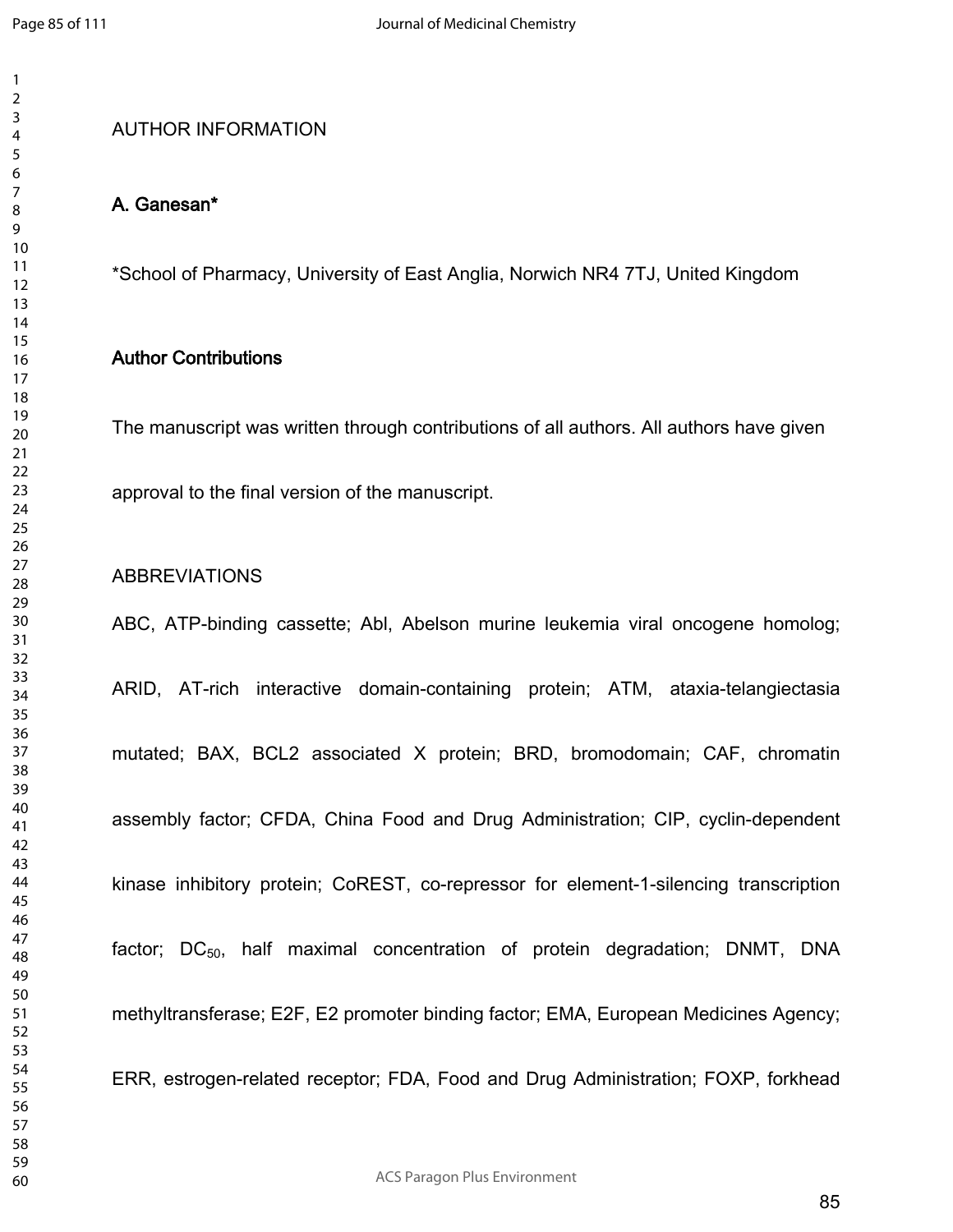box P; FRET, fluorescence resonance energy transfer; GR, glucocorticoid receptor; GRP, glucose-regulated protein; HAT, histone acetyltransferase; HDAC, histone deacetylase; HIF, hypoxia-inducing factor; Hos, Histone deacetylase-A one similar; Hsp, heat shock protein; Ku, lupus Ku autoantigen protein; LSD, lysine-specific demethylase; MEF, myocyte enhancer factor; MiDAC, mitotic deacetylase complex; MIER, mesoderm induction early response; NCoR, nuclear receptor corepressor; NCT, national clinical trial; NES, nuclear export sequence; NLS, nuclear localization sequence; NMPA, National Medical Products Administration; NuRD, nucleosome remodeling and deacetylation; PCAF, P300/CBP-associated factor (KAT2B); PRDM, PR domain containing; PROTAC, proteolysis targeting chimera; PTM, post-translational modification; SMC, structural maintenance of chromosome; SMRT, silencing mediator of retinoic and thyroid receptors; Sin, SWI-independent; STAT, signal transducer and activator of transcription; WAF, wild-type activating fragment.

### **Biographical Sketch**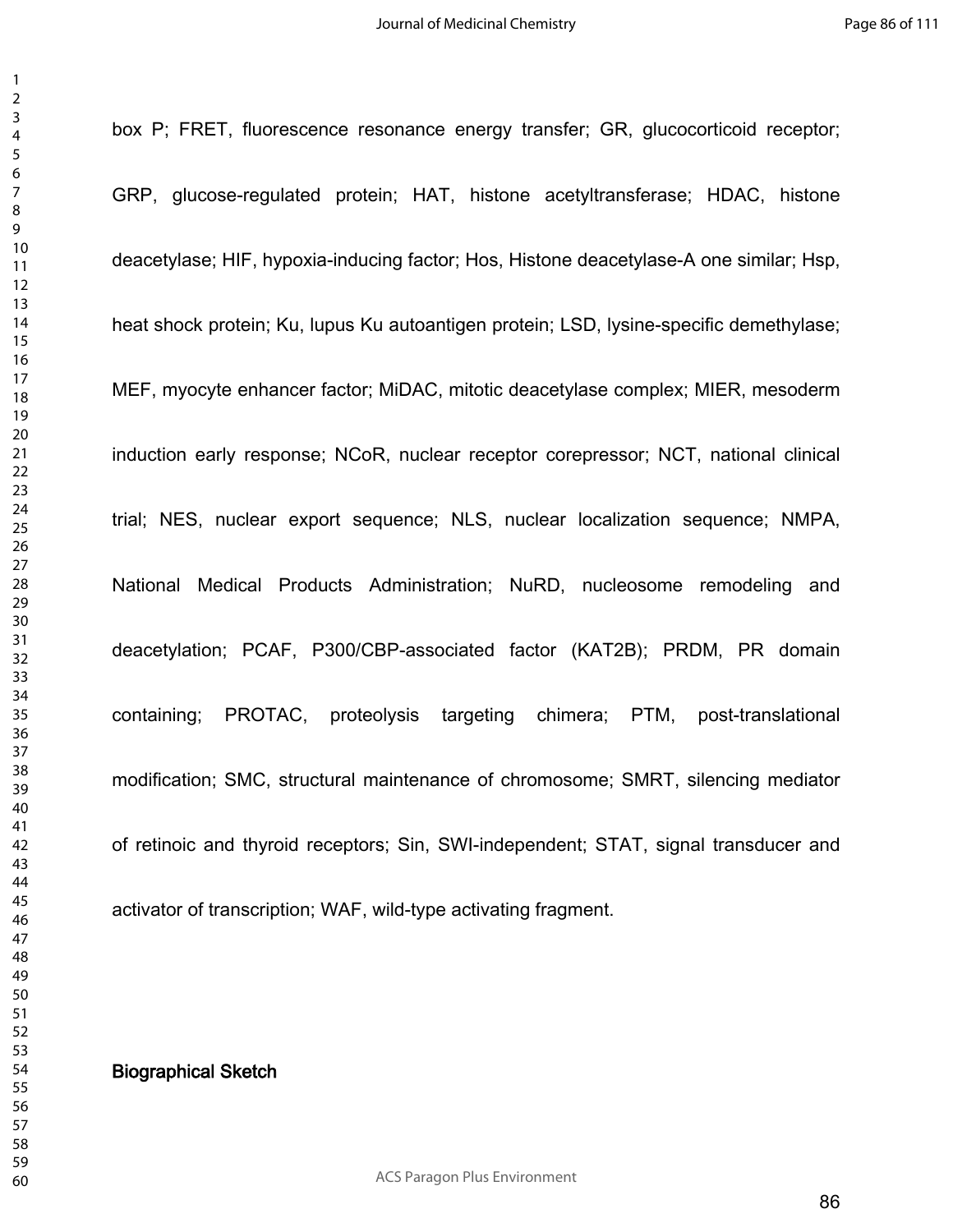**Terence C. Ho** obtained his first class Master's degree in Pharmacy (MPharm) from the

University of East Anglia (UK) in 2017. During the course, he undertook a final year project under Professor Mark Searcey on peptide stapling of peptide chains to inhibit the p53-MDM2 protein-protein interaction for applications in oncology. In 2018, he started studying Medicine (MBBS) at the University of East Anglia and is currently in his second year.

**Alex H. Y. Chan** received his first class Master's degree of Pharmacy (MPharm) from the University of East Anglia (UK) in 2017. He won the Andrew Thompson Prize for the best Medicinal Chemistry research project on the design and synthesis of triazole-based HDAC inhibitors for *Schistosomiasis* therapy under the supervision of Professor Ganesan. Currently he is a second year doctoral student in Chemistry at the University of Cambridge (UK) under the supervision of Dr. Finian Leeper working on the design, synthesis and biological evaluation of thiamine pyrophosphate dependent enzyme inhibitors for malarial treatment. His research interests lie in discovering small molecules as selective drugs to combat infectious diseases.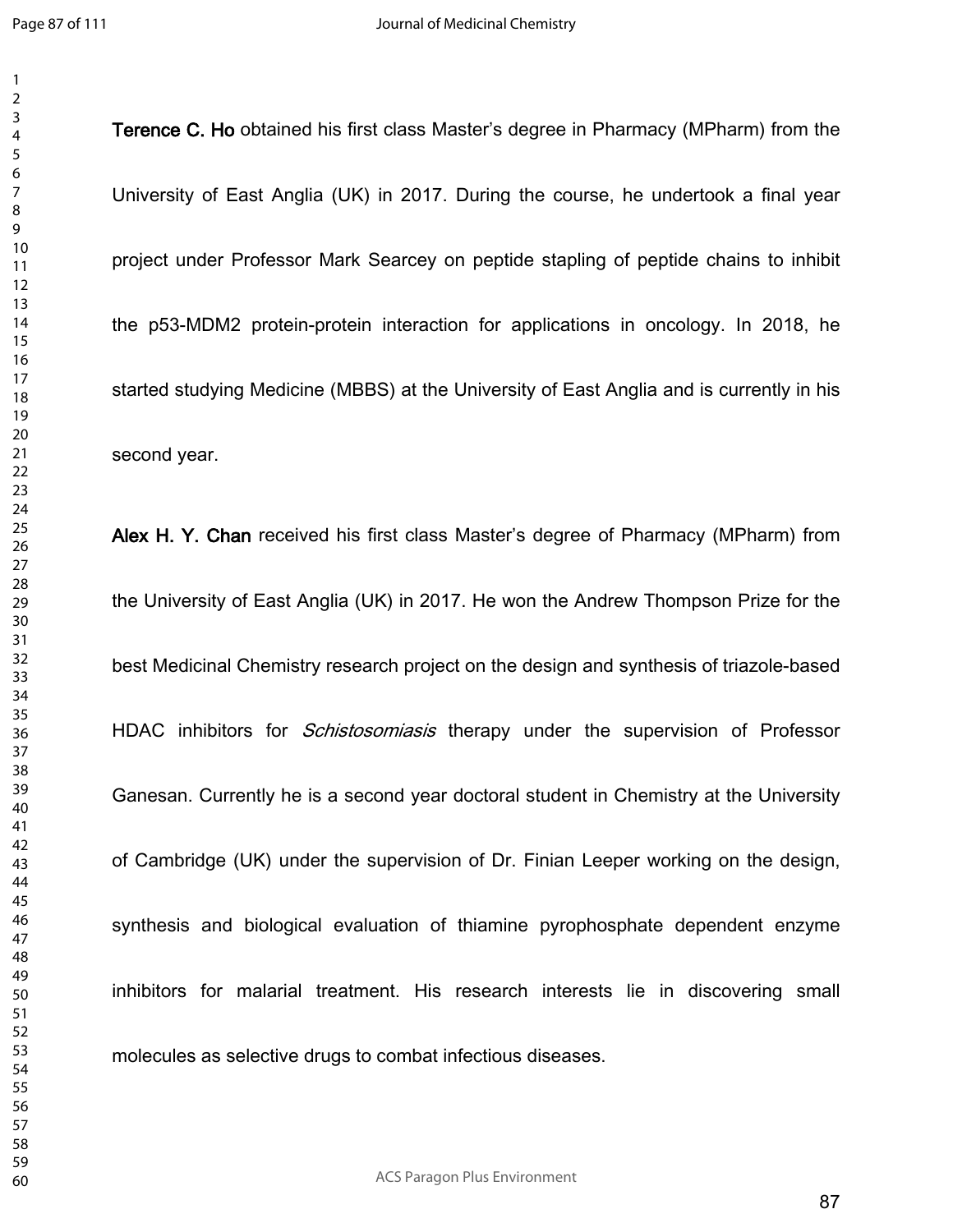**Ganesan** (one name only) was born in Malaysia and obtained his undergraduate degree

in Chemistry from the neighboring National University of Singapore. After graduate studies at the University of California-Berkeley and postdoctoral research at Harvard University, he returned to Singapore to work at the Centre for Natural Product Research. Subsequently, he was Principal Investigator at Singapore's Institute of Molecular and Cell Biology and Reader at the University of Southampton's Department of Chemistry before taking up his present position. Ganesan's interests are in drug discovery, natural products and epigenetics. He was a chair of the European COST networks TD0905 Epigenetics: From Bench to Bedside and CM1406 Epigenetic Chemical Biology. He is a co-founder of Karus Therapeutics and sits on the IUPAC Drug Discovery and Development and the RSC Bioorganic and Medicinal Chemistry Sector committees.

#### **References**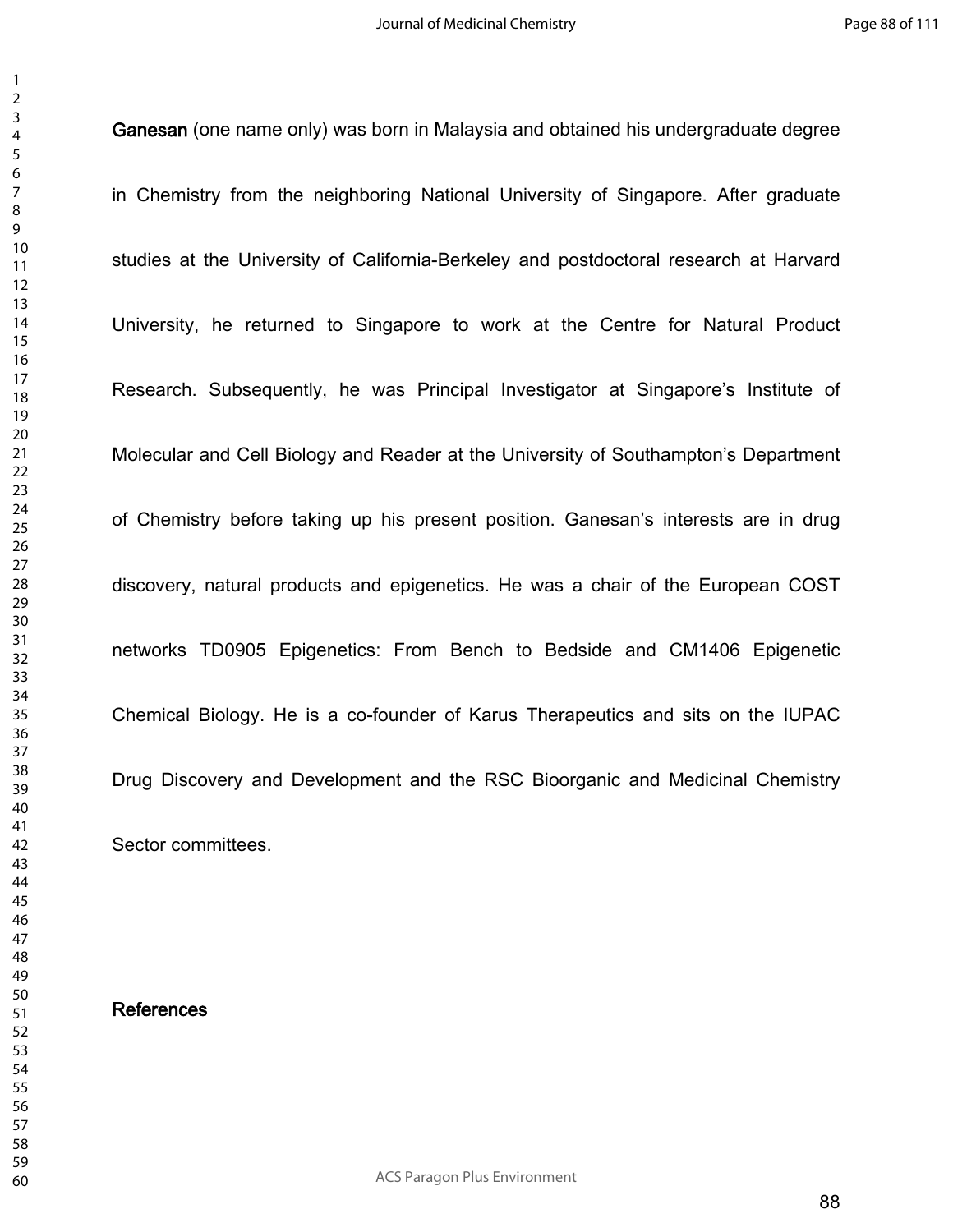| 2               |  |
|-----------------|--|
| 3               |  |
| 4               |  |
| 5               |  |
| 6               |  |
|                 |  |
|                 |  |
| 8               |  |
| 9               |  |
| 10              |  |
| 11              |  |
| $\overline{12}$ |  |
| 13              |  |
|                 |  |
| 14              |  |
| 15              |  |
| 16              |  |
| 1               |  |
| 18              |  |
| 19              |  |
| 20              |  |
| $\overline{21}$ |  |
|                 |  |
| $^{22}$         |  |
| 23              |  |
| $^{24}$         |  |
| 25              |  |
| 26              |  |
| 27              |  |
| 28              |  |
| 29              |  |
|                 |  |
| 30              |  |
| $\overline{31}$ |  |
| $\overline{32}$ |  |
| 33              |  |
| 34              |  |
| 35              |  |
| 36              |  |
| 37              |  |
| 38              |  |
|                 |  |
| 39              |  |
| 40              |  |
| 41              |  |
| 42              |  |
| 43              |  |
| 44              |  |
| 45              |  |
| 46              |  |
|                 |  |
| 47              |  |
| 48              |  |
| 49              |  |
| 50              |  |
| 51              |  |
| 52              |  |
| 53              |  |
| 54              |  |
| 55              |  |
|                 |  |
| 56              |  |
| 57              |  |
| 58              |  |

 

<sup>1</sup> Azevedo, C.; Saiardi, A. Why Always Lysine? The Ongoing Tale of One of the Most Modified Amino Acids. *Adv. Biol. Regul.* **2016**, *60*, 144–150.

 Xu, H.; Zhou, J.; Lin, S.; Deng, W.; Zhang, Y.; Xue, Y. PLMD: An Updated Data Resource of Protein Lysine Modifications. *J. Genet. Genomics* **2017**, *44*, 243–250.

<sup>3</sup> Ganesan, A. Epigenetic Drug Discovery: A Success Story for Cofactor Interference. *Philos. Trans. R. Soc. Lond., B, Biol. Sci.* **2018**, 373, 20170069.

 Miller, T. A.; Witter, D. J.; Belvedere, S. Histone Deacetylase Inhibitors. *J. Med. Chem.* , *46*, 5097–5116.

 Paris, M.; Porcelloni, M.; Binaschi, M.; Fattori, D. Histone Deacetylase Inhibitors: From Bench to Clinic. *J. Med. Chem.* **2008**, *51*, 1505–1529.

 Narita, T.; Weinert, B. T.; Choudhary, C. Functions and Mechanisms of Non-Histone Protein Acetylation. *Nat. Rev. Mol. Cell Biol*. **2019**, *20*, 156–174.

 Cochran, A. G.; Conery, A. R.; Sims, R. J. Bromodomains: A New Target Class for Drug Development. *Nat. Rev. Drug Discov.* **2019**, *18*, 609–628.

 Barnes, C. E.; English, D. M.; Cowley, S. M. Acetylation & Co: An Expanding Repertoire of Histone Acylations Regulates Chromatin and Transcription. *Essays Biochem.* **2019**, *63*, 97–107.

<sup>9</sup> Yoshida, M.; Kudo, N.; Kosono, S.; Ito, A. Chemical and Structural Biology of Protein Lysine Deacetylases. *Proc. Jpn. Acad., Ser. B, Phys. Biol. Sci*. **2017**, *93*, 297–321.

 Jiang, Y.; Liu, J.; Chen, D.; Yan, L.; Zheng, W. Sirtuin Inhibition: Strategies, Inhibitors, and Therapeutic Potential. *Trends Pharmacol. Sci*. **2017**, *38*, 459–472.

 Ganesan, A. Targeting the Zinc-Dependent Histone Deacetylases (HDACs) for Drug Discovery. In *Topics in Medicinal Chemistry 33. Epigenetic Chemistry*; Mai, A., Ed.; Springer: Cham, 2020; pp 1–28.

 Porter, N. J.; Christianson, D. W. Structure, Mechanism, and Inhibition of the Zinc-Dependent Histone Deacetylases. *Curr. Opin. Struct. Biol*. **2019**, *59*, 9–18.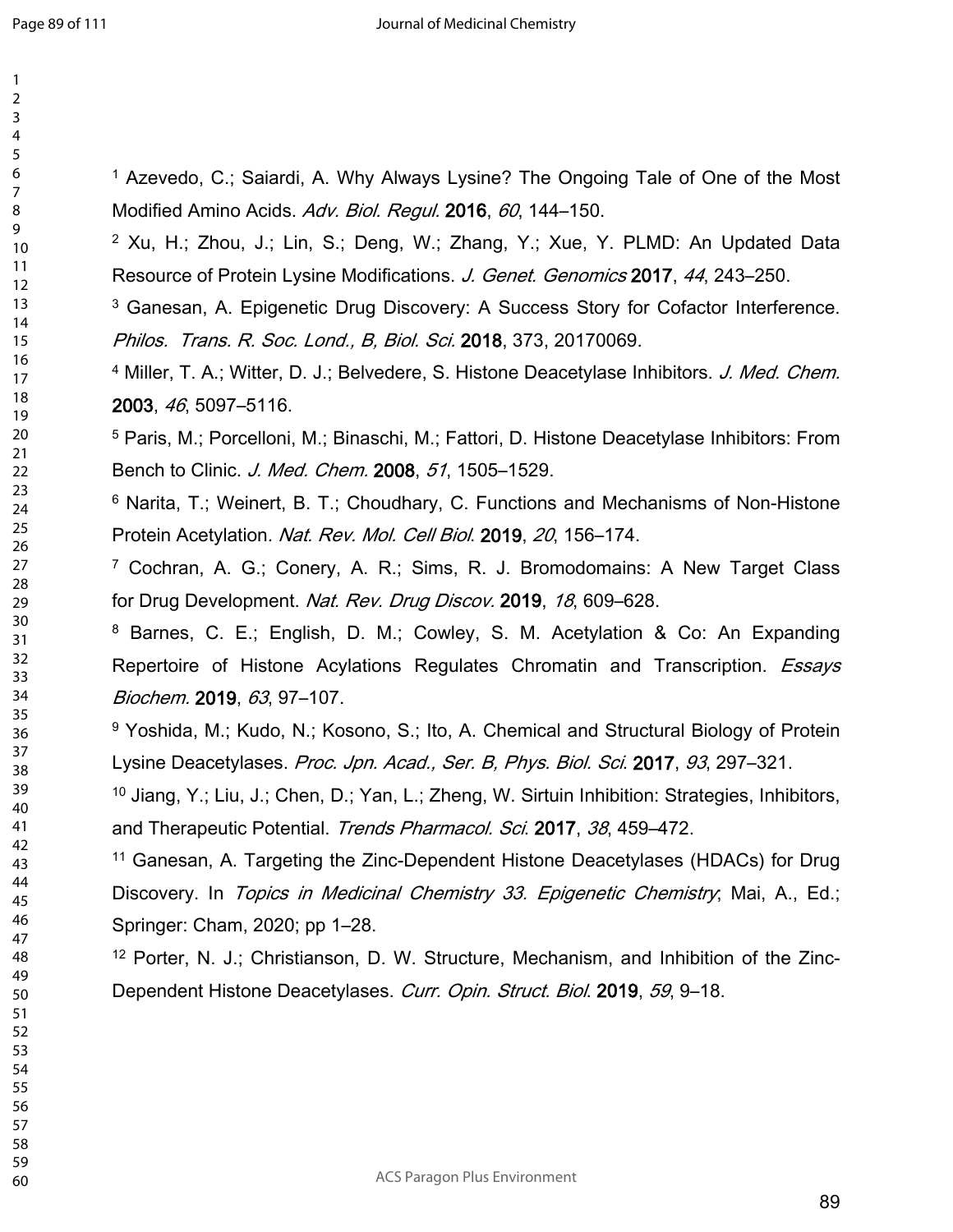Kelly, R. D. W.; Cowley, S. M. The Physiological Roles of Histone Deacetylase (HDAC) 1 and 2: Complex Co-Stars with Multiple Leading Parts. *Biochem. Soc. Trans*. , *41*, 741–749.

 Emmett, M. J.; Lazar, M. A. Integrative Regulation of Physiology by Histone Deacetylase 3. *Nat. Rev. Mol. Cell Biol*. **2019**, *20*, 102–115.

 Li, T.; Zhang, C.; Hassan, S.; Liu, X.; Song, F.; Chen, K.; Zhang, W.; Yang, J. Histone Deacetylase 6 in Cancer. *J. Hematol. Oncol*. **2018**, *11*, 111.

 Kutil, Z.; Skultetyova, L.; Rauh, D.; Meleshin, M.; Snajdr, I.; Novakova, Z.; Mikesova, J.; Pavlicek, J.; Hadzima, M.; Baranova, P.; Havlinova, B.; Majer, P.; Schutkowski, M.; Barinka, C. The Unraveling of Substrate Specificity of Histone Deacetylase 6 Domains Using Acetylome Peptide Microarrays and Peptide Libraries. *FASEB J*. **2019**, *33*, 4035– 4045.

 Osko, J. D.; Christianson, D. W. Structural Basis of Catalysis and Inhibition of HDAC6 CD1, the Enigmatic Catalytic Domain of Histone Deacetylase 6. *Biochemistry* **2019**, *58,* 4912–4924.

 Chakrabarti, A.; Oehme, I.; Witt, O.; Oliveira, G.; Sippl, W.; Romier, C.; Pierce, R. J.; Jung, M. HDAC8: A Multifaceted Target for Therapeutic Interventions. *Trends Pharmacol. Sci*. **2015**, *36*, 481–492.

 Castañeda, C. A.; Wolfson, N. A.; Leng, K. R.; Kuo, Y.-M.; Andrews, A. J.; Fierke, C. A. HDAC8 Substrate Selectivity Is Determined by Long- and Short-Range Interactions Leading to Enhanced Reactivity for Full-Length Histone Substrates Compared with Peptides. *J. Biol. Chem*. **2017**, *292*, 21568–21577.

 Aramsangtienchai, P.; Spiegelman, N. A.; He, B.; Miller, S. P.; Dai, L.; Zhao, Y.; Lin, H. HDAC8 Catalyzes the Hydrolysis of Long Chain Fatty Acyl Lysine. *ACS Chem. Biol*. , *11*, 2685–2692.

 Yanginlar, C.; Logie, C. HDAC11 Is a Regulator of Diverse Immune Functions. *Biochim. Biophys. Acta Gene Regul. Mech*. **2018**, *1861*, 54–59.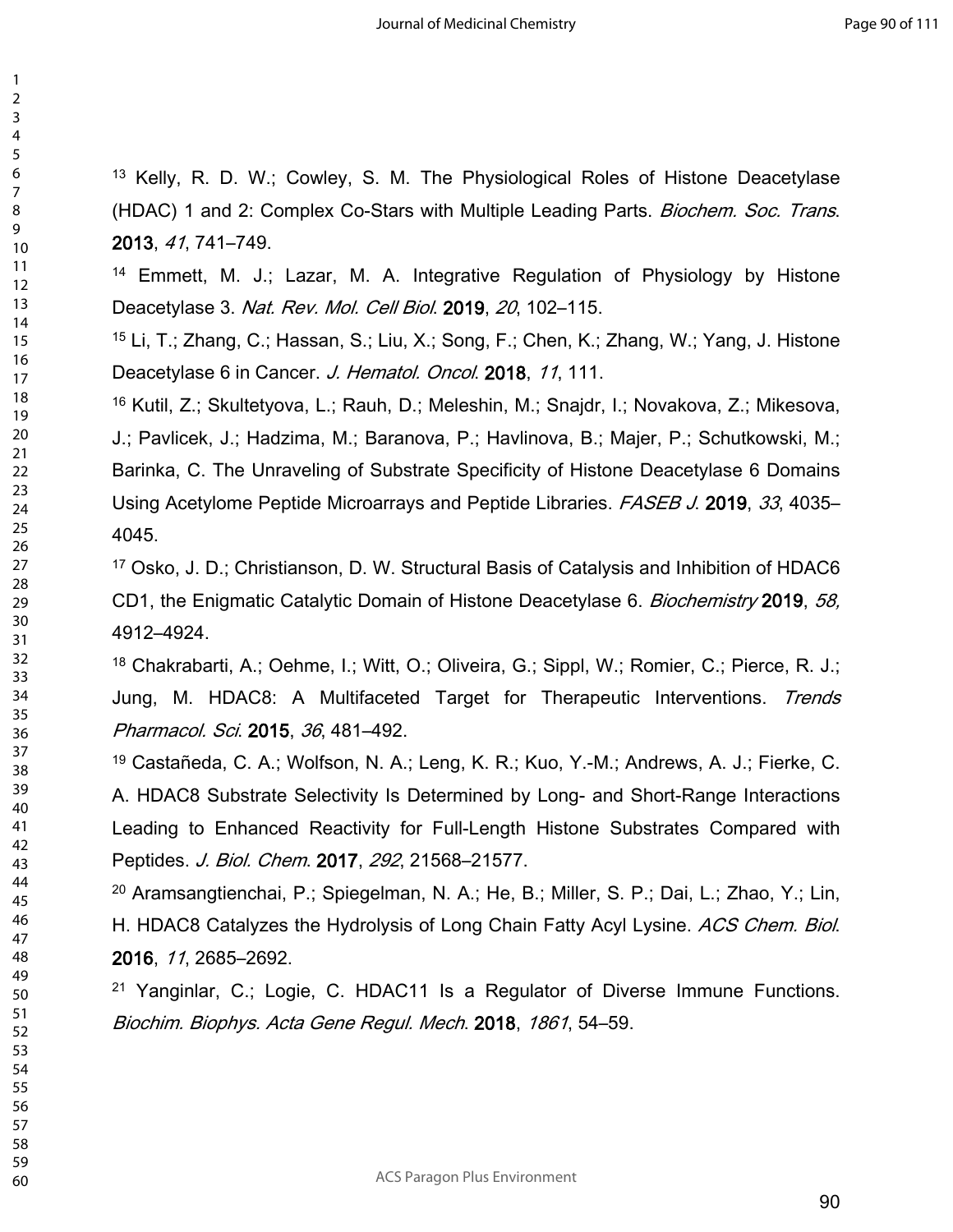Kutil, Z.; Novakova, Z.; Meleshin, M.; Mikesova, J.; Schutkowski, M.; Barinka, C. Histone Deacetylase 11 Is a Fatty-Acid Deacylase. *ACS Chem. Biol.* **2018**, *13*, 685– 693.

 Moreno-Yruela, C.; Galleano, I.; Madsen, A. S.; Olsen, C. A. Histone Deacetylase 11 Is an ε-*N*-Myristoyllysine Hydrolase. *Cell Chem. Biol*. **2018**, *25*, 849-856.

 Asfaha, Y.; Schrenk, C.; Alves Avelar, L. A.; Hamacher, A.; Pflieger, M.; Kassack, M. U.; Kurz, T. Recent Advances in Class IIa Histone Deacetylases Research. *Bioorg. Med. Chem*. **2019**, *27*, 115087.

 Matthews, B. M. Structural basis of the action of thermolysin and related zinc peptidases. *Acc. Chem. Res*. **1988**, *21*, 333–340.

 Koeneke, E.; Witt, O.; Oehme, I. HDAC Family Members Intertwined in the Regulation of Autophagy: A Druggable Vulnerability in Aggressive Tumor Entities. *Cells* , *4*, 135–168.

 Hai, Y.; Shinsky, S. A.; Porter, N. J.; Christianson, D. W. Histone Deacetylase 10 Structure and Molecular Function as a Polyamine Deacetylase. *Nat. Commun.* **2017**, *8*, 15368.

 Shinsky, S. A.; Christianson, D. W. Polyamine Deacetylase Structure and Catalysis: Prokaryotic Acetylpolyamine Amidohydrolase and Eukaryotic HDAC10. *Biochemistry* , *57*, 3105–3114.

 Kuchler, K.; Jenull, S.; Shivarathri, R.; Chauhan, N. Fungal KATs/KDACs: A New Highway to Better Antifungal Drugs? *PLoS Pathog*. **2016**, *12*, e1005938.

 Pfaller, M. A.; Rhomberg, P. R.; Messer, S. A.; Castanheira, M. *In Vitro* Activity of a Hos2 Deacetylase Inhibitor, MGCD290, in Combination with Echinocandins against Echinocandin-Resistant *Candida* Species. *Diagn. Microbiol. Infect. Dis.* **2015**, *81*, 259– 263.

 Fioravanti, R.; Mautone, N.; Rovere, A.; Rotili, D.; Mai, A. Targeting Histone Acetylation/Deacetylation in Parasites: An Update (2017-2020). *Curr. Opin. Chem. Biol*. , (in press). doi: 10.1016/j.cbpa.2020.05.008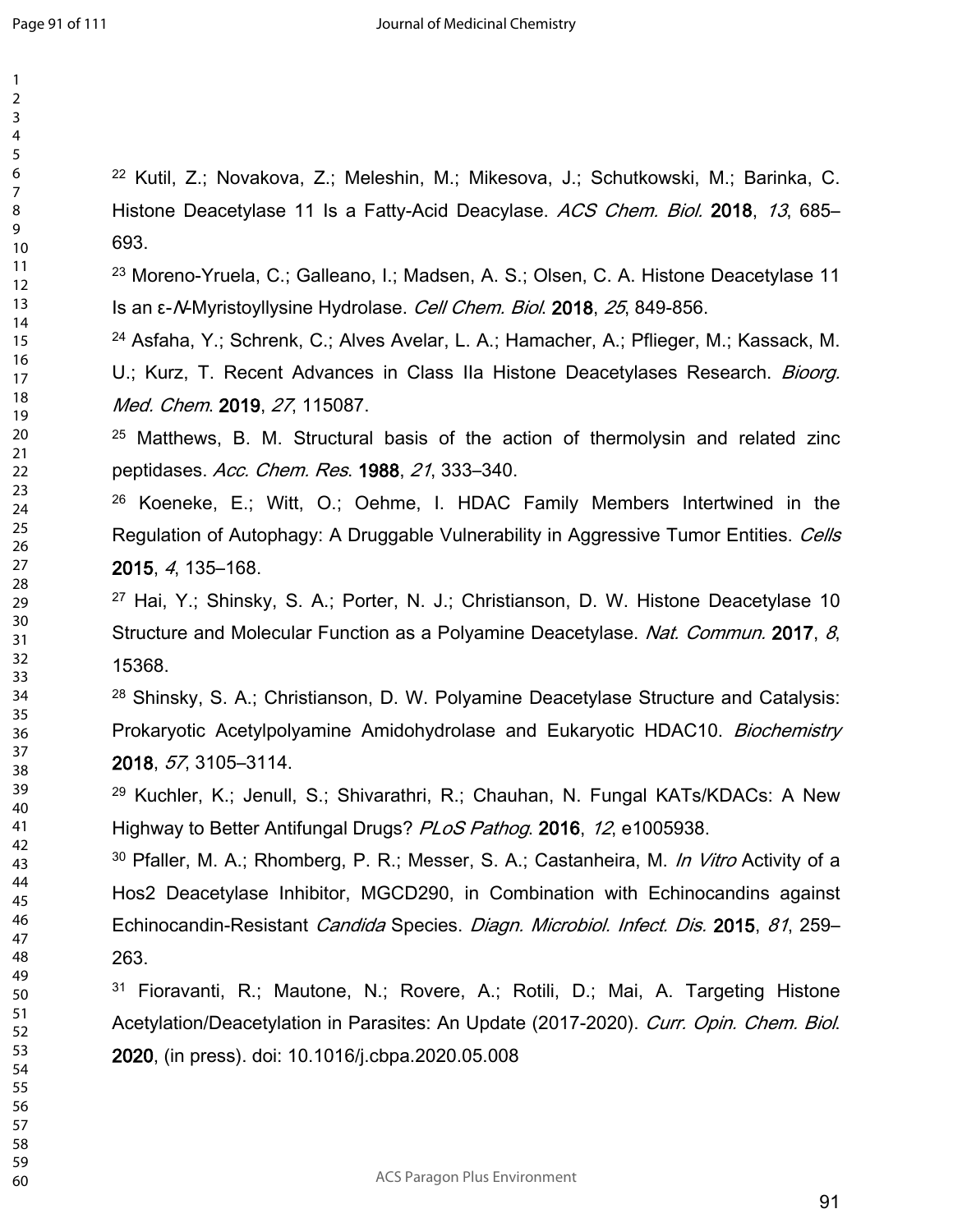Heltweg, B.; Trapp, J.; Jung, M. In Vitro Assays for the Determination of Histone Deacetylase Activity. *Methods* **2005**, *36*, 332–337.

<sup>33</sup> Liao, D. Profiling Technologies for the Identification and Characterization of Small-Molecule Histone Deacetylase Inhibitors. *Drug Discovery Today: Technol.* **2015**, *18*, 24– 28.

 Bradner, J. E.; West, N.; Grachan, M. L.; Greenberg, E. F.; Haggarty, S. J.; Warnow, T.; Mazitschek, R. Chemical Phylogenetics of Histone Deacetylases. *Nat. Chem. Biol*. , *6*, 238–243.

 Madsen, A. S.; Olsen, C. A. Profiling of Substrates for Zinc-Dependent Lysine Deacylase Enzymes: HDAC3 Exhibits Decrotonylase Activity in Vitro. *Angew. Chem. Int. Ed. Engl*. **2012**, *51*, 9083–9087.

 Kutil, Z.; Mikešová, J.; Zessin, M.; Meleshin, M.; Nováková, Z.; Alquicer, G.; Kozikowski, A.; Sippl, W.; Bařinka, C.; Schutkowski, M. Continuous Activity Assay for HDAC11 Enabling Reevaluation of HDAC Inhibitors. *ACS Omega* **2019**, *4*, 19895– 19904.

 Hau, M.; Zenk, F.; Ganesan, A.; Iovino, N.; Jung, M. Cellular Analysis of the Action of Epigenetic Drugs and Probes. *Epigenetics* **2017**, *12*, 308–322.

 Robers, M. B.; Dart, M. L.; Woodroofe, C. C.; Zimprich, C. A.; Kirkland, T. A.; Machleidt, T.; Kupcho, K. R.; Levin, S.; Hartnett, J. R.; Zimmerman, K.; Niles, A. L.; Ohana, R. F.; Daniels, D. L.; Slater, M.; Wood, M. G.; Cong, M.; Cheng, Y.-Q.; Wood, K. V. Target Engagement and Drug Residence Time Can Be Observed in Living Cells with BRET. *Nat. Commun.* **2015**, *6*, 10091.

 Jung, M.; Hoffmann, K.; Brosch, G.; Loidl, P. Analogues of Trichostatin A and Trapoxin B as Histone Deacetylase Inhibitors. *Bioorg. Med. Chem. Lett*. **1997**, *7*, 1655– 1658.

 Yoshida, M.; Kijima, M.; Akita, M.; Beppu, T. Potent and Specific Inhibition of Mammalian Histone Deacetylase Both *in Vivo* and *in Vitro* by Trichostatin A. *J. Biol. Chem*. **1990**, *265*, 17174–17179.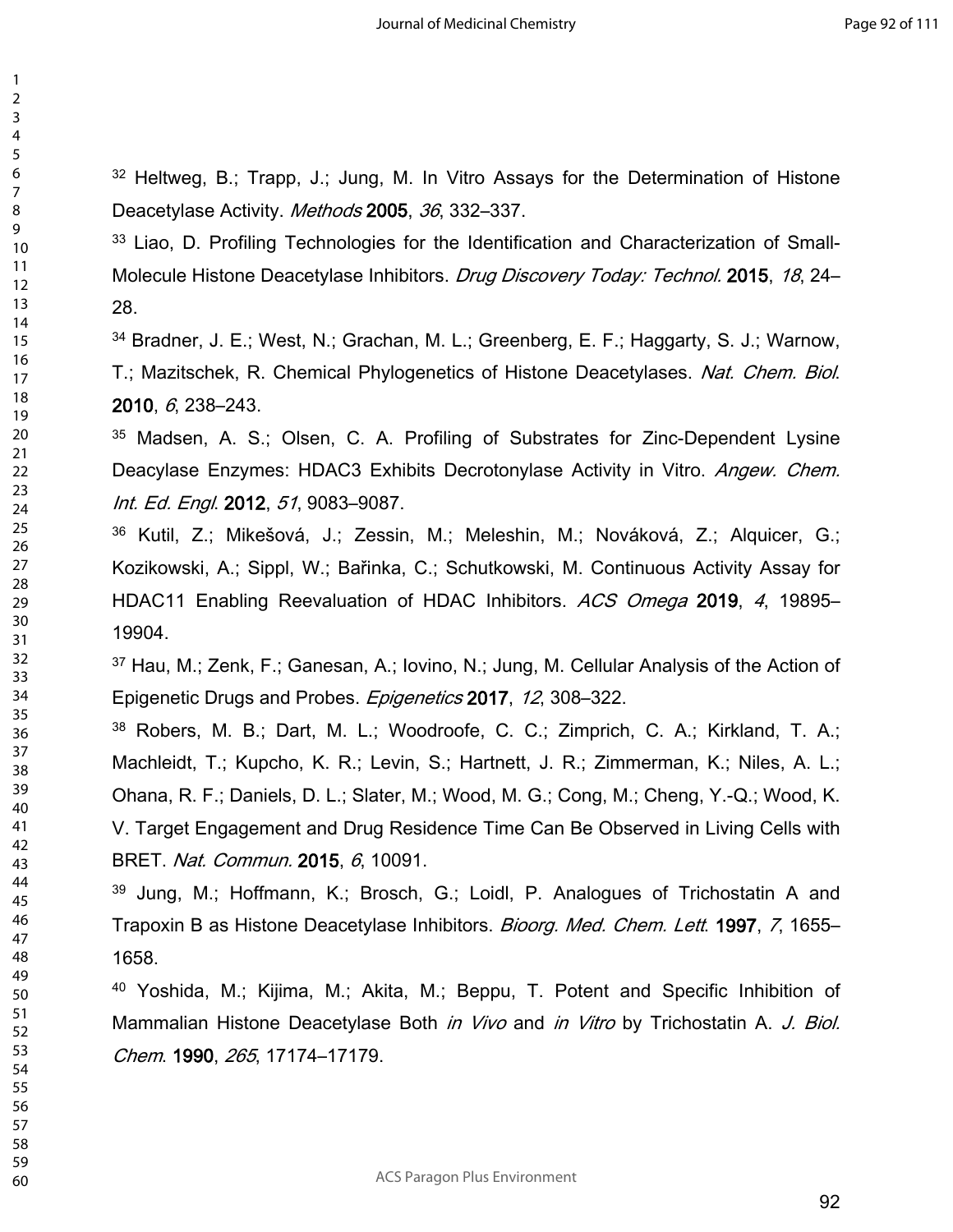> 

 Jing, Q.; Hu, X.; Ma, Y.; Mu, J.; Liu, W.; Xu, F.; Li, Z.; Bai, J.; Hua, H.; Li, D. Marine-Derived Natural Lead Compound Disulfide-Linked Dimer Psammaplin A: Biological Activity and Structural Modification. *Marine Drugs* **2019**, *17*, 384.

 Ganesan, A. Romidepsin and the Zinc-binding Thiol Family of Natural Product HDAC Inhibitors. In *Successful Drug Discovery, Vol 2*; Fischer, J.; Childers, W. E., Eds.; Wiley-VCH: Weinheim, 2016; pp 13–20.

 Ganesan, A. Macrocyclic Inhibitors of Zinc-dependent Histone Deacetylases (HDACs). In *Macrocycles in Drug Discovery*; Levin, J., Ed.; RSC: Cambridge, 2015; pp 109–140.

 Wen, S.; Carey, K. L.; Nakao, Y.; Fusetani, N.; Packham, G.; Ganesan, A. Total Synthesis of Azumamide A and Azumamide E, Evaluation as Histone Deacetylase Inhibitors, and Design of a More Potent Analogue. *Org. Lett*. **2007**, *9*, 1105–1108.

Porter, N. J.; Christianson, D. W. *ACS Chem. Biol*. **2017**, *12*, 2281–2286.

 Halsall, J. A.; Turner, B. M. Histone Deacetylase Inhibitors for Cancer Therapy: An Evolutionarily Ancient Resistance Response May Explain Their Limited Success. *BioEssays* **2016**, *38*, 1102–1110.

 Marks, P. A.; Breslow, R. Dimethyl Sulfoxide to Vorinostat: Development of This Histone Deacetylase Inhibitor as an Anticancer Drug. *Nat. Biotechnol*. **2007**, *25*, 84–90.

 Ono, H.; Sowa, Y.; Horinaka, M.; Iizumi, Y.; Watanabe, M.; Morita, M.; Nishimoto, E.; Taguchi, T.; Sakai, T. The Histone Deacetylase Inhibitor OBP-801 and Eribulin Synergistically Inhibit the Growth of Triple-Negative Breast Cancer Cells with the Suppression of Survivin, Bcl-XL, and the MAPK Pathway. *Breast Cancer Res. Treat.* , *171*, 43–52.

 Ossenkoppele, G. J.; Lowenberg, B.; Zachee, P.; Vey, N.; Breems, D.; Loosdrecht, A. A. V. de; Davidson, A. H.; Wells, G.; Needham, L.; Bawden, L.; Toal, M.; Hooftman, L.; Debnam, P. M. A Phase I First-in-Human Study with Tefinostat – a Monocyte/Macrophage Targeted Histone Deacetylase Inhibitor – in Patients with Advanced Haematological Malignancies. *Br. J. Haematol*. **2013**, *162*, 191–201.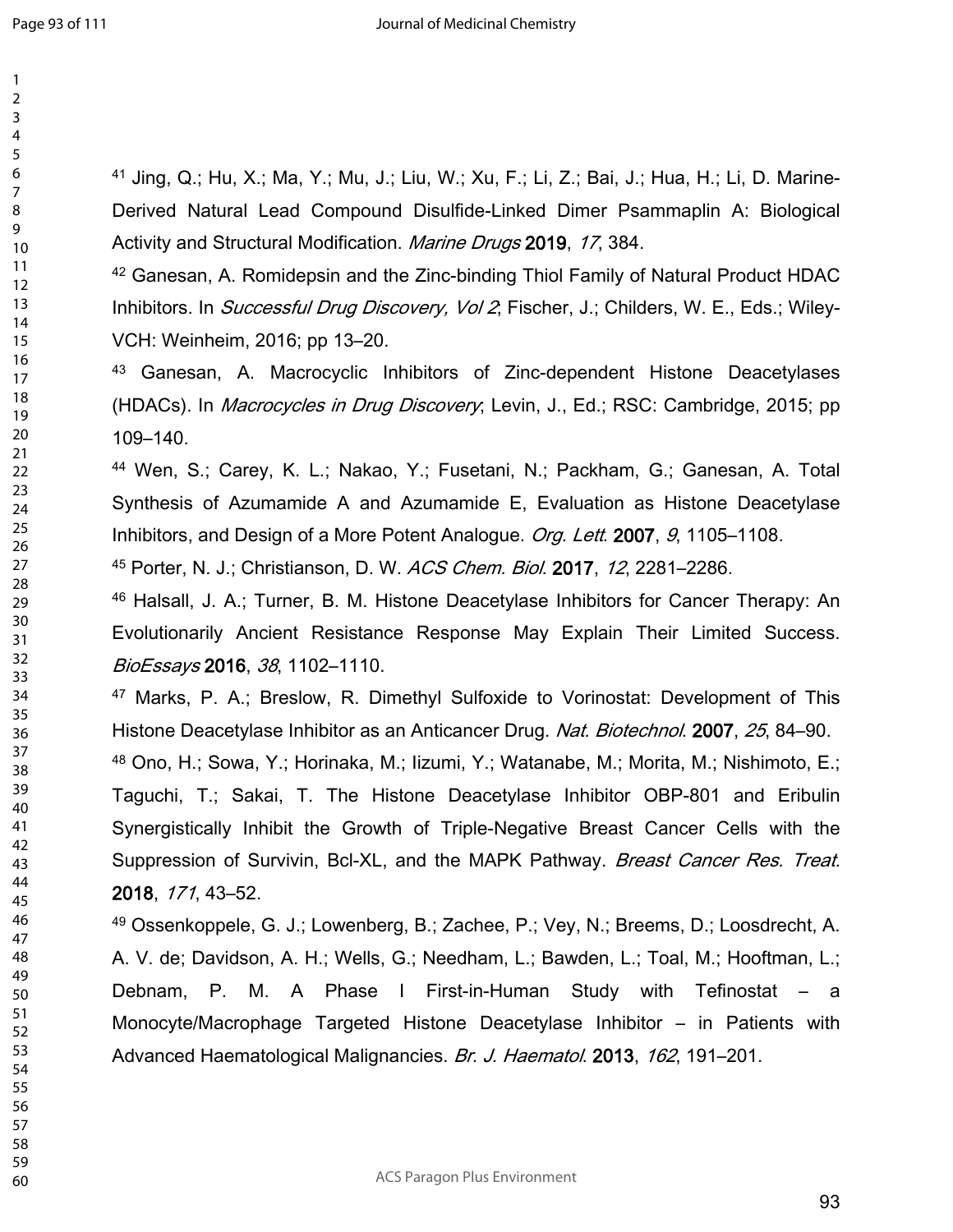Jung, D. E.; Park, S. B.; Kim, K.; Kim, C.; Song, S. Y. CG200745, an HDAC Inhibitor, Induces Anti-Tumour Effects in Cholangiocarcinoma Cell Lines via miRNAs Targeting the Hippo Pathway. *Sci. Rep.* **2017**, *7*, 10921.

 Santo, L.; Hideshima, T.; Kung, A. L.; Tseng, J.-C.; Tamang, D.; Yang, M.; Jarpe, M.; van Duzer, J. H.; Mazitschek, R.; Ogier, W. C.; Cirstea, D.; Rodig, S.; Eda, H.; Scullen, T.; Canavese, M.; Bradner, J.; Anderson, K. C.; Jones, S. S.; Raje, N. Preclinical Activity, Pharmacodynamic, and Pharmacokinetic Properties of a Selective HDAC6 Inhibitor, ACY-1215, in Combination with Bortezomib in Multiple Myeloma. *Blood* **2012**, , 2579–2589.

 Huang, P.; Almeciga-Pinto, I.; Jarpe, M.; van Duzer, J. H.; Mazitschek, R.; Yang, M.; Jones, S. S.; Quayle, S. N. Selective HDAC Inhibition by ACY-241 Enhances the Activity of Paclitaxel in Solid Tumor Models. *Oncotarget* **2017**, *8*, 2694–2707.

 Cai, X.; Zhai, H.-X.; Wang, J.; Forrester, J.; Qu, H.; Yin, L.; Lai, C.-J.; Bao, R.; Qian, C. Discovery of 7-(4-(3-Ethynylphenylamino)-7-methoxyquinazolin-6-yloxy)-*N*hydroxyheptanamide (CUDC-101) as a Potent Multi-Acting HDAC, EGFR, and HER2 Inhibitor for the Treatment of Cancer. *J. Med. Chem*. **2010**, 53, 2000–2009.

 Mehrling, T.; Chen, Y. The Alkylating-HDAC Inhibition Fusion Principle: Taking Chemotherapy to the Next Level with the First in Class Molecule EDO-S101. *Anticancer Agents Med. Chem.* **2016**, *16*, 20–28.

 Bertrand, P. Inside HDAC with HDAC Inhibitors. *Eur. J. Med. Chem.* **2010**, *45*, 2095– 2116.

 Finn, P. W.; Loza, E.; Carstensen, E. The Discovery and Development of Belinostat. In *Successful Drug Discovery, Vol 2*; Fischer, J.; Childers, W. E., Eds.; Wiley-VCH: Weinheim, 2016; pp 31–58.

 Atadja, P.; Perez, L. Discovery and Development of Farydak (NVP-LBH589, Panobinostat) as an Anticancer Drug. In *Successful Drug Discovery, Vol 2*; Fischer, J.; Childers, W. E., Eds.; Wiley-VCH: Weinheim, 2016; pp 59–88.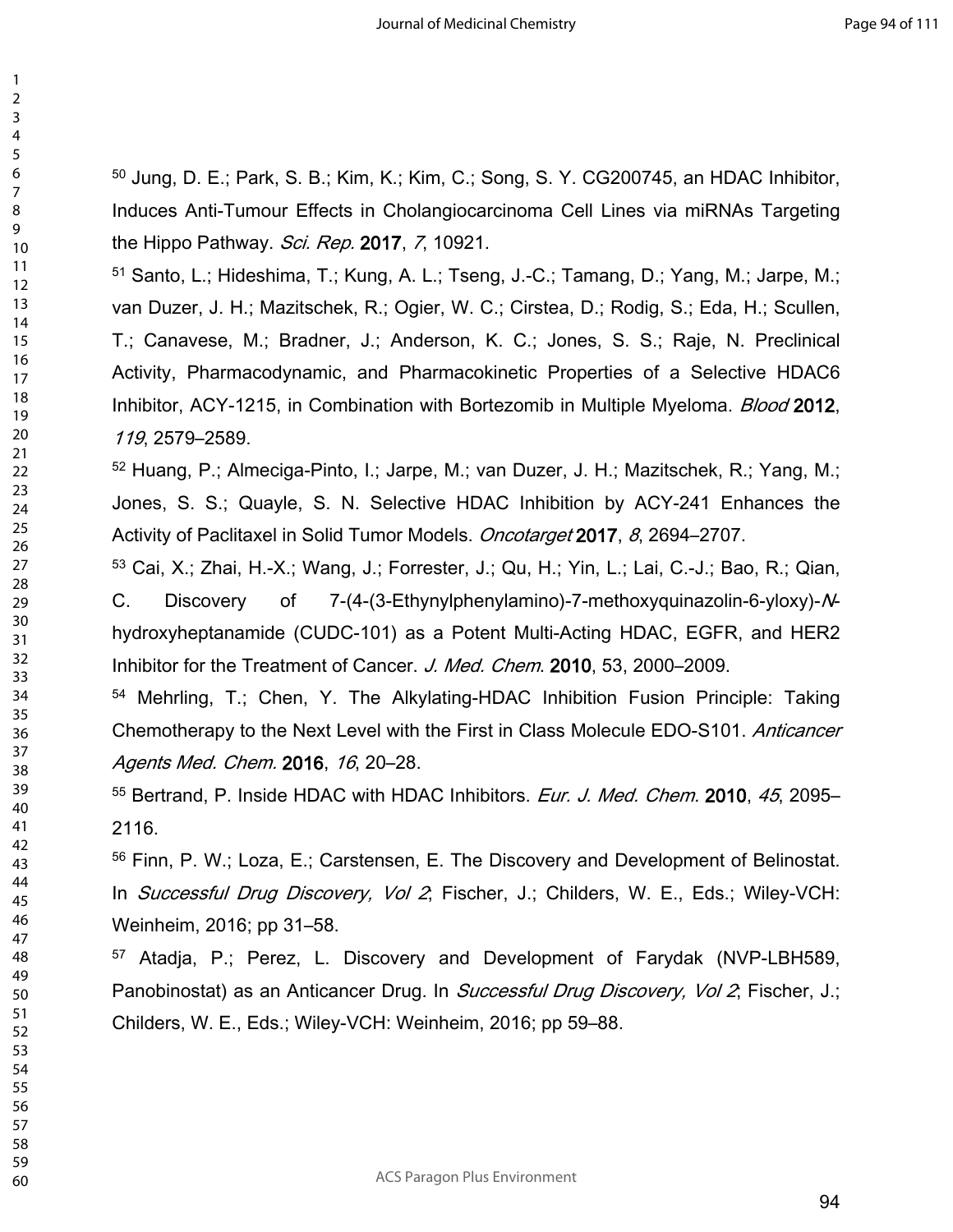Mandl-Weber, S.; Meinel, F. G.; Jankowsky, R.; Oduncu, F.; Schmidmaier, R.; Baumann, P. The Novel Inhibitor of Histone Deacetylase Resminostat (RAS2410) Inhibits Proliferation and Induces Apoptosis in Multiple Myeloma (MM) Cells. *Br. J. Haematol*. **2010**, *149*, 518–528.

 Wang, H.; Yu, N.; Chen, D.; Lee, K. C. L.; Lye, P. L.; Chang, J. W. W.; Deng, W.; Ng, M. C. Y.; Lu, T.; Khoo, M. L.; Poulsen, A.; Sangthongpitag, K.; Wu, X.; Hu, C.; Goh, K. C.; Wang, X.; Fang, L.; Goh, K. L.; Khng, H. H.; Goh, S. K.; Yeo, P.; Liu, X.; Bonday, Z.; Wood, J. M.; Dymock, B. W.; Kantharaj, E.; Sun, E. T. Discovery of (2*E*)-3-{2-Butyl-1-[2- (diethylamino)ethyl]-1*H*-benzimidazol-5-yl}-*N*-hydroxyacrylamide (SB939), an Orally Active Histone Deacetylase Inhibitor with a Superior Preclinical Profile. *J. Med. Chem*. , *54*, 4694–4720.

 Matalon, S.; Palmer, B. E.; Nold, M. F.; Furlan, A.; Kassu, A.; Fossati, G.; Mascagni, P.; Dinarello, C. A. The Histone Deacetylase Inhibitor ITF2357 Decreases Surface CXCR4 and CCR5 Expression on CD4(+) T-Cells and Monocytes and Is Superior to Valproic Acid for Latent HIV-1 Expression in Vitro. *J. Acquir. Immune Defic. Syndr*. , *54*, 1–9.

 Buggy, J. J.; Cao, Z. A.; Bass, K. E.; Verner, E.; Balasubramanian, S.; Liu, L.; Schultz, B. E.; Young, P. R.; Dalrymple, S. A. CRA-024781: A Novel Synthetic Inhibitor of Histone Deacetylase Enzymes with Antitumor Activity *in Vitro* and *in Vivo*. *Mol. Cancer Ther*. **2006**, *5*, 1309–1317.

 Lu, Q.; Wang, D.-S.; Chen, C.-S.; Hu, Y.-D.; Chen, C.-S. Structure-Based Optimization of Phenylbutyrate-Derived Histone Deacetylase Inhibitors. *J. Med. Chem*. , *48*, 5530–5535.

 Zhang, S.-W.; Gong, C.-J.; Su, M.-B.; Chen, F.; He, T.; Zhang, Y.-M.; Shen, Q.-Q.; Su, Y.; Ding, J.; Li, J.; Chen, Y.; Nan, F.-J. Synthesis and in Vitro and in Vivo Biological Evaluation of Tissue-Specific Bisthiazole Histone Deacetylase (HDAC) Inhibitors. *J. Med. Chem*. **2020**, *63*, 804–815.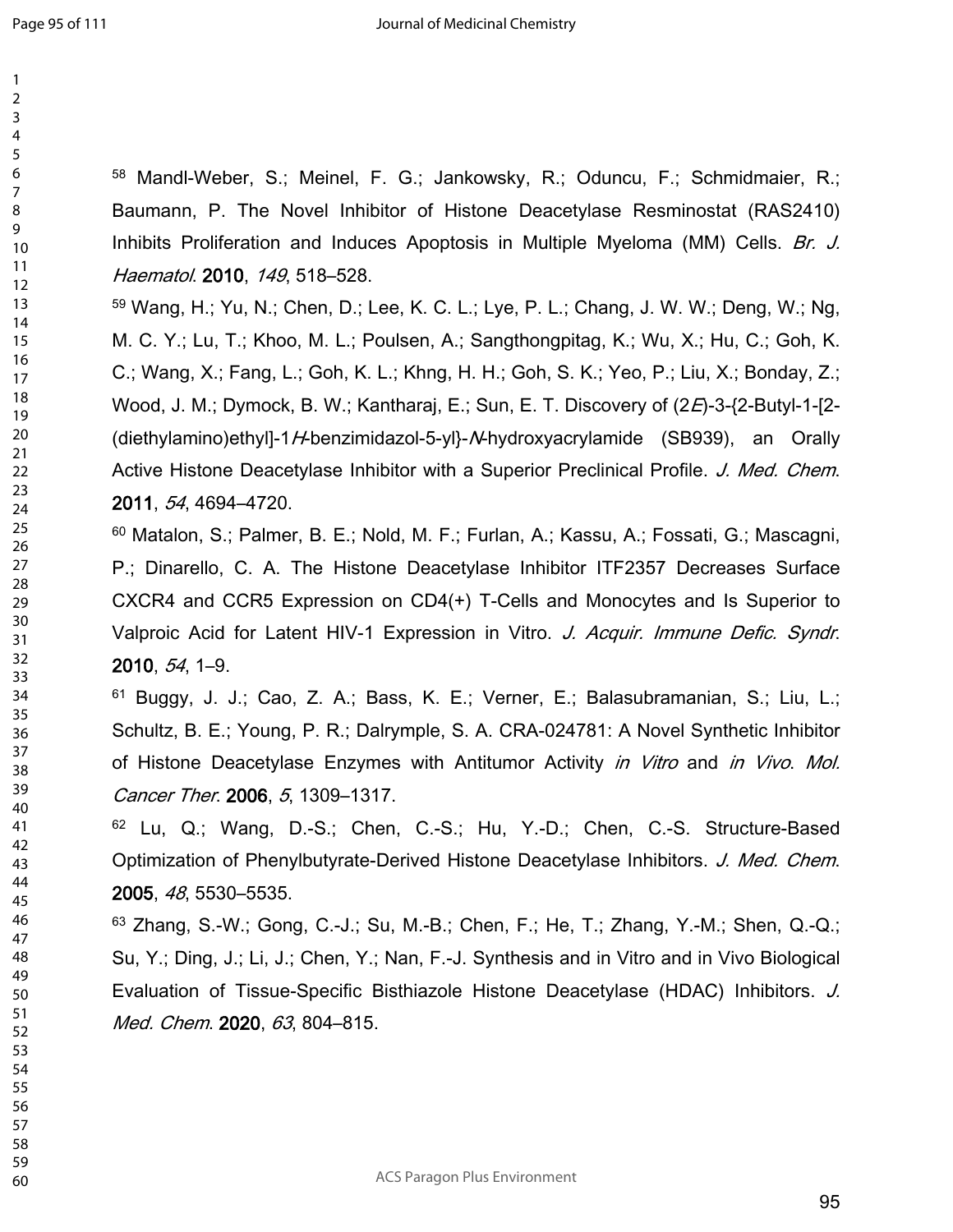Arts, J.; King, P.; Mariën, A.; Floren, W.; Beliën, A.; Janssen, L.; Pilatte, I.; Roux, B.; Decrane, L.; Gilissen, R.; Hickson, I.; Vreys, V.; Cox, E.; Bol, K.; Talloen, W.; Goris, I.; Andries, L.; Du Jardin, M.; Janicot, M.; Page, M.; van Emelen, K.; Angibaud, P. JNJ-26481585, a Novel "Second-Generation" Oral Histone Deacetylase Inhibitor, Shows Broad-Spectrum Preclinical Antitumoral Activity. *Clin. Cancer Res*. **2009**, *15*, 6841– 6851.

 Moffat, D.; Patel, S.; Day, F.; Belfield, A.; Donald, A.; Rowlands, M.; Wibawa, J.; Brotherton, D.; Stimson, L.; Clark, V.; Owen, J.; Bawden, L.; Box, G.; Bone, E.; Mortenson, P.; Hardcastle, A.; van Meurs, S.; Eccles, S.; Raynaud, F.; Aherne, W. Discovery of 2-(6-{[(6-Fluoroquinolin-2-yl)methyl]amino}bicyclo[3.1.0]hex-3-yl)-*N*hydroxypyrimidine-5-carboxamide (CHR-3996), a Class I Selective Orally Active Histone Deacetylase Inhibitor. *J. Med. Chem*. **2010**, *53*, 8663–8678.

 Qian, C.; Lai, C.-J.; Bao, R.; Wang, D.-G.; Wang, J.; Xu, G.-X.; Atoyan, R.; Qu, H.; Yin, L.; Samson, M.; Zifcak, B.; Ma, A. W. S.; DellaRocca, S.; Borek, M.; Zhai, H.-X.; Cai, X.; Voi, M. Cancer Network Disruption by a Single Molecule Inhibitor Targeting Both Histone Deacetylase Activity and Phosphatidylinositol 3-Kinase Signaling. *Clin. Cancer Res*. **2012**, *18*, 4104–4113.

 Hong, J.; Luesch, H. Largazole: From Discovery to Broad-Spectrum Therapy. *Nat. Prod. Rep*. **2012**, *29*, 449–456.

 Chou, C. J.; Herman, D.; Gottesfeld, J. M. Pimelic Diphenylamide 106 is a Slow, Tight-binding Inhibitor of Class I Histone Deacetylases. *J. Biol. Chem*. **2008**, *283*, 35402–35409.

 Moradei, O. M.; Mallais, T. C.; Frechette, S.; Paquin, I.; Tessier, P. E.; Leit, S. M.; Fournel, M.; Bonfils, C.; Trachy-Bourget, M.-C.; Liu, J.; Yan, T. P.; Lu, A.-H.; Rahil, J.; Wang, J.; Lefebvre, S.; Li, Z.; Vaisburg, A. F.; Besterman, J. M. Novel Aminophenyl Benzamide-Type Histone Deacetylase Inhibitors with Enhanced Potency and Selectivity. *J. Med. Chem*. **2007**, *50*, 5543–5546.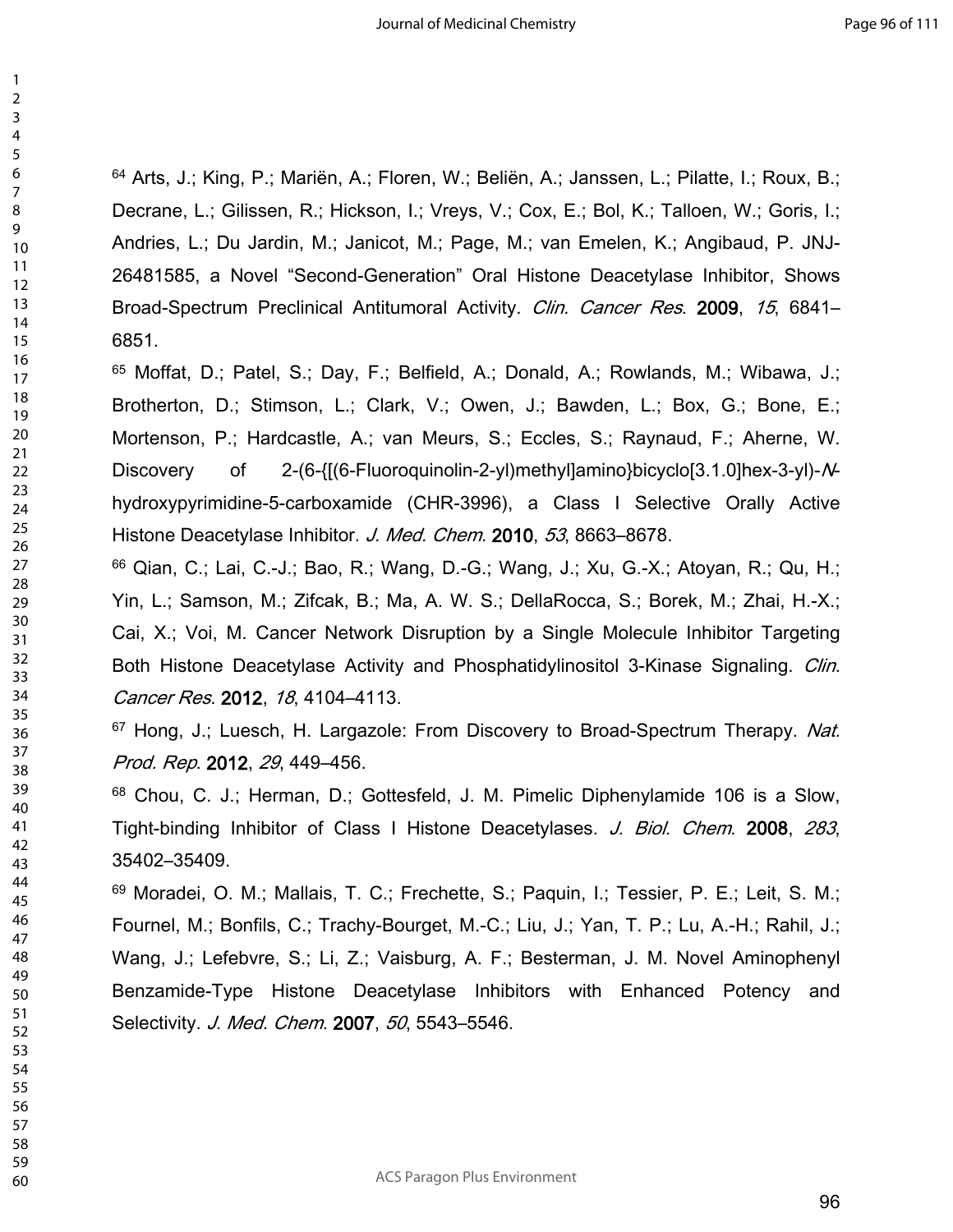Khan, N.; Jeffers, M.; Kumar, S.; Hackett, C.; Boldog, F.; Khramtsov, N.; Qian, X.; Mills, E.; Berghs, S. C.; Carey, N.; Finn, P. W.; Collins, L. S.; Tumber, A.; Ritchie, J. W.; Jensen, P. B.; Lichenstein, H. S.; Sehested, M. Determination of the Class and Isoform Selectivity of Small-Molecule Histone Deacetylase Inhibitors. *Biochem. J*. **2008**, *409*, 581–589.

 Fournel, M.; Bonfils, C.; Hou, Y.; Yan, P. T.; Trachy-Bourget, M.-C.; Kalita, A.; Liu, J.; Lu, A.-H.; Zhou, N. Z.; Robert, M.-F.; Gillespie, J.; Wang, J. J.; Ste-Croix, H.; Rahil, J.; Lefebvre, S.; Moradei, O.; Delorme, D.; Macleod, A. R.; Besterman, J. M.; Li, Z. MGCD0103, a Novel Isotype-Selective Histone Deacetylase Inhibitor, Has Broad Spectrum Antitumor Activity *in Vitro* and *in Vivo*. *Mol. Cancer Ther*. **2008**, *7*, 759–768.

 Lu, X.; Ning, Z.; Li, Z.; Cao, H.; Wang, X. Development of Chidamide for Peripheral T-Cell Lymphoma, the First Orphan Drug Approved in China. *Intractable Rare Dis. Res.* , *5*, 185–191.

 Bretz, A. C.; Parnitzke, U.; Kronthaler, K.; Dreker, T.; Bartz, R.; Hermann, F.; Ammendola, A.; Wulff, T.; Hamm, S. Domatinostat Favors the Immunotherapy Response by Modulating the Tumor Immune Microenvironment (TIME). *J. Immunother. Cancer* **2019**, *7*, 294.

 Eyre, T. A.; Collins, G. P.; Gupta, A.; Coupe, N.; Sheikh, S.; Whittaker, J.; Wang, L. M.; Campo, L.; Soilleux, E.; Tysoe, F.; Cousins, R.; La Thangue, N.; Folkes, L. K.; Stratford, M. R. L.; Kerr, D.; Middleton, M. R. A Phase 1 Study to Assess the Safety, Tolerability, and Pharmacokinetics of CXD101 in Patients with Advanced Cancer. *Cancer* **2019**, *125*, 99–108.

 Seval, G. C.; Beksac, M. A Comparative Safety Review of Histone Deacetylase Inhibitors for the Treatment of Myeloma. *Expert Opin. Drug Saf.* **2019**, *18*, 563–571.

 Duvic, M.; Dimopoulos, M. The Safety Profile of Vorinostat (Suberoylanilide Hydroxamic Acid) in Hematologic Malignancies: A Review of Clinical Studies. *Cancer Treatment Rev.* **2016**, *43*, 58–66.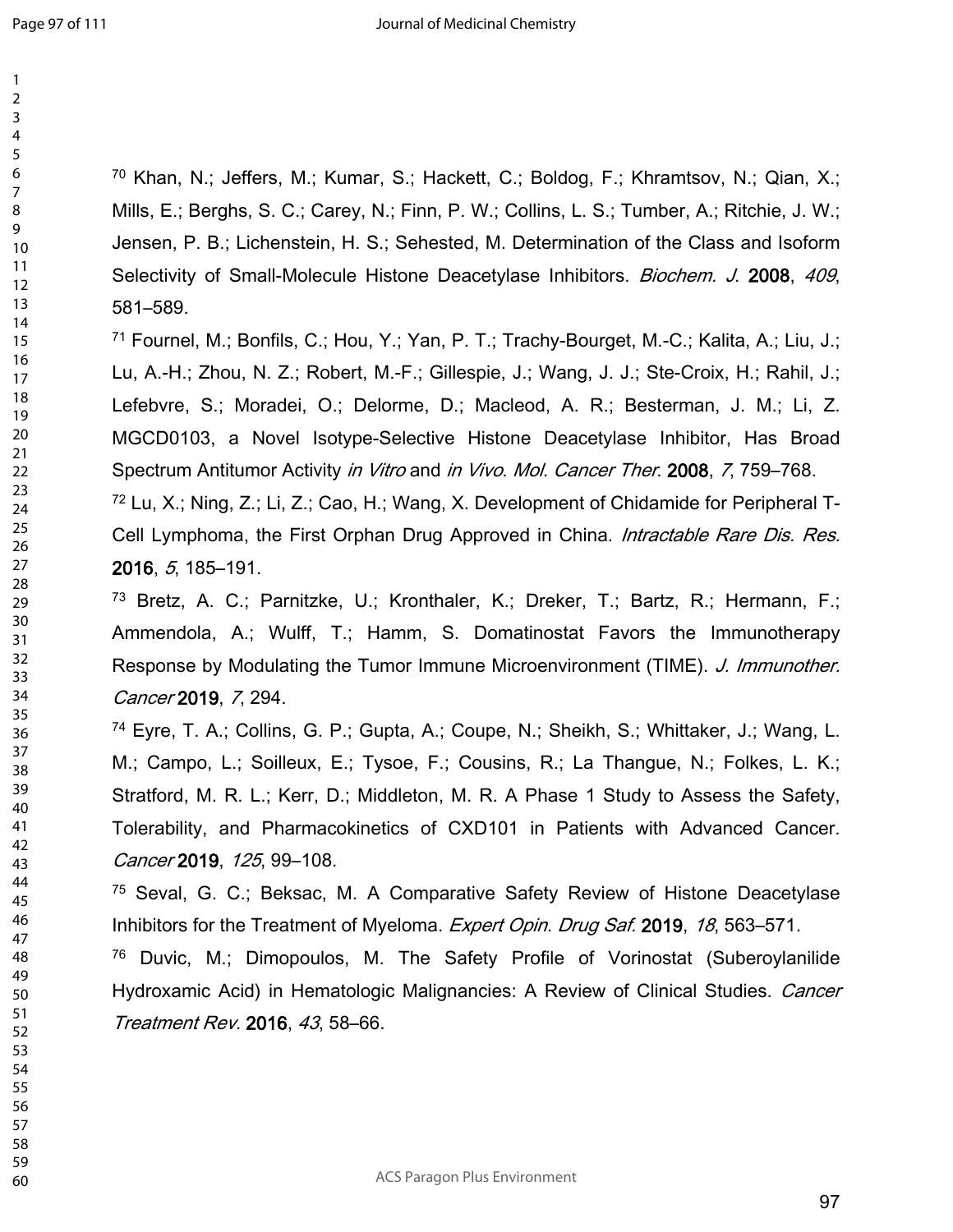Li, W.; Sun, Z. Mechanism of Action for HDAC Inhibitors-Insights from Omics Approaches*. Int. J. Mol. Sci.* **2019**, *20*, 1616.

 Eckschlager, T.; Plch, J.; Stiborova, M.; Hrabeta, J. Histone Deacetylase Inhibitors as Anticancer Drugs. *Int. J. Mol. Sci.* **2017**, *18*, 1414.

 Duvic, M. Histone Deacetylase Inhibitors for Cutaneous T-Cell Lymphoma. *Dermatol. Clin*. **2015**, *33*, 757–764.

80 Shah, R.R. Safety and Tolerability of Histone Deacetylase (HDAC) Inhibitors in Oncology. *Drug Saf*. **2019**, *42*, 235–245.

<sup>81</sup> Flower, A.; Abla, O. Resistance to Histone Deacetylase Inhibitors in the Treatment of Lymphoma. In *Resistance to Targeted Therapies in Lymphomas*; Xavier, A. C., Cairo, M. S., Eds.; Resistance to Targeted Anti-Cancer Therapeutics; Springer: Cham, 2019; pp 87–110.

 Yurek-George, A.; Cecil, A. R. L.; Mo, A. H. K.; Wen, S.; Rogers, H.; Habens, F.; Maeda, S.; Yoshida, M.; Packham, G.; Ganesan, A. The First Biologically Active Synthetic Analogues of FK228, the Depsipeptide Histone Deacetylase Inhibitor. *J. Med. Chem.* **2007**, *50*, 5720–5726.

83 Zhang, Q.; Dai, Y.; Cai, Z.; Mou, L. HDAC Inhibitors: Novel Immunosuppressants for Allo- and Xeno- Transplantation. *ChemistrySelect* **2018**, *3*, 176–187.

 Citraro, R.; Leo, A.; Santoro, M.; D'agostino, G.; Constanti, A.; Russo, E. Role of Histone Deacetylases (HDACs) in Epilepsy and Epileptogenesis. *Curr. Pharm. Des*. , *23*, 5546–5562.

 Lu, J.; Chatain, G. P.; Bugarini, A.; Wang, X.; Maric, D.; Walbridge, S.; Zhuang, Z.; Chittiboina, P. Histone Deacetylase Inhibitor SAHA Is a Promising Treatment of Cushing Disease. *J. Clin. Endocrinol. Metab*. **2017**, *102*, 2825–2835.

86 Sandoná, M.; Consalvi, S.; Tucciarone, L.; Puri, P. L.; Saccone, V. HDAC Inhibitors for Muscular Dystrophies: Progress and Prospects. *Expert Opin. Orphan Drugs* **2016**, *4*, 125–127.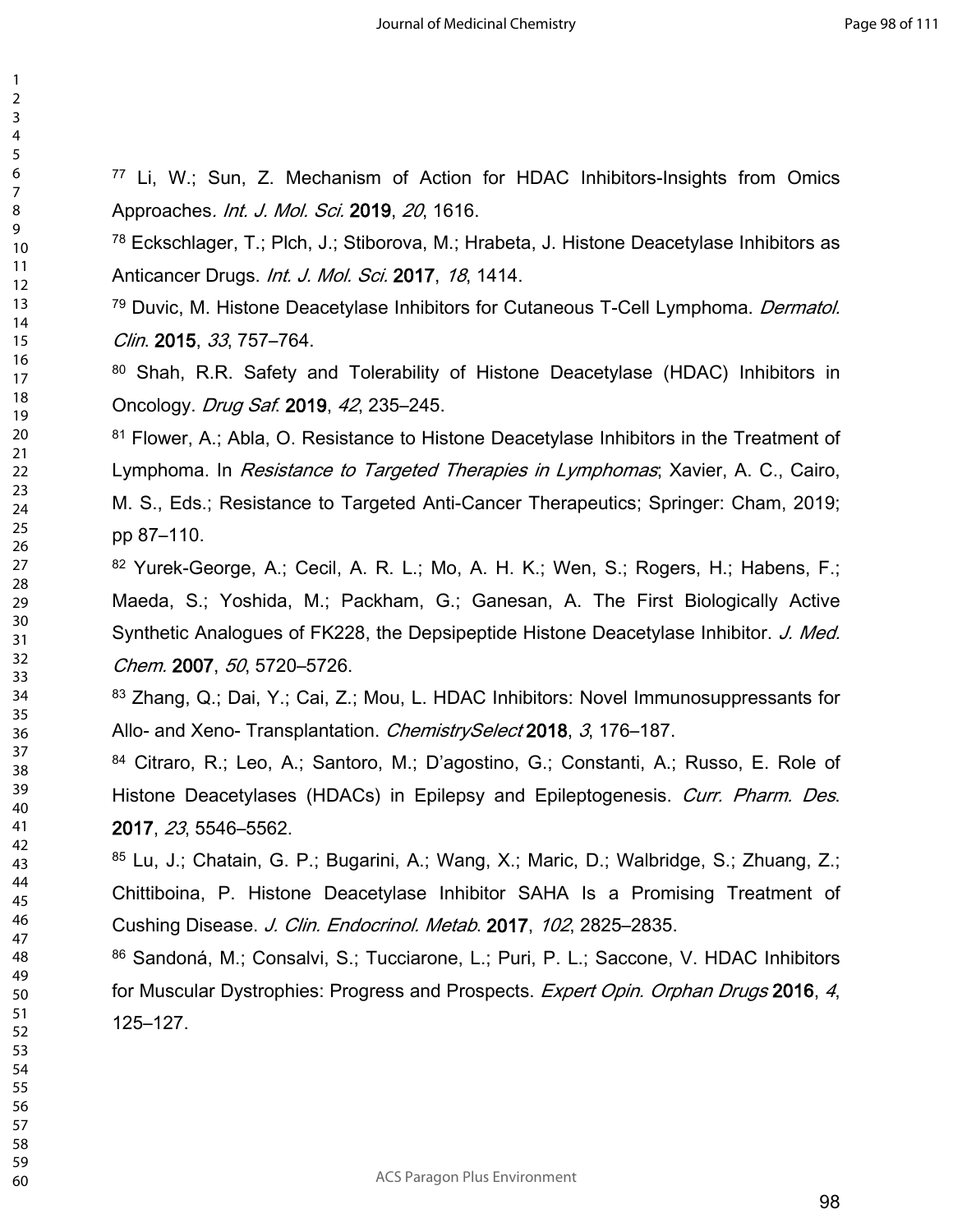Wang, X.; Shen, X.; Xu, Y.; Xu, S.; Xia, F.; Zhu, B.; Liu, Y.; Wang, W.; Wu, H.; Wang, F. The Etiological Changes of Acetylation in Peripheral Nerve Injury–Induced Neuropathic Hypersensitivity. *Mol. Pain* **2018**, *14*, 1744806918798408.

 Vogl, D. T.; Raje, N.; Jagannath, S.; Richardson, P.; Hari, P.; Orlowski, R.; Supko, J. G.; Tamang, D.; Yang, M.; Jones, S. S.; Wheeler, C.; Markelewicz, R. J.; Lonial, S. Ricolinostat, the First Selective Histone Deacetylase 6 Inhibitor, in Combination with Bortezomib and Dexamethasone for Relapsed or Refractory Multiple Myeloma. *Clin. Cancer Res*. **2017**, *23*, 3307–3315.

 Suraweera, A.; O'Byrne, K. J.; Richard, D. J. Combination Therapy With Histone Deacetylase Inhibitors (HDACi) for the Treatment of Cancer: Achieving the Full Therapeutic Potential of HDACi. *Front. Oncol*. **2018**, *8*, 92.

 Morel, D.; Jeffery, D.; Aspeslagh, S.; Almouzni, G.; Postel-Vinay, S. Combining Epigenetic Drugs with Other Therapies for Solid Tumours - Past Lessons and Future Promise. *Nat. Rev. Clin. Oncol.* **2020**, *17*, 91–107.

91 Abramson, H. N. The Multiple Myeloma Drug Pipeline—2018: A Review of Small Molecules and Their Therapeutic Targets. *Clin. Lymphoma, Myeloma Leuk.* **2018**, *18*, 611–627.

 Aggarwal, R.; Thomas, S.; Pawlowska, N.; Bartelink, I.; Grabowsky, J.; Jahan, T.; Cripps, A.; Harb, A.; Leng, J.; Reinert, A.; Mastroserio, I.; Truong, T.-G.; Ryan, C. J.; Munster, P. N. Inhibiting Histone Deacetylase as a Means to Reverse Resistance to Angiogenesis Inhibitors: Phase I Study of Abexinostat Plus Pazopanib in Advanced Solid Tumor Malignancies. *J. Clin. Oncol*. **2017**, *35*, 1231–1239.

93 Yardley, D. A.; Ismail-Khan, R. R.; Melichar, B.; Lichinitser, M.; Munster, P. N.; Klein, P. M.; Cruickshank, S.; Miller, K. D.; Lee, M. J.; Trepel, J. B. Randomized Phase II, Double-Blind, Placebo-Controlled Study of Exemestane with or without Entinostat in Postmenopausal Women with Locally Recurrent or Metastatic Estrogen Receptor-Positive Breast Cancer Progressing on Treatment with a Nonsteroidal Aromatase Inhibitor. *J. Clin. Oncol*. **2013**, *31*, 2128–2135.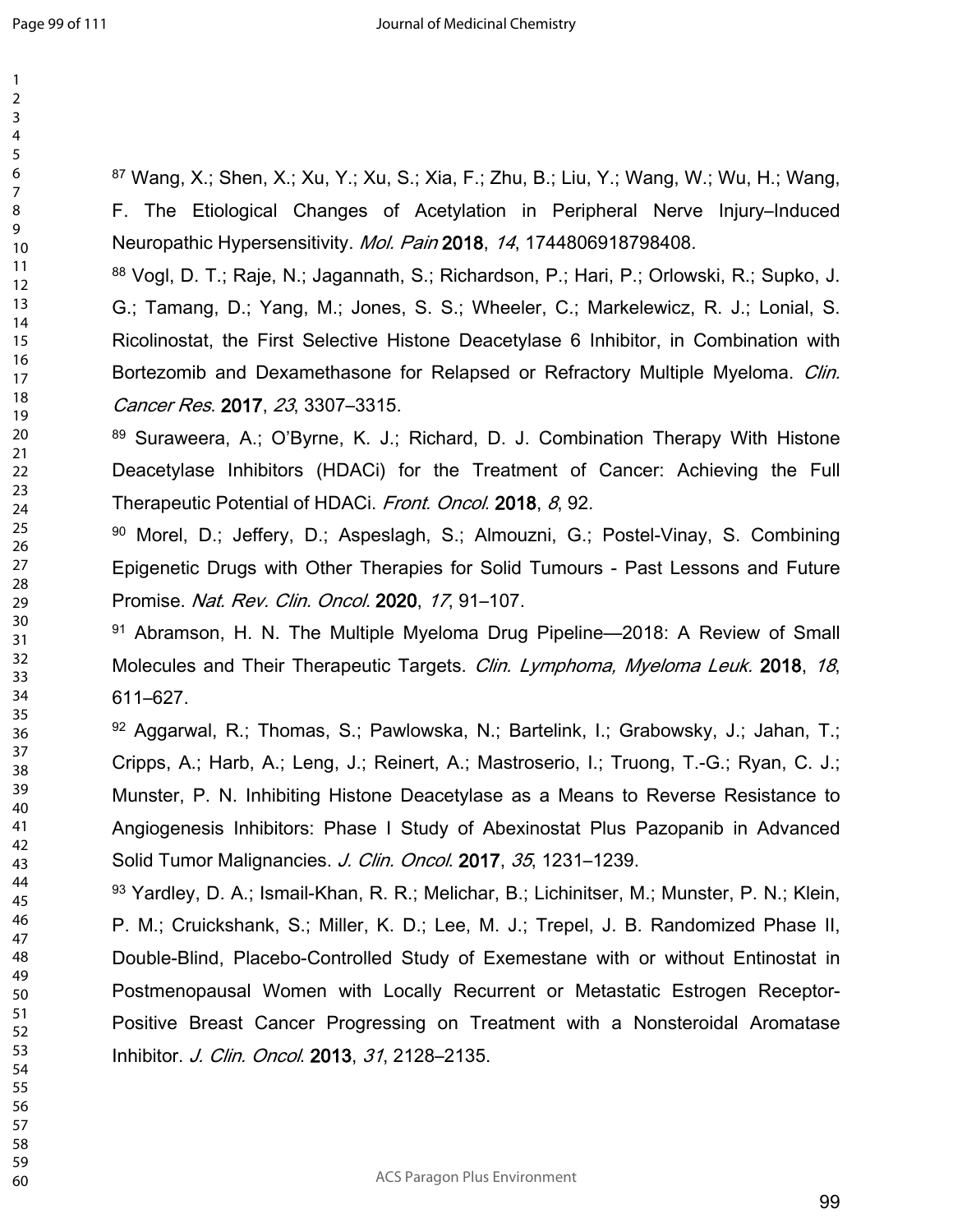94 Jiang, Z.; Li, W.; Hu, X.; Zhang, Q.; Sun, T.; Cui, S.; Wang, S.; Ouyang, Q.; Yin, Y.; Geng, C.; Tong, Z.; Cheng, Y.; Pan, Y.; Sun, Y.; Wang, H.; Ouyang, T.; Gu, K.; Feng, J.; Wang, X.; Wang, S.; Liu, T.; Gao, J.; Cristofanilli, M.; Ning, Z.; Lu, X. Tucidinostat plus Exemestane for Postmenopausal Patients with Advanced, Hormone Receptor-Positive Breast Cancer (ACE): A Randomised, Double-Blind, Placebo-Controlled, Phase 3 Trial. *Lancet Oncol*. **2019**, *20*, 806–815.

 Abaza, Y. M.; Kadia, T. M.; Jabbour, E. J.; Konopleva, M. Y.; Borthakur, G.; Ferrajoli, A.; Estrov, Z.; Wierda, W. G.; Alfonso, A.; Chong, T. H.; Chuah, C.; Koh, L.-P.; Goh, B.- C.; Chang, J. E.; Durkes, D. E.; Foudray, M. C.; Kantarjian, H. M.; Dong, X. Q.; Garcia-Manero, G. Phase 1 Dose Escalation Multicenter Trial of Pracinostat Alone and in Combination with Azacitidine in Patients with Advanced Hematologic Malignancies. *Cancer* **2017**, *123*, 4851–4859.

 Garcia-Manero, G.; Abaza, Y.; Takahashi, K.; Medeiros, B. C.; Arellano, M.; Khaled, S. K.; Patnaik, M.; Odenike, O.; Sayar, H.; Tummala, M.; Patel, P.; Maness-Harris, L.; Stuart, R.; Traer, E.; Karamlou, K.; Yacoub, A.; Ghalie, R.; Giorgino, R.; Atallah, E. Pracinostat plus Azacitidine in Older Patients with Newly Diagnosed Acute Myeloid Leukemia: Results of a Phase 2 Study. *Blood Adv*. **2019**, *3*, 508–518.

 Banik, D.; Moufarrij, S.; Villagra, A. Immunoepigenetics Combination Therapies: An Overview of the Role of HDACs in Cancer Immunotherapy. *Int. J. Mol. Sci.* **2019**, *20*, 2241.

 Rosás-Umbert, M.; Ruiz-Riol, M.; Fernández, M. A.; Marszalek, M.; Coll, P.; Manzardo, C.; Cedeño, S.; Miró, J. M.; Clotet, B.; Hanke, T.; Moltó, J.; Mothe, B.; Brander, C.; BCN02 study group. *In Vivo* Effects of Romidepsin on T-Cell Activation, Apoptosis and Function in the BCN02 HIV-1 Kick&Kill Clinical Trial. *Front. Immunol.* , *11*, 418.

 Ganesan, A. Multitarget Drugs: An Epigenetic Epiphany. *ChemMedChem* **2016**, *11*, 1227–1241.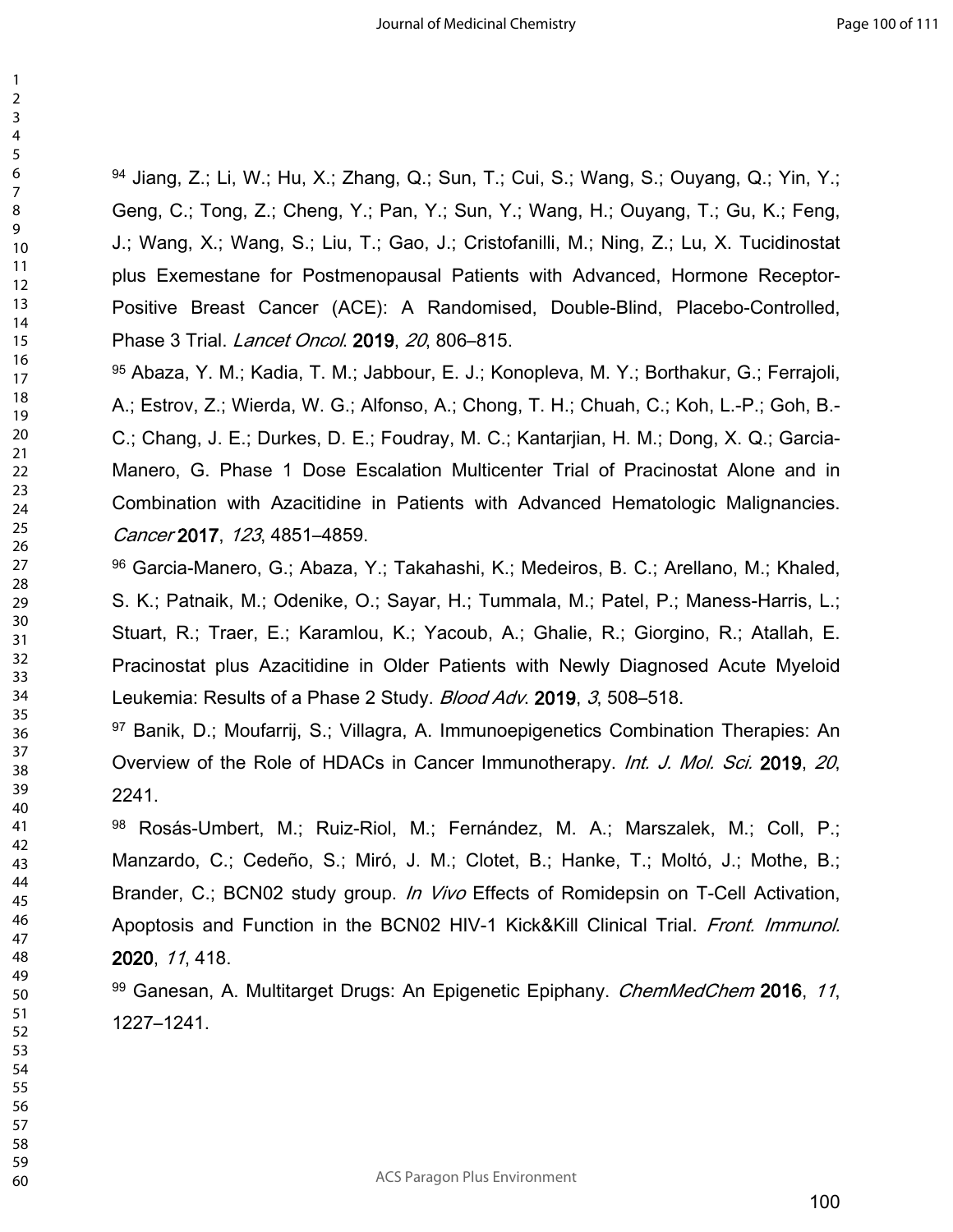> 

 de Lera, A. R.; Ganesan, A. Two-hit Wonders: The Expanding Universe of Multitargeting Epigenetic Agents. *Curr. Opin. Chem. Biol*. **2020**, (in press). doi: 10.1016/j.cbpa.2020.05.009

 Galloway, T. J.; Wirth, L. J.; Colevas, A. D.; Gilbert, J.; Bauman, J. E.; Saba, N. F.; Raben, D.; Mehra, R.; Ma, A. W.; Atoyan, R.; Wang, J.; Burtness, B.; Jimeno, A. A Phase I Study of CUDC-101, a Multitarget Inhibitor of HDACs, EGFR, and HER2, in Combination with Chemoradiation in Patients with Head and Neck Squamous Cell Carcinoma. *Clin. Cancer Res.* **2015**, *21*, 1566–1573.

 Oki, Y.; Kelly, K. R.; Flinn, I.; Patel, M. R.; Gharavi, R.; Ma, A.; Parker, J.; Hafeez, A.; Tuck, D.; Younes, A. CUDC-907 in Relapsed/Refractory Diffuse Large B-Cell Lymphoma, Including Patients with MYC-Alterations: Results from an Expanded Phase I Trial. *Haematologica* **2017**, *102*, 1923–1930.

 Gunst, J. D.; Kjær, K.; Olesen, R.; Rasmussen, T. A.; Østergaard, L.; Denton, P. W.; Søgaard, O. S.; Tolstrup, M. Fimepinostat, a Novel Dual Inhibitor of HDAC and PI3K, Effectively Reverses HIV-1 Latency Ex Vivo without T Cell Activation. *J. Virus Erad.* , *5*, 133–137.

 Wobser, M.; Weber, A.; Glunz, A.; Tauch, S.; Seitz, K.; Butelmann, T.; Hesbacher, S.; Goebeler, M.; Bartz, R.; Kohlhof, H.; Schrama, D.; Houben, R. Elucidating the Mechanism of Action of Domatinostat (4SC-202) in Cutaneous T Cell Lymphoma Cells. *J. Hematol. Oncol.* **2019**, *12*, 30.

 Kitir, B.; Maolanon, A. R.; Ohm, R. G.; Colaço, A. R.; Fristrup, P.; Madsen, A. S.; Olsen, C. A. Chemical Editing of Macrocyclic Natural Products and Kinetic Profiling Reveal Slow, Tight-Binding Histone Deacetylase Inhibitors with Picomolar Affinities. *Biochemistry* **2017**, *56*, 5134–5146.

 Whitehead, L.; Dobler, M. R.; Radetich, B.; Zhu, Y.; Atadja, P. W.; Claiborne, T.; Grob, J. E.; McRiner, A.; Pancost, M. R.; Patnaik, A.; Shao, W.; Shultz, M.; Tichkule, R.; Tommasi, R. A.; Vash, B.; Wang, P.; Stams, T. Human HDAC Isoform Selectivity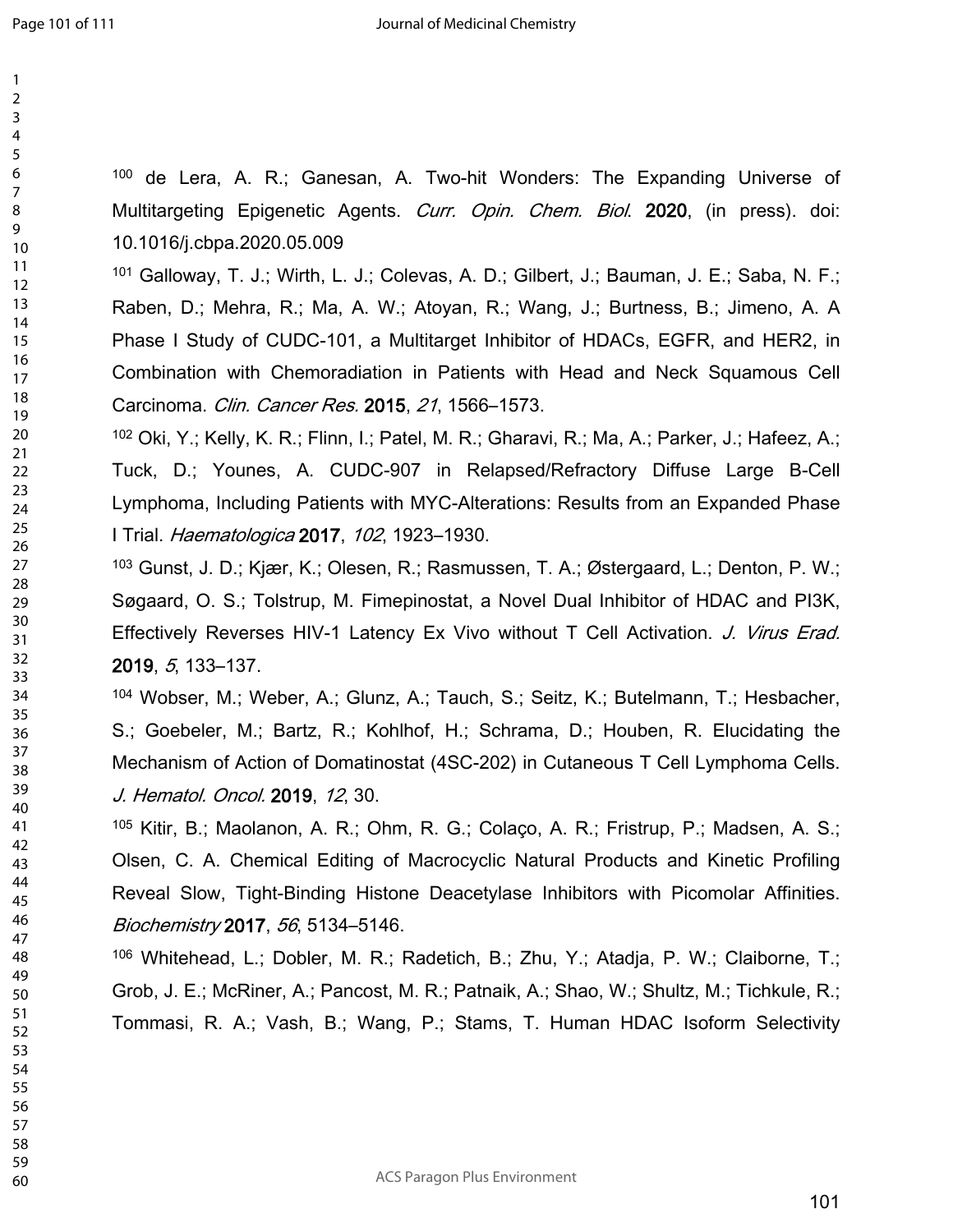Achieved via Exploitation of the Acetate Release Channel with Structurally Unique Small Molecule Inhibitors. *Bioorg. Med. Chem.* **2011**, *19*, 4626–4634.

 Wagner, F. F.; Olson, D. E.; Gale, J. P.; Kaya, T.; Weïwer, M.; Aidoud, N.; Thomas, M.; Davoine, E. L.; Lemercier, B. C.; Zhang, Y.-L.; Holson, E. B. Potent and Selective Inhibition of Histone Deacetylase 6 (HDAC6) Does Not Require a Surface-Binding Motif. *J. Med. Chem.* **2013**, *56*, 1772–1776.

 Wang, Y.; Stowe, R. L.; Pinello, C. E.; Tian, G.; Madoux, F.; Li, D.; Zhao, L. Y.; Li, J.- L.; Wang, Y.; Wang, Y.; Ma, H.; Hodder, P.; Roush, W. R.; Liao, D. Identification of Histone Deacetylase Inhibitors with Benzoylhydrazide Scaffold That Selectively Inhibit Class I Histone Deacetylases. *Chem. Biol.(Oxford, U. K.)* **2015**, *22*, 273–284.

 Meyners, C.; Wolff, B.; Kleinschek, A.; Krämer, A.; Meyer-Almes, F.-J. Perfluorinated Hydroxamic Acids Are Potent and Selective Inhibitors of HDAC-like Enzymes from *Pseudomonas aeruginosa*. *Bioorg. Med. Chem. Lett.* **2017**, *27*, 1508–1512.

 Muth, M.; Jänsch, N.; Kopranovic, A.; Krämer, A.; Wössner, N.; Jung, M.; Kirschhöfer, F.; Brenner-Weiß, G.; Meyer-Almes, F.-J. Covalent Inhibition of Histone Deacetylase 8 by 3,4-Dihydro-2H-Pyrimido[1,2-c][1,3]Benzothiazin-6-Imine. *Biochim. Biophys. Acta Gen. Subj.* **2019**, *1863*, 577–585.

 Isaacs, J. T.; Antony, L.; Dalrymple, S. L.; Brennen, W. N.; Gerber, S.; Hammers, H.; Wissing, M.; Kachhap, S.; Luo, J.; Xing, L.; Björk, P.; Olsson, A.; Björk, A.; Leanderson, T. Tasquinimod Is an Allosteric Modulator of HDAC4 Survival Signaling within the Compromised Cancer Microenvironment. *Cancer Res.* **2013**, *73*, 1386–1399.

 Yang, D.; Xiao, C.; Long, F.; Su, Z.; Jia, W.; Qin, M.; Huang, M.; Wu, W.; Suguro, R.; Liu, X.; Zhu, Y. HDAC4 Regulates Vascular Inflammation via Activation of Autophagy. *Cardiovasc. Res.* **2018**, *114*, 1016–1028.

 Zhao, C.; Dong, H.; Xu, Q.; Zhang, Y. Histone Deacetylase (HDAC) Inhibitors in Cancer: A Patent Review (2017-Present). *Expert Opin. Ther. Pat.* **2020**, *30*, 263–274.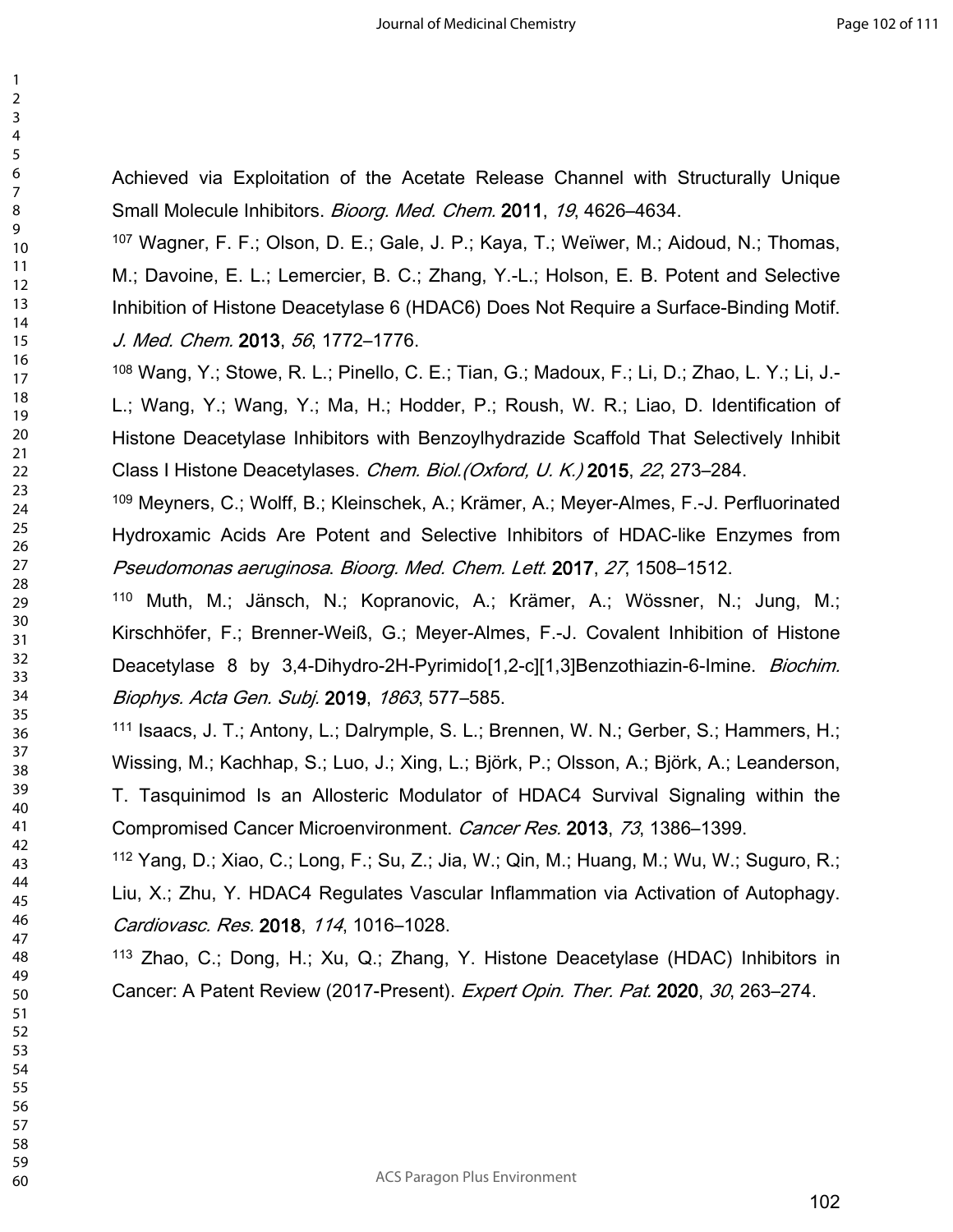| $\overline{c}$                         |  |
|----------------------------------------|--|
| 3                                      |  |
|                                        |  |
|                                        |  |
| -<br>4<br>5                            |  |
| 6<br>7                                 |  |
|                                        |  |
| 8                                      |  |
|                                        |  |
|                                        |  |
|                                        |  |
|                                        |  |
|                                        |  |
|                                        |  |
|                                        |  |
|                                        |  |
|                                        |  |
|                                        |  |
|                                        |  |
|                                        |  |
|                                        |  |
| 9 10 11 12 13 14 15 16 17 18 19 1      |  |
|                                        |  |
|                                        |  |
|                                        |  |
| 20<br>21<br>22 34<br>24 25 26<br>27 28 |  |
|                                        |  |
|                                        |  |
|                                        |  |
|                                        |  |
|                                        |  |
|                                        |  |
|                                        |  |
|                                        |  |
| 29                                     |  |
| $\overline{30}$                        |  |
| 31                                     |  |
| - 32<br>33<br>34<br>35<br>36<br>37     |  |
|                                        |  |
|                                        |  |
|                                        |  |
|                                        |  |
|                                        |  |
|                                        |  |
|                                        |  |
| 38                                     |  |
| 39                                     |  |
|                                        |  |
| 40                                     |  |
| 41                                     |  |
| 42                                     |  |
| 43                                     |  |
|                                        |  |
| 44                                     |  |
| 45                                     |  |
| 46                                     |  |
|                                        |  |
| 47                                     |  |
| 48                                     |  |
| 49                                     |  |
| 50                                     |  |
|                                        |  |
| 51                                     |  |
| 52                                     |  |
| 53                                     |  |
| 54                                     |  |
|                                        |  |
| 55                                     |  |
| 56                                     |  |
| 57                                     |  |
| 58                                     |  |
|                                        |  |
| 59                                     |  |

 Shukla, S.; Tekwani, B. L. Histone Deacetylases Inhibitors in Neurodegenerative Diseases, Neuroprotection and Neuronal Differentiation. *Front. Pharmacol.* **2020**, *11*, 537.

 Zwinderman, M. R. H.; de Weerd, S.; Dekker, F. J. Targeting HDAC Complexes in Asthma and COPD. *Epigenomes* **2019**, *3*, 19.

 Ellmeier, W.; Seiser, C. Histone Deacetylase Function in CD4+ T Cells. *Nat. Rev. Immunol.* **2018**, *18*, 617–634.

 Nijhawan, P.; Behl, T.; Khullar, G.; Pal, G.; Kandhwal, M.; Goyal, A. HDAC in Obesity: A Critical Insight. *Obesity Med.* **2020**, *18*, 100212.

 Lyu, X.; Hu, M.; Peng, J.; Zhang, X.; Sanders, Y. Y. HDAC Inhibitors as Antifibrotic Drugs in Cardiac and Pulmonary Fibrosis. *Ther. Adv. Chronic Dis.* **2019**, *10*, 2040622319862697.

 Bourguet, E.; Ozdarska, K.; Moroy, G.; Jeanblanc, J.; Naassila, M. Class I HDAC Inhibitors: Potential New Epigenetic Therapeutics for Alcohol Use Disorder (AUD). *J. Med. Chem.* **2018**, *61*, 1745–1766.

 Methot, J. L.; Chakravarty, P. K.; Chenard, M.; Close, J.; Cruz, J. C.; Dahlberg, W. K.; Fleming, J.; Hamblett, C. L.; Hamill, J. E.; Harrington, P.; Harsch, A.; Heidebrecht, R.; Hughes, B.; Jung, J.; Kenific, C. M.; Kral, A. M.; Meinke, P. T.; Middleton, R. E.; Ozerova, N.; Sloman, D. L.; Stanton, M. G.; Szewczak, A. A.; Tyagarajan, S.; Witter, D. J.; Secrist, J. P.; Miller, T. A. Exploration of the Internal Cavity of Histone Deacetylase (HDAC) with Selective HDAC1/HDAC2 Inhibitors (SHI-1:2). *Bioorg. Med. Chem. Lett.* , *18*, 973–978.

 Methot, J. L.; Hoffman, D. M.; Witter, D. J.; Stanton, M. G.; Harrington, P.; Hamblett, C.; Siliphaivanh, P.; Wilson, K.; Hubbs, J.; Heidebrecht, R.; Kral, A. M.; Ozerova, N.; Fleming, J. C.; Wang, H.; Szewczak, A. A.; Middleton, R. E.; Hughes, B.; Cruz, J. C.; Haines, B. B.; Chenard, M.; Kenific, C. M.; Harsch, A.; Secrist, J. P.; Miller, T. A. Delayed and Prolonged Histone Hyperacetylation with a Selective HDAC1/HDAC2 Inhibitor. *ACS Med. Chem. Lett.* **2014**, *5*, 340–345.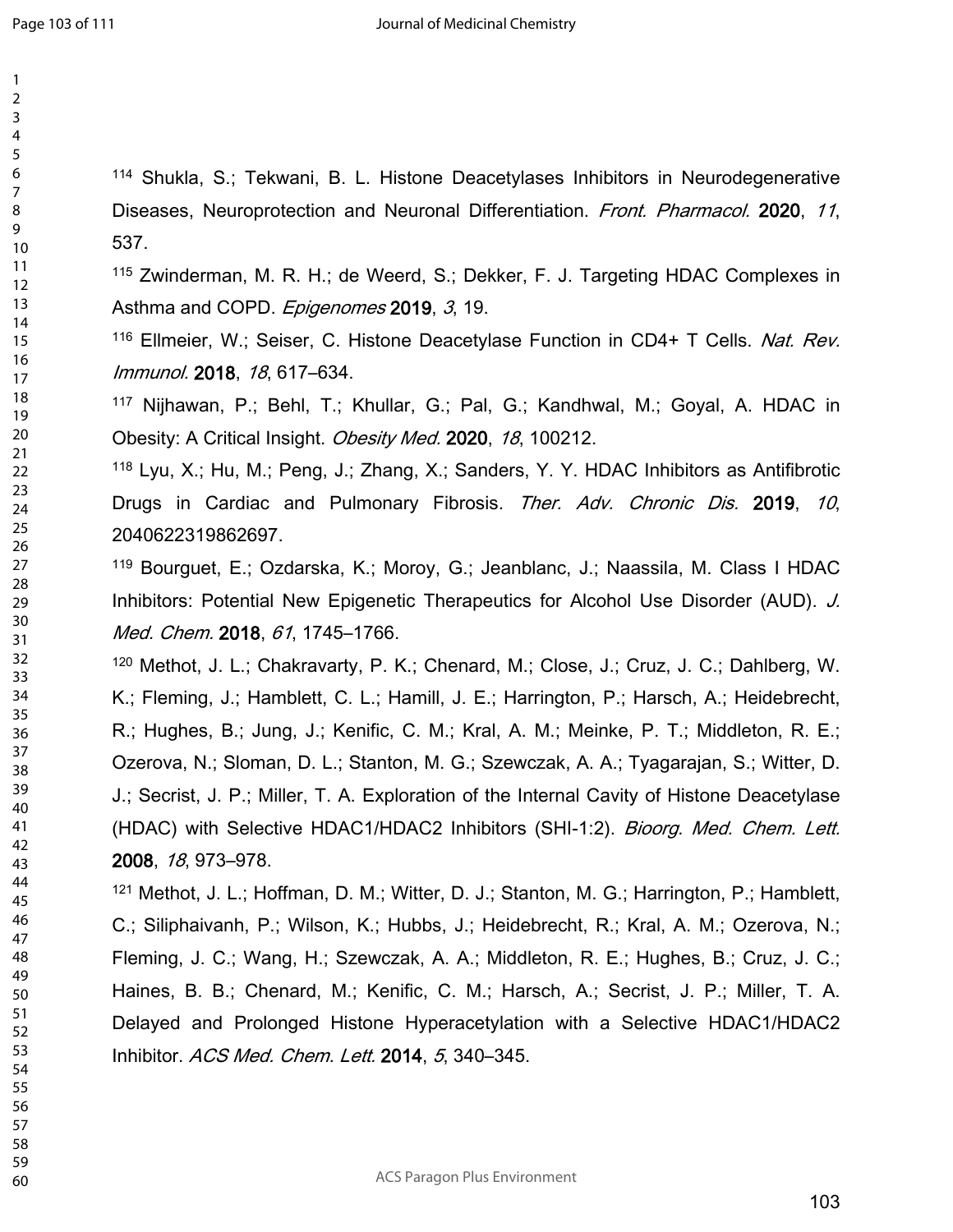Stubbs, M. C.; Kim, W.; Bariteau, M.; Davis, T.; Vempati, S.; Minehart, J.; Witkin, M.; Qi, J.; Krivtsov, A. V.; Bradner, J. E.; Kung, A. L.; Armstrong, S. A. Selective Inhibition of HDAC1 and HDAC2 as a Potential Therapeutic Option for B-ALL. *Clin. Cancer Res.* , *21*, 2348–2358.

 Min, C.; Moore, N.; Shearstone, J. R.; Quayle, S. N.; Huang, P.; van Duzer, J. H.; Jarpe, M. B.; Jones, S. S.; Yang, M. Selective Inhibitors of Histone Deacetylases 1 and 2 Synergize with Azacitidine in Acute Myeloid Leukemia. *PLoS ONE* **2017**, *12*, e0169128.

 Vogelmann, A.; Robaa, D.; Sippl, W.; Jung, M. Proteolysis Targeting Chimeras (PROTACs) for Epigenetics Research. *Curr. Opin. Chem. Biol.* **2020**, *57*, 8–16.

 Smalley, J. P.; Adams, G. E.; Millard, C. J.; Song, Y.; Norris, J. K. S.; Schwabe, J. W. R.; Cowley, S. M.; Hodgkinson, J. T. PROTAC-Mediated Degradation of Class I Histone Deacetylase Enzymes in Corepressor Complexes. *Chem. Commun*. **2020**, *56*, 4476–4479.

 Penney, J.; Tsai, L.-H. Histone Deacetylases in Memory and Cognition. *Sci. Signal.* , *7*, re12.

 Wagner, F. F.; Weïwer, M.; Steinbacher, S.; Schomburg, A.; Reinemer, P.; Gale, J. P.; Campbell, A. J.; Fisher, S. L.; Zhao, W.-N.; Reis, S. A.; Hennig, K. M.; Thomas, M.; Müller, P.; Jefson, M. R.; Fass, D. M.; Haggarty, S. J.; Zhang, Y.-L.; Holson, E. B. Kinetic and Structural Insights into the Binding of Histone Deacetylase 1 and 2 (HDAC1, 2) Inhibitors. *Bioorg. Med. Chem.* **2016**, *24*, 4008–4015.

 Sarkar, R.; Banerjee, S.; Amin, S. A.; Adhikari, N.; Jha, T. Histone Deacetylase 3 (HDAC3) Inhibitors as Anticancer Agents: A Review. *Eur. J. Med. Chem.* **2020**, *192*, 112171.

 Wagner, F. F.; Lundh, M.; Kaya, T.; McCarren, P.; Zhang, Y.-L.; Chattopadhyay, S.; Gale, J. P.; Galbo, T.; Fisher, S. L.; Meier, B. C.; Vetere, A.; Richardson, S.; Morgan, N. G.; Christensen, D. P.; Gilbert, T. J.; Hooker, J. M.; Leroy, M.; Walpita, D.; Mandrup-Poulsen, T.; Wagner, B. K.; Holson, E. B. An Isochemogenic Set of Inhibitors To Define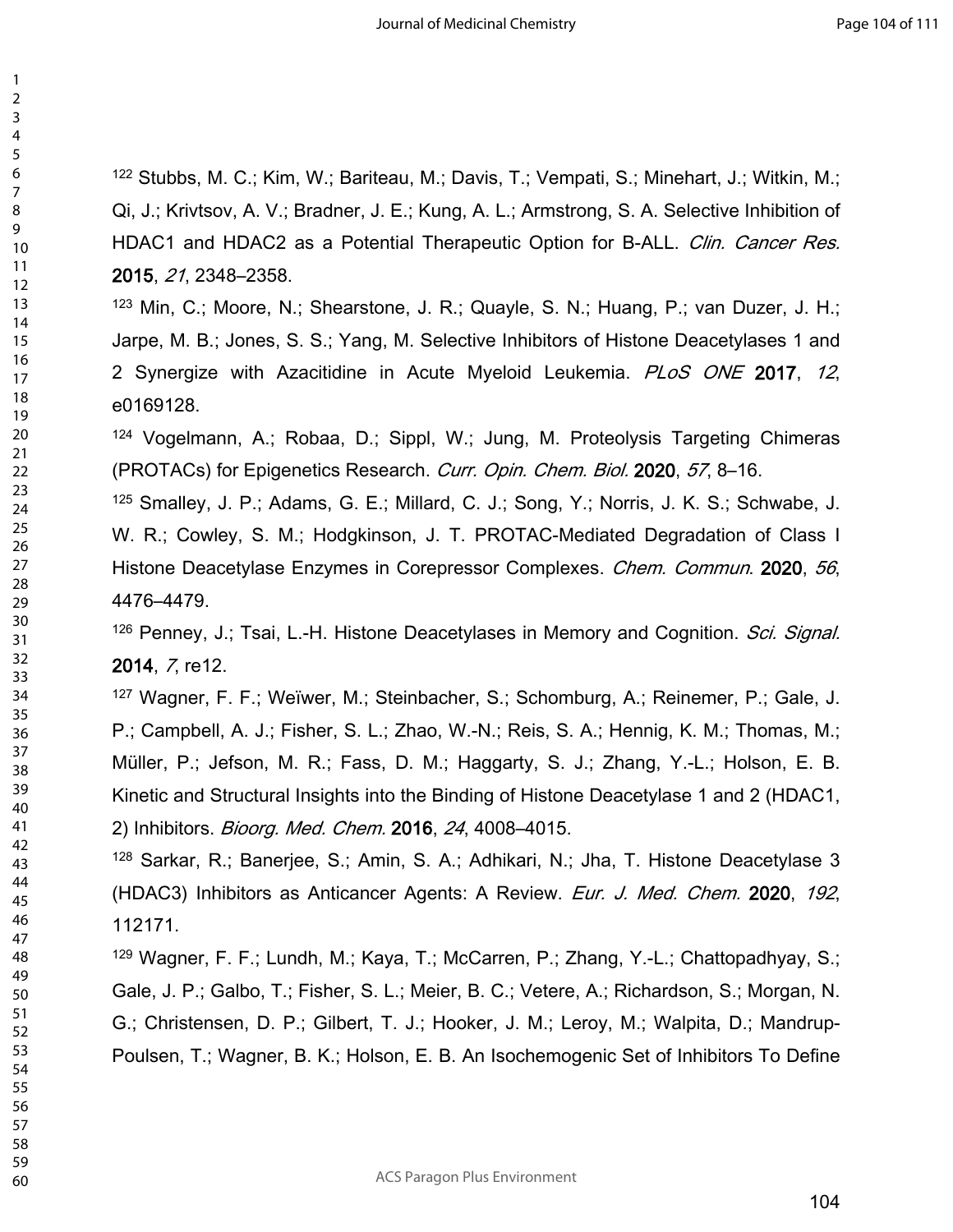the Therapeutic Potential of Histone Deacetylases in β-Cell Protection. *ACS Chem. Biol.* , *11*, 363–374.

 Bresciani, A.; Ontoria, J. M.; Biancofiore, I.; Cellucci, A.; Ciammaichella, A.; Di Marco, A.; Ferrigno, F.; Francone, A.; Malancona, S.; Monteagudo, E.; Nizi, E.; Pace, P.; Ponzi, S.; Rossetti, I.; Veneziano, M.; Summa, V.; Harper, S. Improved Selective Class I HDAC and Novel Selective HDAC3 Inhibitors: Beyond Hydroxamic Acids and Benzamides. *ACS Med. Chem. Lett.* **2019**, *10*, 481–486.

 Malvaez, M.; McQuown, S. C.; Rogge, G. A.; Astarabadi, M.; Jacques, V.; Carreiro, S.; Rusche, J. R.; Wood, M. A. HDAC3-Selective Inhibitor Enhances Extinction of Cocaine-Seeking Behavior in a Persistent Manner. *Proc. Natl. Acad. Sci. U.S.A.* **2013**, , 2647–2652.

 Bieszczad, K. M.; Bechay, K.; Rusche, J. R.; Jacques, V.; Kudugunti, S.; Miao, W.; Weinberger, N. M.; McGaugh, J. L.; Wood, M. A. Histone Deacetylase Inhibition via RGFP966 Releases the Brakes on Sensory Cortical Plasticity and the Specificity of Memory Formation. *J. Neurosci*. **2015**, *35*, 13124–13132.

 Suelves, N.; Kirkham-McCarthy, L.; Lahue, R. S.; Ginés, S. A Selective Inhibitor of Histone Deacetylase 3 Prevents Cognitive Deficits and Suppresses Striatal CAG Repeat Expansions in Huntington's Disease Mice. *Sci. Rep.* **2017**, *7*, 6082.

 Janczura, K. J.; Volmar, C.-H.; Sartor, G. C.; Rao, S. J.; Ricciardi, N. R.; Lambert, G.; Brothers, S. P.; Wahlestedt, C. Inhibition of HDAC3 Reverses Alzheimer's Disease-Related Pathologies in Vitro and in the 3xTg-AD Mouse Model. *Proc. Natl. Acad. Sci. U.S.A.* **2018**, *115*, E11148–E11157.

 Zhang, M.-J.; Zhao, Q.-C.; Xia, M.-X.; Chen, J.; Chen, Y.-T.; Cao, X.; Liu, Y.; Yuan, Z.-Q.; Wang, X.-Y.; Xu, Y. The HDAC3 Inhibitor RGFP966 Ameliorated Ischemic Brain Damage by Downregulating the AIM2 Inflammasome. *FASEB J.* **2020**, *34*, 648–662.

 Liao, J.; Jiang, J.; Jun, H.; Qiao, X.; Emont, M. P.; Kim, D.-I.; Wu, J. HDAC3- Selective Inhibition Activates Brown and Beige Fat Through PRDM16. *Endocrinology* , *159*, 2520–2527.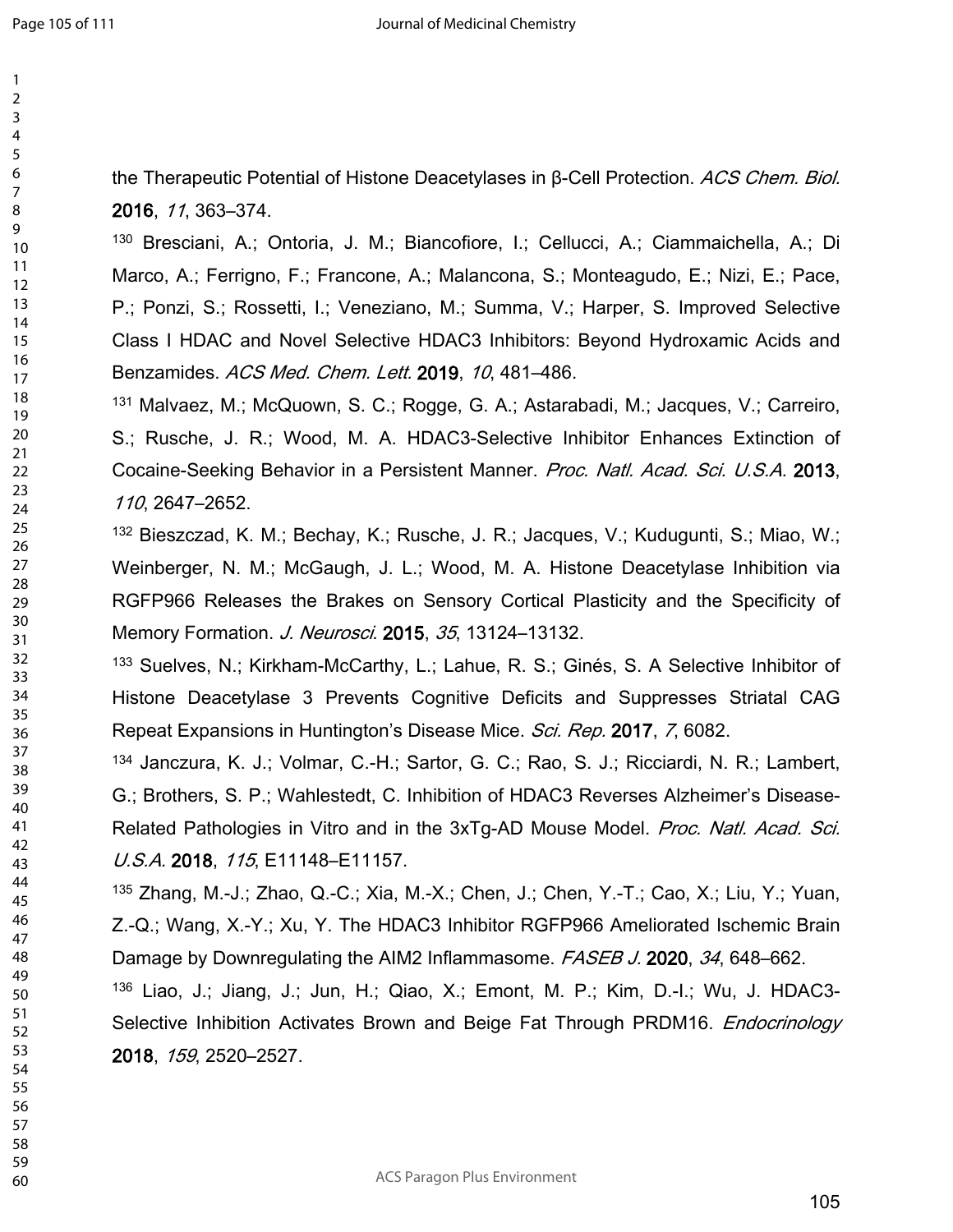Barton, K. M.; Archin, N. M.; Keedy, K. S.; Espeseth, A. S.; Zhang, Y.; Gale, J.; Wagner, F. F.; Holson, E. B.; Margolis, D. M. Selective HDAC Inhibition for the Disruption of Latent HIV-1 Infection. *PLoS ONE* **2014**, *9*, e102684.

 Dirice, E.; Ng, R. W. S.; Martinez, R.; Hu, J.; Wagner, F. F.; Holson, E. B.; Wagner, B. K.; Kulkarni, R. N. Isoform-Selective Inhibitor of Histone Deacetylase 3 (HDAC3) Limits Pancreatic Islet Infiltration and Protects Female Nonobese Diabetic Mice from Diabetes. *J. Biol. Chem.* **2017**, *292*, 17598–17608.

 Fukada, M.; Nakayama, A.; Mamiya, T.; Yao, T.-P.; Kawaguchi, Y. Dopaminergic Abnormalities in Hdac6-Deficient Mice. *Neuropharmacology* **2016**, *110*, 470–479.

 Butler, K. V.; Kalin, J.; Brochier, C.; Vistoli, G.; Langley, B.; Kozikowski, A. P. Rational Design and Simple Chemistry Yield a Superior, Neuroprotective HDAC6 Inhibitor, Tubastatin A. *J. Am. Chem. Soc.* **2010**, *132*, 10842–10846.

 Kozikowski, A. P.; Shen, S.; Pardo, M.; Tavares, M. T.; Szarics, D.; Benoy, V.; Zimprich, C. A.; Kutil, Z.; Zhang, G.; Bařinka, C.; Robers, M. B.; Van Den Bosch, L.; Eubanks, J. H.; Jope, R. S. Brain Penetrable Histone Deacetylase 6 Inhibitor SW-100 Ameliorates Memory and Learning Impairments in a Mouse Model of Fragile X Syndrome. *ACS Chem. Neurosci.* **2019**, *10*, 1679–1695.

 Lee, H.-Y.; Nepali, K.; Huang, F.-I.; Chang, C.-Y.; Lai, M.-J.; Li, Y.-H.; Huang, H.-L.; Yang, C.-R.; Liou, J.-P. (*N*-Hydroxycarbonylbenylamino)Quinolines as Selective Histone Deacetylase 6 Inhibitors Suppress Growth of Multiple Myeloma *in Vitro* and *in Vivo*. *J. Med. Chem.* **2018**, *61*, 905–917.

 Krukowski, K.; Ma, J.; Golonzhka, O.; Laumet, G. O.; Gutti, T.; van Duzer, J. H.; Mazitschek, R.; Jarpe, M. B.; Heijnen, C. J.; Kavelaars, A. HDAC6 Inhibition Effectively Reverses Chemotherapy-Induced Peripheral Neuropathy. *Pain* **2017**, *158*, 1126–1137.

 Yang, K.; Song, Y.; Xie, H.; Wu, H.; Wu, Y-T.; Leisten, E. D.; Tang, W. Development of the First Small Molecule Histone Deacetylase 6 (HDAC6) Degraders. *Bioorg. Med. Chem. Lett*. **2018**, *28*, 2493–2497.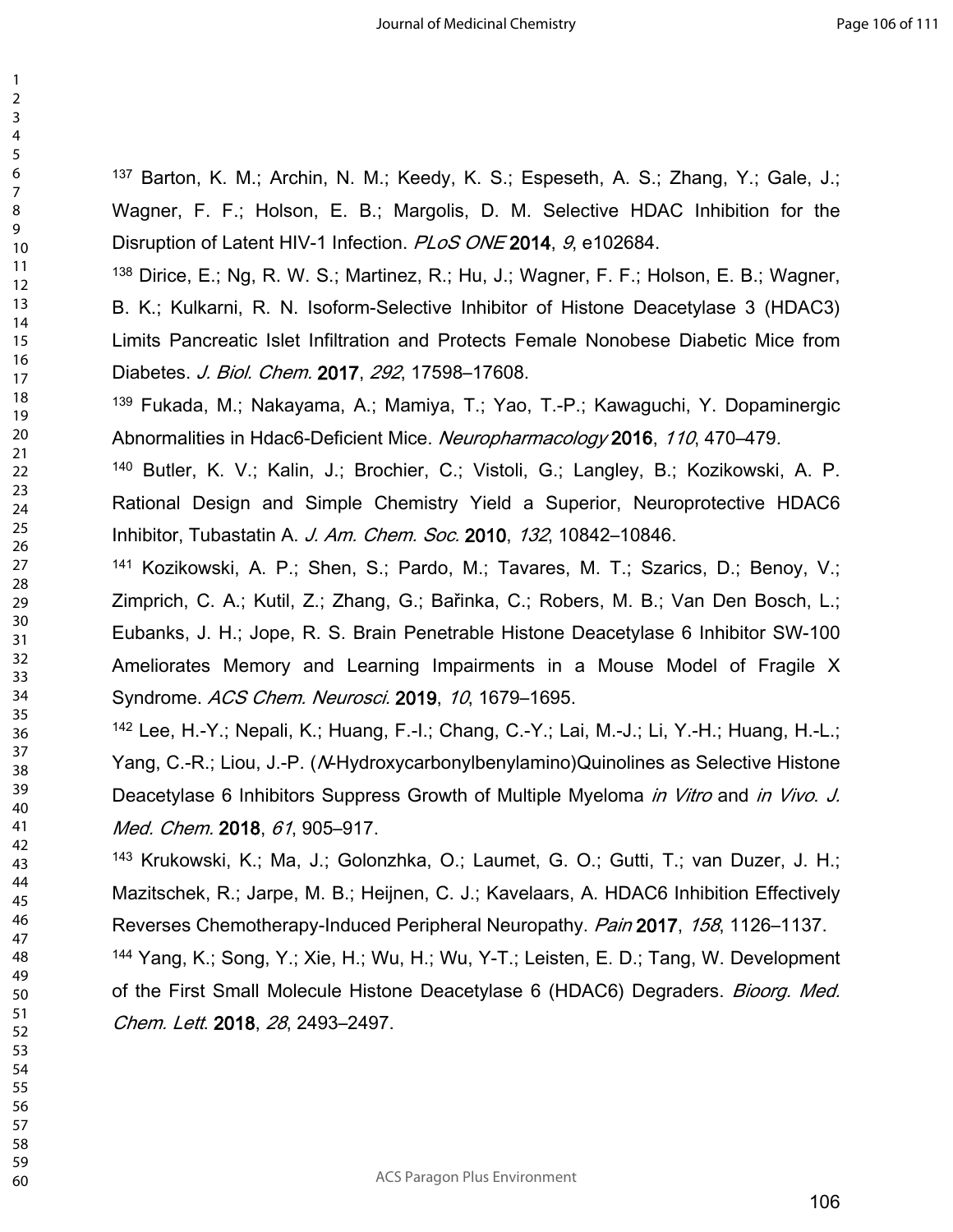Wu, H.; Yang, K.; Zhang, Z.; Leisten, E. D.; Li, Z.; Xie, H.; Liu, J.; Smith, K. A.; Novakova, Z.; Barinka, C.; Tang, W. Development of Multifunctional Histone Deacetylase 6 Degraders with Potent Antimyeloma Activity. *J. Med. Chem.* **2019**, *62*, 7042–7057.

 Osko, J. D.; Christianson, D. W. Structural Determinants of Affinity and Selectivity in the Binding of Inhibitors to Histone Deacetylase 6. *Bioorg. Med. Chem. Lett.* **2020**, *30*, 127023.

 Li, T.; Zhang, C.; Hassan, S.; Liu, X.; Song, F.; Chen, K.; Zhang, W.; Yang, J. Histone Deacetylase 6 in Cancer. *J. Hematol. Oncol.* **2018**, *11*, 111.

 Shen, S.; Kozikowski, A. P. A Patent Review of Histone Deacetylase 6 Inhibitors in Neurodegenerative Diseases (2014-2019). *Expert Opin. Ther. Pat*. **2020**, *30*, 121–136.

 Brindisi, M.; Saraswati, A. P.; Brogi, S.; Gemma, S.; Butini, S.; Campiani, G. Old but Gold: Tracking the New Guise of Histone Deacetylase 6 (HDAC6) Enzyme as a Biomarker and Therapeutic Target in Rare Diseases. *J. Med. Chem.* **2020**, *63*, 23–39.

 Banerjee, S.; Adhikari, N.; Amin, S. A.; Jha, T. Histone Deacetylase 8 (HDAC8) and Its Inhibitors with Selectivity to Other Isoforms: An Overview. *Eur. J. Med. Chem.* **2019**, , 214–240.

 Balasubramanian, S.; Ramos, J.; Luo, W.; Sirisawad, M.; Verner, E.; Buggy, J. J. A Novel Histone Deacetylase 8 (HDAC8)-Specific Inhibitor PCI-34051 Induces Apoptosis in T-Cell Lymphomas. *Leukemia* **2008**, *22*, 1026–1034.

 Huang, W.-J.; Wang, Y.-C.; Chao, S.-W.; Yang, C.-Y.; Chen, L.-C.; Lin, M.-H.; Hou, W.-C.; Chen, M.-Y.; Lee, T.-L.; Yang, P.; Chang, C.-I. Synthesis and Biological Evaluation of *ortho*-Aryl *N*-Hydroxycinnamides as Potent Histone Deacetylase (HDAC) 8 Isoform-Selective Inhibitors. *ChemMedChem* **2012**, *7*, 1815–1824.

 Ingham, O. J.; Paranal, R. M.; Smith, W. B.; Escobar, R. A.; Yueh, H.; Snyder, T.; Porco, J. A.; Bradner, J. E.; Beeler, A. B. Development of a Potent and Selective HDAC8 Inhibitor. *ACS Med. Chem. Lett.* **2016**, *7*, 929–932.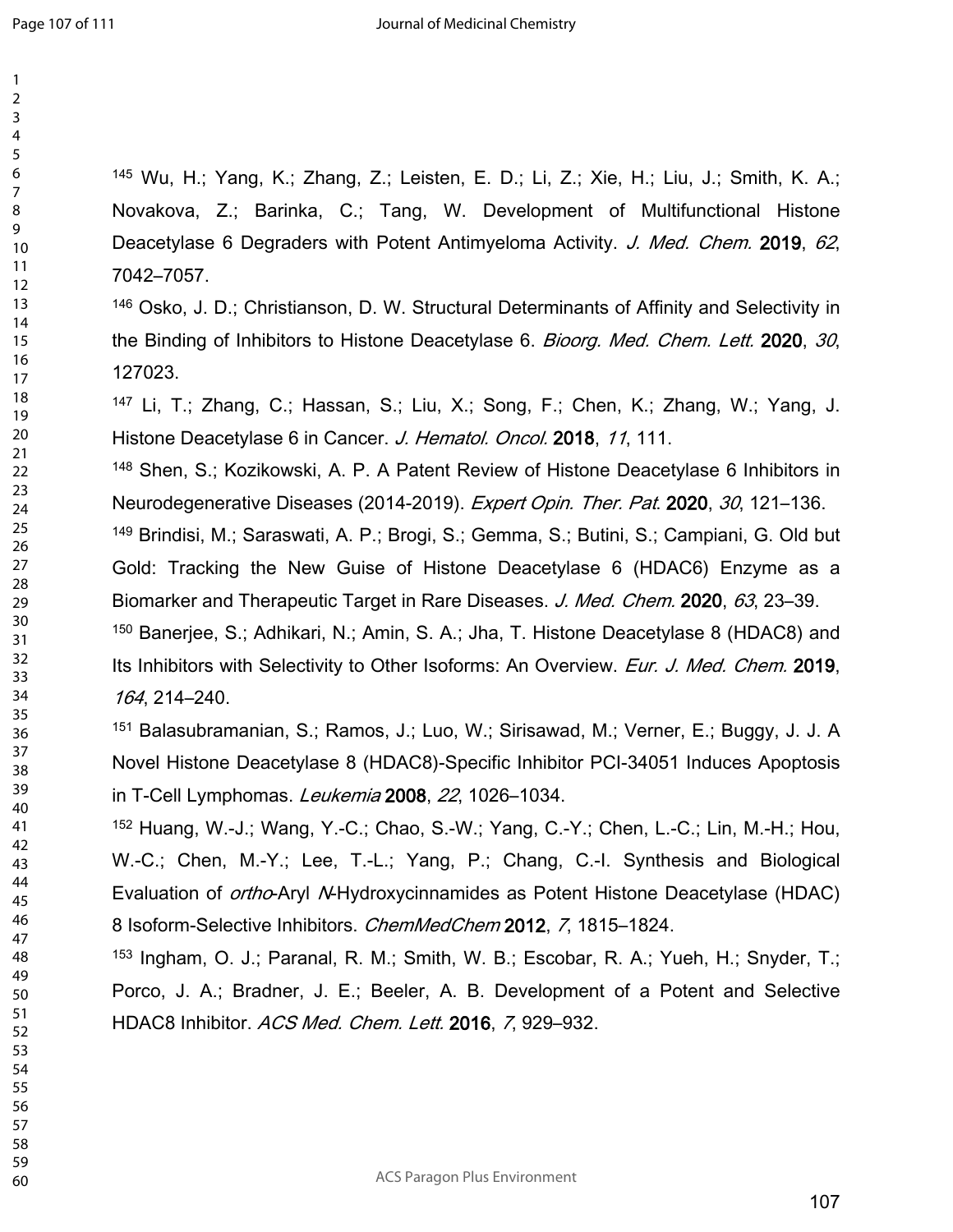154 Rettig, I.; Koeneke, E.; Trippel, F.; Mueller, W. C.; Burhenne, J.; Kopp-Schneider, A.; Fabian, J.; Schober, A.; Fernekorn, U.; von Deimling, A.; Deubzer, H. E.; Milde, T.; Witt, O.; Oehme, I. Selective Inhibition of HDAC8 Decreases Neuroblastoma Growth in Vitro and in Vivo and Enhances Retinoic Acid-Mediated Differentiation. *Cell Death Dis.* **2015**, , e1657.

 Kee, H. J.; Ryu, Y.; Seok, Y. M.; Choi, S. Y.; Sun, S.; Kim, G. R.; Jeong, M. H. Selective Inhibition of Histone Deacetylase 8 Improves Vascular Hypertrophy, Relaxation, and Inflammation in Angiotensin II Hypertensive Mice. *Clin. Hypertens.* , *25*, 13.

 Lin, F.-L.; Yen, J.-L.; Kuo, Y.-C.; Kang, J.-J.; Cheng, Y.-W.; Huang, W.-J.; Hsiao, G. HADC8 Inhibitor WK2-16 Therapeutically Targets Lipopolysaccharide-Induced Mouse Model of Neuroinflammation and Microglial Activation. *Int. J. Mol. Sci.* **2019**, *20*, 410.

 Li, M.-L.; Su, X.-M.; Ren, Y.; Zhao, X.; Kong, L.-F.; Kang, J. HDAC8 Inhibitor Attenuates Airway Responses to Antigen Stimulus through Synchronously Suppressing Galectin-3 Expression and Reducing Macrophage-2 Polarization. *Respir. Res.* **2020**, *21*, 62.

 Emmons, M. F.; Faião-Flores, F.; Sharma, R.; Thapa, R.; Messina, J. L.; Becker, J. C.; Schadendorf, D.; Seto, E.; Sondak, V. K.; Koomen, J. M.; Chen, Y. A.; Lau, E. K.; Wan, L.; Licht, J. D.; Smalley, K. S. M. HDAC8 Regulates a Stress Response Pathway in Melanoma to Mediate Escape from BRAF Inhibitor Therapy. *Cancer Res.* **2019**, *79*, 2947–2961.

 Martin, M. W.; Lee, J. Y.; Lancia, D. R.; Ng, P. Y.; Han, B.; Thomason, J. R.; Lynes, M. S.; Marshall, C. G.; Conti, C.; Collis, A.; Morales, M. A.; Doshi, K.; Rudnitskaya, A.; Yao, L.; Zheng, X. Discovery of Novel *N*-Hydroxy-2-Arylisoindoline-4-Carboxamides as Potent and Selective Inhibitors of HDAC11. *Bioorg. Med. Chem. Lett.* **2018**, *28*, 2143– 2147.

 Son, S. I.; Cao, J.; Zhu, C.-L.; Miller, S. P.; Lin, H. Activity-Guided Design of HDAC11-Specific Inhibitors. *ACS Chem. Biol.* **2019**, *14*, 1393–1397.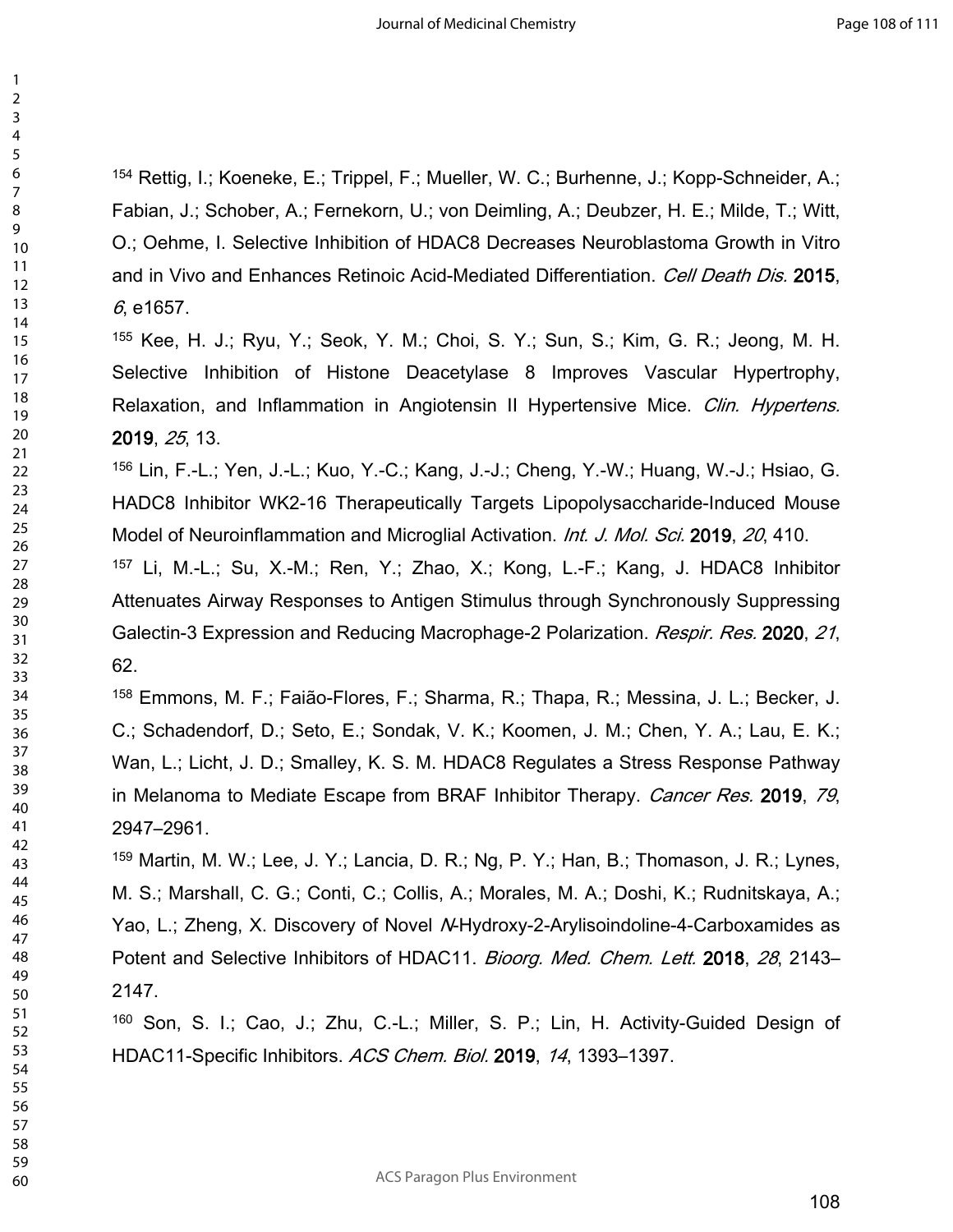Géraldy, M.; Morgen, M.; Sehr, P.; Steimbach, R. R.; Moi, D.; Ridinger, J.; Oehme, I.; Witt, O.; Malz, M.; Nogueira, M. S.; Koch, O.; Gunkel, N.; Miller, A. K. Selective Inhibition of Histone Deacetylase 10: Hydrogen Bonding to the Gatekeeper Residue Is Implicated. *J. Med. Chem.* **2019**, *62*, 4426–4443.

<sup>162</sup> Herbst-Gervasoni, C. J.; Christianson, D. W. Binding of N<sup>8</sup>-Acetylspermidine Analogues to Histone Deacetylase 10 Reveals Molecular Strategies for Blocking Polyamine Deacetylation. *Biochemistry* **2019**, *58*, 4957–4969.

 Lobera, M.; Madauss, K. P.; Pohlhaus, D. T.; Wright, Q. G.; Trocha, M.; Schmidt, D. R.; Baloglu, E.; Trump, R. P.; Head, M. S.; Hofmann, G. A.; Murray-Thompson, M.; Schwartz, B.; Chakravorty, S.; Wu, Z.; Mander, P. K.; Kruidenier, L.; Reid, R. A.; Burkhart, W.; Turunen, B. J.; Rong, J. X.; Wagner, C.; Moyer, M. B.; Wells, C.; Hong, X.; Moore, J. T.; Williams, J. D.; Soler, D.; Ghosh, S.; Nolan, M. A. Selective Class IIa Histone Deacetylase Inhibition via a Nonchelating Zinc-Binding Group. *Nat. Chem. Biol.* , *9*, 319–325.

 Sofer, A.; Lee, S.; Papangeli, I.; Adachi, T.; Hwangbo, C.; Comhair, S.; DaSilva-Jardine, P.; Kim, J.; Schwarz, J. J.; Erzurum, S. C.; Chun, H. J. Therapeutic Engagement of the Histone Deacetylase IIA-Myocyte Enhancer Factor 2 Axis Improves Experimental Pulmonary Hypertension. *Am. J. Respir. Crit. Care Med.* **2018**, *198*, 1345– 1348.

 Su, L.; Liang, D.; Kuang, S.-Y.; Dong, Q.; Han, X.; Wang, Z. Neuroprotective Mechanism of TMP269, a Selective Class IIA Histone Deacetylase Inhibitor, after Cerebral Ischemia/Reperfusion Injury. *Neural Regen. Res.* **2020**, *15*, 277–284.

 Moreira, J. D.; Koch, B. E. V.; van Veen, S.; Walburg, K. V.; Vrieling, F.; Mara Pinto Dabés Guimarães, T.; Meijer, A. H.; Spaink, H. P.; Ottenhoff, T. H. M.; Haks, M. C.; Heemskerk, M. T. Functional Inhibition of Host Histone Deacetylases (HDACs) Enhances *in Vitro* and *in Vivo* Anti-Mycobacterial Activity in Human Macrophages and in Zebrafish. *Front. Immunol.* **2020**, *11*, 36.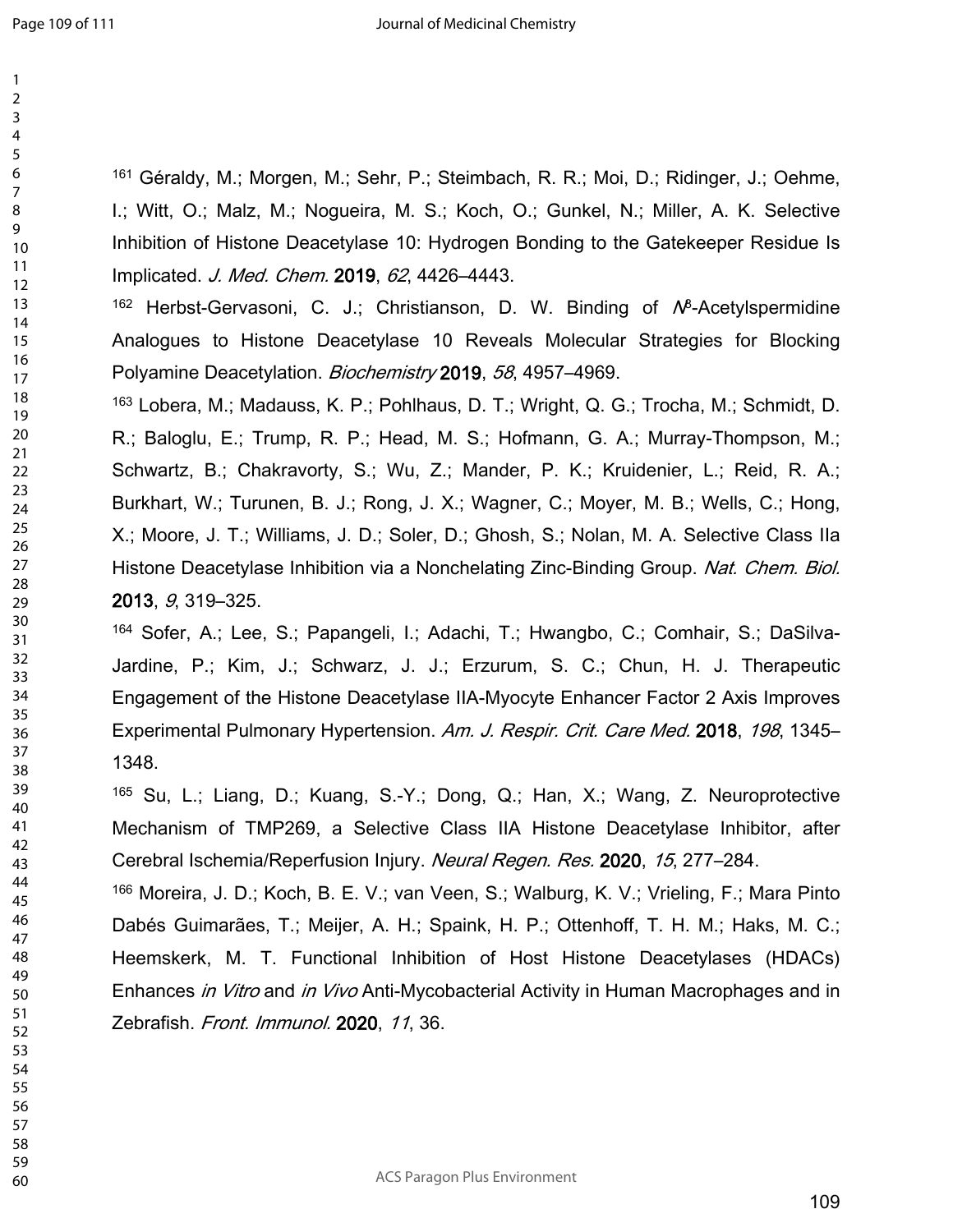Luckhurst, C. A.; Breccia, P.; Stott, A. J.; Aziz, O.; Birch, H. L.; Bürli, R. W.; Hughes, S. J.; Jarvis, R. E.; Lamers, M.; Leonard, P. M.; Matthews, K. L.; McAllister, G.; Pollack, S.; Saville-Stones, E.; Wishart, G.; Yates, D.; Dominguez, C. Potent, Selective, and CNS-Penetrant Tetrasubstituted Cyclopropane Class IIa Histone Deacetylase (HDAC) Inhibitors. *ACS Med. Chem. Lett.* **2016**, *7*, 34–39.

 Luckhurst, C. A.; Aziz, O.; Beaumont, V.; Bürli, R. W.; Breccia, P.; Maillard, M. C.; Haughan, A. F.; Lamers, M.; Leonard, P.; Matthews, K. L.; Raphy, G.; Stott, A. J.; Munoz-Sanjuan, I.; Thomas, B.; Wall, M.; Wishart, G.; Yates, D.; Dominguez, C. Development and Characterization of a CNS-Penetrant Benzhydryl Hydroxamic Acid Class IIa Histone Deacetylase Inhibitor. *Bioorg. Med. Chem. Lett*. **2019**, *29*, 83–88.

ACS Paragon Plus Environment